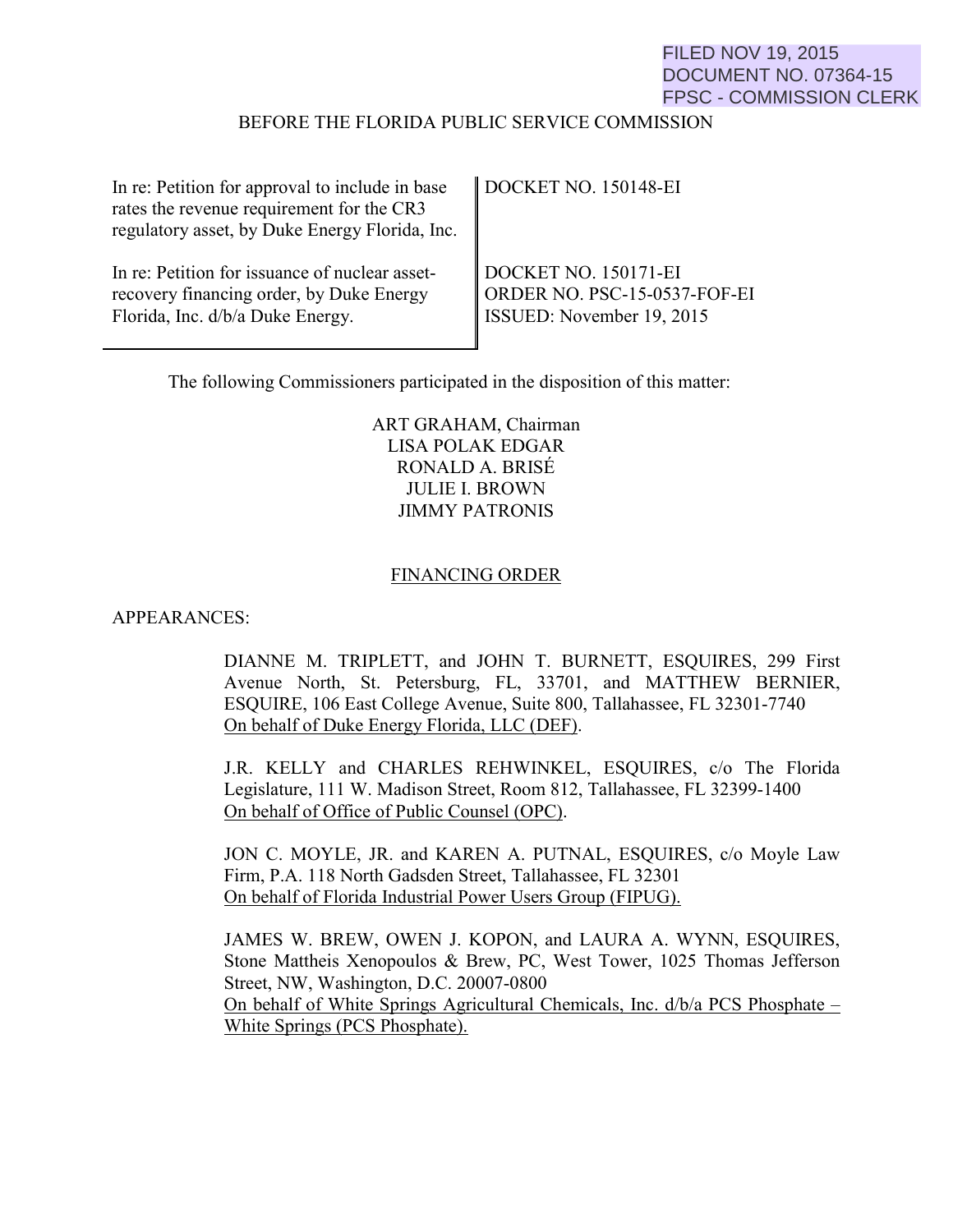> ROBERT SCHEFFEL WRIGHT and JOHN T. LAVIA, III, ESQUIRES, Gardner, Bist, Bowden, Bush, Dee, LaVia & Wright, P.A., 1300 Thomaswood Drive, Tallahassee, FL 32308 On behalf of Florida Retail Federation (FRF).

> ROSANNE GERVASI, LEE ENG TAN, KEINO YOUNG, KELLEY CORBARI and LESLIE AMES, ESQUIRES, Florida Public Service Commission, 2540 Shumard Oak Boulevard, Tallahassee, Florida 32399-0850 On behalf of the Florida Public Service Commission (Staff).

> MARY ANNE HELTON, ESQUIRE, Deputy General Counsel, Florida Public Service Commission, 2540 Shumard Oak Boulevard, Tallahassee, Florida 32399- 0850

Advisor to the Florida Public Service Commission.

CHARLIE BECK, ESQUIRE, General Counsel, Florida Public Service Commission, 2540 Shumard Oak Boulevard, Tallahassee, Florida 32399-0850 Florida Public Service Commission General Counsel.

### BY THE COMMISSION:

# I. INTRODUCTION

On July 27, 2015, Duke Energy Florida, LLC ("DEF" or "the Company") filed a petition for issuance of a nuclear asset-recovery bond financing order ("Petition"). This Commission has jurisdiction pursuant to Chapter 366, Florida Statutes (F.S.), including Sections 366.04, 366.05, 366.06, and 366.95, F.S.

### **History**

 $\overline{a}$ 

In its 2015 session, the Florida Legislature established a mechanism by which electric utilities can recover their nuclear asset-recovery costs. This mechanism, referred to herein as "securitization," allows electric utilities to access lower-cost funds through "nuclear assetrecovery bonds" issued pursuant to financing orders issued by this Commission. This provision of Florida law is codified in Section 366.95, F.S.

By Order No. PSC-13-1598-FOF-EI,<sup>1</sup> this Commission approved a comprehensive settlement (the Revised and Restated Settlement and Stipulation Agreement or "RRSSA") that resolved many issues, including the treatment and retirement of DEF's nuclear unit, Crystal River 3 ("CR3"). The RRSSA contains provisions by which DEF is authorized to increase its base rates by the revenue requirement for the CR3 Regulatory Asset, which is a defined term in the RRSSA.

<sup>&</sup>lt;sup>1</sup> Issued November 12, 2013, in Docket No. 130208-EI, as amended by Order No. PSC-13-0598A-FOF-EI, issued November 13, 2013, In re: Petition for limited proceeding to approve revised and restated stipulation and settlement agreement by Duke Energy Florida, Inc. d/b/a Duke Energy.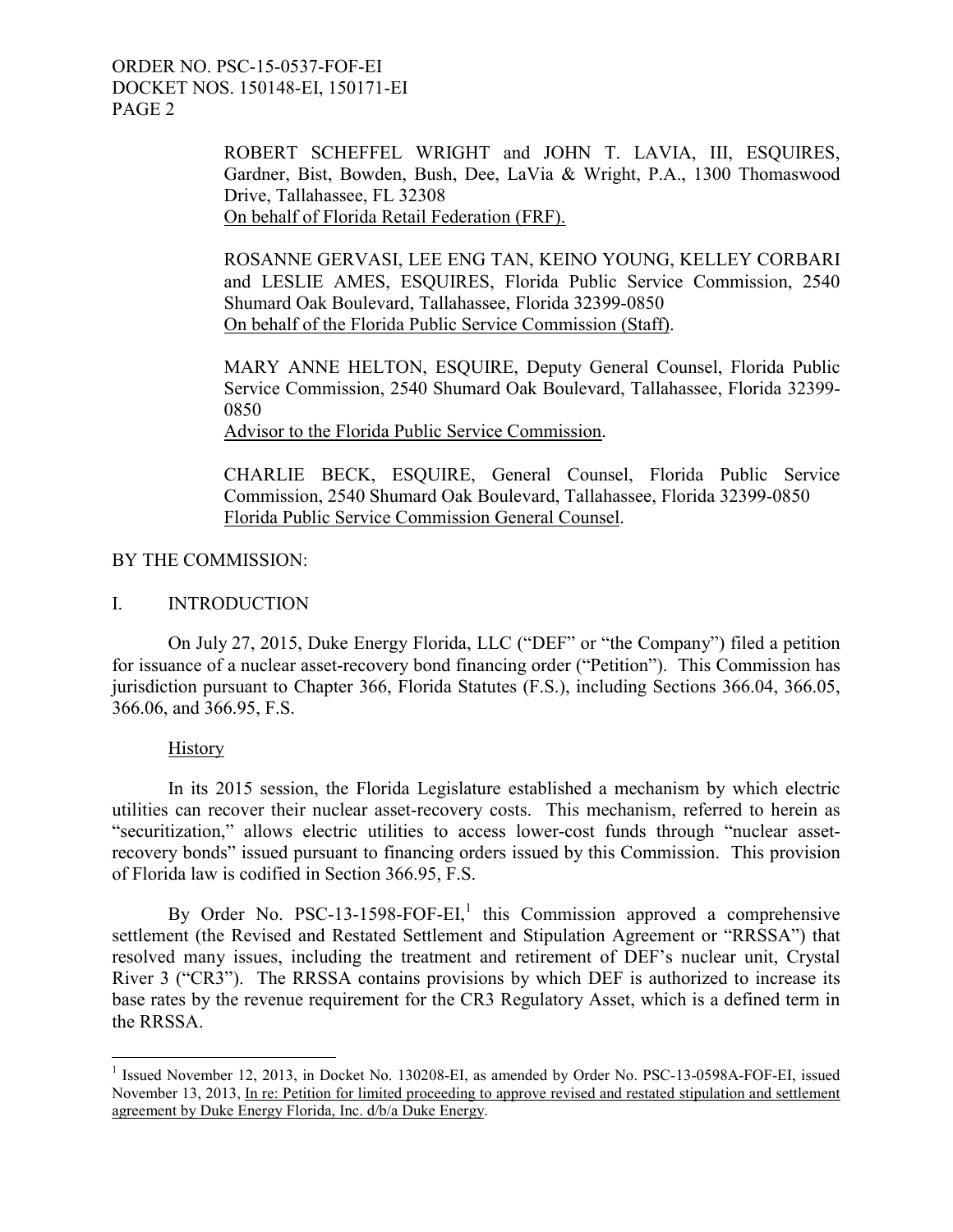By Order No. PSC-15-0465-S-EI, issued October 14, 2015, in this consolidated docket, this Commission approved an amendment to the RRSSA (the "Amended RRSSA") to clarify the appropriate recovery period for the CR3 Regulatory Asset if nuclear asset-recovery bonds are issued pursuant to Section 366.95, F.S., and to clarify the appropriate scheduled final maturity date and legal final maturity date for the last maturing tranche of such nuclear asset-recovery bonds $^2$ 

The amount of the CR3 Regulatory Asset to be securitized does not include (1) capital costs of dry cask storage facilities at CR3; (2) additional funds needed to fund the CR3 Nuclear Decommissioning Trust in support of decommissioning CR3; or (3) costs which result from a new requirement adopted after October 14, 2015, by the United States Nuclear Regulatory Commission, Federal Energy Commission, or North American Electric Reliability Corporation that are applicable industry wide or generally applicable to shut down nuclear plants or any other Force Majeure event.

#### Summary of DEF's Petition

 $\overline{a}$ 

By its Petition, DEF requests that we issue a financing order under Section 366.95, F.S.: (1) to securitize the Securitizable Balance, defined below, (2) for approval of the proposed securitization financing structure, (3) for approval to issue the nuclear asset-recovery bonds, secured by the pledge of the nuclear asset-recovery property, in one or more series in an aggregate principal amount not to exceed the Securitizable Balance (as of the date the nuclear asset-recovery bonds are issued), (4) for approval of the financing costs, including upfront bond issuance costs incurred in connection with the issuance of the nuclear asset-recovery bonds and ongoing financing costs, (5) for approval of the creation of the nuclear asset-recovery property, including the right to impose, bill, collect and receive nonbypassable nuclear asset-recovery charges sufficient to recover the principal of, and interest on, the nuclear asset-recovery bonds plus ongoing financing costs, and (6) for approval of the tariff to implement the nuclear assetrecovery charges.

To repay the nuclear asset-recovery bonds and associated financing costs, consistent with the Amended RRSSA, DEF proposes that a nuclear asset-recovery charge be collected on a per kWh basis from all customer rate classes over a repayment period not to exceed the close of the last billing cycle for the 276th month from the inception of the nuclear asset-recovery charge. The nuclear asset-recovery charge will provide for repayment of the nuclear asset-recovery bonds (including principal, which includes upfront bond issuance costs) and ongoing financing costs (including without limitation; interest, rating agency surveillance fees, servicing fees, administration fees, legal and auditing fees, regulatory assessment fees, trustee fees, independent manager(s) fees and the return on invested capital (sometimes referred to as "ongoing financing costs" as further described herein)).

 $2$  Tranches of nuclear asset-recovery bonds may be offered to investors as separate "series" of bonds. This should not be confused with the authority granted pursuant to this Financing Order to offer, sell, and issue the approved nuclear asset-recovery bonds "in one or more series" on different dates, possibly pursuant to different offering documents.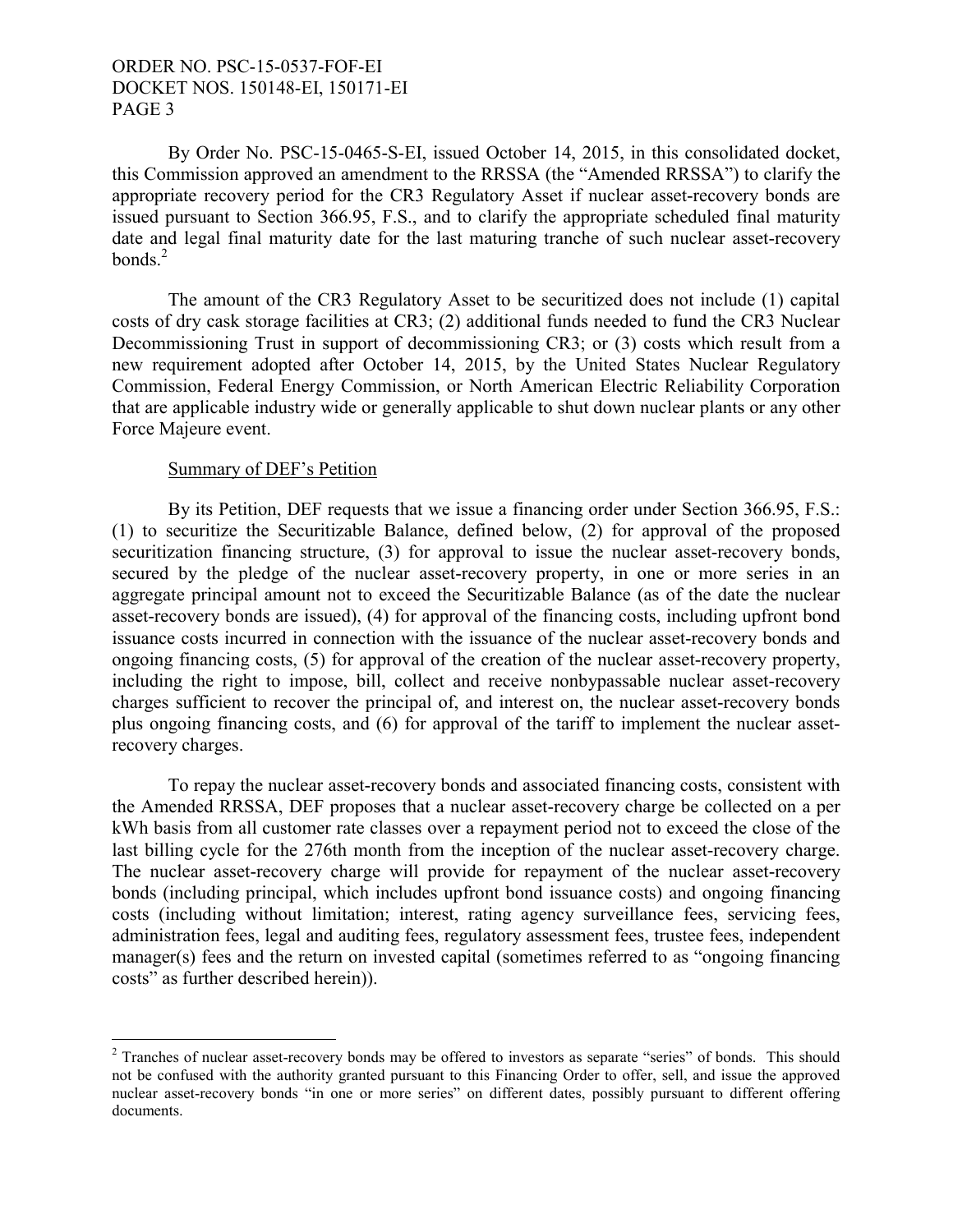#### Standard for Review of Petition

As noted above, the Florida Legislature enacted 2015 House Bill 7109, which has been codified in relevant part as Section 366.95, F.S. This section allows electric utilities, with the approval of this Commission, to finance the costs associated with the premature retirement of a nuclear power plant with the proceeds of nuclear asset-recovery bonds that are secured by the nuclear asset-recovery property.

Nuclear asset-recovery bonds are defined, pursuant to Section 366.95(1)(i), F.S., as bonds or other evidences of indebtedness or ownership that are issued by an electric utility or an assignee pursuant to a financing order, the proceeds of which are used directly or indirectly to recover, finance, or refinance Commission-approved nuclear asset-recovery costs and financing costs, and that are secured by or payable from nuclear asset-recovery property. Electric customers must pay the principal, interest, and related ongoing financing costs of the nuclear asset-recovery bonds through nuclear asset-recovery charges, which, pursuant to Section 366.95(1)(j), F.S., are nonbypassable charges that shall be paid by all existing or future customers receiving transmission or distribution service from the electric utility or its successors or assignees under Commission-approved rate schedules or special contracts, even if the customer elects to purchase electricity from an alternative electric supplier following a fundamental change in regulation of public utilities in Florida.

Section 366.95(2)(a), F.S., authorizes electric utilities to petition this Commission for nuclear asset-recovery bond financing orders and provides that for each petition the electric utility shall: (1) describe the nuclear asset-recovery costs; (2) indicate whether the electric utility proposes to finance all or a portion of the nuclear asset-recovery costs using nuclear assetrecovery bonds; (3) estimate the financing costs related to the nuclear asset-recovery bonds; (4) estimate the nuclear asset-recovery charges necessary for recovery of such costs; (5) estimate any projected cost savings, based on current market conditions, or demonstrate how the issuance of nuclear asset-recovery bonds and the imposition of nuclear asset-recovery charges would avoid or significantly mitigate rate impacts to customers as compared with the traditional method of financing and recovering nuclear asset-recovery costs from customers; (6) demonstrate that securitization has a significant likelihood of resulting in lower overall costs or would avoid or significantly mitigate rate impacts compared to the traditional method of cost recovery; and (7) file direct testimony supporting the petition.

If an electric utility is subject to a settlement agreement that governs the type and amount of principal costs that could be recovered as nuclear asset-recovery costs, Section 366.95(2)(b), F.S., provides that the electric utility must file a petition with this Commission for review and approval of those principal costs no later than 60 days before filing a petition for a financing order. This Commission may not authorize any such costs to be included or excluded, as applicable, as nuclear asset-recovery costs if such inclusion or exclusion, as applicable, of those costs would otherwise be precluded by such electric utility's settlement agreement.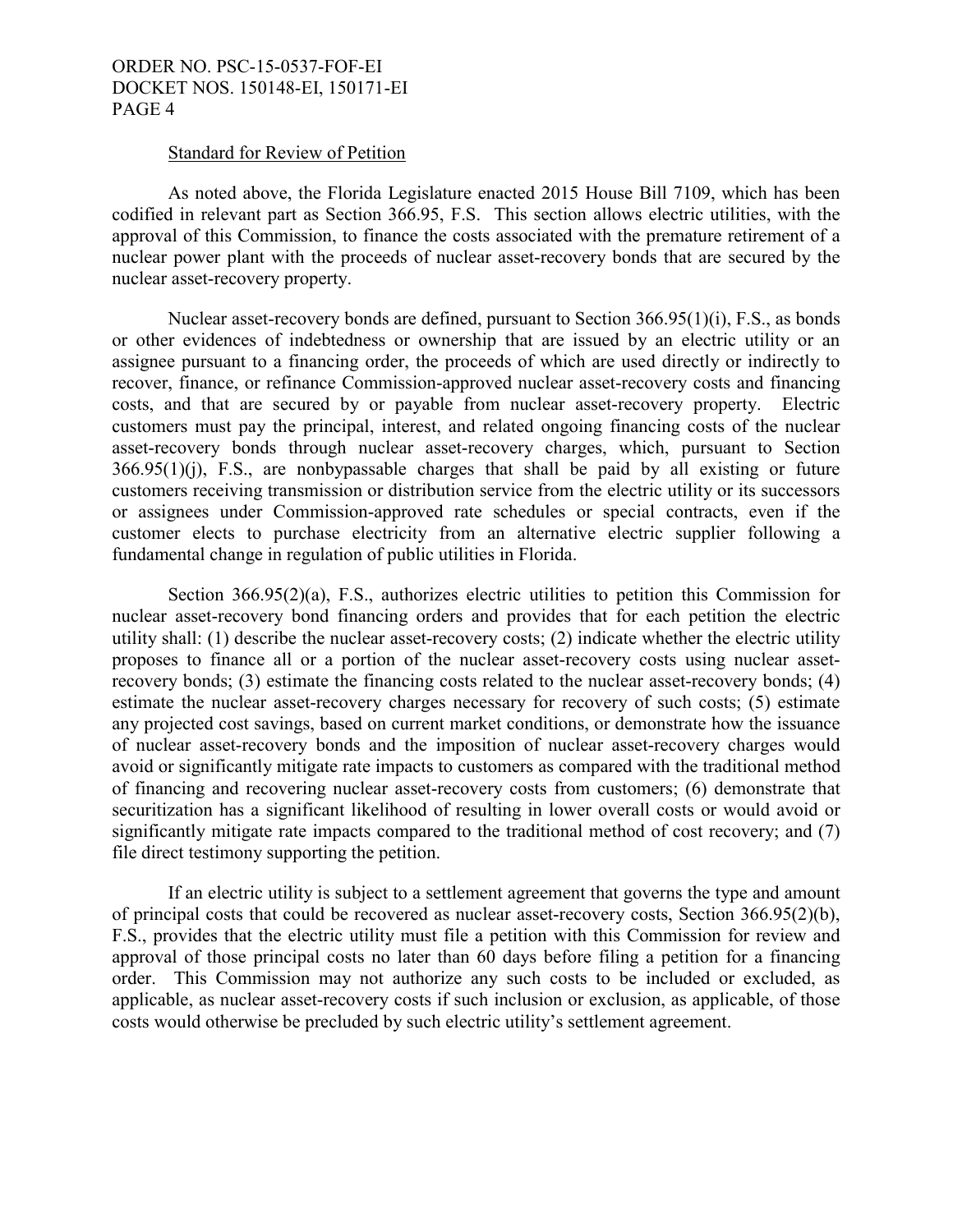Section 366.95(2)(c)1.b., F.S., provides the standard of review applicable to a petition for issuance of a financing order:

The commission shall issue a financing order authorizing the financing of reasonable and prudent nuclear asset-recovery costs and financing costs if the commission finds that the issuance of the nuclear asset-recovery bonds and the imposition of nuclear asset-recovery charges authorized by the financing order have a significant likelihood of resulting in lower overall costs or would avoid or significantly mitigate rate impacts to customers as compared with the traditional method of financing and recovering nuclear asset-recovery costs. Any determination of whether nuclear asset-recovery costs are reasonable and prudent shall be made with reference to the general public interest and in accordance with paragraph (b) **[**of Section 366.95(2), F.S.**]**, if applicable.

#### Content of Financing Order

In any financing order issued to an electric utility, Section 366.95(2)(c)2., F.S., provides that this Commission shall:

a. specify the amount of nuclear asset-recovery costs to be financed using nuclear asset-recovery bonds, describe and estimate the amount of financing costs which may be recovered through nuclear asset-recovery charges and specify the period over which such costs may be recovered;

b. determine if the proposed structuring, expected pricing, and financing costs have a significant likelihood of resulting in lower overall costs or would avoid or significantly mitigate rate impacts to customers as compared with the traditional method of financing and recovering nuclear asset-recovery costs; including detailed findings of fact addressing costeffectiveness and associated rate impacts upon retail customers and retail customer classes;

c. require that nuclear asset-recovery charges be nonbypassable;

d. include a formula-based true-up mechanism for making expeditious periodic adjustments in the nuclear asset-recovery charges that are necessary (i) to correct for any overcollection or undercollection of nuclear asset-recovery charges, or (ii) to otherwise ensure the timely payment of nuclear asset-recovery bonds, financing costs, and other required amounts and charges payable in connection with the nuclear asset-recovery bonds;

e. specify the nuclear asset-recovery property that shall be used to pay or secure nuclear asset-recovery bonds and all financing costs;

f. specify the degree of flexibility to be afforded to the electric utility in establishing the terms and conditions of the nuclear asset-recovery bonds;

g. require nuclear asset-recovery charges to be allocated to customer classes in specified ways;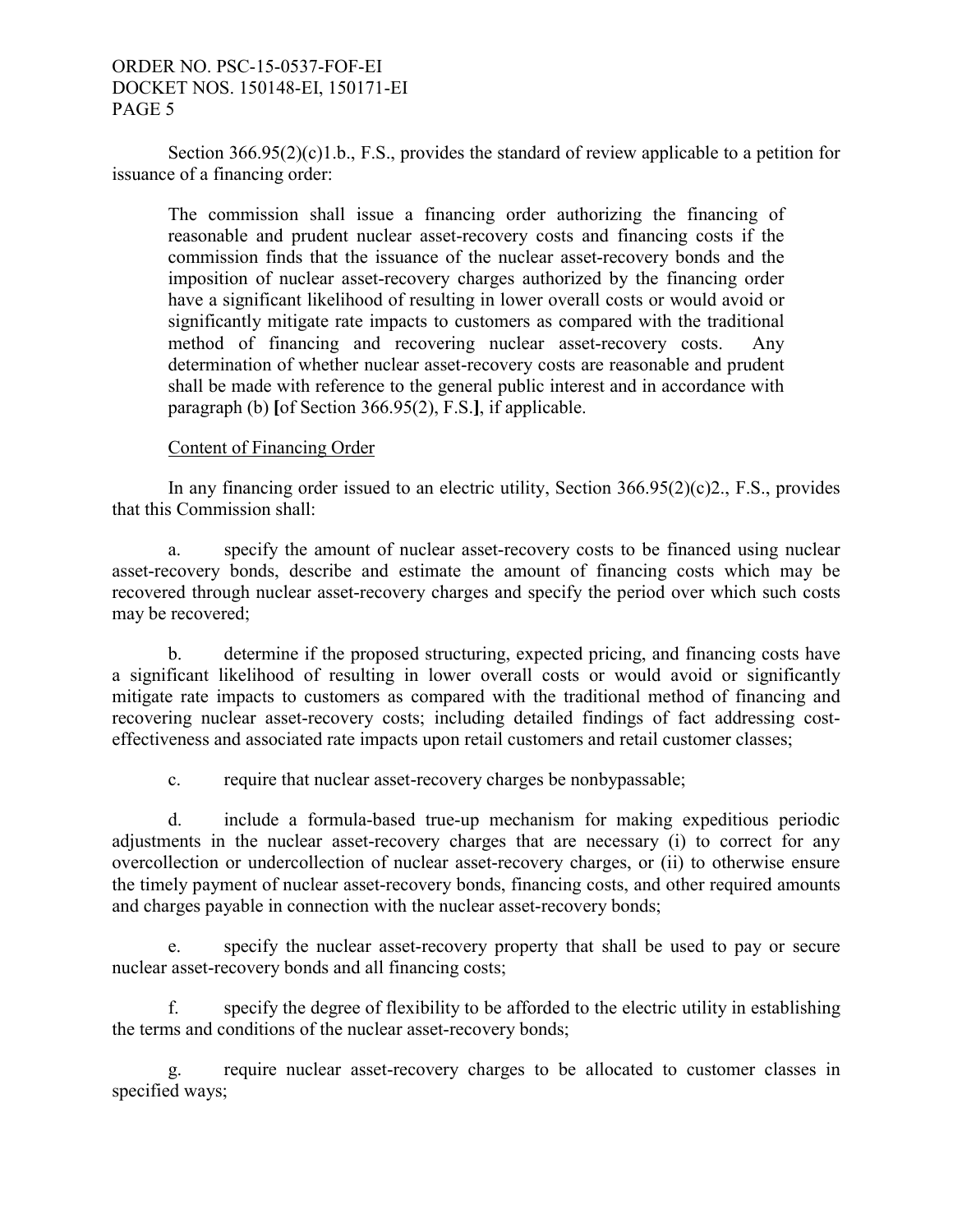h. require that the electric utility's determination of the initial nuclear asset-recovery charge be final and effective upon issuance of nuclear asset-recovery bonds, without further action by this Commission, so long as the nuclear asset-recovery charge is consistent with the financing order; and

i. include any other conditions that this Commission considers appropriate and that are authorized by this section.

#### Case Background

On May 22, 2015, pursuant to Sections 366.04 and 366.05, F.S., and consistent with the RRSSA, DEF filed its Petition for Approval to Include in Base Rates the Revenue Requirement for the Crystal River Unit 3 Regulatory Asset (CR3 Regulatory Asset Petition), along with supporting testimony and exhibits. Docket No. 150148-EI was opened to address the CR3 Regulatory Asset Petition.

By Order No. PSC-15-0238-PCO-EI (Order Establishing Procedure), issued June 5, 2015, Docket No. 150148-EI was scheduled for a formal evidentiary hearing on October 14-16, 2015, and procedures and controlling dates were established.

This Commission granted intervention to OPC by ORDER No. PSC-15-0243-PCO-EI, issued June 10, 2015; to PCS Phosphate by Order No. PSC-15-0254-PCO-EI, issued June 25, 2015; to FIPUG by Order No. PSC-15-0255-PCO-EI, issued June 25, 2015; and to FRF by Order No. PSC-15-0395-PCO-EI, issued September 16, 2015.

 On July 27, 2015, pursuant to Section 366.95, F.S., DEF filed its Petition for Financing Order, along with supporting testimony and exhibits for witnesses Bryan Buckler, Patrick Collins, Marcia Olivier, and Michael Covington, and a Motion to Consolidate the dockets. Docket No. 150171-EI was opened to address the Petition.

 By Order No. PSC-15-0327-PCO-EI, issued August 13, 2015, the Commission consolidated Docket Nos. 150148-EI and 150171-EI. By Order No. PSC-15-0340-PCO-EI, issued August 21, 2015, certain of the controlling dates governing the proceedings were revised.

 On September 9, 2015, Commission staff submitted direct testimony and exhibits for witnesses Paul Sutherland, Rebecca Klein, Brian A. Maher and Hyman Schoenblum with respect to the Financing Order issues. Witnesses Bryan Buckler and Patrick Collins submitted rebuttal testimony and exhibits on September 14, 2015.

 On September 15, 2015, this Commission approved DEF's Motion for Approval of a Stipulation regarding the CR3 Regulatory Asset-related issues and an amendment to the RRSSA to clarify the appropriate recovery period if the nuclear asset-recovery bonds are issued pursuant to Section 366.95, F.S.

This Commission held a Prehearing Conference on October 1, 2015.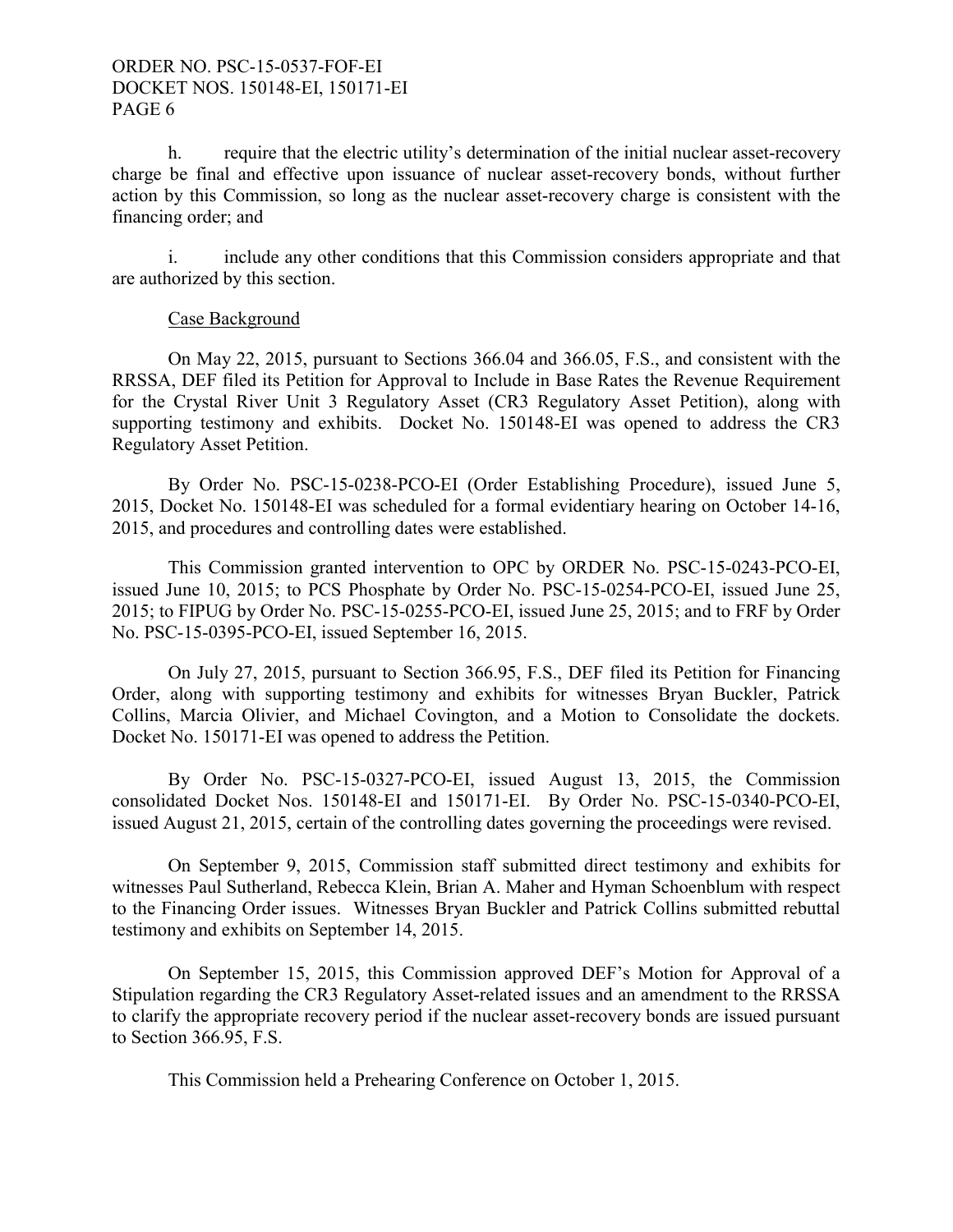On October 14, 2015, this Commission held a hearing in Docket Nos. 150148-EI and 150171-EI. All testimony filed in both dockets was entered into the record as though read, along with the prefiled exhibits of all witnesses, and cross-examination was waived by all parties and staff. A total of 89 exhibits were entered into the record, including DEF's responses to certain of the Commission staff's discovery requests.

 The hearing considered (a) whether this Commission should issue a financing order pursuant to DEF's Petition, and if so, (b) what standards, conditions and procedures should be included in that financing order. In connection with that hearing, the parties presented Proposed Stipulations on Financing Order Issues. We approved the Proposed Stipulations on Financing Order Issues upon finding them to be in the public interest, and admitted them as Exhibit 87.

 During the hearing, the Commission, staff, and the parties discussed and acknowledged the Best Practices provided in testimony by Saber Partners, including the participation of the Commission's financial advisor in the structuring, marketing, and pricing of the bonds and the selection and compensation of the underwriters. In addition, all parties agreed that this Financing Order would direct that nuclear asset-recovery bonds shall be structured, marketed and priced so as to result in the lowest nuclear asset-recovery charges consistent with this Financing Order and market conditions at the time of pricing. Also at the hearing, the parties agreed that Commission staff would prepare a proposed form of Financing Order consistent with the Proposed Stipulations on Financing Order Issues for review by the other parties and for consideration by this Commission at its special agenda conference on November 17, 2015.

#### Summary of Decision

Consistent with the time requirements of Section  $366.95(2)(c)1$ ., F.S., we reached a decision on DEF's Petition. This Financing Order memorializes our decision.

In this Financing Order, we find that the issuance of nuclear asset-recovery bonds and the imposition of related nuclear asset-recovery charges to finance the recovery of DEF's reasonable and prudently incurred nuclear asset-recovery costs and related financing costs have a significant likelihood of resulting in lower overall costs or would significantly mitigate rate impacts to customers as compared with the traditional method of financing and recovering nuclear assetrecovery costs. Thus, by this Financing Order, we:

(1) approve the recovery through securitization of the Securitizable Balance, which consists of (a) nuclear asset-recovery costs, in the form of the Crystal River Unit 3 ("CR3") Regulatory Asset as determined pursuant to Docket No. 150148-EI (more specifically, the principal amount should be \$1,283,012,000, representing the projected December 31, 2015 balance of the CR3 Regulatory Asset, subject to true-up to the actual December 31, 2015 balance), plus (b) estimated financing costs associated with the issuance of the nuclear assetrecovery bonds (sometimes referred to as "upfront bond issuance costs"), plus (c) carrying charges accruing at 6.0% per annum on the CR3 Regulatory Asset balance from December 31, 2015 through the date of issuance of the respective series of nuclear asset-recovery bonds.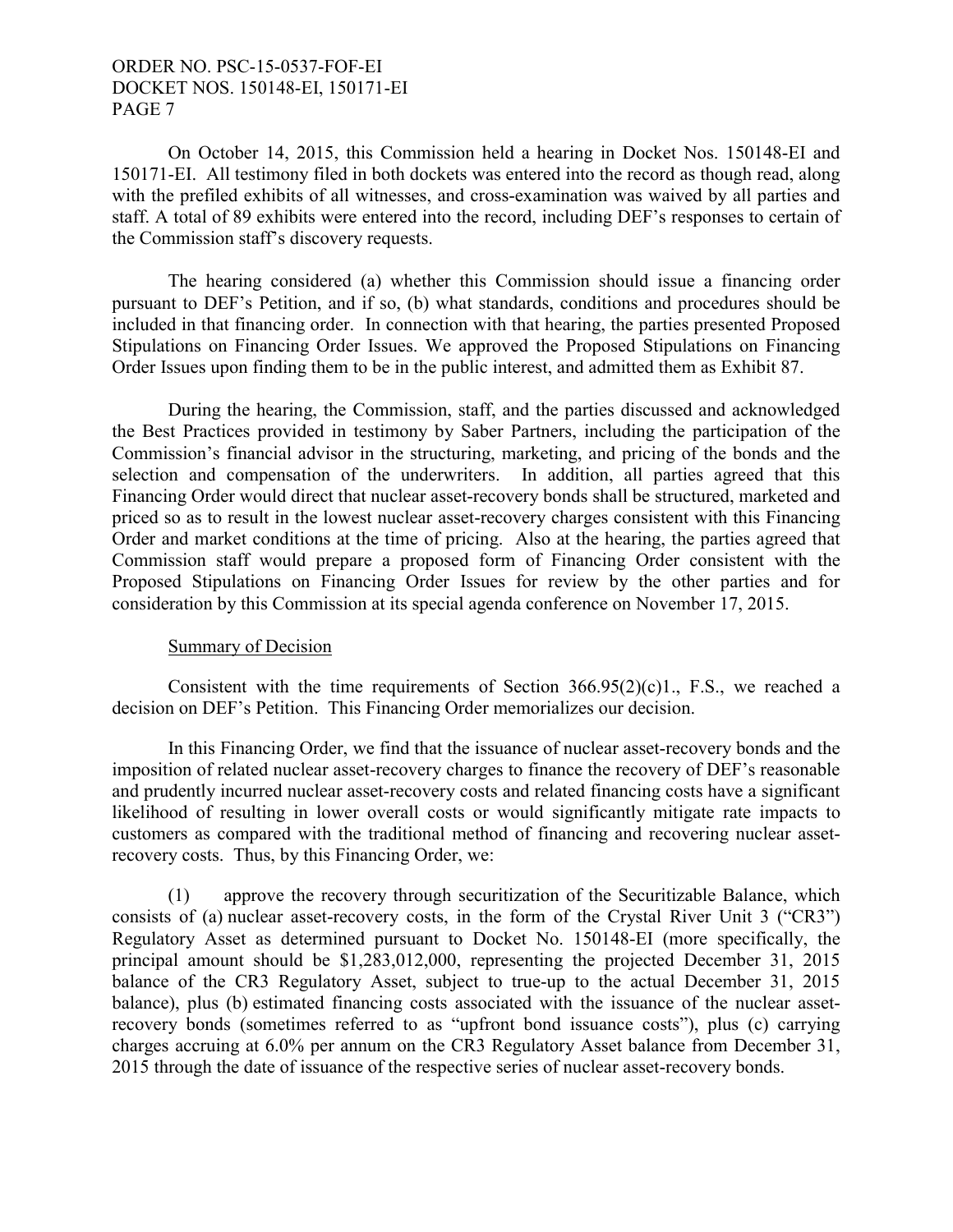(2) authorize the issuance of nuclear asset-recovery bonds, secured by the pledge of nuclear asset-recovery property, in one or more series, in an aggregate principal amount not to exceed the Securitizable Balance (as of the date the nuclear asset-recovery bonds are issued);

(3) approve the recovery of financing costs, including, upfront bond issuance costs incurred in connection with the issuance of the nuclear asset-recovery bonds and ongoing financing costs;

(4) approve the transaction structure of nuclear asset-recovery bonds as described in this Financing Order;

(5) approve the creation of the nuclear asset-recovery property, which includes the right to impose, bill, collect and receive nuclear asset-recovery charges in an amount authorized under this Financing Order and to obtain periodic adjustments to such charges as provided in this Financing Order and in accordance with Finding of Fact paragraph 29 and Conclusion of Law paragraph 11, to Guarantee the timely payment of the nuclear asset-recovery bonds and financing costs and other required amounts and charges payable in connection with the nuclear assetrecovery bonds; and

(6) approve the form of tariff schedule to be filed under DEF's tariff, as provided in this Financing Order, to implement the nuclear asset-recovery charges.

Pursuant to the Issuance Advice Letter procedures described in Finding of Fact paragraphs 98 through 103 of this Financing Order, DEF shall update its estimates of the upfront financing costs, ongoing financing costs and other relevant current information in accordance with the terms of this Financing Order.

Apart from storm-recovery bonds which this Commission approved for Florida Power & Light Company pursuant to Section 366.8260, F.S., and Order Nos. PSC-06-0464-FOF-EI and PSC-06-0626-FOF-EI, issued May 30, 2006 and July 21, 2006, respectively, in Docket No. 060038-EI, these nuclear asset-recovery bonds will be unlike any other corporate debt or equity securities previously approved by this Commission. In all other debt and equity offerings, the issuing utility is directly responsible to make payments to investors who purchase the securities. But neither the assets nor the revenues of DEF will be available to make promised payments of principal, interest, and other costs associated with the proposed nuclear asset-recovery bonds. Rather, by operation of Section 366.95, F.S., this Commission must irrevocably commit that all such amounts will be paid from nuclear asset-recovery charges, a special tariff rate imposed on all retail consumers of electricity in DEF's service territory. This represents an extraordinary relinquishment of future regulatory authority and a shifting of all economic burdens in connection with nuclear asset-recovery bonds from DEF to its customers.

While we recognize the need for some degree of flexibility with regard to the final details of the nuclear asset-recovery bond securitization transaction approved in this Financing Order, our primary focus is upon (a) meeting all statutory requirements including (i) pursuant to Section 366.95(2)(c)2.b., our determination that the proposed structuring, expected pricing, and financing costs of the nuclear asset-recovery bonds have a significant likelihood of resulting in lower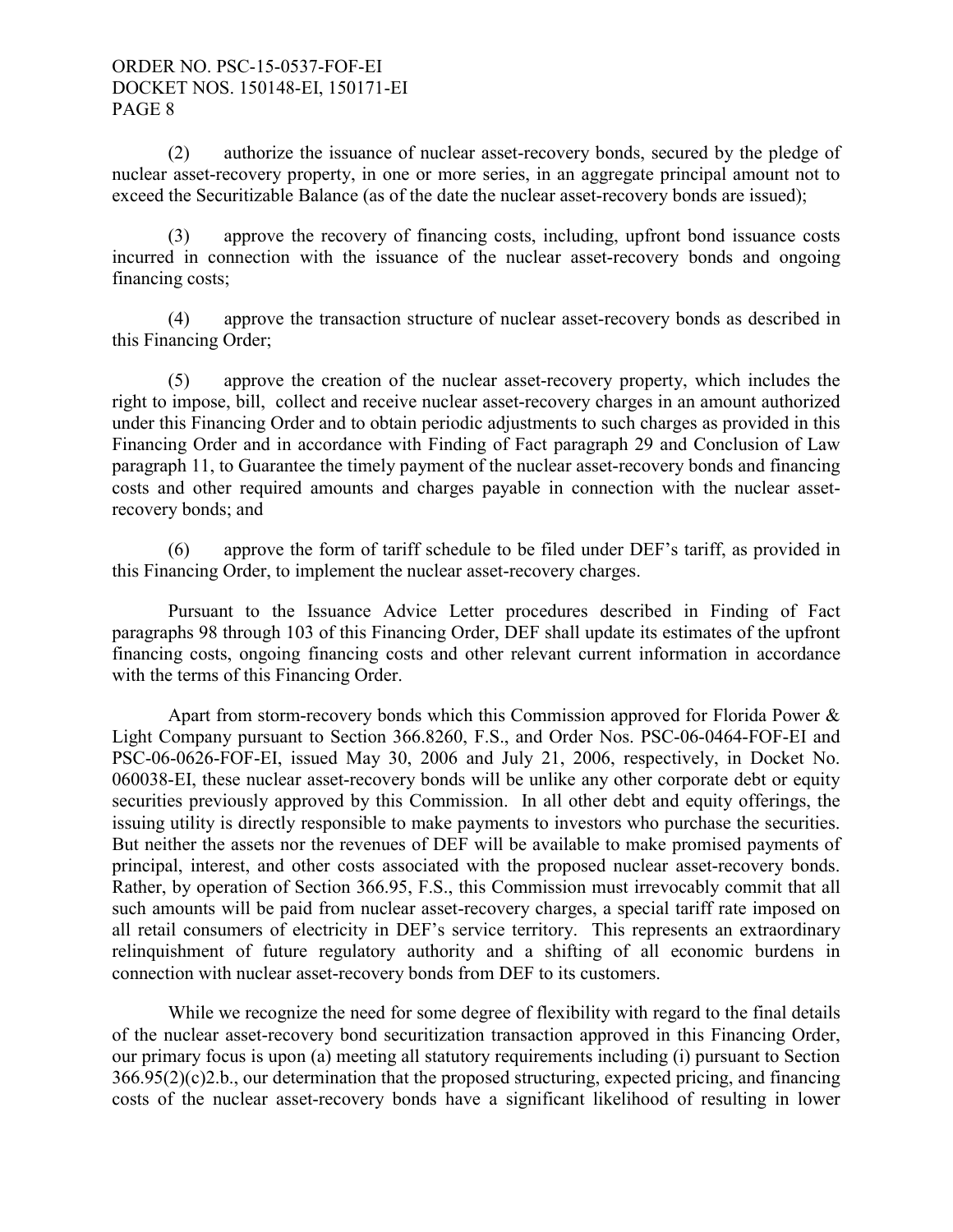overall costs or would avoid or significantly mitigate rate impacts to customers as compared with the traditional method of financing and recovering nuclear asset-recovery costs (the "statutory financing cost objective"), (ii) our determination that this Financing Order addresses all matters required by Section  $366.95(2)(c)2$ , and, (iii) pursuant to Section  $366.95(2)(c)5$ , our determination, on a reasonably comparable basis, that the actual costs of the nuclear assetrecovery bond issuance results in the lowest overall costs that were reasonably consistent with market conditions at the time of the issuance and the terms of this Financing Order (the "lowest issuance cost objective", and collectively with the statutory financing cost objective, the "statutory cost objectives"); and (b) ensuring that nuclear asset-recovery bonds authorized by this Financing Order will be structured, marketed and priced so as to result in the lowest nuclear asset-recovery charges consistent with this Financing Order and market conditions at the time of pricing (the "lowest overall cost standard").

Because this Financing Order will be irrevocable, and because the true-up adjustment mechanism generally will result in the economic burden of all costs associated with nuclear asset-recovery bonds being borne by DEF's customers, we feel compelled to ensure from the outset that clear standards and effective procedures and conditions are in place to safeguard the interests of customers. Otherwise all the benefits potentially available to customers from this securitized nuclear asset-recovery bond financing might not be realized.

Section 366.95(2)(c)2.i., F.S., directs this Commission to include in a financing order any other conditions that this Commission considers appropriate and that are authorized by this section. In this Financing Order, we establish standards, procedures and conditions which we find will effectively safeguard the interests of customers. Among those is the lowest overall cost standard. We find that these standards, procedures and conditions, applied in a manner supportive of the provisions of the previously approved Amended RRSSA, are most likely to ensure satisfaction of the statutory cost objectives. These standards, procedures and conditions are designed to allow for meaningful and substantive cooperation between DEF and its designated advisors, this Commission and our designated advisors, legal counsel, and representatives through a "Bond Team" to ensure that the structuring, marketing, pricing and financing costs of the nuclear asset-recovery bonds will achieve the statutory cost objectives as well as the lowest overall cost standard. Each of the standards, procedures and conditions set forth in this Financing Order must be met. This Financing Order grants authority to issue nuclear asset-recovery bonds and to impose and collect nuclear asset-recovery charges only if the final structure of the transaction and the standards, procedures and conditions followed comply with or satisfy (as the case may be) in all respects the standards, procedures and conditions set forth herein.

DEF, its structuring advisor, and designated Commission staff and its financial advisor will serve on the Bond Team. One designated representative of DEF and one designated representative of this Commission shall be joint decision makers in all aspects of the structuring, marketing and pricing of the nuclear asset-recovery bonds except for those recommendations that in the sole view of DEF would expose DEF or the special purpose entity ("SPE") to securities law and other potential liability (*i.e.,* such as, but not limited to, the making of any untrue statement of a material fact or omissions to state a material fact required to be stated therein or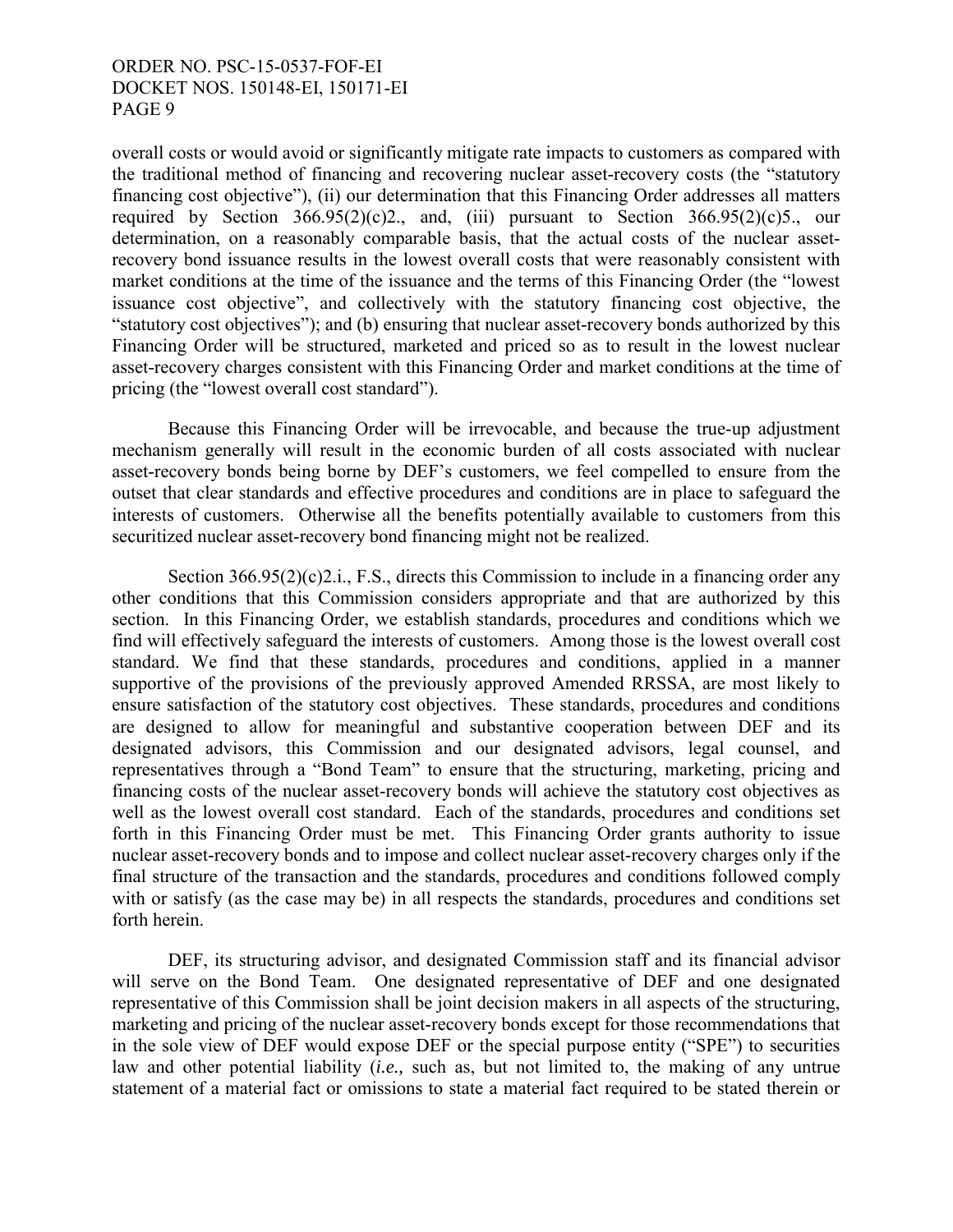necessary in order to make the statements made not misleading) or contractual law liability (*e.g.,* including but not limited to terms and conditions of the underwriter agreement(s)). This Commission's designated staff and financial advisor will be visibly involved, in advance, in all aspects of the structuring, marketing, and pricing of the nuclear asset-recovery bonds. All Bond Team members will actively participate in the design of the marketing materials for the transactions as well as in the development and implementation of the marketing and sales plan for the bonds. DEF agrees DEF and this Commission's staff and its financial advisor as Bond Team members, excluding DEF's structuring advisor, should also have equal rights on the hiring decisions for the underwriters and counsel to the underwriters. However, DEF shall have sole right to select and engage all counsel for DEF and the SPE. In addition, together with the Bond Team's involvement in the structuring, marketing and pricing of the nuclear asset-recovery bonds, and the Issuance Advice Letter process, this Commission will be able to fully review the pricing of the bonds as this Commission determines whether to issue a stop order no later than 5:00 pm Eastern time on the third business day following pricing.

To ensure that the statutory cost objectives and the lowest overall cost standard are met and that these procedures are followed, this Commission – as represented at various stages either jointly or separately by designated Commission personnel, with support from this Commission's financial advisor and this Commission's outside legal counsel, as the designated Commission personnel deem appropriate – will participate visibly and in advance in the structuring, marketing, and pricing of the nuclear asset-recovery bonds in accordance with the standards, procedures and conditions established in this Financing Order.

The authority and approval to issue nuclear asset-recovery bonds pursuant to this Financing Order is effective only upon DEF filing with this Commission an Issuance Advice Letter in accordance with this Financing Order, and this Commission not issuing an order to stop the transaction and containing a basis for such stop order by 5:00 p.m. Eastern Time on the third business day following pricing of the nuclear asset-recovery bonds.

## II. TRANSACTION STRUCTURE AND DOCUMENTS

DEF has proposed a transaction structure that includes all of the following:

- a. The use of one or more SPEs as issuer of nuclear asset-recovery bonds, limiting the risks to Bondholders (holders of nuclear asset-recovery bonds) of any adverse impact resulting from a bankruptcy proceeding of DEF or any affiliate.
- b. The right to impose, bill, collect and receive nuclear asset-recovery charges that are nonbypassable and which must be trued-up at least every six months, but may be trued-up more frequently under specified circumstances, in order to ensure the timely payment of the debt service and on-going financing costs. Consistent with the Amended RRSSA, the recovery period proposed for the nuclear asset-recovery charges shall not exceed the close of the last billing cycle for the 276th month from the inception of the nuclear asset-recovery charge.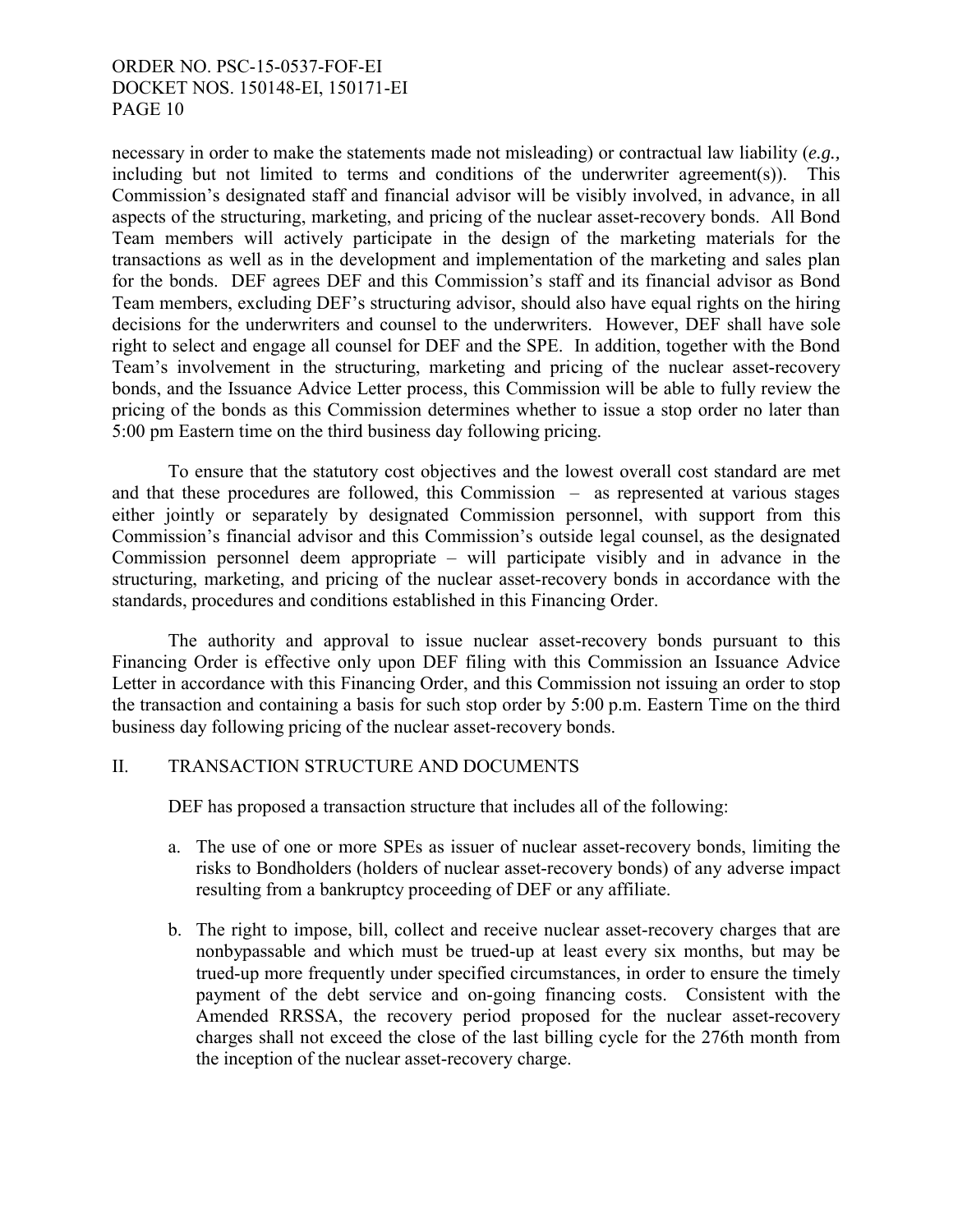- c. Include as collateral a collection account which includes, without limitation, a Capital Subaccount funded initially by a deposit from DEF equal to at least 0.5% of the initial principal amount of the nuclear asset-recovery bonds, resulting in greater certainty of payment of interest and principal to investors.
- d. A servicer (initially DEF) responsible for billing and collecting the nuclear assetrecovery charge from existing and future customers.
- e. The Federal income tax consequences of the transaction meet the provisions established in IRS Revenue Procedure 2005-62.

Portions of the transaction structure, described in this Financing Order, are necessary to enable the nuclear asset-recovery bonds to obtain the highest bond credit rating possible, with an objective of AAA/Aaa bond credit ratings, so as to further ensure that the proposed structuring, expected pricing and financing costs of the nuclear asset-recovery bonds and the imposition of the nuclear asset-recovery charges will avoid or significantly mitigate rate impacts to customers as compared with the traditional method of financing and recovering nuclear asset-recovery costs from customers.

In accordance with Section  $366.95(2)(a)6$ , the transaction structure, described in this Financing Order, has a significant likelihood of resulting in lower overall costs or would significantly mitigate rate impacts compared to the traditional method of cost recovery.

DEF has submitted in connection with its Petition a draft of each of the Nuclear Asset-Recovery Property Purchase and Sale Agreement, the Administration Agreement, and the Nuclear Asset-Recovery Property Servicing Agreement (the "Financing Documents"), which set out in substantial detail certain terms and conditions relating to the transaction structure, including the proposed sale of the Nuclear Asset-Recovery Property to the SPE, the administration of the SPE, and the servicing of the nuclear asset-recovery charges and the nuclear asset-recovery bonds. DEF initially requested that we approve the substance of the form of each of the agreements between DEF and the SPE in connection with issuance of this Financing Order. We find that such approval is not necessary at this time. Drafts of these agreements were filed in order that this Commission may evaluate the principal rights and responsibilities of the parties thereto. The final versions of these agreements will be subject to change based on the input from Commission staff, rating agencies, investors and other parties involved in the structuring and marketing of the nuclear asset-recovery bonds. DEF has also submitted a draft of the Indenture between the SPE and the indenture trustee, which sets forth proposed security and terms for the nuclear asset-recovery bonds. DEF requested that we approve the substance of the Indenture, subject to such changes based on the input from Commission staff, rating agencies, investors and other parties involved in the structuring and marketing of the nuclear asset-recovery bonds. DEF has also submitted a form of the Limited Liability Company Agreement ("LLC Agreement") with DEF as the sole member, that DEF proposed would constitute the organizing document of the SPE. DEF initially requested that we approve the substance of the LLC Agreement, which would be executed substantially in the form submitted to this Commission, subject to such changes as DEF deems necessary or advisable to satisfy bankruptcy and rating agency considerations.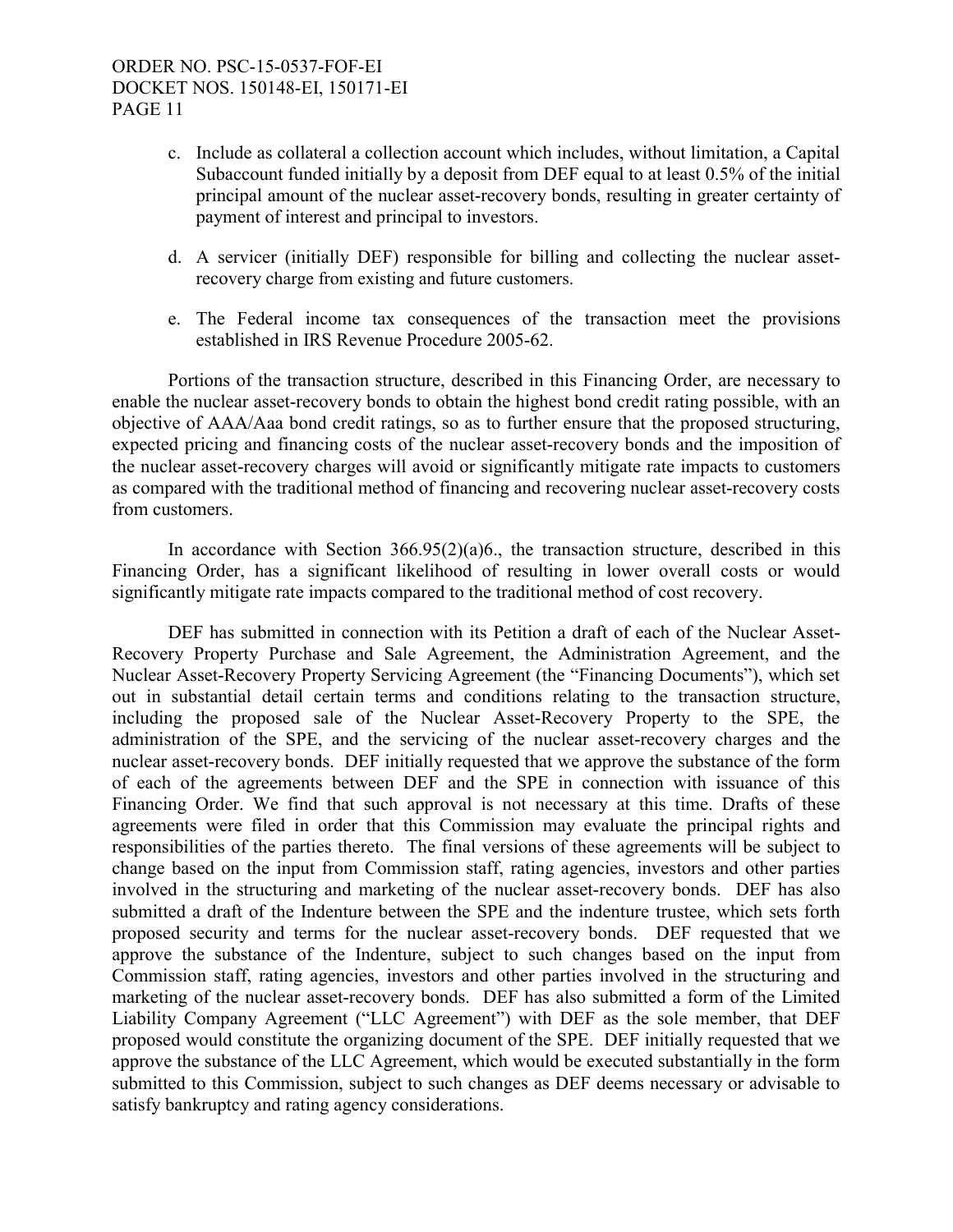#### The SPE

DEF proposed to create one or more SPEs, each as a bankruptcy remote, Delaware limited liability company with DEF as its sole member, as set forth in the LLC Agreement. In striving to achieve the lowest overall cost standard, it would be helpful if nuclear asset-recovery bonds can be presented to investors as corporate securities and not as asset-backed securities. Exhibit 75 discusses an SEC no-action letter dated September 19, 2007 which treated securitized utility bonds issued by an SPE as not asset-backed securities where that SPE was authorized to issue more than one series of securitized utility bonds. Unless separate SPEs are required by the rating agencies to achieve the highest possible credit ratings, all series of nuclear asset-recovery bonds authorized by this Financing Order shall be issued by the same SPE.

DEF proposed that the SPE may issue nuclear asset-recovery bonds in an aggregate amount not to exceed the Securitizable Balance approved by this Financing Order and will pledge to an indenture trustee, as collateral for payment of the nuclear asset-recovery bonds, the nuclear asset-recovery property, including the SPE's right to receive the nuclear asset-recovery charges as and when collected, and other collateral described in the Indenture. Pursuant to Section 366.95(5)(a)3., the SPE will be created for the limited purpose of acquiring, owning, or administering nuclear asset-recovery property or issuing nuclear asset-recovery bonds under this Financing Order or one or more future financing orders issued by this Commission. These restrictions on the activities of the SPE and restrictions on the ability of DEF to take action on the SPE's behalf are imposed to achieve the objective that the SPE will be bankruptcy-remote and not be affected by a bankruptcy of DEF or any affiliate or successor of DEF.

DEF proposed that the SPE will be managed by a board of managers with rights and duties set forth in its organizational documents. As long as the nuclear asset-recovery bonds remain outstanding, DEF proposed that the SPE will have at least one independent manager with no organizational affiliation with DEF other than possibly acting as independent manager(s) for another bankruptcy-remote subsidiary of DEF or its affiliates.The SPE will not be permitted to amend the provisions of the LLC Agreement or other organizational documents that relate to bankruptcy-remoteness of the SPE without the consent of the independent manager(s). Similarly, the SPE will not be permitted to institute bankruptcy or insolvency proceedings or to consent to the institution of bankruptcy or insolvency proceedings against it, or to dissolve, liquidate, consolidate, convert, or merge without the consent of the independent manager(s). Other restrictions to facilitate bankruptcy-remoteness may also be included in the organizational documents of the SPE as required by the rating agencies.

DEF proposed that the SPE will have no staff to perform administrative services (such as routine corporate maintenance, reporting and accounting functions). DEF proposed that these services initially will be provided by DEF pursuant to the terms of an administration agreement between the SPE and DEF (the "Administration Agreement").

#### The Servicer and the Servicing Agreement

DEF proposed to execute a servicing agreement with the SPE (the "Servicing Agreement") which may be amended, renewed, or replaced by another servicing agreement in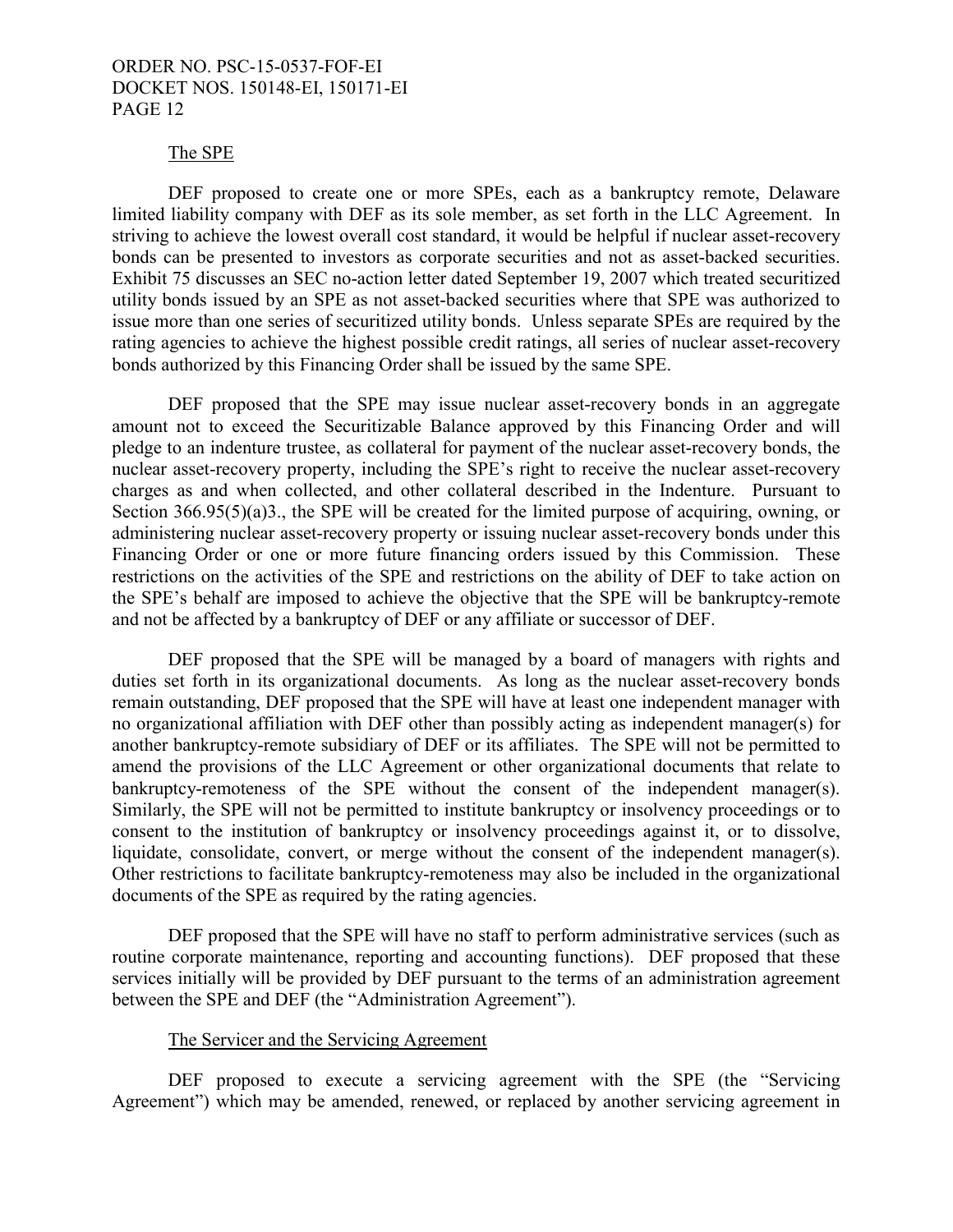accordance with its terms. DEF will be the initial servicer but may be succeeded as servicer as detailed in the Servicing Agreement. Pursuant to the Servicing Agreement, the servicer is required, among other things, to impose, bill, collect and receive the nuclear asset-recovery charges for the benefit and account of the SPE, to initiate the periodic true-up adjustments of nuclear asset-recovery charges required or allowed by this Financing Order and to account for and remit its collection of nuclear asset-recovery charges to or for the account of the SPE in accordance with the remittance procedures contained in the Servicing Agreement without any charge, deduction, or surcharge of any kind, other than the servicing fee specified in the Servicing Agreement. Under the Servicing Agreement, if any servicer fails to fully perform its servicing obligations, the indenture trustee or its designee may, and upon the instruction of the requisite percentage of holders of the outstanding nuclear asset-recovery bonds shall, appoint an alternate party to replace the defaulting servicer. The obligations of the servicer under the Servicing Agreement, the circumstances under which an alternate servicer may be appointed, and the conditions precedent for any amendment of such agreement will be more fully specified in the Servicing Agreement. The rights of the SPE under the Servicing Agreement will be included in the collateral pledged to the indenture trustee under the Indenture for the benefit of holders of the nuclear asset-recovery bonds.

### Trust Accounts

The payment of the nuclear asset-recovery bonds and related nuclear asset-recovery charges authorized by this Financing Order is to be secured by the nuclear asset-recovery property created by this Financing Order and by certain other collateral as described in this Financing Order. The nuclear asset-recovery bonds will be issued pursuant to the Indenture under which the indenture trustee will administer the trust. DEF proposed that the SPE will establish a Collection Account as a trust account to be held by the indenture trustee as collateral to facilitate the payment of the principal of, interest on, and ongoing financing costs related to the nuclear asset-recovery bonds in full and on a timely basis. The Collection Account will include the General Subaccount, the Capital Subaccount and the Excess Funds Subaccount, and may include other subaccounts if required to obtain AAA/Aaa ratings on the nuclear assetrecovery bonds.

DEF proposed that nuclear asset-recovery charge remittances from the servicer with respect to the nuclear asset-recovery bonds will be deposited into the General Subaccount. On a periodic basis, the money in the General Subaccount will be allocated to pay the nuclear assetrecovery bonds and financing costs and other required amounts and charges payable in connection with the nuclear asset-recovery bonds, including without limitation the funding requirements of the other subaccounts, according to specified payment priority established in the Indenture (the "Periodic Payment Requirement"). Funds in the General Subaccount will be invested by the indenture trustee in short-term, high-quality investments and such funds (including, to the extent necessary, investment earnings) will be applied by the indenture trustee to fund the Periodic Payment Requirement.

When the nuclear asset-recovery bonds are issued, DEF proposes that DEF will make a capital contribution to the SPE, which the SPE will deposit into the Capital Subaccount. Proceeds of nuclear asset-recovery bonds will not be used to fund this capital contribution. The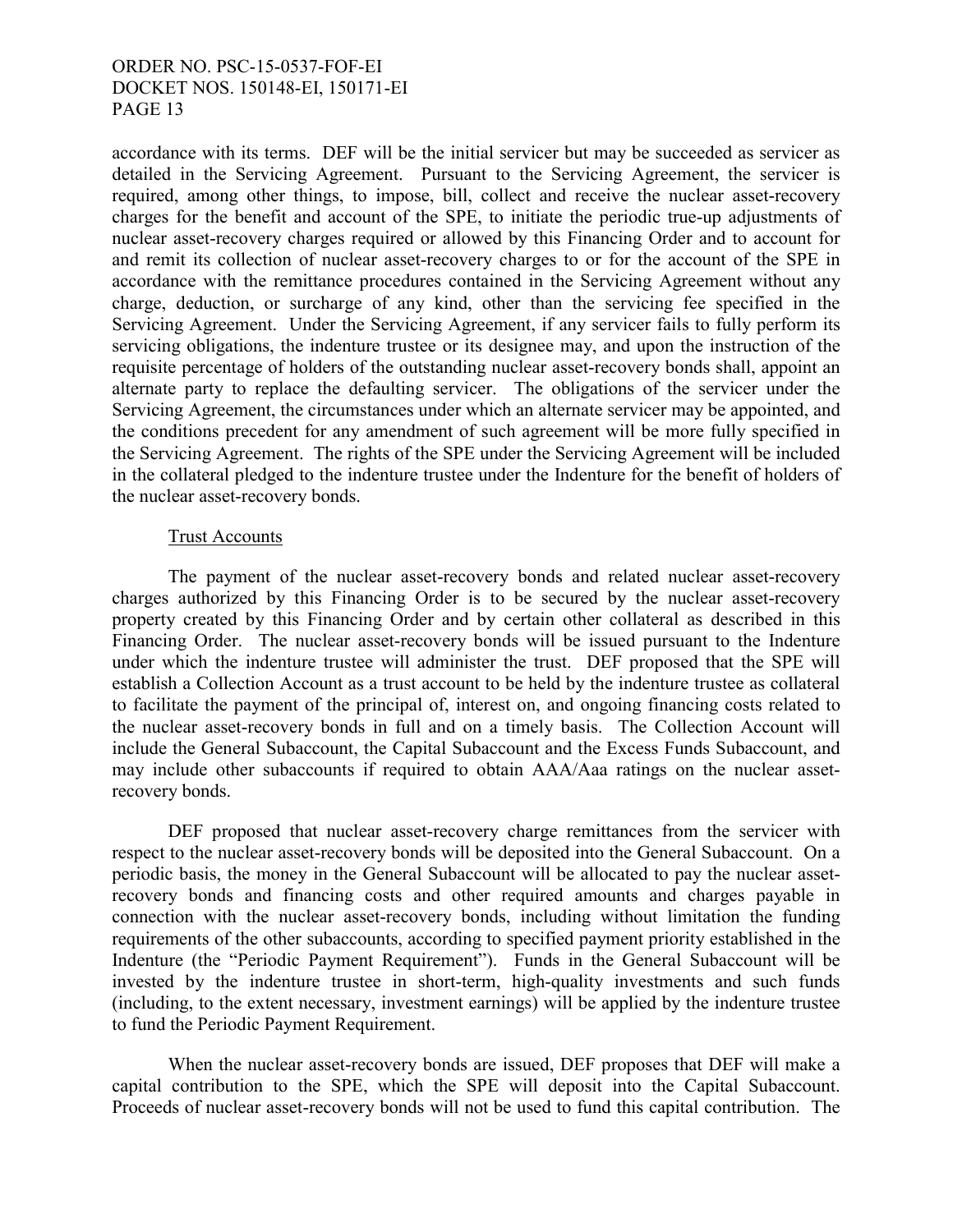amount of the capital contribution will be at least 0.5 percent of the original principal amount of the nuclear asset-recovery bonds. The Capital Subaccount will serve as collateral to facilitate timely payment of principal of and interest on the nuclear asset-recovery bonds. To the extent that the Capital Subaccount must be drawn upon to pay these amounts due to a shortfall in the nuclear asset-recovery charge collections, it will be replenished to its original level through the true-up process described below. The funds in the Capital Subaccount will be invested in shortterm high-quality investments and, if necessary, such funds (including investment earnings) will be used by the indenture trustee to fund the Periodic Payment Requirement. DEF will be permitted to earn a rate of return on its invested capital in the SPE equal to the rate of interest payable on the longest maturing tranche of nuclear asset-recovery bonds and this return on invested capital should be a component of the Periodic Payment Requirement (as defined above), and accordingly, recovered from nuclear asset-recovery charges.

DEF proposed that the Excess Funds Subaccount will hold any nuclear asset-recovery charge collections and investment earnings on the Collection Account in excess of the amounts needed to fund the Periodic Payment Requirement. Any balance in or amounts allocated to the Excess Funds Subaccount on a true-up adjustment date will be subtracted from amounts required for such period for purposes of the true-up adjustment. The funds in the Excess Funds Subaccount will be invested in short-term high-quality investments, and such funds (including investment earnings thereon) will be available to fund the Periodic Payment Requirement.

DEF proposed that the Collection Account and the subaccounts described above are intended to facilitate the full and timely payment of the Periodic Payment Requirement. If the amount of nuclear asset-recovery charge collections in the General Subaccount is insufficient to fund, on a timely basis, the Periodic Payment Requirement, the Excess Funds Subaccount and the Capital Subaccount will be drawn down, in that order, to make such payments. Any deficiency in the Capital Subaccount due to such withdrawals must be replenished on a periodic basis through the true-up process. In addition to the foregoing, there may be established such additional accounts and subaccounts as are necessary to segregate amounts received from various sources, or to be used for specified purposes consistent with this Financing Order and Section 366.95, F.S.

Upon the maturity of the nuclear asset-recovery bonds and upon the discharge of all obligations with respect to such bonds, amounts remaining in the Collection Account will be released to the SPE and will be available for distribution by the SPE to DEF. As noted in this Financing Order, equivalent amounts, less the amount of the Capital Subaccount, will be credited by DEF to current customers' bills in the same manner that the charges were collected, or through a credit to the capacity cost recovery clause if this Commission determines at the time of retirement that a direct credit to customers' bills is not cost-effective.

### Guaranteed True-Ups of the Nuclear Asset-Recovery Charges

Pursuant to Section 366.95(2)(c)2.d. and (2)(c)4., F.S., the servicer of the nuclear assetrecovery property will file for standard true-up adjustments to the nuclear asset-recovery charges at least every six months to ensure the recovery of revenues sufficient to provide for the timely funding of the Periodic Payment Requirement. Pursuant to Section 366.95(2)(c)2.d., F.S., this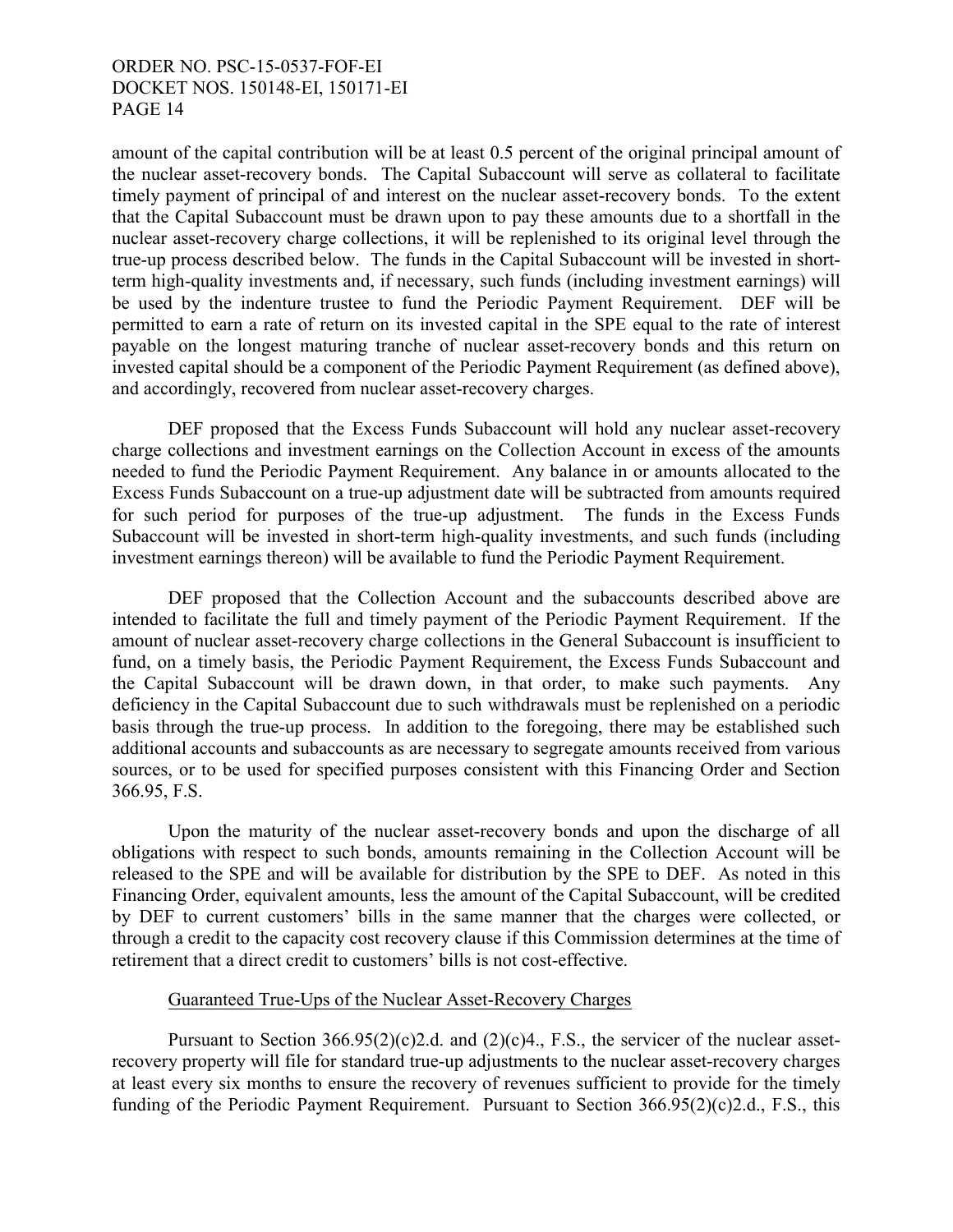Financing Order must include a formula-based true-up mechanism for making expeditious periodic adjustments in the nuclear asset-recovery charges that customers are required to pay pursuant to this Financing Order and for making any adjustments that are necessary to correct for any overcollection or undercollection of the charges or to otherwise ensure the timely funding of the Periodic Payment Requirement.

Pursuant to Section 366.95(2)(c)4., F.S., DEF shall file with this Commission at least every six months (and at least quarterly after the last scheduled debt service payment date of nuclear asset-recovery bonds) a petition or a letter applying the formula-based true-up mechanism and, based on estimates of consumption for each rate class and other mathematical factors, requesting administrative approval to make the necessary adjustments. The review of such a request shall be limited to determining whether there is any mathematical error in the application of the formula-based mechanism relating to the amount of any overcollection or undercollection of nuclear asset-recovery charges, or to otherwise ensure the timely payment of nuclear asset-recovery bonds and financing costs and other required amounts and charges payable in connection with the nuclear asset-recovery bonds, and the amount of an adjustment. Such adjustments shall ensure the recovery of revenues sufficient to provide for the timely payment of principal, financing costs, or other required amounts and charges payable in connection with the nuclear asset-recovery bonds approved under this Financing Order (*i.e.,* the Periodic Payment Requirement). Within 60 days of receiving DEF's request, Commission staff will administratively approve the request or inform DEF of any mathematical errors in its calculation. If this Commission informs DEF of any mathematical errors, then DEF may correct that error and refile its request.

In addition to the standard semi-annual true-up adjustments, DEF proposed that the servicer of the nuclear asset-recovery property also be authorized to make optional interim true-up adjustments at any time and for any reason in order to ensure the recovery of revenues sufficient to provide for the timely payment of Periodic Payment Requirement.

In the event an optional interim true-up is necessary, the optional interim true-up adjustment will use the allocation factors utilized in the most recent semi-annual true-up adjustment and will be filed not less than 60 days prior to the first day of the monthly billing cycle in which the revised nuclear asset-recovery charges will become effective.

Similar to the standard semi-annual (and quarterly) true-up adjustments, the review of an optional interim true-up adjustment shall be limited to determining whether there is any mathematical error in the application of the formula-based mechanism relating to the amount of any overcollection or undercollection of nuclear asset-recovery charges and the amount of such adjustment.

The servicer shall also be authorized to seek a non-standard true-up at any time to be effective simultaneously with a base rate change that includes any change in the cost allocation among customers used in determining the nuclear asset-recovery charges, such true-up to go into effect simultaneously with any changes to DEF's other base rates. Commission staff will have 60 days in which to approve a non-standard true-up.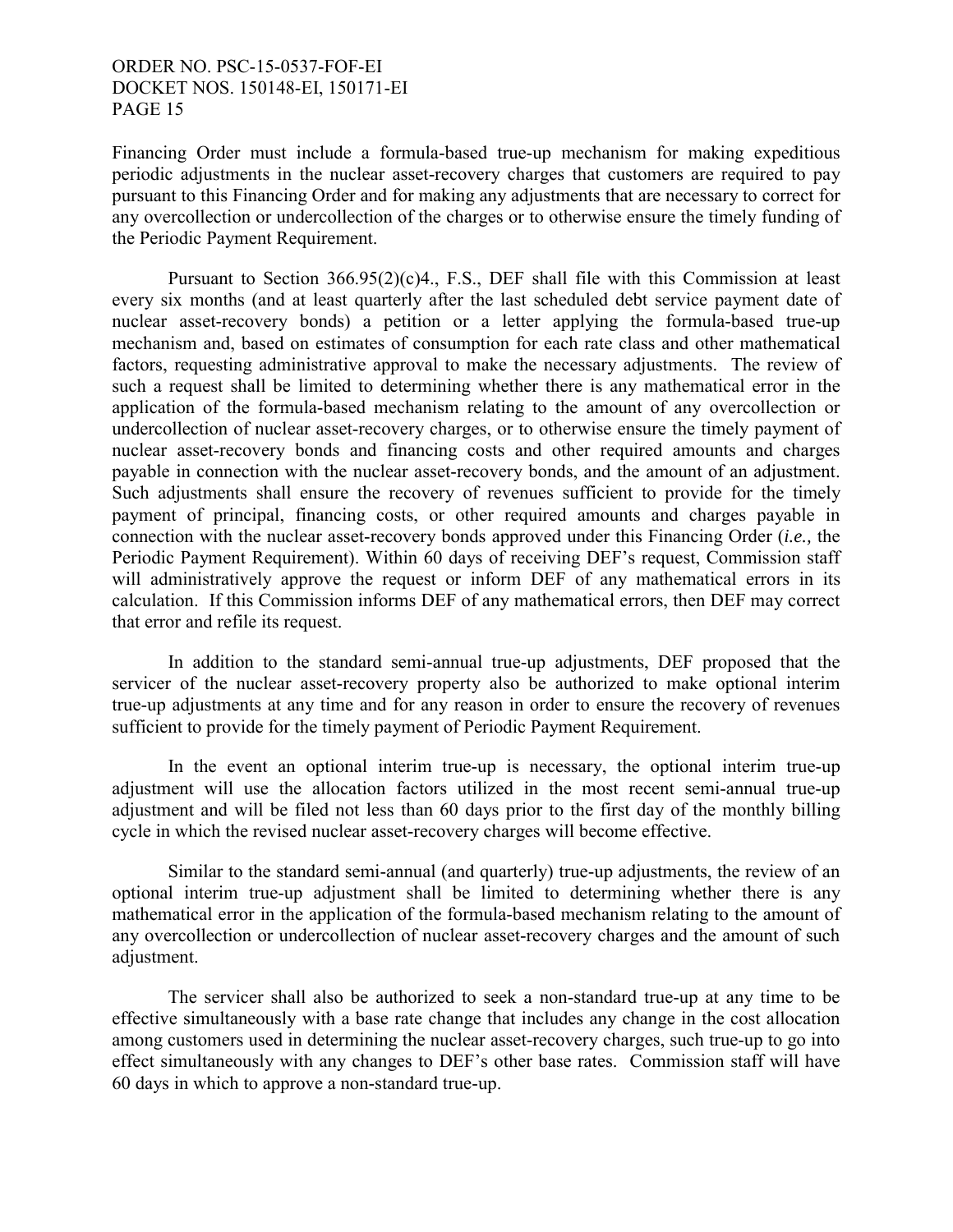#### Nuclear Asset-Recovery Property

Pursuant to Section 366.95(2)(c)3., F.S., DEF has requested that this Financing Order provide that the creation of the nuclear asset-recovery property will be conditioned upon, and simultaneous with, the sale of the nuclear asset-recovery property to the SPE and the pledge of the nuclear asset-recovery property to secure the nuclear asset-recovery bonds. The nuclear asset-recovery property to be sold by DEF to the SPE consists of: (1) all rights and interests of DEF or any successor or assignee of DEF under this Financing Order, including the right to impose, bill, collect, and receive the nuclear asset-recovery charges authorized in this Financing Order and to obtain periodic adjustments to such nuclear asset-recovery charges as provided in this Financing Order, and (2) all revenues, collections, claims, rights to payments, payments, money, or proceeds arising from the rights and interests specified in clause (1), regardless of whether such revenues, collections, claims, rights to payment, payments, money, or proceeds are imposed, billed, received, collected, or maintained together with or commingled with other revenues, collections, rights to payment, payments, money, or proceeds.

## State Pledge

The State of Florida has pledged to and agrees with Bondholders, the owners of the nuclear asset-recovery property, and other financing parties that the State will not take or permit any action that would impair the value of the nuclear asset-recovery property, as further described in Section 366.95(11), F.S.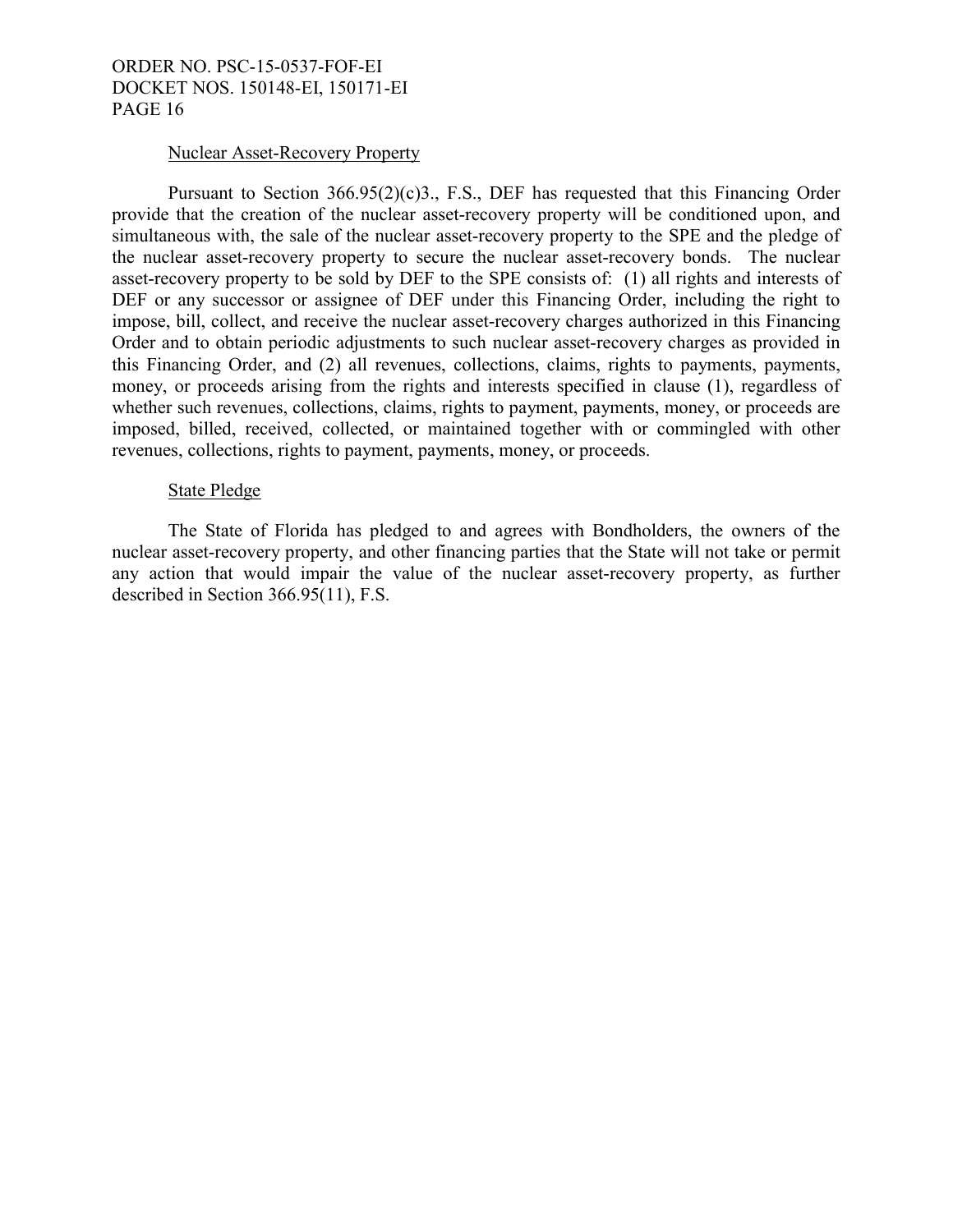## FINDINGS OF FACT

# I. IDENTIFICATION OF APPLICANT AND PROCEDURAL HISTORY

 1. DEF is an "electric utility" within the meaning of 366.8255, F.S., and as used in  $366.95(1)(d)$ , F.S.

 2. This Commission approved the RRSSA by Order No. PSC-13-1598-FOF-EI, issued November 12, 2013. The RRSSA provides for the treatment and retirement of CR3, and it contains provisions by which DEF is authorized to increase its base rates by the revenue requirement for the CR3 Regulatory Asset, which is a defined term in the RRSSA. On May 22, 2015, DEF filed a petition pursuant to those provisions that is the subject of Docket No. 150148- EI. The May 22nd filing satisfied the requirements of Section 366.95(2)(b). This Commission approved the Amended RRSSA by Order No. PSC-15-0465-S-EI, issued October 14, 2015. The Amended RRSSA clarifies the appropriate recovery period for the CR3 Regulatory Asset if nuclear asset-recovery bonds are issued pursuant to Section 366.95, F.S., and clarifies the appropriate scheduled final maturity date and legal final maturity date for the last maturing tranche of such nuclear asset-recovery bonds. On July 27, 2015, in accordance with the timeframes set out in Section 366.95(2)(b), DEF filed its Petition for a Financing Order that is the subject of Docket No. 150171-EI.

### II. NUCLEAR ASSET-RECOVERY BONDS

 3. The issuance of nuclear asset-recovery bonds in one or more series in an aggregate amount not to exceed the Securitizable Balance will reimburse DEF for reasonable and prudently incurred nuclear asset-recovery costs associated with the premature retirement of the Crystal River Nuclear Power Plant (CR3) and upfront bond issuance costs. Specifically, the Securitizable Balance consists of (i) the CR3 Regulatory Asset, as determined pursuant to Docket No. 150148-EI plus (ii) upfront bond issuance costs plus (iii) carrying charges accruing at 6.0% per annum on the CR3 Regulatory Asset balance from December 31, 2015 through the date of issuance of the respective series of nuclear asset-recovery bonds.

### III. NUCLEAR ASSET-RECOVERY COSTS

 4. For the CR3 Regulatory Asset, the RRSSA sets forth the traditional method for financing and recovering nuclear asset-recovery costs. Specifically, the RRSSA allows DEF to increase its base rates by the revenue requirement for the CR3 Regulatory Asset. As set forth in the RRSSA, DEF can recover the CR3 Regulatory Asset value in base rates upon the termination of the Levy Nuclear Plant cost recovery charge. That recovery charge terminated in May 2015; therefore DEF would be authorized to increase its base rates to begin recovering the CR3 Regulatory Asset with the first billing cycle for January 2016. The revenue requirement for the CR3 Regulatory Asset is calculated pursuant to Exhibit 10 to the RRSSA. As explained in updated exhibits filed in Docket No. 150171-EI, the year one calculated annual revenue requirement is \$168.3 million and the base rate increase would be \$4.96 per 1000 kWh on the residential bill and the total revenue requirement over the 20 year recovery period would be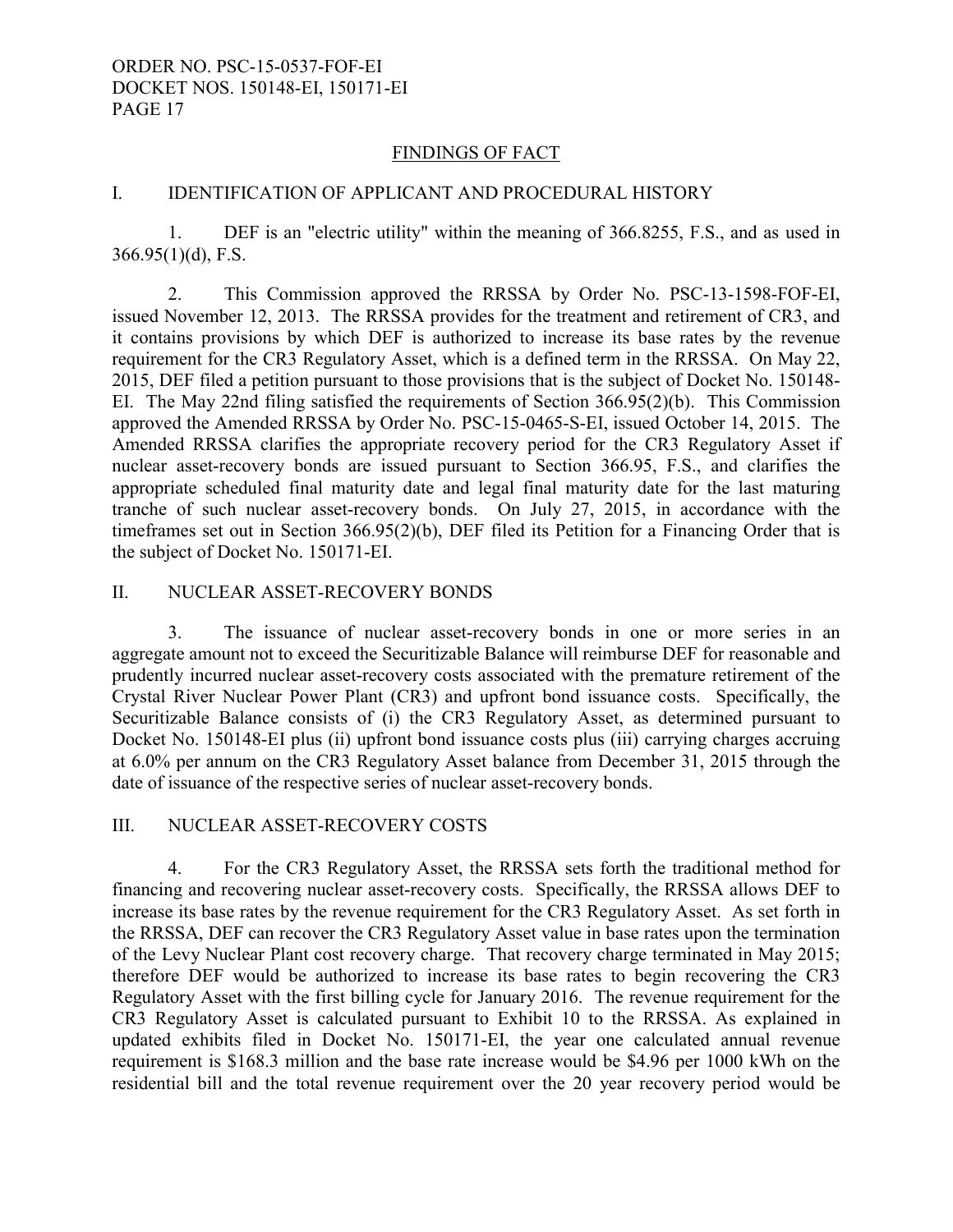approximately \$2,531 million. Rate increases by customer rate class are contained in Exhibits 30 and 31.

 5. The cost amounts contained in DEF's CR3 Regulatory Asset meet the definition of "nuclear asset-recovery costs" pursuant to Section 366.95(1)(k), F.S. Exhibit 10 to the RRSSA sets forth the categories of costs to be included in the CR3 Regulatory Asset, and such costs are therefore nuclear asset-recovery costs. The detailed costs that make up the CR3 Regulatory Asset are shown on page 17 of Order No. PSC-15-0465-S-EI, issued October 14, 2015.

### Reasonableness and Prudence of Nuclear Asset-Recovery Costs

6. Pursuant to Section  $366.95(2)(c)1.b.,$  this Commission may issue a financing order authorizing financing of reasonable and prudent nuclear asset-recovery costs, and any determination of whether nuclear asset-recovery costs are reasonable and prudent must be made with reference to the general public interests and in accordance with Section 366.95(2)(b).

 7. As explained in the testimony filed in Docket No. 150148-EI, DEF took reasonable and prudent actions to minimize the CR3 Regulatory Asset value for its customers. Upon the announcement of the retirement of CR3, DEF promptly carried out the necessary steps to transition the site from a fully staffed and operational plant to a decommissioning site. DEF also submitted several License Amendment Requests ("LARs") to the Nuclear Regulatory Commission to reduce regulatory requirements that resulted in DEF's ability to reduce costs and workforce levels. At the time of the retirement, there were also several pending projects at the site, as noted on Exhibit 10 to the RRSSA. DEF took reasonable and prudent actions to safely and timely close out those projects.

 8. We find that DEF also used reasonable and prudent efforts to sell or otherwise salvage assets that would otherwise be included in the CR3 Regulatory Asset. After the retirement decision, the Company promptly formed an investment recovery team and utilized a stepwise process for assessing and dispositioning the CR3 Assets. DEF used a variety of methods to maximize value received, including offering assets on industry utility parts websites like RAPID and Pooled Inventory Management, conducting bid events and an auction, and pursuing sales options with the original manufacturers of some parts. The disposition of the Company's nuclear fuel inventory was handled in a similar manner, but due to the particular market conditions for nuclear fuel components, DEF will not receive proceeds until a future date. As a result of DEF's efforts, the CR3 Regulatory Asset has been reduced by a total of \$127.3 million, including \$119.4 million for future nuclear fuel proceeds and \$7.9 million for sales proceeds and salvage on the assets at CR3. DEF also calculated the CR3 Regulatory Asset value consistent with the provisions of the RRSSA.

 9. The amounts that should be authorized for DEF to recover through securitization must meet the criteria set forth in Section 366.95, F.S. By the nature of this proceeding, that amount will not be known with precision until the bonds are issued. The principal amount of the nuclear asset-recovery bonds should be \$1,283,012,000, representing the projected December 31, 2015 balance of the CR3 Regulatory Asset, subject to true-up to the actual December 31, 2015 balance, plus carrying charges beyond 2015 until the date of the bond issuance, plus upfront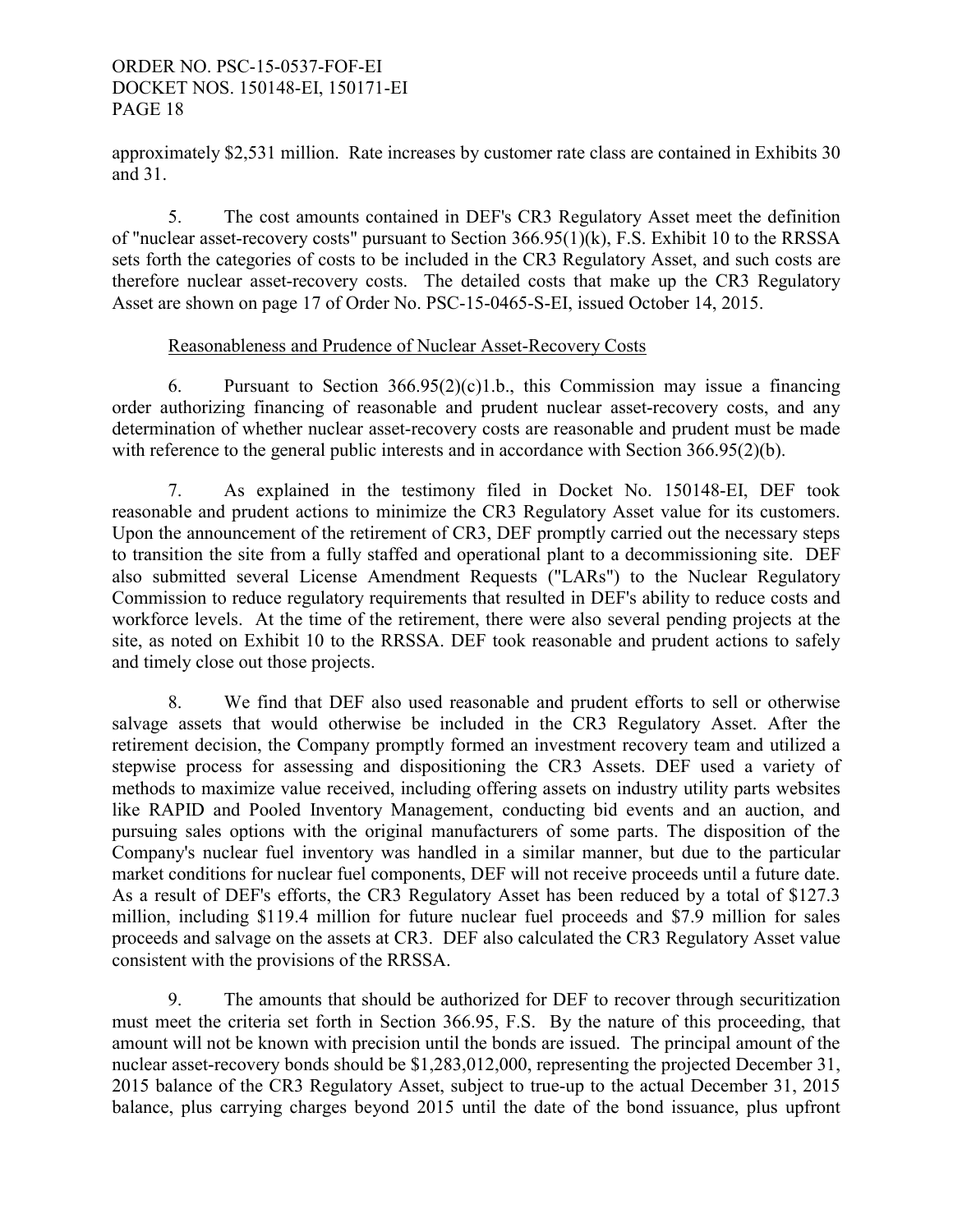financing costs. An estimated calculation of the amount of nuclear asset-recovery costs to be financed is shown in Appendix A to this Financing Order.

# IV. UPFRONT BOND ISSUANCE COSTS

 10. Upfront bond issuance costs as described in the Petition are estimated "financing costs" eligible to be financed from the proceeds of the nuclear asset-recovery bonds. Upfront bond issuance costs include the fees and expenses, including legal expenses, associated with the efforts to obtain this Financing Order, as well as the fees and expenses associated with the structuring, marketing, and issuance of the nuclear asset-recovery bonds, including counsel fees, structuring advisory fees (including counsel), underwriting fees and original issue discount, rating agency and trustee fees (including trustee's counsel), auditing fees, servicer set-up costs (including information technology programming costs), printing and marketing expenses, stock exchange listing fees and compliance fees, filing fees, any applicable taxes (including any documentary transfer tax, if applicable), and the costs of the financial advisor and outside counsel retained by this Commission to assist this Commission in performing its responsibilities under Section 366.95(2)(c)2. and 5., F.S. Upfront bond issuance costs include reimbursement to DEF for amounts advanced for payment of such costs. Upfront bond issuance costs may also include other types of credit enhancement, not specifically described herein, including letters of credit, reserve accounts, surety bonds, interest rate swaps, interest rate locks, and other mechanisms designed to promote the credit quality and marketability of the nuclear assetrecovery bonds or designed to achieve the statutory financing cost objective and the lowest overall cost standard. The upfront bond issuance costs of any credit enhancements shall be included in the amount of costs to be securitized. Upfront bond issuance costs do not include debt service on the nuclear asset-recovery bonds or other ongoing financing costs, which are addressed later in this Financing Order.

 11. DEF has provided estimates of upfront bond issuance costs ranging from approximately \$10 million to \$17 million in Exhibit 79. DEF shall further update the upfront bond issuance costs prior to the pricing of the nuclear asset-recovery bonds in accordance with the Issuance Advice Letter procedures described in Finding of Fact paragraphs 98 through 103 of this Financing Order.

 12. Certain upfront bond issuance costs, such as fees for underwriters' services, underwriters' counsel, trustee services and printing services may be procured through a competitive solicitation process to achieve lower costs. The development of any competitive solicitation and selection of underwriters, underwriters' counsel, and other transaction participants other than issuer's counsel shall be overseen by the Bond Team subject to the procedures set forth in Finding of Fact paragraphs 42 through 50 to ensure that the process is truly competitive, will provide the greatest value to ratepayers, and will result in the selection of transaction participants that have experience and ability to achieve an efficient transaction that meets the lowest overall cost standard.

 13. In accordance with Section 366.95(2)(c)5., F.S., within 120 days after issuance of the nuclear asset-recovery bonds, DEF is required to file with this Commission supporting information on the upfront bond issuance costs for the categories of costs reflected in Exhibit 18.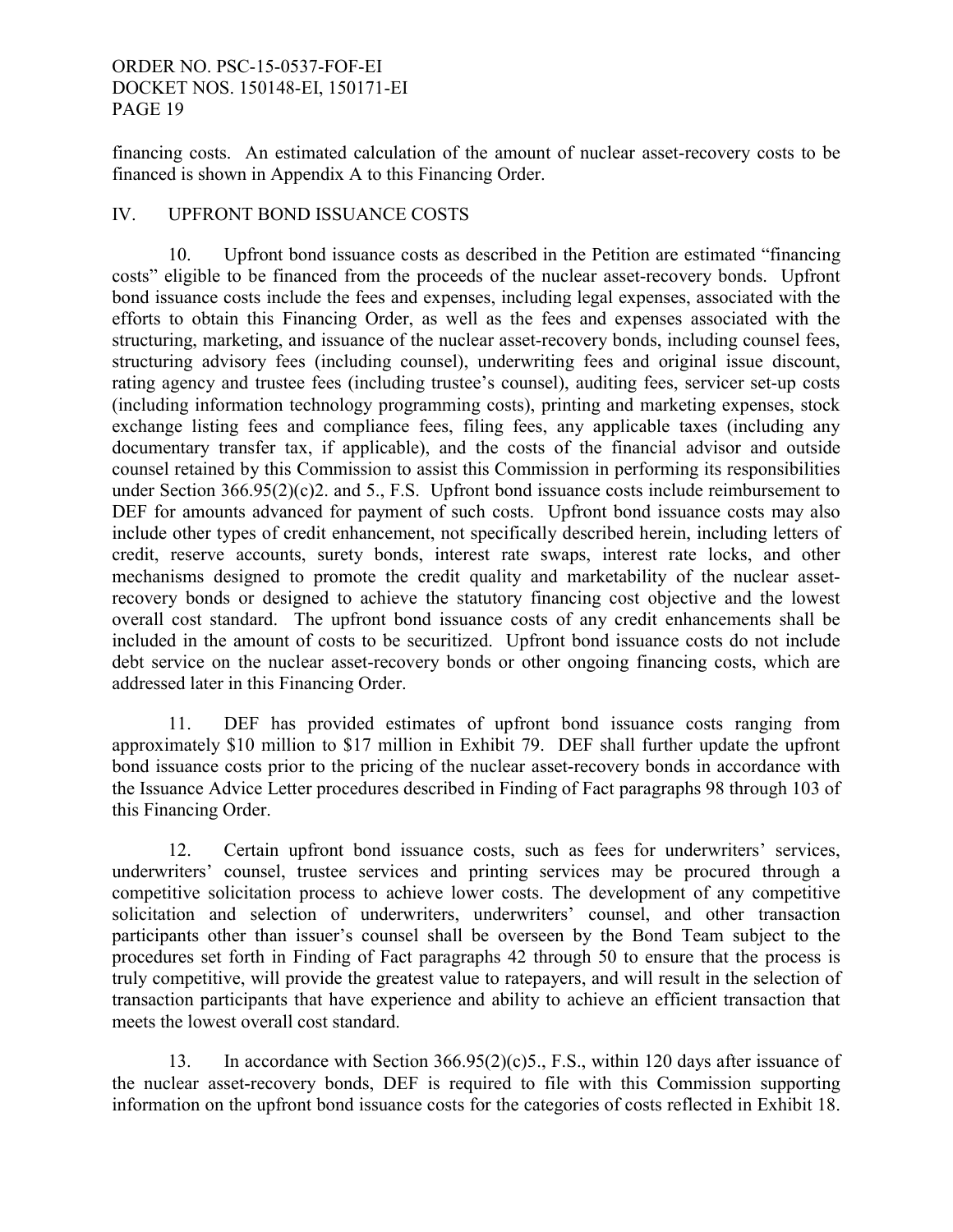This Commission shall review such costs to determine compliance with Section 366.95(2)(c)5., F.S.. As part of that review, this Commission shall only consider actual upfront bond issuance costs, but not ongoing financing costs, interest rate, or pricing of the bonds.

 14. To the extent the actual upfront bond issuance costs are (a) in excess of the amount appearing in the final Issuance Advice Letter filed within one business day after actual pricing of the nuclear asset-recovery bonds, and (b) in compliance with Section 366.95(2)(c)5., F.S., we find that DEF shall collect such excess amounts through the capacity cost recovery clause, if prudently incurred.

 15. We acknowledge the actual upfront bond issuance costs to some degree are dependent on the timing of issuance, market conditions at the time of issuance, and other events outside the control of DEF, such as possible litigation, possible review by the United States Securities and Exchange Commission ("SEC"), and rating agency requirements. We also acknowledge that the costs of any financial advisor to this Commission and any outside legal counsel to this Commission to assist us in performing our responsibilities under Section 366.95(2)(c)2. and 5., F.S., including services provided in assisting us in our active role on the Bond Team responsible for the structuring, marketing, and pricing of the nuclear asset-recovery bonds, are costs which are at least in part within the control of this Commission and such costs are fully recoverable from nuclear asset-recovery bond proceeds to the extent such costs are eligible for compensation and approved for payment under the terms of such party's contractual arrangements with this Commission, as such arrangements may be modified by any amendment entered into at this Commission's sole discretion.

# V. NUCLEAR ASSET-RECOVERY CHARGE

 16. To repay the nuclear asset-recovery bonds and associated financing costs, DEF is authorized to impose a nuclear asset-recovery charge to be collected on a per-kWh basis from all applicable customer rate classes. Nuclear asset-recovery charges should be effective upon the first day of the billing cycle for the month following the issuance of the nuclear asset-recovery bonds and should remain in effect for a recovery period not to exceed the close of the last billing cycle for the 276th month from the inception of the nuclear asset-recovery charge. The nuclear asset-recovery charge is nonbypassable, and must be paid by all existing or future customers receiving transmission or distribution services from DEF or its successors or assignees under Commission-approved rate schedules or under special contracts, even if the customer elects to purchase electricity from an alternative electricity supplier following a fundamental change in regulation of public utilities in this state. Section  $366.95(1)(i)$  and  $(2)(c)2.c., F.S.$  In the event that there is a fundamental change in the regulation of public utilities, the nuclear asset-recovery charge shall be collected in a manner that will not adversely affect the rating on the nuclear asset-recovery bonds.

 17. The nuclear asset-recovery charge covers the cost associated with repayment of principal of and interest on nuclear asset-recovery bonds and other ongoing financing costs. Ongoing financing costs include, without limitation, rating agency surveillance fees, servicing fees, legal and auditing costs, trustee fees, administration fees, the return on invested capital, regulatory assessment fees and miscellaneous other fees associated with the servicing of the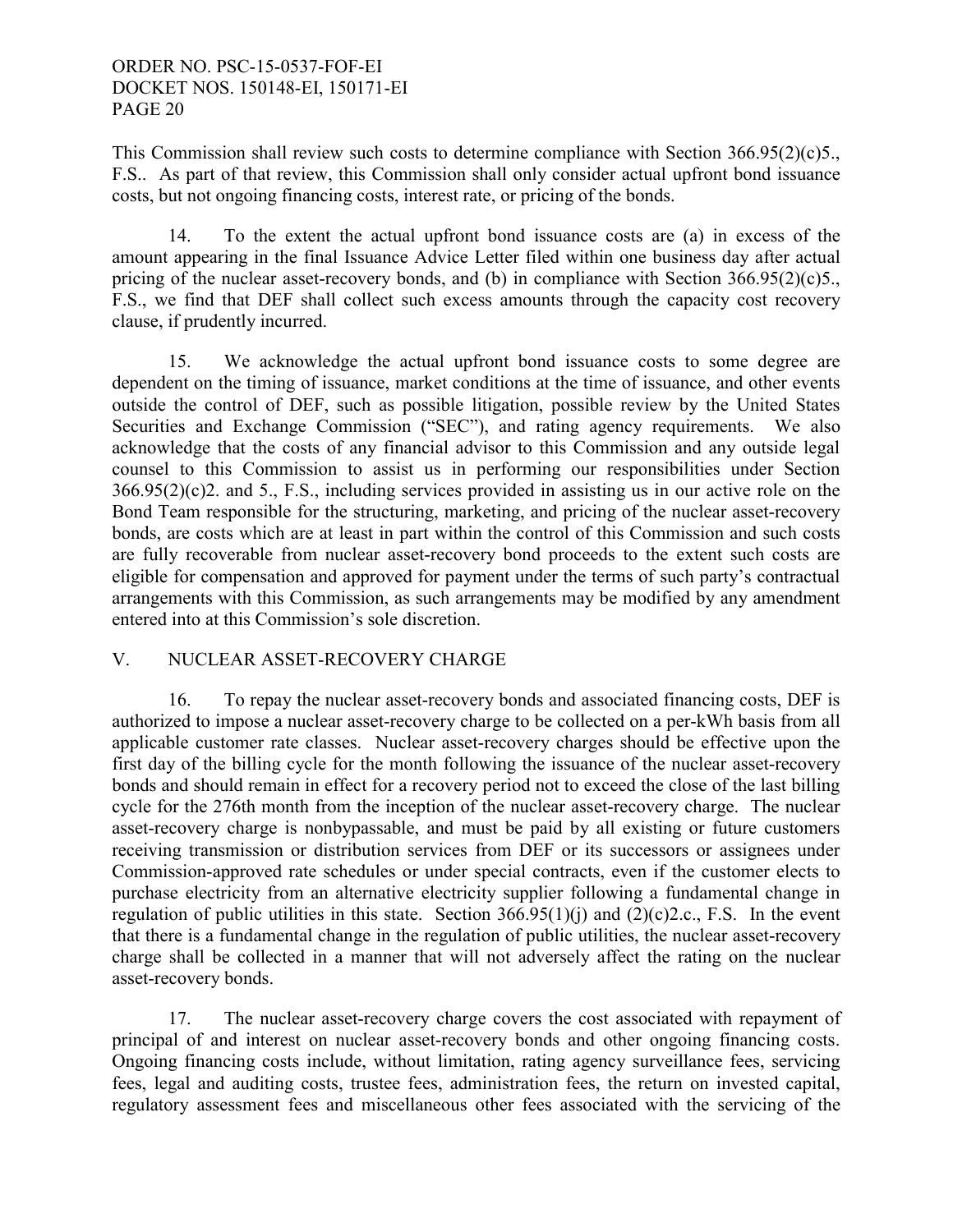nuclear asset-recovery bonds. Ongoing financing costs may also include the ongoing financing costs of other types of credit enhancement, not specifically described herein, including letters of credit, reserve accounts, surety bonds, interest rate swap agreements entered into in connection with floating rate nuclear asset-recovery bonds, if issued (currently, DEF expects the bonds to be issued in fixed-rate tranches, and thus floating-to-fixed rate swaps are currently not expected to be necessary), interest rate locks and other mechanisms designed to promote the credit quality and or lower the interest costs of the nuclear asset-recovery bonds.

 18. The types of ongoing financing costs identified in DEF's Petition qualify as "financing costs" pursuant to Section  $366.95(1)(e)$ , F.S.

 19. Exhibit 79 provides an estimate of the ongoing financing costs associated with the nuclear asset-recovery bonds, which, in addition to debt service, will be recovered through the nuclear asset-recovery charge. Certain of these ongoing financing costs, such as the administration fees and the amount of the servicing fee for DEF (as the initial servicer) are determinable, either by reference to an established dollar amount or a percentage, on or before the issuance of the nuclear asset-recovery bonds. Other ongoing financing costs will vary over the term of the nuclear asset-recovery bonds.

# Computation of the Nuclear Asset-Recovery Charges

 20. A verifiable formula-based mechanism as described in Section 366.95(2)(c)4., F.S., to calculate, and adjust from time to time, the nuclear asset-recovery charges for each customer rate class was submitted by DEF. DEF submitted with its Petition the supporting testimony of Mr. Covington, which provided the formula-based true-up mechanism to determine the Periodic Payment Requirement to be recovered from the nuclear asset-recovery charge (the "True-Up Mechanism"). This True-Up Mechanism is attached as Appendix B.

 21. DEF submitted with its Petition supporting testimony with respect to allocation of these periodic costs and the computation of the nuclear asset-recovery charge for each customer rate class. In Exhibit 27, DEF computed the estimated nuclear asset-recovery charge, as described in Section 366.95(1)(j), F.S. In summary, Section 366.95, F.S., provides for the recovery of the nuclear asset-recovery costs through nuclear asset-recovery bonds. Accordingly, in order to compute the charges, DEF first applied the allocation factors to the total first year revenue requirements as presented in Exhibit 33 in order to allocate the revenue requirements to each customer rate class. Next, the rate for the secondary metering level was calculated by dividing total revenue requirements for each customer rate class by the effective kWh sales at secondary metering level for each customer rate class. Then the rates for primary and transmission metering levels were calculated by applying metering reductions of 1% and 2%, respectively, from the secondary rate. Then these rates were grossed-up to reflect uncollectible account write-offs and the regulatory assessment fee to arrive at the nuclear asset-recovery charge by rate schedule.

22. We hereby find that in accordance with Section  $366.95(2)(c)2.g., F.S.,$  and consistent with the provisions we previously approved in the Amended RRSSA, DEF should allocate the nuclear asset-recovery costs recoverable under the nuclear asset-recovery charge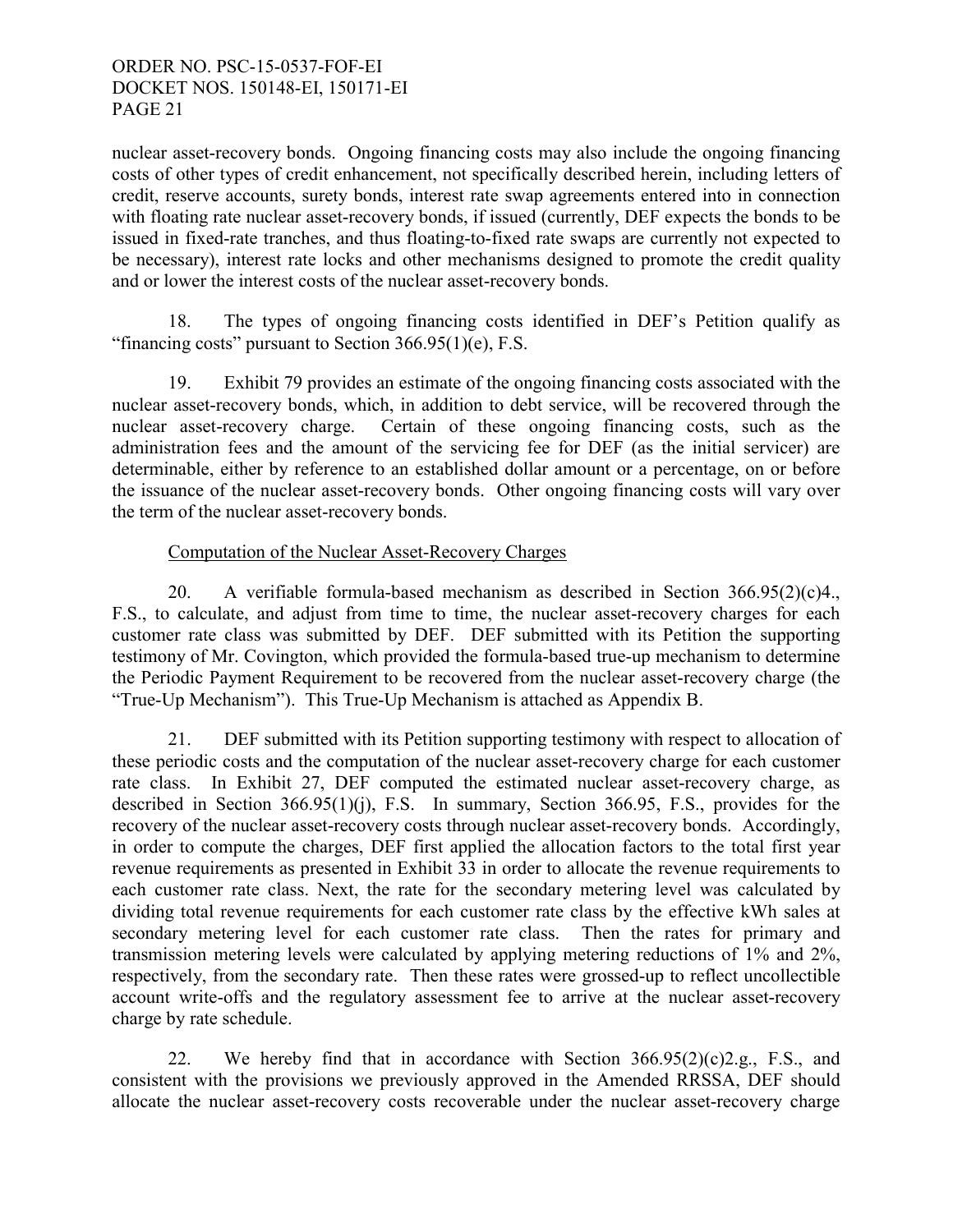consistent with the allocation methodology adopted in the RRSSA approved on November 12, 2013 in Order No. PSC-13-0598-FOF-EI. That approved allocation methodology for DEF is the 12CP and 1/13 AD. Spelled out, that means twelve-thirteenths of the revenue requirement is allocated based on 12 monthly coincident peaks (or demand) and one-thirteenth is allocated based on average demand (or energy).

 23. The Commission finds that the True-Up Mechanism provided for in Section 366.95(2)(c)2.d., F.S., for allocating costs among customers creates joint and several liability among all the customers of DEF for payment of the nuclear asset-recovery charges payable in connection with the nuclear asset-recovery bonds. Although holders of nuclear asset-recovery bonds may not arbitrarily seek to impose the entire burden of repaying nuclear asset-recovery bonds on a single customer or a select group of customers outside the True-Up Mechanism, this means that any delinquencies or under-collections in one customer rate class will be taken into account in the application of the True-Up Mechanism to adjust the nuclear asset-recovery charge for all customers of DEF, not just the class of customers from which the delinquency or undercollection arose.

 24. In Section 366.95(11)(b), F.S., the State pledges to and agrees with the Bondholders, the owners of nuclear asset-recovery property, and other financing parties that the State will not: (1) alter the provisions of this Section 366.95 which make the nuclear assetrecovery charges imposed by this Financing Order irrevocable, binding, and nonbypassable charges; (2) take or permit any action that impairs or would impair the value of nuclear assetrecovery property or revises the nuclear asset-recovery costs for which recovery is authorized; or (3) except as authorized under Section 366.95, reduce, alter, or impair nuclear asset-recovery charges that are to be imposed, collected, and remitted for the benefit of the owners of DEF's nuclear asset-recovery bonds and other financing parties until any and all principal, interest, premium, financing costs and other fees, expenses, or charges incurred, and any contracts to be performed, in connection with the related nuclear asset-recovery bonds have been paid and performed in full. This Commission finds that this State Pledge will constitute a contract with the Bondholders, the owners of nuclear asset-recovery property, and other financing parties.

 25. This Commission anticipates stress case analyses will show that the broad-based nature of the true-up mechanism under Section 366.95(2)(c)2.d., F.S., and the State pledge under Section 366.95(11), F.S., will serve to effectively eliminate for all practical purposes and circumstances any credit risk to the payment of the nuclear asset-recovery bonds (*i.e*., that sufficient funds will be available and paid to discharge the principal and interest when due).

### Treatment of Nuclear Asset-Recovery Charge in Tariff and on Customer Bills

 26. The tariff applicable to customers shall indicate the nuclear asset-recovery charge and the ownership of the right to receive that charge. The proposed tariff sheet, submitted as Exhibit 32 reflects the needed language. In accordance with Section 366.95(4)(b), F.S., the nuclear asset-recovery charge will be recognized as a separate line item on customer bills entitled Asset Securitization Charge and include the rate and amount of the charge. In addition, all electric bills will state that, as approved in a financing order, all rights to the Asset Securitization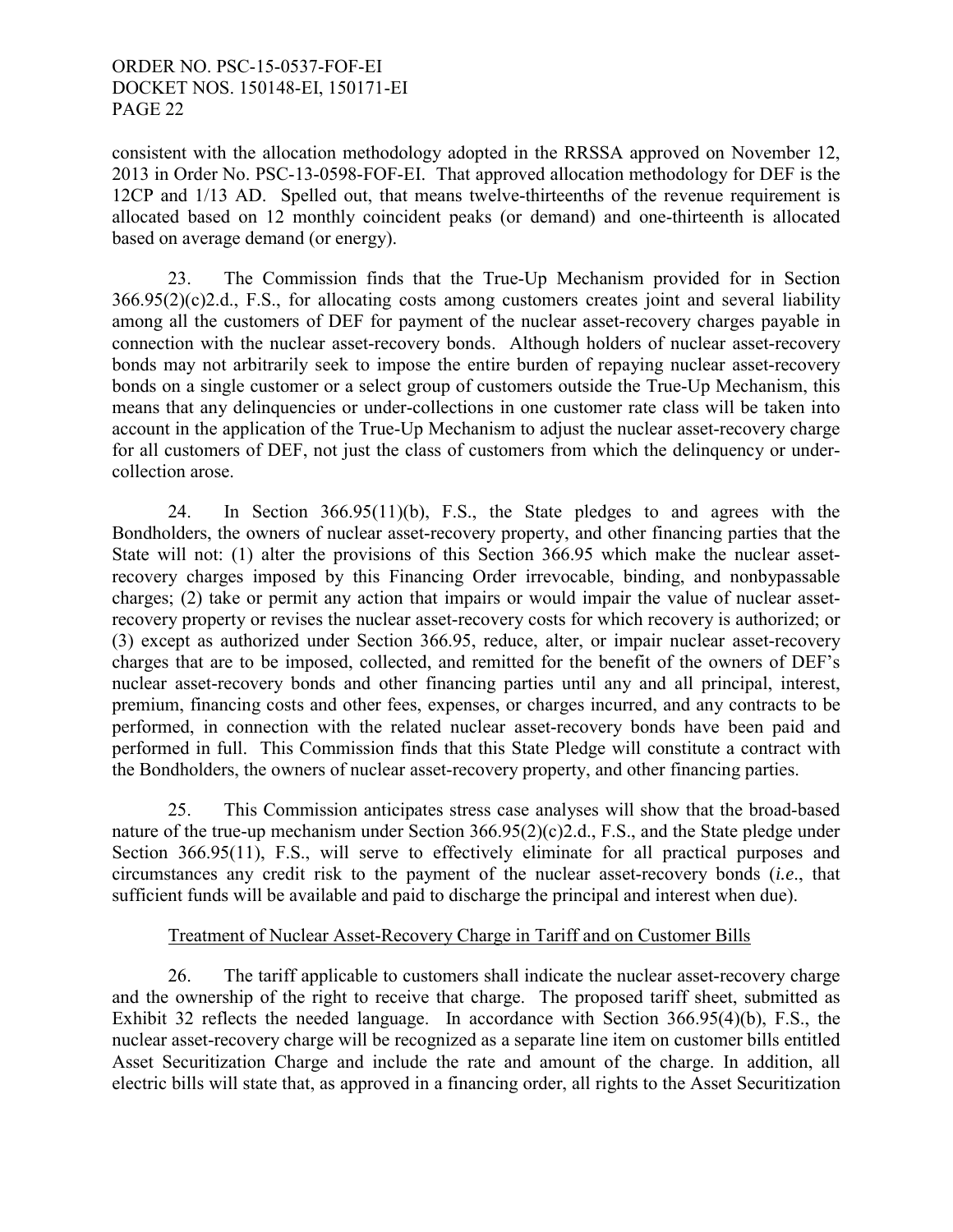Charge are owned by the SPE and that the Company is acting as collection agent or servicer for the SPE.

# Allocation of Collections

 27. DEF proposed that nuclear asset-recovery charge collections be allocated based on DEF's existing methodology. Under that methodology, DEF would assign cash collections on a customer-by-customer basis. The first dollars collected from each customer would be applied pro rata to past due balances, if any. Once those balances are paid in full, if cash collections are not sufficient to pay a customer's current bill, then the cash would be prorated between the different components of the bill.

# Guaranteed True-Up of Nuclear Asset-Recovery Charges

28. Pursuant to Section  $366.95(2)(c)2.d.$  and  $(2)(c)4.$ , F.S., the servicer of the nuclear asset-recovery property will file for standard true-up adjustments to the nuclear asset-recovery charges at least every six months to ensure the recovery of revenues sufficient to provide for the timely payment of the principal of and interest on the nuclear asset-recovery bonds and of all of the ongoing financing costs payable by the SPE in respect of nuclear asset-recovery bonds as approved under this Financing Order.

 29. After issuance of nuclear asset-recovery bonds, the servicer will submit such trueup adjustment filings in the form attached as an exhibit to the Servicing Agreement (a "True-Up Adjustment Letter"). The True-Up Adjustment Letter will apply the formula-based True-Up Mechanism described herein and in Appendix B to this Financing Order for making expeditious periodic adjustments in the nuclear asset-recovery charge to correct for any overcollection or undercollection of the charges or to otherwise ensure the timely payment of the Periodic Payment Requirement. The Periodic Payment Requirement will be composed of the following components for the period from the issue date of nuclear asset-recovery bonds to the first scheduled debt service payment date, and for each subsequent period between scheduled debt service payment dates (each a "Remittance Period"): (i) the payments of the principal of and interest on the nuclear asset-recovery bonds issued by the SPE, in accordance with the expected amortization schedule, including deficiencies on past-due principal and interest for any reason, and interest on deficiencies on past-due principal and interest, (ii) ongoing financing costs payable during the Remittance Period, including without limitation, the operating costs of the SPE, the cost of servicing the nuclear asset-recovery bonds, trustee fees, rating agency fees, legal and auditing fees, the cost of funding and/or replenishing the Capital Subaccount, the return on investment on the Capital Subaccount deposit and any other credit enhancements established in connection with the nuclear asset-recovery bonds issued by the SPE and other related fees and expenses and (iii) other required amounts and charges payable in connection with the nuclear asset-recovery bonds. The first Periodic Payment Requirement established through the Issuance Advice Letter procedures may be calculated based upon a Remittance Period that is greater than six months. The final Periodic Payment Requirement may be calculated based upon a Remittance Period that is less than six months. Notwithstanding the foregoing, in the event that any nuclear asset-recovery bonds are outstanding following the last scheduled debt service payment date for such bonds, the Periodic Payment Requirement will be calculated so that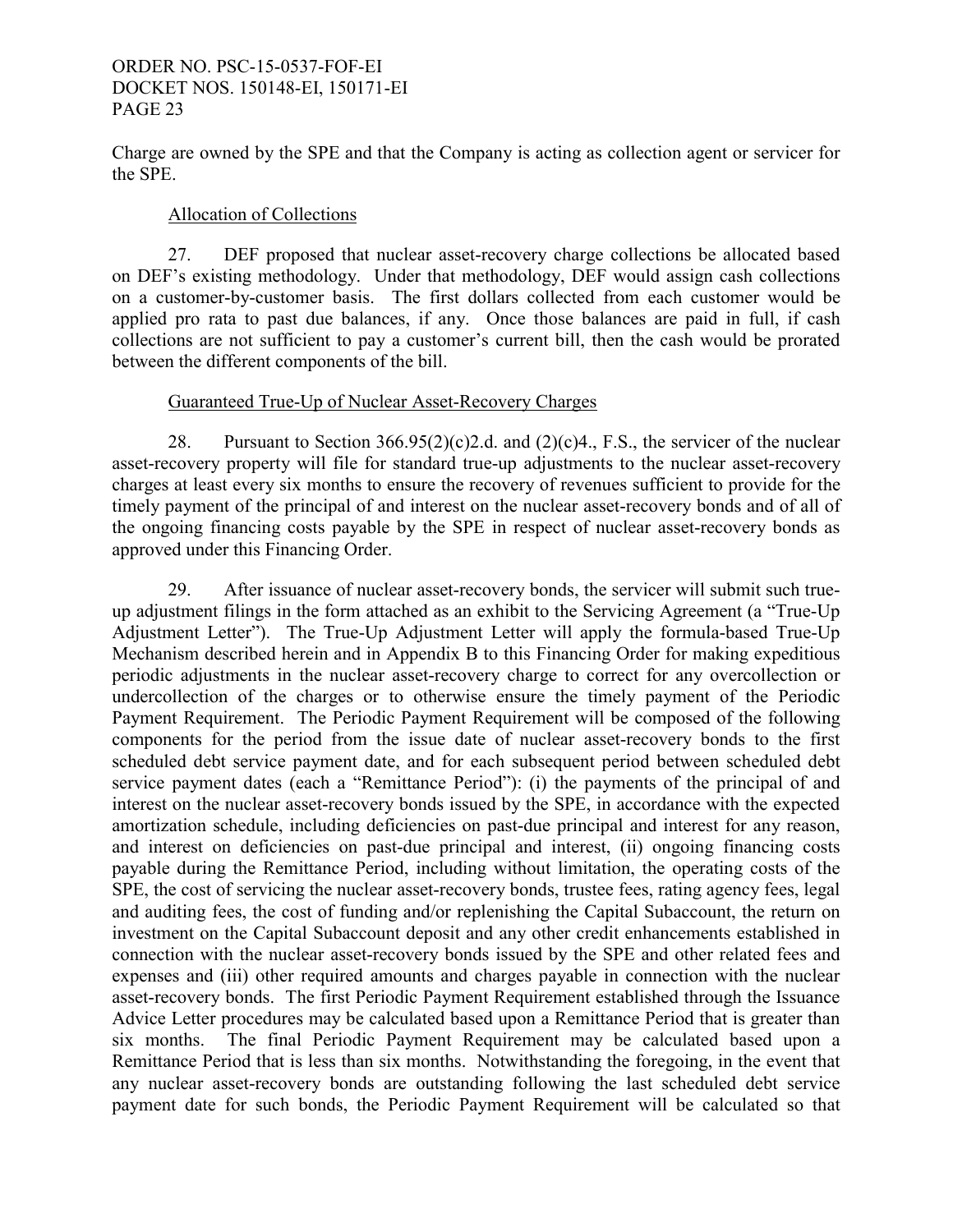collections are sufficient to make all payments on those nuclear asset-recovery bonds and in respect of financing costs no later than the immediately following debt service payment date. Along with each True-Up Adjustment Letter, the servicer shall provide workpapers showing all inputs and calculations, including its calculation of the nuclear asset-recovery charge by customer rate class. Consistent with Section 366.95(2)(c)4., F.S., our staff, upon the filing of a True-Up Adjustment Letter made pursuant to this Order, will either administratively approve the requested true-up calculation in writing or inform the servicer of any mathematical errors in its calculation as expeditiously as possible but no later than 60 days following the servicer's true-up filing. Notification and correction of any mathematical errors shall be made so that the true-up is implemented within 60 days of the servicer's true-up filing. If no action is taken within 60 days of the true-up filing, the true-up calculation shall be deemed approved. Upon administrative approval or the passage of 60 days without notification of a mathematical error, no further action of this Commission will be required prior to implementation of the true-up. Section 366.95(2)(c)2.d., F.S., provides that the true-up adjustments will "ensure the timely payment of nuclear asset-recovery bonds." We find that this True-Up Mechanism, together with the State Pledge, will "Guarantee" the timely payment of the principal and interest of the bonds.

 30. In addition to the semi-annual true-up adjustment, DEF, as servicer (or a successor servicer) will also be authorized to make optional interim true-up adjustments at any time for any reason to ensure timely payment of the Periodic Payment Requirement, which adjustment will be implemented based upon the same time frames as the semi-annual true-ups.

 31. To Guarantee adequate nuclear asset-recovery charge collections and to avoid large over-collections and under-collections over time, we direct that the servicer shall reconcile nuclear asset-recovery charges using DEF's most recent forecast of electricity deliveries (*i.e.,*  forecasted billing units) used for all corporate purposes and DEF's estimates of related expenses. Each periodic true-up adjustment should Guarantee recovery of revenues sufficient to meet the Periodic Payment Requirement. The calculation of the nuclear asset-recovery charges will also reflect both a projection of uncollectible nuclear asset-recovery charges and a projection of payment lags between the billing and collection of nuclear asset-recovery charges based upon DEF's most recent experience regarding collection of nuclear asset-recovery charges.

 32. The servicer may also make a non-standard true-up adjustment to be effective simultaneously with a base rate change that includes any change in the rate allocation among customers used to determine the nuclear asset-recovery charges, such true-up to go into effect simultaneously with any changes to DEF's other base rates. Any non-standard true-up will be subject to approval within the 60-day approval period contemplated by Section  $366.95(2)(c)4$ . F.S.

 33. This Commission finds that the broad-based nature of the True-Up Mechanism and the pledge of the State of Florida set forth in Section 366.95(11), F.S., will constitute a guarantee of regulatory action for the benefit of investors in nuclear asset-recovery bonds, and we anticipate that stress case analyses will show that these features will serve to effectively eliminate for all practical purposes and circumstances any credit risk associated with the nuclear asset-recovery bonds (*i.e.,* that sufficient funds will be available and paid to discharge all principal of and interest on the nuclear asset-recovery bonds when due).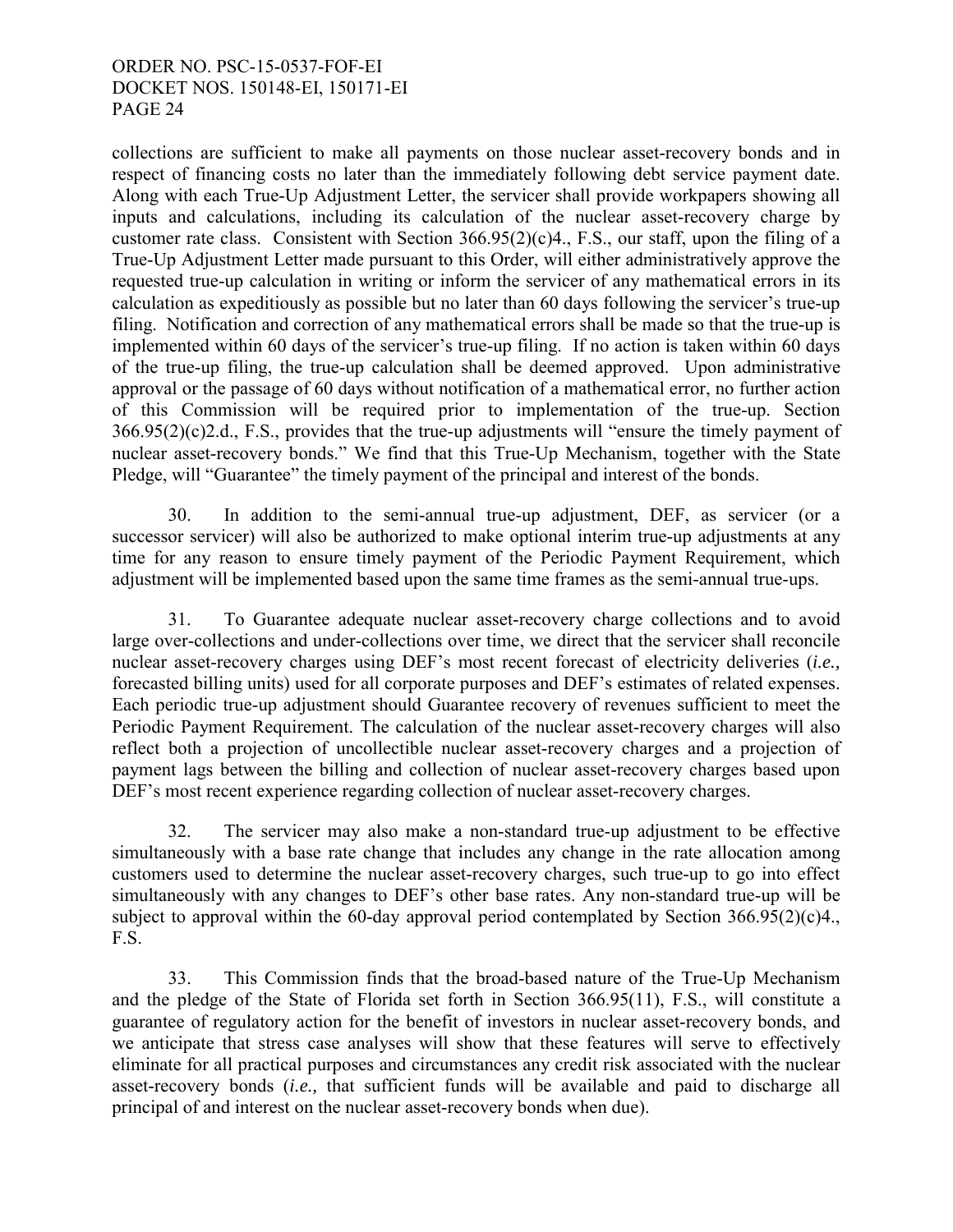34. This Commission finds that the True-Up Mechanism is appropriate and consistent with Section 366.95, F.S., and it should be approved. This Commission also finds that each True-Up Adjustment Letter should be based upon the cumulative differences, regardless of the reason, between the Periodic Payment Requirement (including scheduled principal and interest payments on the nuclear asset-recovery bonds) and the estimated amount of nuclear assetrecovery charge collections to be remitted to the indenture trustee during the Remittance Period.

# VI. MITIGATION OF RATE IMPACTS

 35. Section 366.95(2)(a)5., F.S., requires an electric utility petitioning this Commission for a financing order to "estimate any projected cost savings, based on current market conditions, or demonstrate how the issuance of nuclear asset-recovery bonds and the imposition of nuclear asset-recovery charges would avoid or significantly mitigate rate impacts to customers as compared with the traditional method of financing and recovering nuclear assetrecovery costs from customers." In addition, Section 366.95(2)(a)6., F.S., requires an electric utility petitioning this Commission for a financing order to demonstrate "that securitization has a significant likelihood of resulting in lower overall costs or would avoid or significantly mitigate rate impacts compared to the traditional method of cost recovery." For the CR3 Regulatory Asset, the RRSSA sets forth the traditional method for financing and recovering nuclear assetrecovery costs. Specifically, the RRSSA allows DEF to increase its base rates by the revenue requirement for the CR3 Regulatory Asset. As set forth in the RRSSA, DEF can recover the CR3 Regulatory Asset value in base rates upon the termination of the Levy Nuclear Plant cost recovery charge. That recovery charge terminated in May 2015; therefore DEF would be authorized to increase its base rates to begin recovering the CR3 Regulatory Asset with the first billing cycle for January 2016. The revenue requirement for the CR3 Regulatory Asset is calculated pursuant to Exhibit 10 to the RRSSA.

36. We find that DEF has demonstrated that securitization has a significant likelihood of resulting in lower overall costs or would avoid or significantly mitigate rate impacts compared to the traditional method of cost recovery pursuant to Section 366.95(2)(a)6., F.S.

 37. If nuclear asset-recovery bonds are not issued, DEF has proposed recovery of nuclear asset-recovery costs through the traditional method of recovering such amounts through the implementation of a base rate increase. Specifically, we find that the year-one base rate increase would be \$4.96 per 1000 kWh on the residential bill and the total revenue requirement over the 20 year recovery period would be approximately \$2,531 million, and the rate increases for the other customer rate classes are contained in Exhibits 30 and 31.

 38. In contrast, based on DEF's request to recover its nuclear asset-recovery costs through the issuance of nuclear asset-recovery bonds in one or more series in an aggregate principal amount not to exceed the Securitizable Balance (assuming a scheduled final debt service payment date of approximately 20 years, and final legal maturity of up to 23 years), DEF estimates that an initial nuclear asset-recovery charge of approximately \$2.93 would be imposed on a typical (1,000 kWh) residential bill and the estimated cumulative revenue requirement amount over the total period outstanding would be \$1,823 million. DEF has demonstrated that, based on current market conditions, this total estimated cumulative revenue requirement would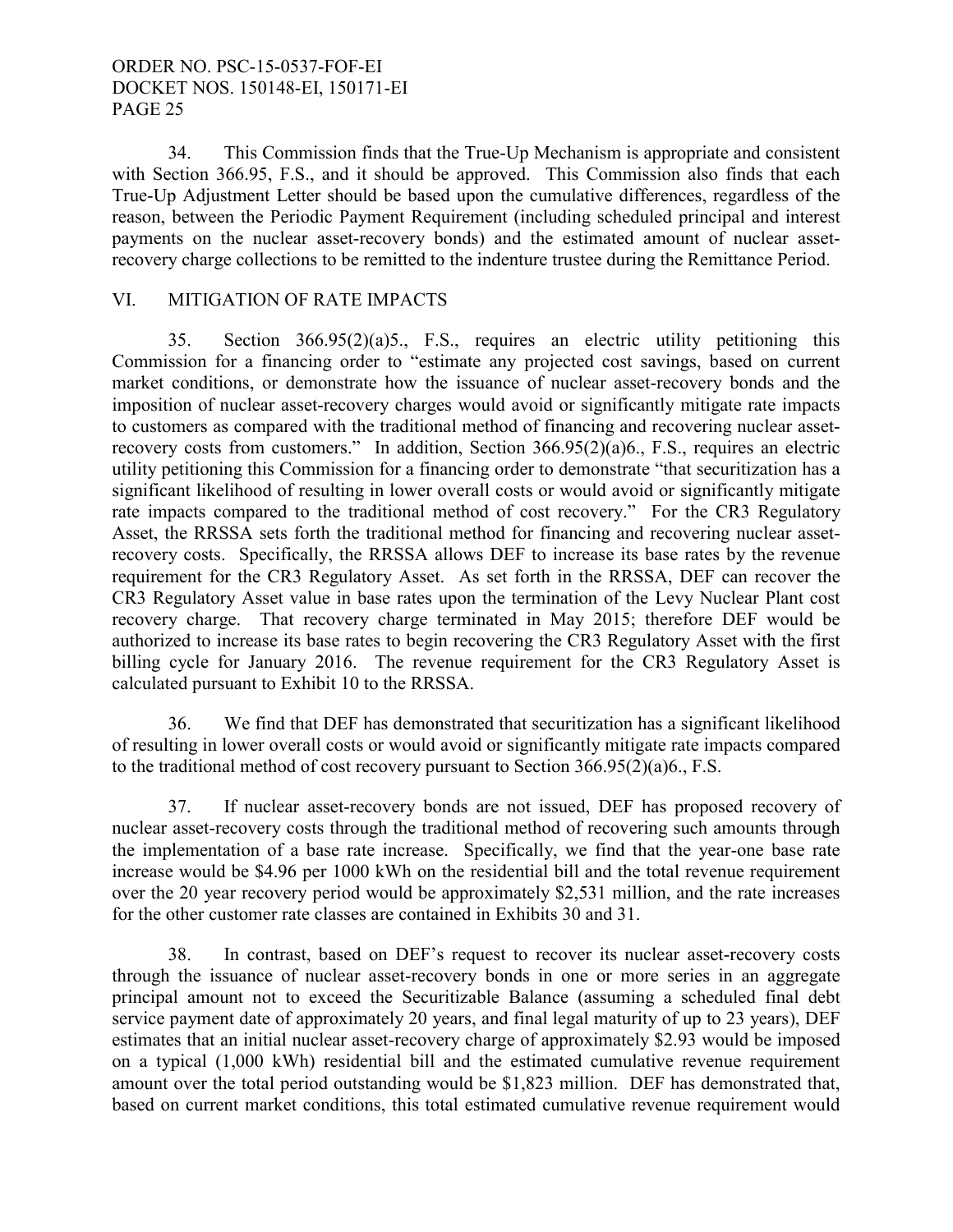be \$708 million lower, on an undiscounted basis, compared to the total estimated cumulative revenue requirement under the traditional recovery method.

 39. Thus, we find that the issuance of the nuclear asset-recovery bonds and the imposition of the nuclear asset-recovery charges authorized by this Financing Order have a significant likelihood of resulting in lower overall costs or would significantly mitigate rate impacts to customers as compared with the traditional method of financing and recovering nuclear asset-recovery costs. Likewise, through implementation of the required standards, conditions and procedures established in this Financing Order, we find that the structuring, marketing and pricing of nuclear asset-recovery bonds are reasonably expected to mitigate rate impacts to customers as compared with the traditional method of financing and recovering nuclear asset-recovery costs.

40. The broad based nature of the State pledge under Section 366.95(11), F.S., and the irrevocable character of this Financing Order, in conjunction with the true-up adjustment provisions required by Section 366.95(2)(c)2.d, F.S., and included in this Financing Order, constitutes a guarantee of regulatory action for the benefit of investors in nuclear asset-recovery bonds.

41. This Commission guarantees that it will act pursuant to this Financing Order as expressly authorized by Sections  $366.95(2)(c)2.d.$  and  $366.95(2)(c)4.$ , F.S., to ensure that nuclear asset-recovery charge revenues are sufficient to pay principal of and interest on the nuclear assetrecovery bonds issued pursuant to this Financing Order and other costs, including fees and expenses, in connection with the nuclear asset-recovery bonds.

# VII. BOND TEAM

42. DEF, its structuring advisor, and designated Commission staff and its financial advisor should serve on the Bond Team.

43. One designated representative of DEF and one designated representative of this Commission should be joint decision makers in all aspects of the structuring, marketing and pricing of the nuclear asset-recovery bonds except for those recommendations that in the sole view of DEF would expose DEF or the SPE to securities law and other potential liability (*i.e.,*  such as, but not limited to, the making of any untrue statement of a material fact or omissions to state a material fact required to be stated therein or necessary in order to make the statements made not misleading) or contractual law liability (*e.g.,* including but not limited to terms and conditions of the underwriter agreement(s)).

44. This Commission's designated staff and financial advisor should be visibly involved, in advance, in all aspects of the structuring, marketing, and pricing of the nuclear assetrecovery bonds.

45. All Bond Team members should actively participate in the design of the marketing materials for the transactions as well as in the development and implementation of the marketing and sales plan for the bonds.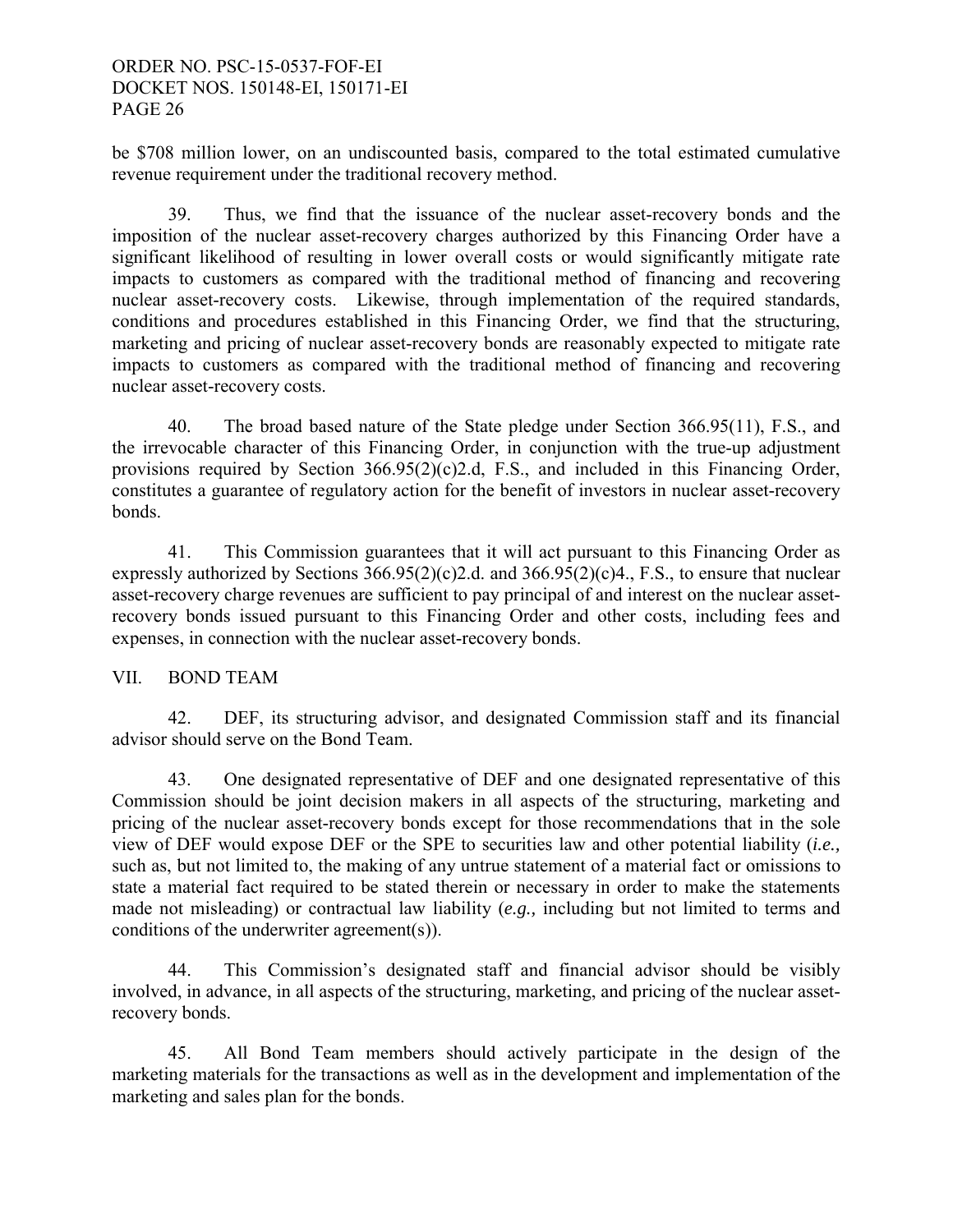46. DEF and this Commission's staff and its financial advisor as Bond Team members, excluding DEF's structuring advisor, should also have equal rights on the hiring decisions for the underwriters and counsel to the underwriters. However, DEF should have sole right to select and engage all counsel for DEF and the SPE.

47. The final structure of the transaction, including pricing, will be subject to review by this Commission for the limited purpose of ensuring that all requirements of law and this Financing Order have been met.

48. Together with the Bond Team's involvement in the structuring, marketing and pricing of the nuclear asset-recovery bonds, and the Issuance Advice Letter process, this Commission should be able to fully review the pricing of the bonds as this Commission determines whether to issue a stop order no later than 5:00 pm Eastern time on the third business day following pricing.

49. The Bond Team structure and process affords the flexibility that is reasonable and consistent with Section 366.95(2)(c)2.f., F.S.

50. This Commission should designate one Commissioner to resolve any issue as to which the DEF and Commission staff joint decision makers are unable to reach agreement. Any such matter should be presented by the DEF and Commission staff joint decision makers by email or in other writing. The designated Commissioner should announce his or her decision on the matter presented to the DEF and Commission staff joint decision makers by email or other writing as soon as reasonably possible. The parties to this proceeding agree that the decision of the designated Commissioner should be final and not subject to review by this Commission.

# VIII. FLEXIBILITY

 51. In this Financing Order, we approve the financing of nuclear asset-recovery costs and upfront bond issuance costs through nuclear asset-recovery bonds with terms to be established by DEF, at the time of pricing, subject to compliance with the Issuance Advice Letter Procedures outlined in this Financing Order. As discussed above, under Mitigation of Rate Impacts, DEF has provided testimony establishing that the issuance of the nuclear asset-recovery bonds will significantly mitigate rate impacts to customers as compared with the traditional method of financing and recovering nuclear asset-recovery costs. Section 366.95(2)(c)2.f., F.S., requires this Commission to specify the degree of flexibility to be afforded to DEF in establishing the terms and conditions of the nuclear asset-recovery bonds, including, but not limited to, repayment schedules, expected interest rates, and other financing costs consistent with 366.95(2)(c)2.a.-e., F.S. Furthermore, Section 366.95(2)(c)2.i., F.S., directs this Commission to "[i]nclude any other conditions that this Commission considers appropriate and that are authorized by this section." While we recognize the need for some degree of flexibility with regard to the final details of the nuclear asset-recovery bond securitization transaction approved in this Financing Order, our primary focus is on ensuring that the structuring, marketing, and pricing of nuclear asset-recovery bonds achieves the lowest overall cost standard and the greatest possible customer protections. Therefore, we find and direct that the standard for this Financing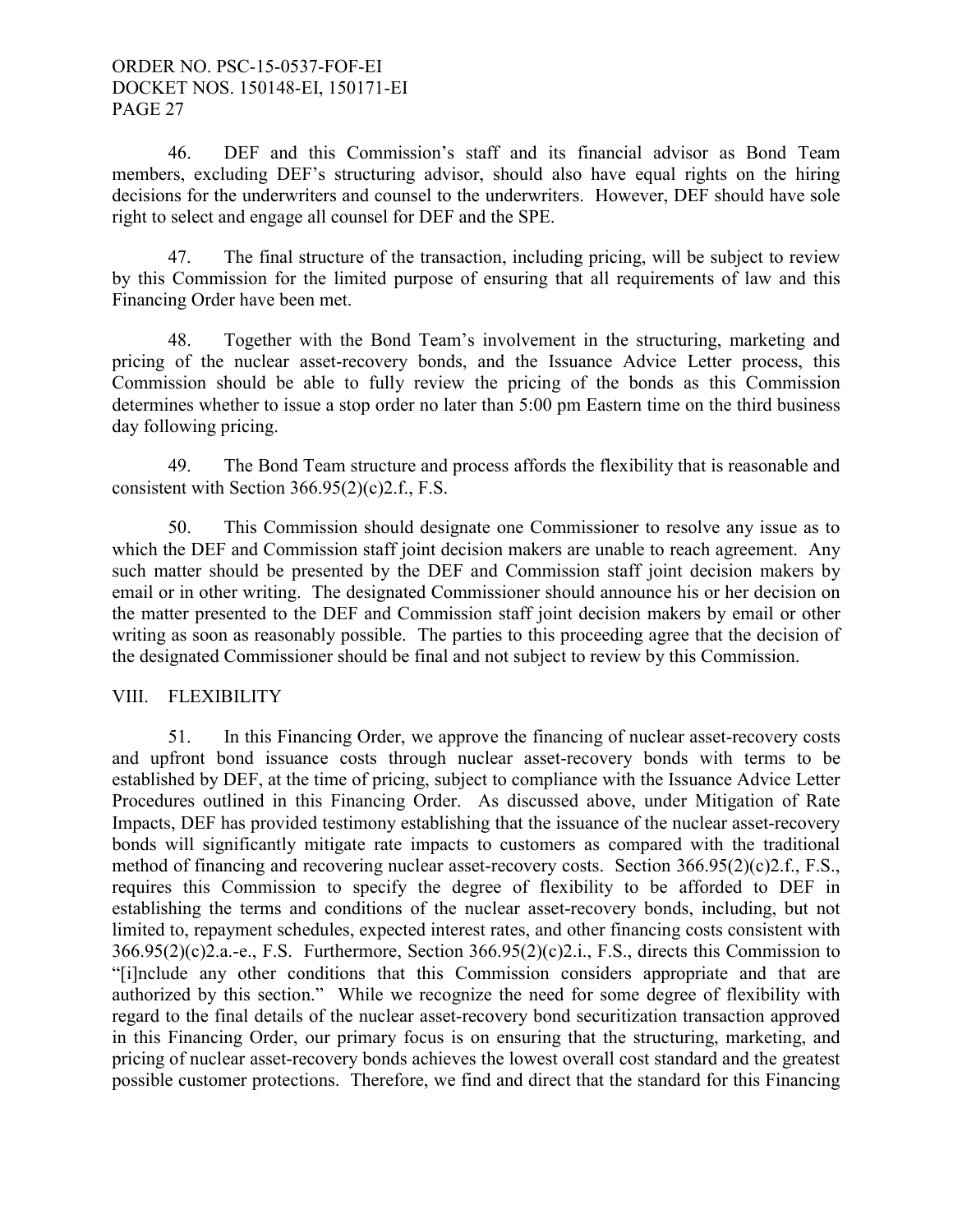Order should be that the structuring, marketing, and pricing of nuclear asset-recovery bonds will achieve the lowest overall cost standard and the greatest possible customer protections.

 52. The previously approved Amended RRSSA proposes that the SPE issue nuclear asset-recovery bonds with a scheduled final debt service payment date for the last maturing tranche as close as is reasonably possible to the close of the last billing cycle for the 240th month from inception of imposition of the nuclear asset-recovery charge. We find that the appropriate recovery period for the nuclear asset-recovery charge is 240 months from inception of imposition of the nuclear asset-recovery charge or until the nuclear asset-recovery bonds and associated charges and approved adjustments have been paid in full, but not to exceed 276 months from inception of imposition of the nuclear asset-recovery charge. The exact scheduled final maturity and legal final maturity of the nuclear asset-recovery bonds will be determined after issuance of this Financing Order. This Commission further finds that the period of 240 months from inception of imposition of the nuclear asset-recovery charge or until the nuclear asset-recovery bonds and associated charges and approved adjustments have been paid in full, but not to exceed 276 months from inception of imposition of the nuclear asset-recovery charge, for recovery of the nuclear asset-recovery charge is appropriate and that such recovery period is consistent with the Amended RRSSA.

 53. We find that nuclear asset-recovery bonds should be issued in one or more series, each series of nuclear asset-recovery bonds should be issued in one or more tranches, and the nuclear asset-recovery bonds should be structured by DEF, in consultation with the other members of the Bond Team and subject to Finding of Fact paragraph 50 and Ordering Paragraph 67, to achieve the statutory financing cost objective and the lowest overall cost standard. Further, the nuclear asset-recovery bonds shall be structured such that the expected payment of the principal of and interest on the nuclear asset-recovery bonds is expected to be substantially level over those expected terms.

 54. Subject to the Issuance Advice Letter procedures in Finding of Fact paragraphs 98 through 103, DEF, in consultation with the other members of the Bond Team subject to Finding of Fact paragraph 42 through 50, shall be afforded flexibility in determining the final terms of each series of the nuclear asset-recovery bonds, including payment and maturity dates, interest rates (or the method of determining interest rates), the terms of any interest rate swap agreement, interest rate lock or similar agreement, the creation and funding of any supplemental capital, reserve or other subaccount, and the issuance of nuclear asset-recovery bonds through either one SPE or multiple SPEs, except as otherwise provided in this Financing Order.

 55. As noted above, certain costs, such as debt service on the nuclear asset-recovery bonds, as well as the ongoing fees of the trustee, rating agency surveillance fees, regulatory assessment fees and the ongoing financing costs of any other credit enhancement or interest rate swaps, will not be known until the pricing of a series of nuclear asset-recovery bonds. This Financing Order provides flexibility to recover such costs through the nuclear asset-recovery charge and the true-up of such charge. At the same time, we have established the Issuance Advice Letter procedures in Findings of Fact paragraphs 98 through 103 of this Financing Order which are intended to ensure that the structuring, marketing and pricing of nuclear asset-recovery bonds achieves the statutory cost objectives and lowest overall cost standard.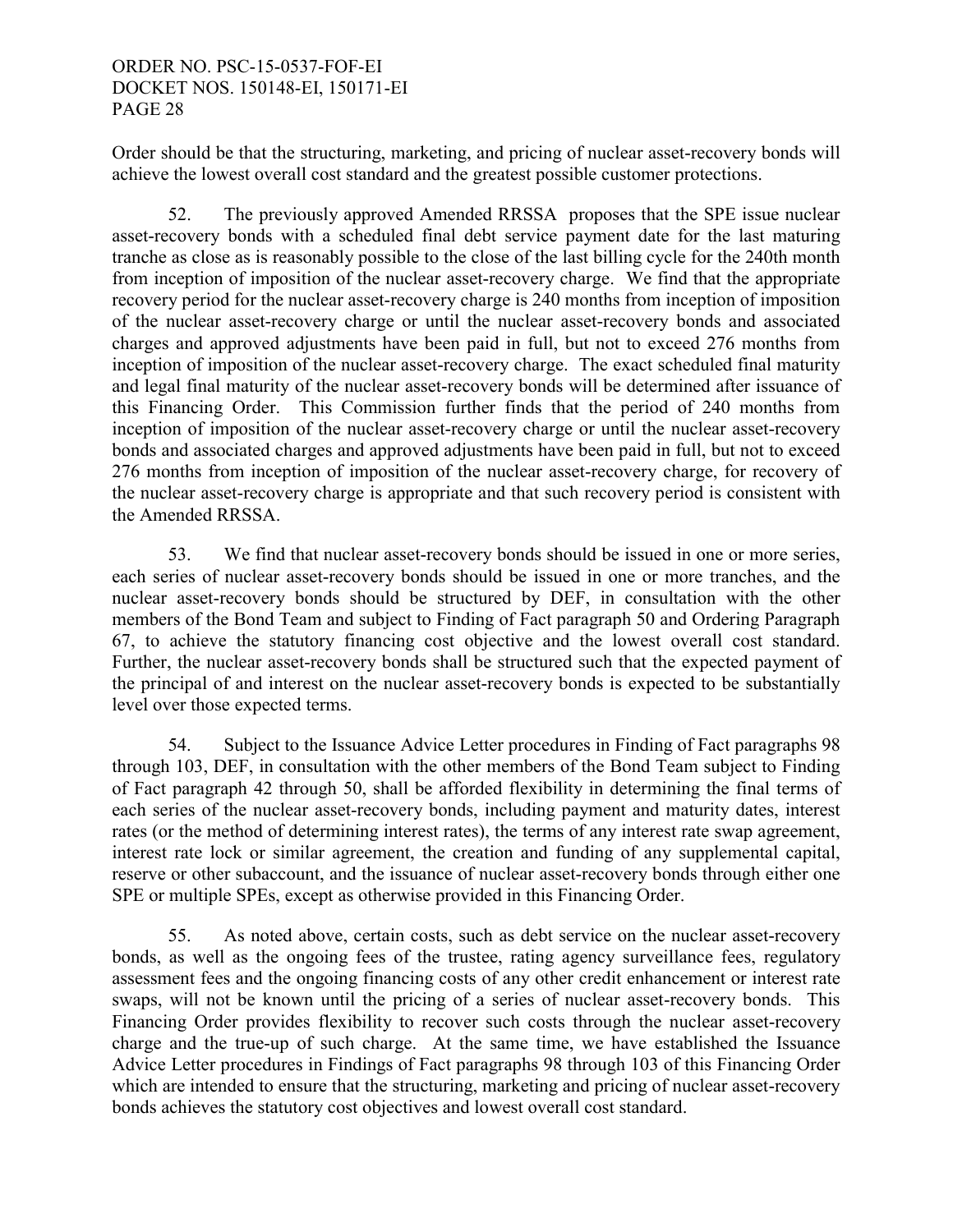56. This Commission finds that a bond structure, providing for substantially levelized annual revenue requirements over the expected life of the nuclear asset-recovery bonds, is in the general public interest and should be used. This structure offers the benefit of not relying upon electric utility customer growth and will allow the resulting overall weighted average nuclear asset-recovery charges to remain level or decline over time, if billing determinants remain level or grow.

# IX. TRANSACTION STRUCTURE

 57. DEF's proposed transaction structure, as set forth and modified in the Amended RRSSA and in the body of this Financing Order, is hereby approved.

#### The SPE

 58. DEF will create one or more SPEs as bankruptcy remote, Delaware limited liability companies, in each case, with DEF as its sole member. Each SPE will be formed for the limited purpose of acquiring nuclear asset-recovery property, issuing nuclear asset-recovery bonds in one or more series (each of which may be issued in one or more classes or tranches), and performing other activities relating thereto or otherwise authorized by this Financing Order.

59. The SPE will be a special purpose finance company, a subsidiary of DEF and a corporate issuer.

 60. The SPE(s) may issue nuclear asset-recovery bonds approved in this Financing Order, or in future financing orders, so long as such future issuance does not adversely affect the ratings on outstanding nuclear asset-recovery bonds issued for the benefit of DEF. The SPE(s) may issue nuclear asset-recovery bonds approved in this Financing Order in an aggregate amount not to exceed the Securitizable Balance approved by this Financing Order and will pledge to an indenture trustee, as collateral for payment of the nuclear asset-recovery bonds, the nuclear assetrecovery property, including the SPE's right to receive the nuclear asset-recovery charges as and when collected, and other collateral described in the Indenture. The SPE will not be permitted to engage in any other activities and will have no assets other than nuclear asset-recovery property and related assets to support its obligations under the nuclear asset-recovery bonds and the ongoing financing costs. These restrictions on the activities of the SPE and restrictions on the ability of DEF to take action on the SPE's behalf are imposed to achieve the objective that the SPE will be bankruptcy-remote and not be affected by a bankruptcy of DEF or any affiliate.

 61. Each SPE will be managed by a board of managers with rights and duties set forth in its organizational documents. As long as nuclear asset-recovery bonds remain outstanding, the SPE will have at least one independent manager with no organizational affiliation with DEF other than possibly acting as independent manager(s) for another bankruptcy-remote subsidiary of DEF or its affiliates. The SPE will not be permitted to amend the provisions of the LLC Agreement or other organizational documents that relate to bankruptcy-remoteness of the SPE without the consent of the independent manager(s). Similarly, the SPE will not be permitted to institute bankruptcy or insolvency proceedings or to consent to the institution of bankruptcy or insolvency proceedings against it, or to dissolve, liquidate, consolidate, convert, or merge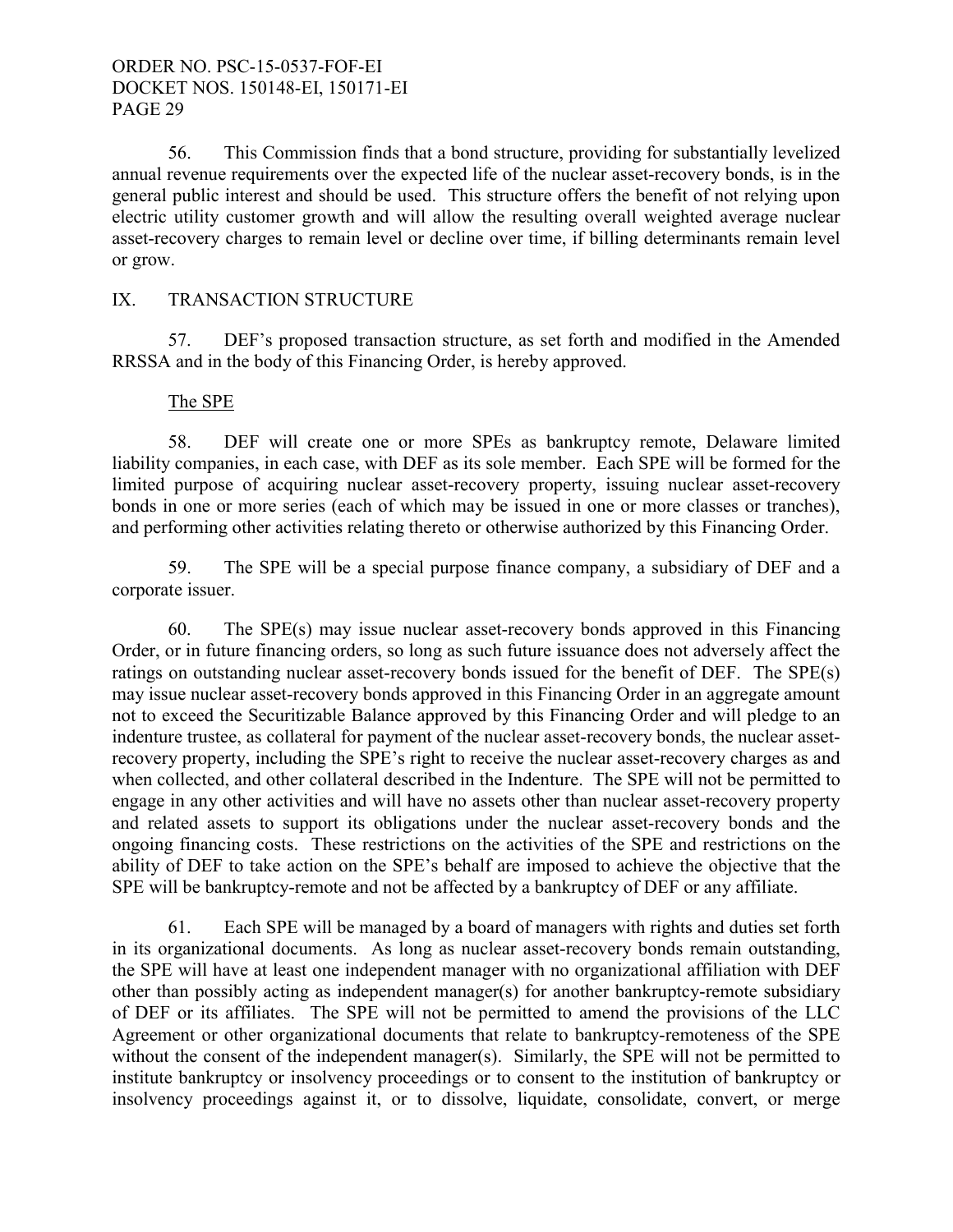without the consent of the independent managers. To the extent provided in its organizational documents, the transaction documents and this Financing Order, the Commission will be deemed to have contractual privity with the SPE for purposes of enforcing those documents. Other restrictions to facilitate bankruptcy-remoteness may also be included in the organizational documents of the SPE as required by the rating agencies.

 62. The SPEs will have no staff to provide administrative services (such as corporate maintenance, reporting and internal accounting functions). These services will be provided by DEF pursuant to the terms of the Administration Agreement.

 63. Per rating agency and IRS requirements, DEF will transfer to the SPE an amount required to capitalize the SPE adequately (the "SPE Capitalization Level") for deposit into the Capital Subaccount. The SPE Capitalization Level is expected to be 0.50% of the initial principal amount of the nuclear asset-recovery bonds to be issued by the SPE or such greater amount as might be needed to meet IRS or rating agency requirements. The actual SPE Capitalization Level will depend on tax and rating agency requirements and will be subject to review and approval by the Bond Team pursuant to the procedures set forth in Finding of Fact paragraphs 42 through 50. We find that the lowest overall cost standard generally will be met by ensuring that the SPE Capitalization Level does not exceed the minimum amount needed to meet IRS and rating agency requirements.

# Principal Amortization

 64. The expected final debt service payment date for the last maturing tranche of the nuclear asset-recovery bonds should be as close as is reasonably possible to the close of the last billing cycle for the 240th month from inception of imposition of the nuclear asset-recovery charge. The legal final maturity date for the last maturing tranche of nuclear asset recovery bonds should be no later than the 276th month from inception of the imposition of the charge. The exact scheduled final maturity and legal final maturity of the nuclear asset-recovery bonds shall be determined by the Bond Team after issuance of this Financing Order.

 65. Annual payments of principal of and interest on the nuclear asset-recovery bonds shall be substantially level over the expected term of the nuclear asset-recovery bonds.

66. The energy sales forecasts used to develop the nuclear asset-recovery bond amortization schedules and the recovery mechanism are appropriate.

 67. The first payment of principal and interest for each series of nuclear assetrecovery bonds shall occur within 12 months of issuance. Payments of principal and interest thereafter shall be no less frequent than semi-annually.

# Interest Rates

 68. We find that each tranche of the nuclear asset-recovery bonds should have a fixed interest rate, based on current market conditions. If market conditions change, and it becomes necessary for the one or more tranches of bonds to be issued in floating-rate mode, DEF is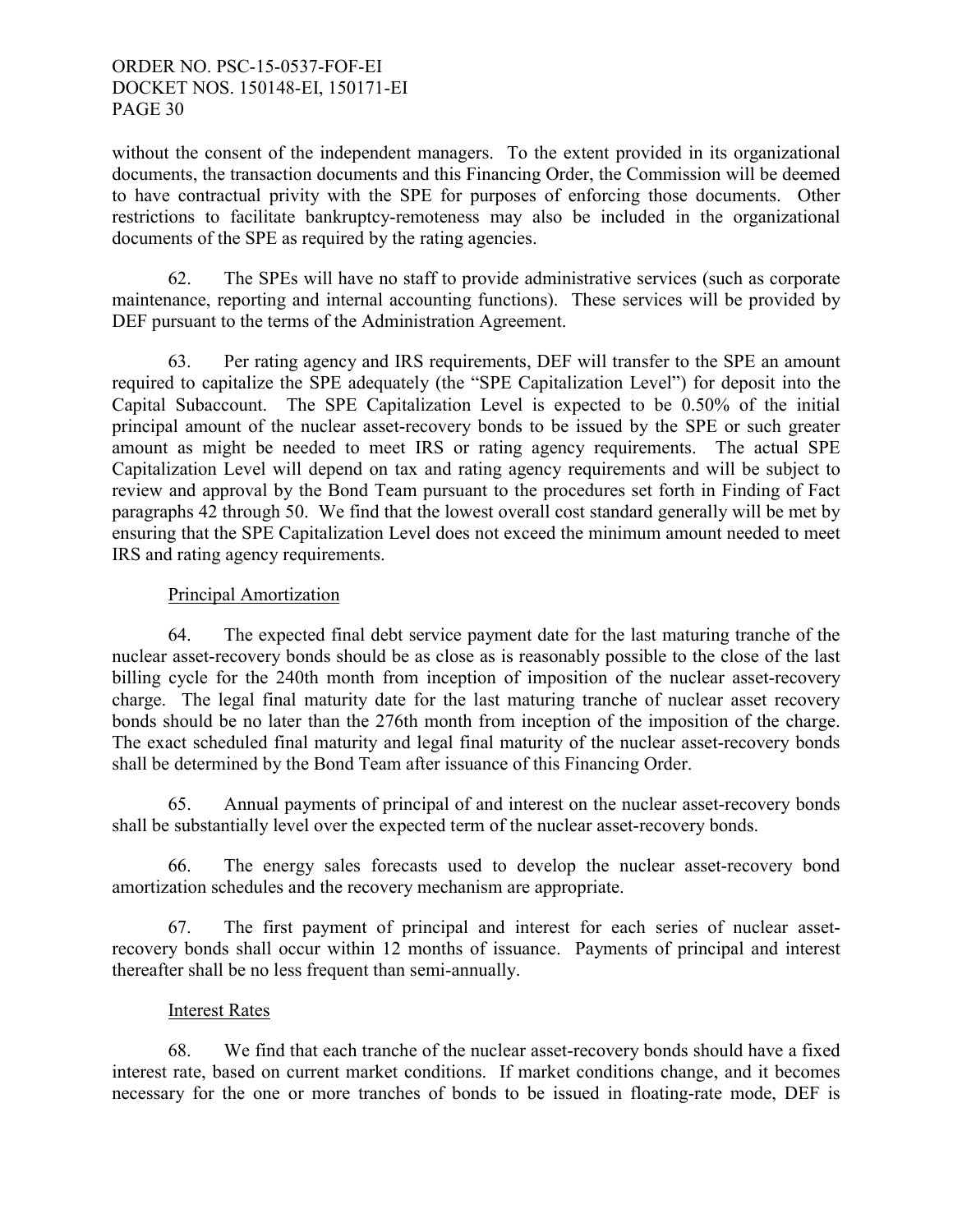authorized to issue such bonds but will be required to execute agreements to swap the floating payments to fixed-rate payments.

# Ongoing Financing Costs

 69. DEF will be the initial servicer of the nuclear asset-recovery bonds. To preserve the integrity of the bankruptcy-remote structure of the SPE and ensure the high credit quality of the nuclear asset-recovery bonds, the servicer must be adequately compensated for the services it provides, including the calculation, billing, and collection of nuclear asset-recovery charges, remittance of those charges to the indenture trustee, and the preparation, filing, and processing of True-Up Adjustment Letters. DEF's proposed form of Servicing Agreement provides for an ongoing servicing fee for the initial servicer in the amount of 0.05 percent of the initial principal amount of the nuclear asset-recovery bonds. We find that this level of ongoing servicing fee is appropriate for the purpose of preserving the integrity of the bankruptcy-remote structure of the SPE and ensuring the high credit quality of the nuclear asset-recovery bonds.

 70. DEF will establish the SPE and perform the administrative duties necessary to maintain the SPE. To preserve the integrity of the bankruptcy-remote structure of the SPE and ensure the high credit quality of the nuclear asset-recovery bonds, the administrator must be adequately compensated for these services. The ongoing fee for these services will be \$50,000 per year. We find that this level of ongoing fee is appropriate for the purpose of preserving the integrity of the bankruptcy-remote structure of the SPE and ensuring the high credit quality of the nuclear asset-recovery bonds.

# Credit Ratings

71. This Commission finds that the credit quality of the nuclear asset-recovery bonds will be enhanced by Section 366.95, F.S., due to the requirements that (1) the nuclear assetrecovery charge in amounts authorized by this Commission are to be imposed on all customer bills and collected in full in the form of a nonbypassable charge separate from DEF's base rates, (2) the charge shall be paid by all existing and future customers receiving transmission or distribution services from DEF, and (3) following any fundamental change in regulation of public utilities in the State of Florida, a customer electing to purchase electricity from an alternate electricity supplier must still pay the nuclear asset-recovery charge. Furthermore, through the True-Up Mechanism, any delinquencies or under-collections in one customer rate class will be taken into account in the application of the True-Up Mechanism to adjust the nuclear asset-recovery charge for all customers of DEF, not just the class of customers from which the delinquency or under-collection arose.

 72. The Company anticipates that each series of nuclear asset-recovery bonds will have a AAA/Aaa rating from at least two nationally recognized rating agencies, and if not inconsistent with the lowest overall cost standard DEF is authorized to provide necessary credit enhancements, with recovery of related costs as a form of ongoing financing costs, to achieve such ratings.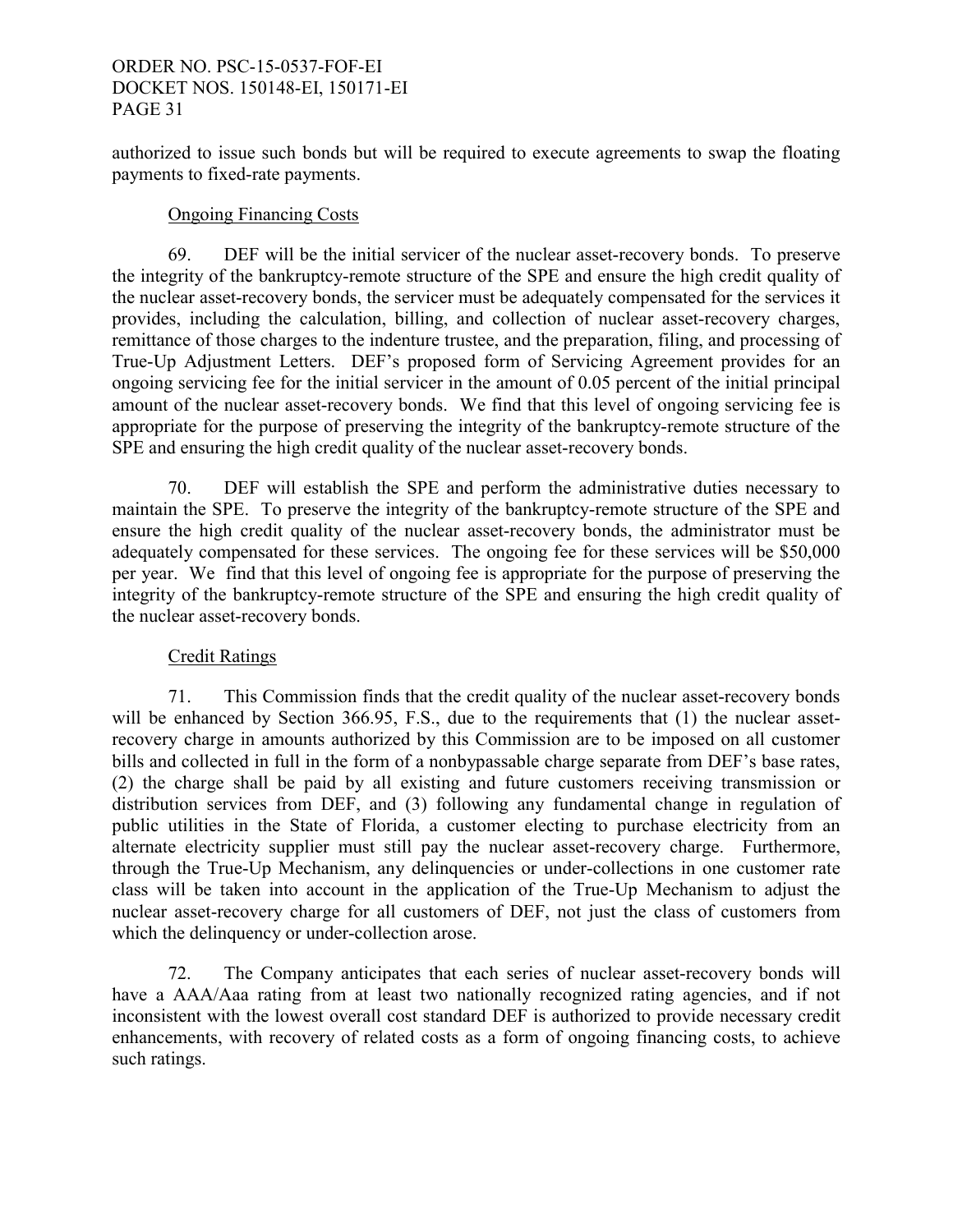### Offering and Sale of the Bonds

 73. DEF has proposed that the nuclear asset-recovery bonds be offered pursuant to an SEC-registered offering, rather than a private placement or a Rule 144A qualified institutional offering. The Company has provided testimony to the effect that virtually all utility securitizations have been sold as SEC-registered public transactions. Further, the Company has provided testimony to the effect that an SEC-registered, public offering, is likely to result in a lower cost of funds relative to Rule 144A qualified institutional offering, all else being equal, due to the enhanced transparency and liquidity of publicly-registered securities. New SEC registration requirements will become effective prior to December 2015. Compliance with these new requirements may increase costs and result in delay of the offering. Accordingly, subject to the Issuance Advice Letter procedure, this Commission finds that an SEC-registered public offering is most likely to result in lower costs to consumers, and should be approved. However, this Commission further finds, in light of new SEC registration requirements, DEF, in consultation with the other members of the Bond Team, subject to the Issuance Advice Letter procedures and Finding of Fact paragraph 50 and Ordering Paragraph 67, may pursue a Rule 144A qualified institutional offering of the nuclear asset-recovery bonds.

 74. DEF has proposed that the bonds be sold pursuant to a sale to one or more underwriters in a negotiated offering. DEF has testified that a negotiated underwriting is likely to provide greater flexibility and availability of investor funds than a competitively sold transaction. DEF and this Commission's staff, together with this Commission's financial advisor and other Bond Team members (other than DEF's structuring advisor) should have equal rights on the hiring decisions for the underwriters and counsel to the underwriters. This Commission finds, subject to the Issuance Advice Letter procedures, that the issuance of the nuclear assetrecovery bonds pursuant to a negotiated sale is likely to result in lower overall costs and satisfy the statutory financing cost objective, and should be approved. However, DEF, in consultation with the other members of the Bond Team, subject to the Issuance Advice Letter procedures and Finding of Fact paragraph 50 and Ordering Paragraph 67 is authorized to pursue other sale options, including a competitively sold transaction, in order to satisfy the statutory cost objectives and the lowest overall cost standard.

### Security for the Nuclear Asset-Recovery Bonds

 75. As proposed by DEF, the payment of the nuclear asset-recovery bonds and related financing costs authorized by this Financing Order is to be secured by the nuclear asset-recovery property created by this Financing Order and by certain other collateral as described in the Petition. The nuclear asset-recovery bonds will be issued pursuant to the Indenture under which the indenture trustee will administer the trust. The Indenture shall include provisions for a Collection Account for each series of nuclear asset-recovery bonds and subaccounts for the collection and administration for the nuclear asset-recovery charges and payment or funding of the principal of and interest on the nuclear asset-recovery bonds and other costs, including fees and expenses, in connection with the nuclear asset-recovery bonds, as described in this Financing Order. Pursuant to the Indenture, the SPE shall establish a Collection Account as a trust account to be held by the indenture trustee as collateral to ensure the timely payment of the principal of, interest on, and other costs related to the series of nuclear asset-recovery bonds. The Collection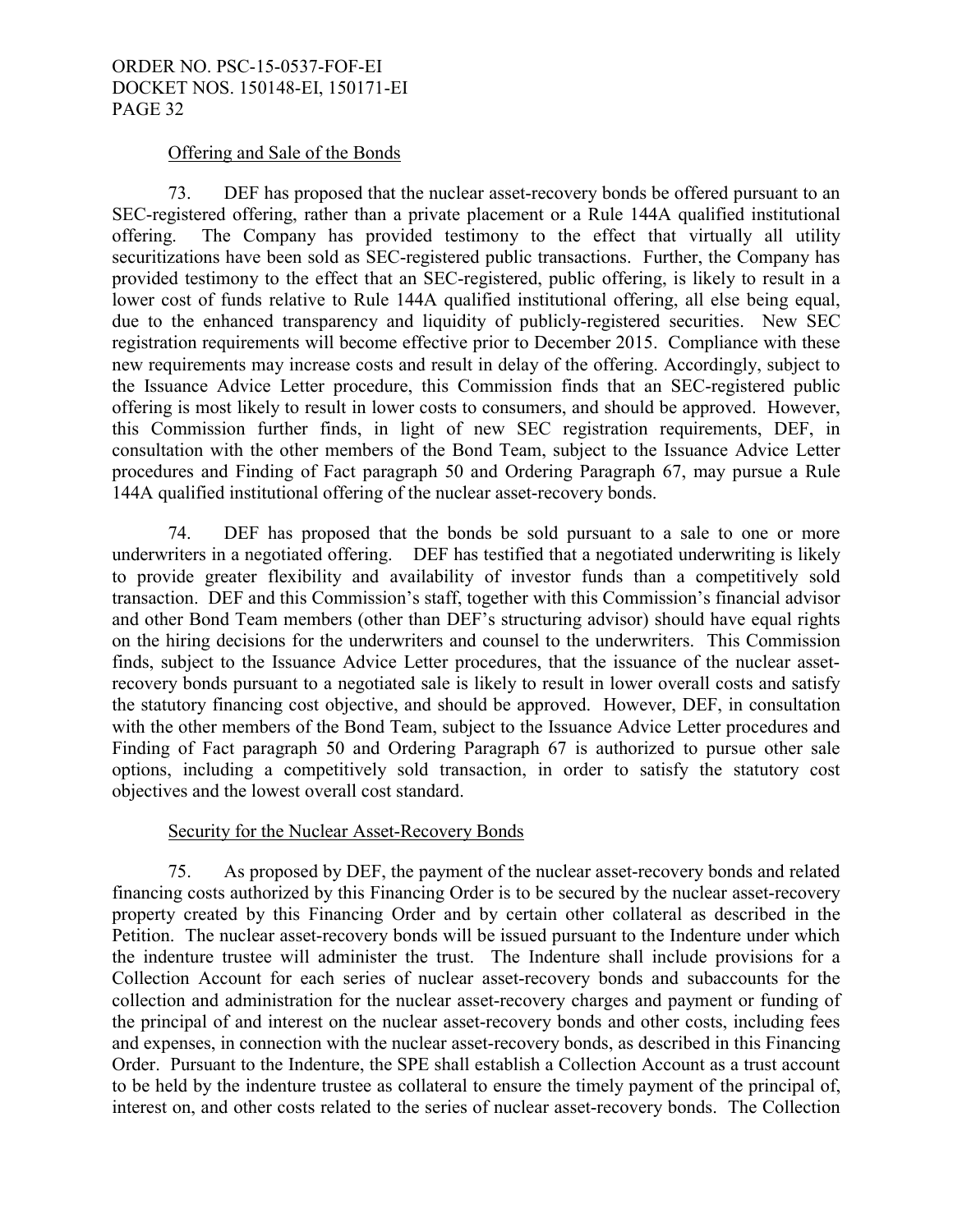Account shall include a General Subaccount, a Capital Subaccount and an Excess Funds Subaccount, and may include other subaccounts if required to obtain AAA/Aaa ratings on the series of nuclear asset-recovery bonds. Final terms of the Indenture shall be approved by the Bond Team.

 76. The Excess Funds Subaccount will hold any nuclear asset-recovery charge collections and investment earnings on amounts in the Collection Account in excess of the amounts needed to pay current principal of and interest on the nuclear asset-recovery bonds and to pay other Periodic Payment Requirements (including, but not limited to, funding or replenishing the Capital Subaccount). Any balance in or allocated to the Excess Funds Subaccount on a true-up adjustment date will be subtracted from the Periodic Revenue Requirement for purposes of the true-up adjustment. The funds in this Excess Funds Subaccount will be invested by the indenture trustee in short-term high-quality investments, and such funds (including investment earnings thereon) will be used by the indenture trustee to reduce the nuclear asset-recovery revenue requirement for purposes of the true-up adjustment.

 77. The Collection Account and the subaccounts described above are intended to facilitate the full and timely payment of scheduled principal of and interest on the series of nuclear asset-recovery bonds and all other components of the Periodic Payment Requirement. If for any reason the amount of nuclear asset-recovery charge collections in the General Subaccount is insufficient to make, on a timely basis, all scheduled payments of principal of and interest on the nuclear asset-recovery bonds and to make payment of all of the other components of the Periodic Payment Requirement, the Excess Funds Subaccount and the Capital Subaccount will be drawn down, in that order, to make those payments. Any deficiency in the Capital Subaccount due to such withdrawals must be replenished on a periodic basis through the true-up process. In addition to the foregoing, there may be such additional accounts and subaccounts as are necessary to segregate amounts received from various sources, or to be used for specified purposes. Such accounts and subaccounts will be administered and utilized as set forth in the Servicing Agreement and the Indenture. Upon the maturity of the series of nuclear assetrecovery bonds and upon discharge of all obligations in respect thereof, amounts remaining in the Collection Account will be released to the SPE and will be available for distribution by the SPE to DEF. Equivalent amounts, less the amount of the Capital Subaccount, will be credited by DEF to current customers' bills in the same manner that the charges were collected, or through a credit to the capacity cost recovery clause if this Commission determines at the time of retirement that a direct credit to customers' bills is not cost-effective. DEF shall similarly credit customers an aggregate amount equal to any nuclear asset-recovery charges subsequently received by the SPE or its successor in interest to the nuclear asset-recovery property.

### DEF as Initial Servicer of the Nuclear Asset-Recovery Bonds

 78. DEF will execute a Servicing Agreement, the final terms of which shall be determined by the Bond Team pursuant to the procedures set forth in Finding of Fact paragraphs 98 through 103. The Servicing Agreement may be amended, renewed, or replaced by another servicing agreement in accordance with its terms and as approved by this Commission.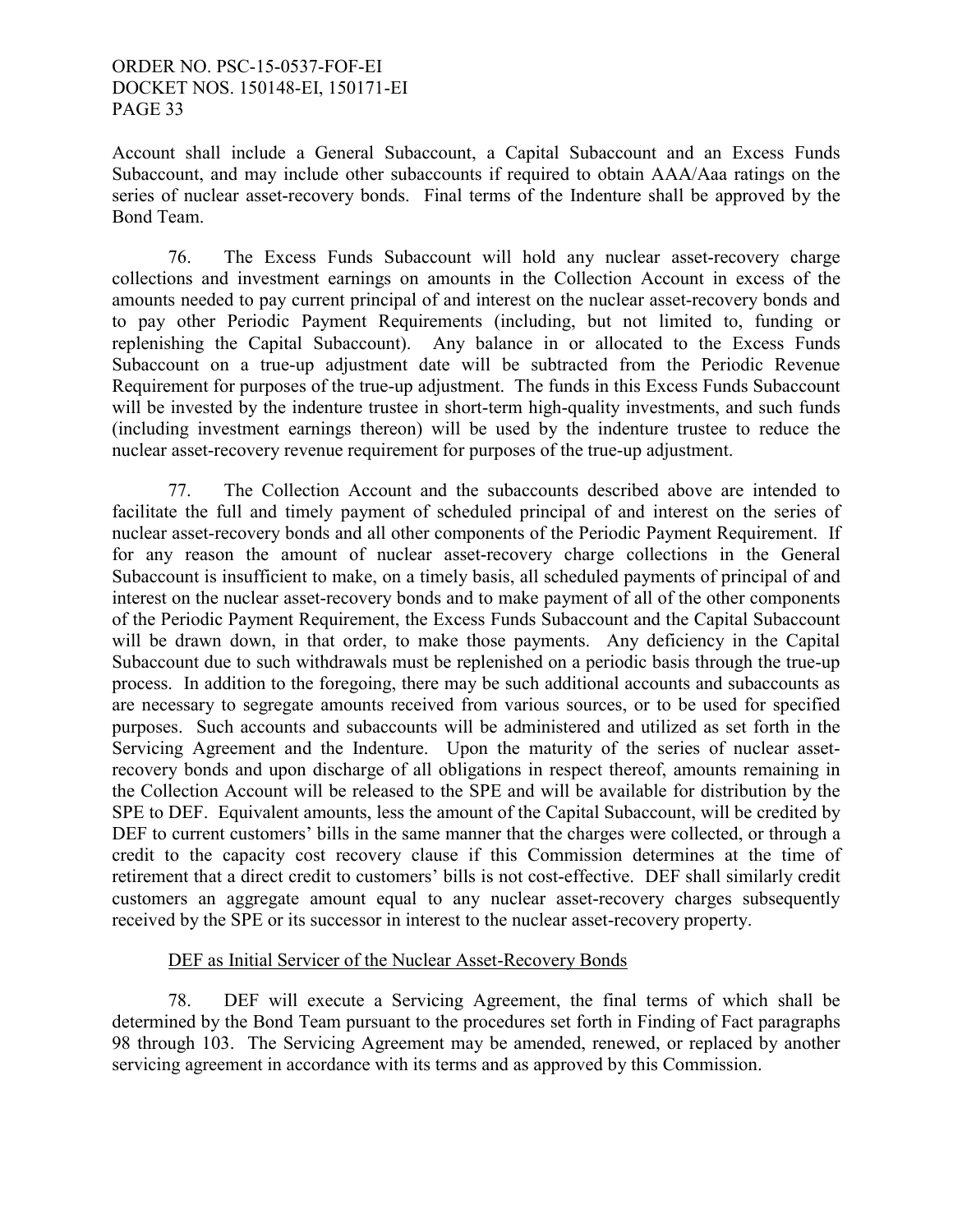a. Under the Servicing Agreement, the servicer shall be required, among other things, to impose, bill, collect and receive the nuclear asset-recovery charges for the benefit and account of the SPE, to make the periodic true-up adjustments of nuclear asset-recovery charges required or allowed by this Financing Order, and to account for and remit the nuclear assetrecovery charges to or for the account of the SPE in accordance with the remittance procedures contained in the Servicing Agreement without any charge, deduction, or surcharge of any kind, other than the servicing fee specified in the Servicing Agreement. The appropriate servicing fee shall be as set forth in this Financing Order.

b. The annual fee for ongoing services will be 0.05 percent of the initial principal amount of the nuclear asset-recovery bonds.

c. In addition to the annual ongoing servicing fee, DEF proposes to recover as an upfront bond issuance cost, DEF's actual costs to recover set-up costs of the servicer, including information technology programming costs to adapt DEF's existing systems to bill, collect, receive and process nuclear asset-recovery charges, and to set up necessary servicing functions. DEF estimates its actual set-up costs to be approximately \$915,000. The reasonableness of these additional upfront bond issuance costs will be subject to review by this Commission pursuant to Section 366.95(2)(c)5. As part of this review, the Commission shall only consider actual upfront bond issuance costs, but not ongoing financing costs, interest rate, or pricing of the bonds.

d. DEF shall indemnify customers to the extent customers incur losses associated with higher servicing fees payable to a substitute servicer, or higher administration fees payable to a substitute administrator, as a result of (a) DEF's negligence, recklessness or willful misconduct, or (b) DEF's termination for cause attributable to its own actions. This indemnification provision shall be reflected in the transaction documents for these nuclear assetrecovery bonds.

e. DEF has proposed that it not be permitted voluntarily to resign from its duties as servicer if the resignation will harm the credit rating on nuclear asset-recovery bonds issued by the SPE. Even if DEF's resignation as servicer would not harm the credit rating on the nuclear asset-recovery bonds issued by the SPE, we find and direct that DEF shall not be permitted to voluntarily resign from its duties as servicer without consent of this Commission. If DEF defaults on its duties as servicer or is required for any reason to discontinue those functions, then DEF proposes that a successor servicer acceptable to the indenture trustee be named to replace DEF as servicer so long as such replacement would not cause any of the then current credit ratings of the nuclear asset-recovery bonds to be suspended, withdrawn or downgraded. We find that any successor servicer to DEF also should be acceptable to this Commission.

f. DEF has proposed that, and we find and direct that, the servicing fee payable to a substitute servicer should not exceed 0.60% per annum on the initial principal balance of the nuclear asset-recovery bonds, unless a higher fee is approved by this Commission.

g. We find and direct that the SPE and the indenture trustee shall not be permitted to waive any obligations of DEF as transferor or as servicer of nuclear asset-recovery property without express written consent of this Commission.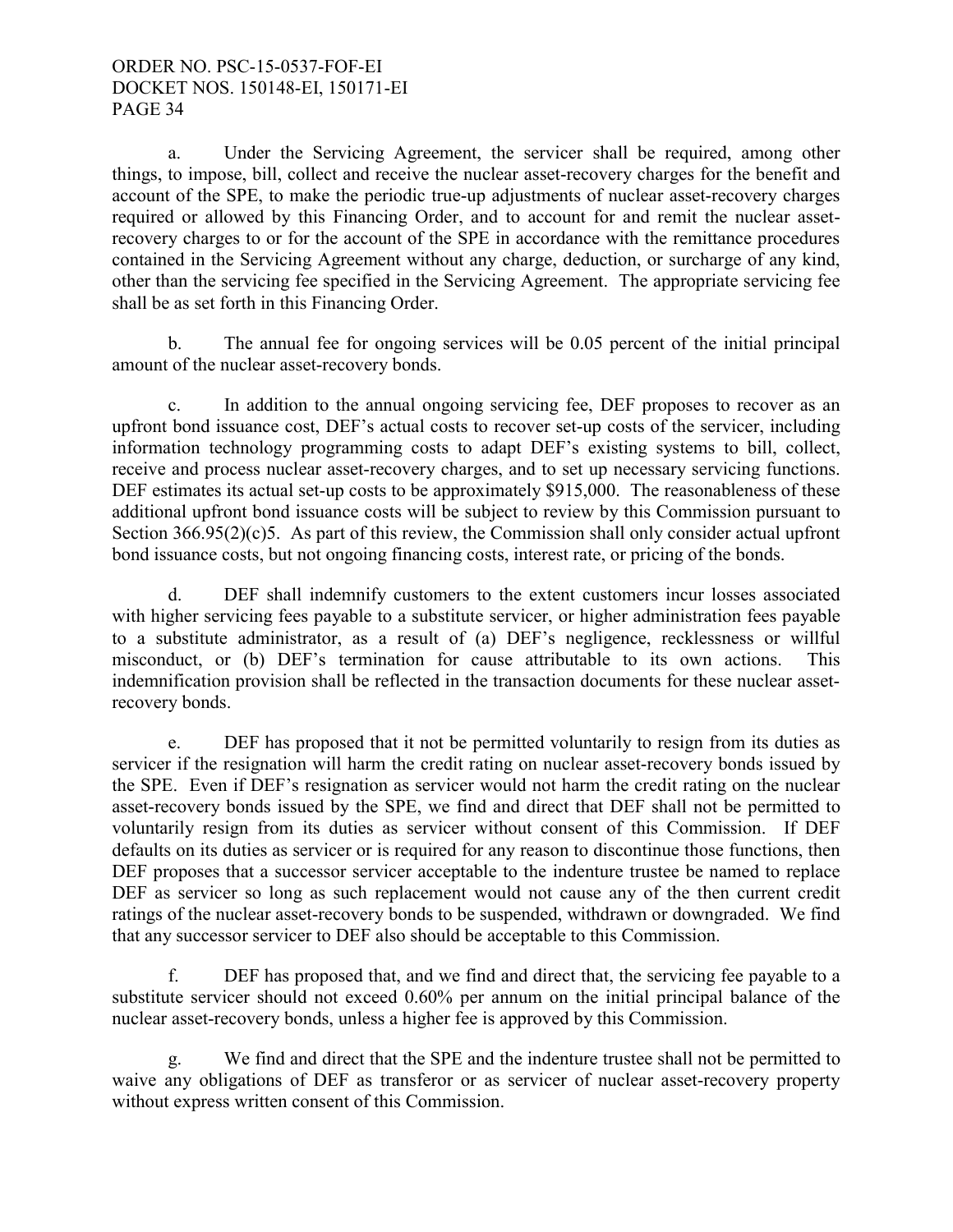#### DEF as Administrator of the SPE

 79. Under the Administration Agreement, DEF will establish the SPE and perform the administrative duties necessary to maintain the SPE. The appropriate administration fee shall be as set forth in this Financing Order.

 80. The annual fee for performing the services required by the Administration Agreement will be \$50,000. We find that this fee is reasonable.

81. DEF will credit back to customers through the Capacity Cost Recovery Clause all periodic servicing fees in excess of DEF's or an affiliate of DEF's incremental cost of performing the servicer function until the next rate case when costs and revenues associated with the servicing fees will be included in the cost of service. DEF will credit back to customers through the Capacity Cost Recovery Clause all periodic administration fees in excess of DEF's or an affiliate of DEF's incremental cost of performing the administration function until the next rate case when costs and revenues associated with the administration fees will be included in the cost of service. We find this to be reasonable.

# Nuclear Asset-Recovery Bonds To Be Treated As "Debt" for Federal Income Tax Purposes

 82. In light of the IRS safe harbor rules, we find that DEF shall be responsible to structure the nuclear asset-recovery bond transactions in a way that clearly meets all requirements for the IRS' safe harbor treatment.

### X. UNDERWRITER REQUIREMENTS

 83. DEF and this Commission's staff and this Commission's financial advisor as Bond Team members , excluding DEF's structuring advisor, should have equal rights on the hiring decisions for underwriters and counsel for the underwriters.

 84. We find that requiring all book-running underwriters of a series of nuclear assetrecovery bonds to deliver periodic reports with indicative pricing levels derived independently by each book-running underwriter for the nuclear asset-recovery bonds before any public offering of that series of nuclear asset-recovery bonds is launched is likely to facilitate achievement of the statutory financing cost objective and the lowest overall cost standard. We also find that the Bond Team may request one or more of the bookrunning underwriters to deliver an opinion letter as to whether the structuring, marketing, and pricing of the nuclear asset-recovery bonds achieved the lowest overall cost standard.

 85. We find that requiring the book-running underwriter(s) of nuclear asset-recovery bonds to provide the Bond Team documentary verification that any term sheet, prospectus, registration statement, offering memorandum or other marketing materials used by the underwriting syndicate in marketing the nuclear asset-recovery bonds (collectively, the "offering documents") receives a broad distribution to potential investors most likely to accept the lowest yield on the nuclear asset-recovery bonds will facilitate achievement of the statutory financing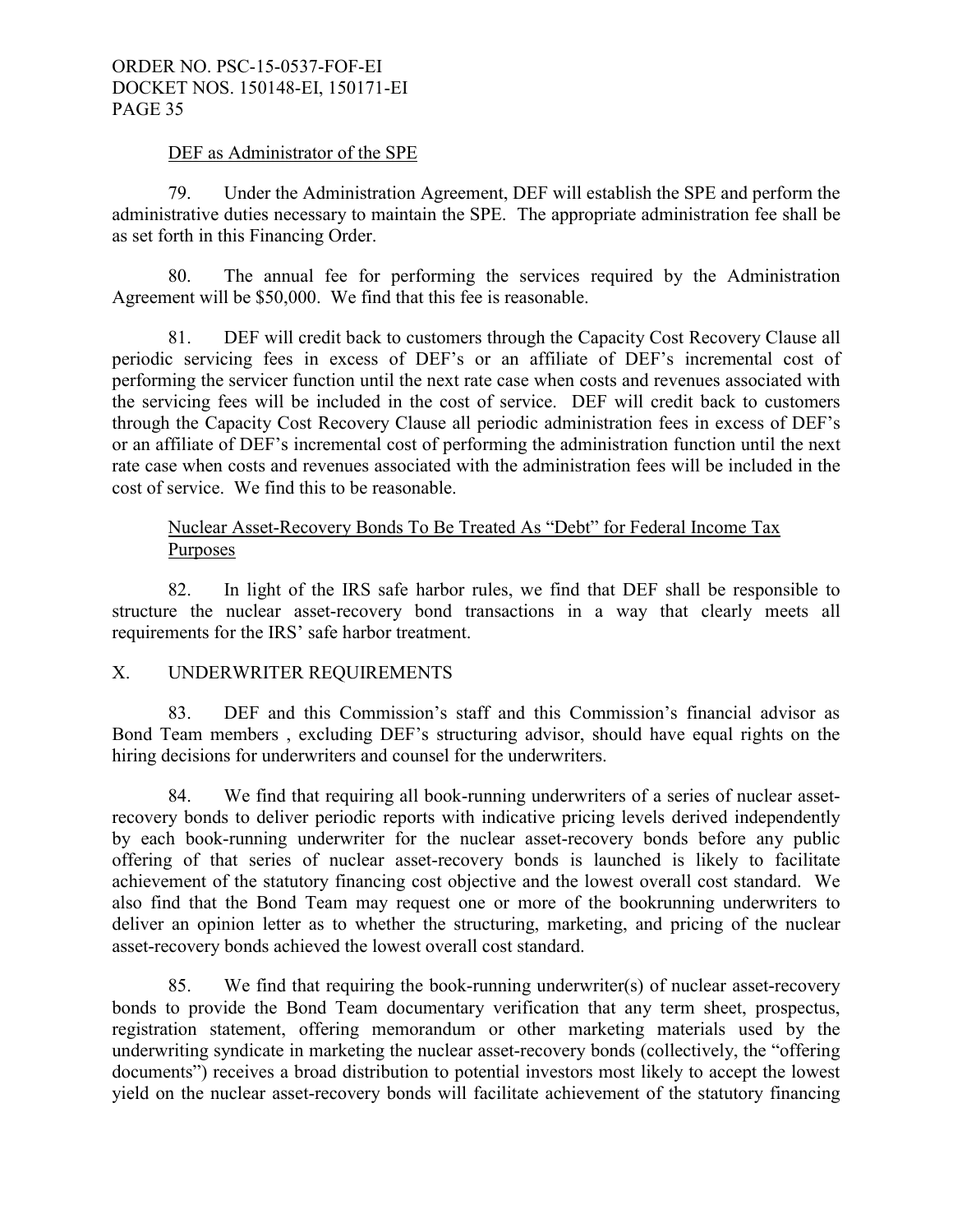cost objective and the lowest overall cost standard. This documentary verification may be provided on a confidential basis to members of the Bond Team to the extent confidential classification of the information included therein is permitted by law.

# XI. COMMISSION PARTICIPATION IN THE TRANSACTION

86. We recognize that the nuclear asset-recovery bonds approved through this Financing Order are very different from the typical bonds issued by DEF. Pursuant to Section 366.95, F.S., we must forego future regulatory oversight in order to create a financing instrument of superior quality and a completely separate credit from the sponsoring utility. Section 366.95, F.S., requires us to issue an irrevocable financing order in which the sponsoring utility, DEF, is insulated from most costs associated with the financing. We are also required to approve a trueup mechanism, as we have done in this Financing Order, that commits this Commission to periodically adjust the nuclear asset-recovery charge that supports the nuclear asset-recovery bonds to whatever level is necessary to make timely payments of principal and interest on the bonds. In addition, the State and this Commission are required to pledge to Bondholders, among other things, never to take or permit any action to be taken that would interfere with their right to payment. The irrevocable nature of this Financing Order, the direct broad-based nuclear assetrecovery charge applied to all DEF ratepayers, the unconditional Commission guarantee to adjust the nuclear asset-recovery charge as necessary, and the explicit pledge of the State not to interfere with the Bondholders' rights to repayment result in an incredibly strong senior, secured credit independent of DEF.

87. We also recognize that the nuclear asset-recovery bonds approved through this Financing Order are different from the typical bonds issued by DEF in terms of the degree of Commission oversight after the issuance. In typical utility debt financings, this Commission retains the right to disallow any unreasonable or imprudent costs for ratemaking purposes, including adjustments for the interest rate. For the proposed issuance of nuclear asset-recovery bonds, while the issuance costs are subject to review under Section 366.95(2)(c)5., F.S. (and as part of that review the Commission shall only consider actual upfront bond issuance costs, but not ongoing financing costs, interest rate, or pricing of the bonds), we find that an after-the-fact review of the interest rate achieved will not allow us to determine whether the lowest overall cost standard has been achieved.

88. We recognize that another difference between typical utility bonds and the nuclear asset-recovery bonds approved through this Financing Order is how these bonds impact DEF's financial position. In more typical debt offerings, DEF has a strong incentive to negotiate hard with underwriters for the lowest possible interest rates as well as the lowest possible underwriting fees. DEF also has a strong incentive to minimize other issuance costs. Between rate cases, the benefit from a low net cost of funds is enjoyed at least in part by DEF's shareholders, and the detriment from a high net cost of funds is borne at least in part by these same shareholders. These same checks and balances do not exist for the issuance of nuclear asset-recovery bonds. While typical utility bonds directly impact DEF's financial ratios, nuclear asset-recovery bonds are not direct obligations of DEF and are non-recourse to DEF. For these reasons, the same incentives and consequences for pursuing a lowest overall cost of funds with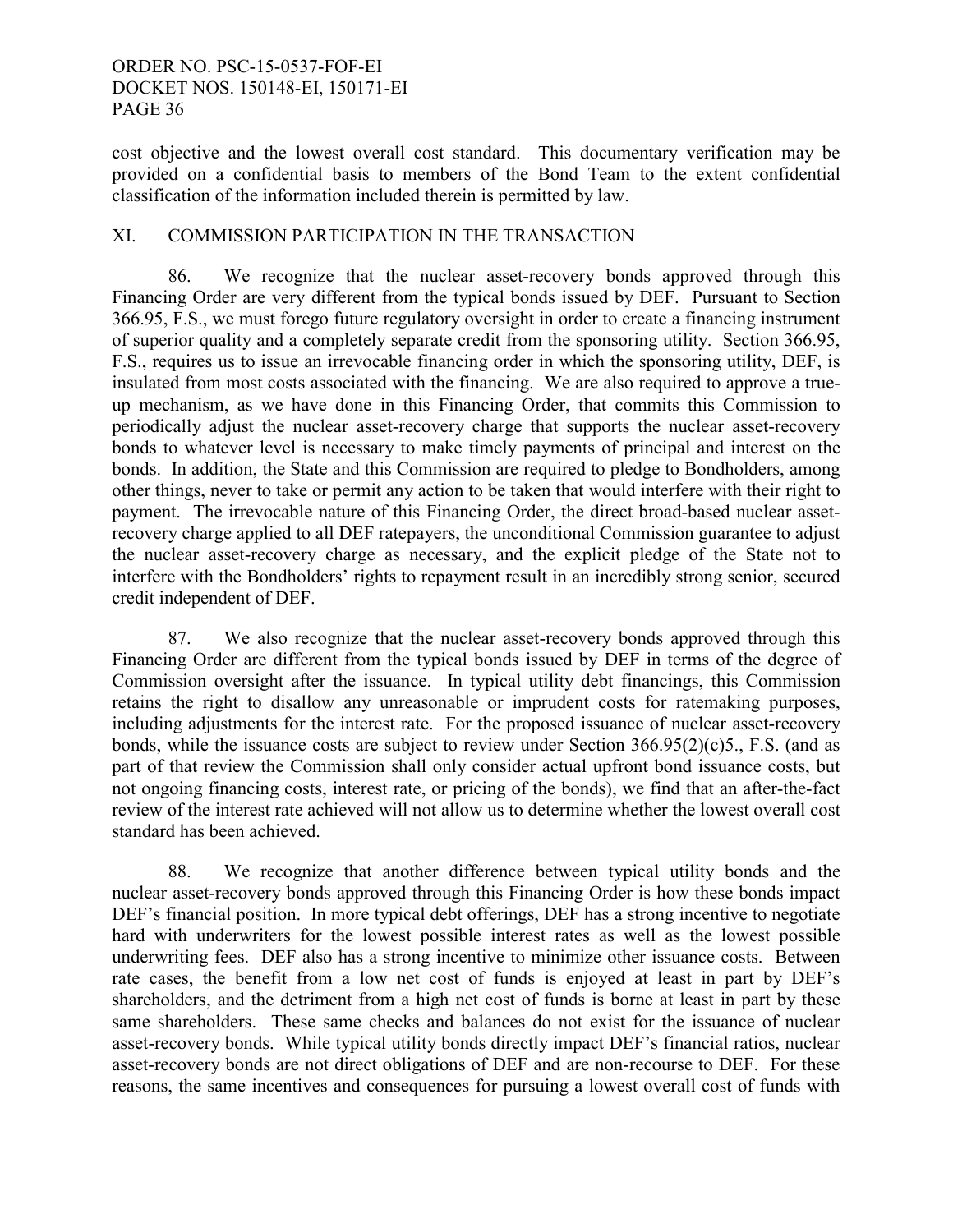regard to DEF's typical utility bonds are not present with respect to the proposed nuclear assetrecovery bonds.

89. Further, we find that unless the superior credit quality of these bonds is accurately and completely reflected in the marketing materials, there is no assurance that the nuclear assetrecovery bonds approved through this Financing Order will achieve the lowest overall cost standard.

 90. This Commission has engaged the services of a financial advisor and outside legal counsel for the purposes described herein in this Financing Order. This Commission will have the sole authority to retain its financial advisor and its outside legal counsel and, if needed, terminate and replace the financial advisor or outside legal counsel.

 91. We find that this Commission, as represented by designated Commission staff, this Commission's financial advisor, and this Commission's outside legal counsel, shall be actively and integrally involved in the bond issuance on a day-to-day basis, subject to Finding of Fact paragraph 50 and Ordering Paragraph 67 as part of a Bond Team that also includes DEF, its structuring advisor or underwriter(s), and its outside counsel(s), in all aspects of the structuring, marketing, and pricing of each series of nuclear asset-recovery bonds. This will allow for meaningful and substantive cooperation among DEF and this Commission and its representatives to ensure that the structuring, pricing, and financing costs of the nuclear asset-recovery bonds will achieve the statutory cost objectives and the lowest overall cost standard. Cooperation among DEF and this Commission will promote transparency in the nuclear asset-recovery bond pricing process, thereby promoting the integrity of the issuance process. In this regard, this Commission's financial advisor needs to be an active and visible participant in the actual pricing process in real time if we are to obtain maximum benefits for ratepayers.

 92. Subject to Finding of Fact paragraph 50 and Ordering Paragraph 67, the Bond Team shall oversee the development of the competitive solicitation and selection of some or all underwriters, underwriters' counsel, trustee services and other transaction arrangements as deemed appropriate by the Bond Team, other than DEF's counsel and issuer's counsel, to ensure that the processes are competitive, will provide the greatest value for customers, and will result in the selection of transaction participants that have experience and the ability to achieve the lowest overall cost standard.

 93. Subject to Finding of Fact paragraph 50 and Ordering Paragraph 67, the Bond Team shall review the nuclear asset-recovery bond transaction documents to ensure that the lowest overall cost standard is achieved, to ensure that the transaction documents reflect the terms of this Financing Order and to ensure that the greatest possible customer protections are included. All legal opinions related to the nuclear asset-recovery bond transaction shall be provided to the Bond Team for review.

 94. The Bond Team shall have the opportunity to review the presentations to the rating agencies and to make recommendations in furtherance of achieving the lowest overall cost standard; provided, however, that DEF shall be the sole decision maker in all aspects of the structuring, marketing and pricing of the nuclear asset-recovery bonds that, in the sole view of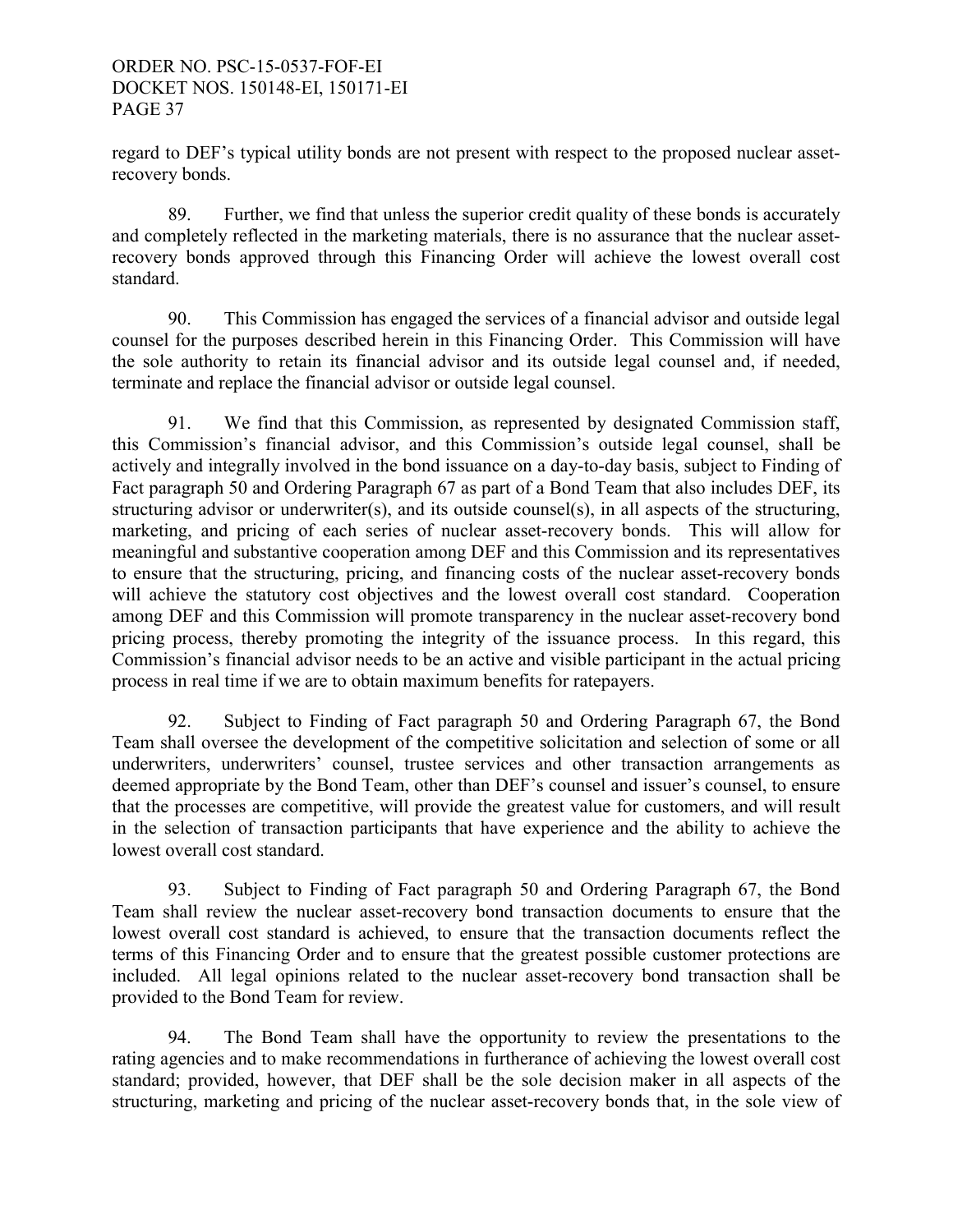DEF would expose DEF or the SPE to securities law or other potential liability (*i.e.,* such as, but not limited to, the making of any untrue statement of a material fact or omissions to state a material fact required to be stated therein or necessary in order to make the statements made not misleading) or contractual law liability (*e.g.,* including but not limited to terms and conditions of the underwriting agreement(s).

 95. The Bond Team shall work on a cooperative basis (a) to educate and expand the market among underwriters and investors for the nuclear asset-recovery bonds and (b) to create the greatest possible participation and competition among underwriters and investors in order to ensure that the statutory cost objectives and the lowest overall cost standard are achieved.

 96. DEF asserts that it will have primary securities law liability with respect to the transaction. DEF should be the sole decision maker in all aspects of the structuring, marketing and pricing of the nuclear asset-recovery bonds that, in the sole view of DEF would expose DEF or the SPE to securities law or other potential liability (*i.e.,* such as, but not limited to, the making of any untrue statement of a material fact or omissions to state a material fact required to be stated therein or necessary in order to make the statements made not misleading) or contractual law liability (*e.g.,* including but not limited to terms and conditions of the underwriting agreement(s)).

97. No later than 5:00 p.m. Eastern time on the second business day following pricing, this Commission's financial advisor shall deliver to this Commission an opinion letter consistent with the terms of its contract as to whether the structuring, marketing and pricing of the nuclear asset-recovery bonds achieved: (1) the statutory cost objectives; (2) the lowest nuclear asset-recovery charges consistent with prevailing market conditions at the time of pricing, terms and conditions and terms of this Financing Order, and other applicable law; and (3) the greatest possible customer protections. That opinion letter shall include a report of any action or inaction which this Commission's financial advisor believes might have caused the transaction not to achieve the statutory cost objectives, the lowest nuclear asset-recovery charges, and/or the greatest possible customer protections regardless of whether the reason for action or inaction by DEF was the result of DEF's sole view that the action or inaction would expose DEF or the SPE to securities law or other potential liability, The report of any such action or inaction which this Commission's financial advisor believes might have caused the transaction not to achieve the statutory cost objectives, the lowest nuclear asset-recovery charges, and/or the greatest possible customer protections, regardless of whether the reason for action or inaction by DEF was the result of DEF's sole view that the action or inaction would expose DEF or the SPE to securities law or other potential liability, shall be treated as a material qualification to the opinion letter of this Commission's financial advisor. Such opinion letter may be provided to this Commission on a confidential basis subject to the ability of parties to this proceeding to review it on a confidential basis.

## XII. ISSUANCE ADVICE LETTER PROCEDURE

 98. DEF shall file with this Commission a draft of an Issuance Advice Letter ("IAL") and Form of True-Up Adjustment Letter ("TUAL") (combined into one document) in the form of Appendix C hereto at least two weeks prior to the expected pricing of the nuclear asset-recovery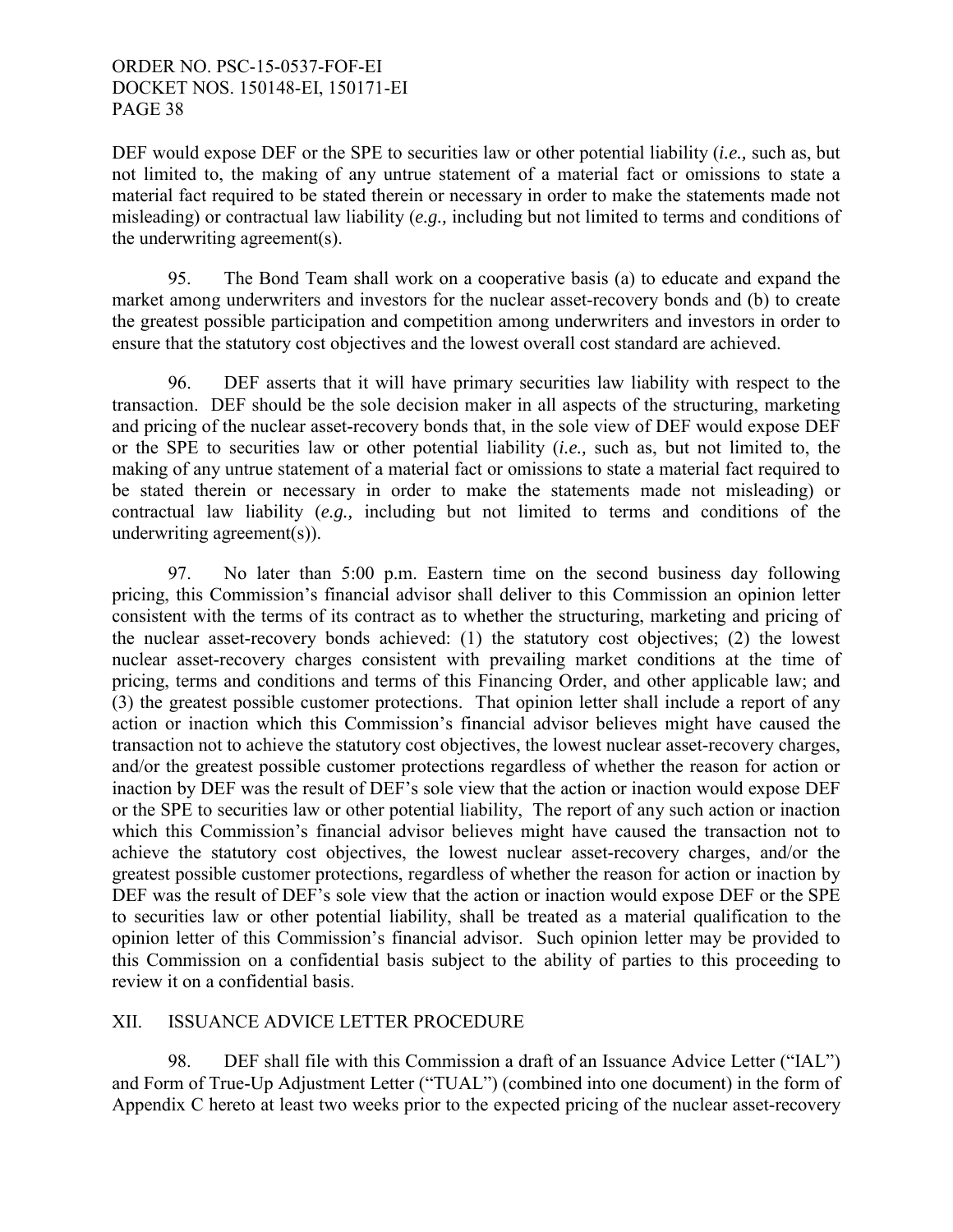bonds based upon the best information available at that time. Other aspects of the certifications may be modified to describe the particulars of the nuclear asset-recovery bonds and the actions that were taken during the transaction. Such draft shall include drafts of any certifications of DEF to be provided in connection with the filing of the final IAL/TUAL. Such certifications may be provided to this Commission on a confidential basis. Within one week of receiving the proposed form of combined IAL/TUAL, the members of the Bond Team representing this Commission shall provide comments and recommendations to DEF regarding the adequacy of information proposed to be provided. This Commission, acting directly, or though this Commission's staff designee, may agree to waive the prescribed time period for submission and review of the draft IAL/TUAL and any failure to provide written comments to the draft IAL/TUAL within the prescribed time period will conclusively evidence a waiver of any objections. Prior to the submission of the first draft of the IAL/TUAL and through the period ending with the issuance of the nuclear asset-recovery bonds, DEF will provide the Bond Team with timely information so that this Commission's representatives on the Bond Team can participate fully and in advance regarding all aspects relating to the structuring, marketing and pricing of the nuclear asset-recovery bonds.

 99. DEF shall file a combined IAL/TUAL in final form with this Commission no later than 5:00 pm Eastern time one business day after actual pricing at which time a meeting will be noticed for three business days after pricing to afford this Commission an opportunity to review the proposed transaction. As shown in the form of IAL/TUAL in Appendix C, the combined IAL/TUAL shall include the following information: the actual structure of the nuclear assetrecovery bond issuance; the expected and final maturities of the nuclear asset-recovery bonds; over-collateralization levels (if any); any other credit enhancements; revised estimates of the upfront bond issuance costs proposed to be financed from proceeds of the nuclear asset-recovery bonds and estimates of debt service and other ongoing financing costs for the first Remittance Period; a statement of the actions taken by the Bond Team and/or DEF in the marketing of the bonds; a comparison of the pricing relative to an independent benchmark versus other similar securities historically and at the time of pricing; the amount of orders received and investors that placed the orders (on a confidential basis); and other information deemed necessary by the members of the Bond Team representing this Commission after review of the draft combined IAL/ITUAL, provided that such other information is consistent with the terms of this Financing Order; and a statement setting forth DEF's observations as to efforts made to assist the Bond Team in achieving the lowest overall cost standard. Finally, the combined IAL/TUAL shall include certifications from DEF if required, that the structuring, pricing and financing costs of the nuclear asset-recovery bonds achieved the statutory cost objectives.

 100. The opinion letter from this Commission's financial advisor required pursuant to Finding of Fact paragraph 97 should be provided no later than 5:00 p.m. on the second business day after pricing. The members of the Bond Team will review this information on the second business day after pricing. If the IAL/TUAL and all required certifications and statements have been delivered and the transaction complies with applicable law and this Financing Order, and if this Commission's financial advisor has delivered an opinion letter pursuant to Finding of Fact paragraph 97 concluding without material qualification that the structuring, marketing and pricing of the nuclear asset-recovery bonds achieved: (1) the statutory cost objectives; (2) the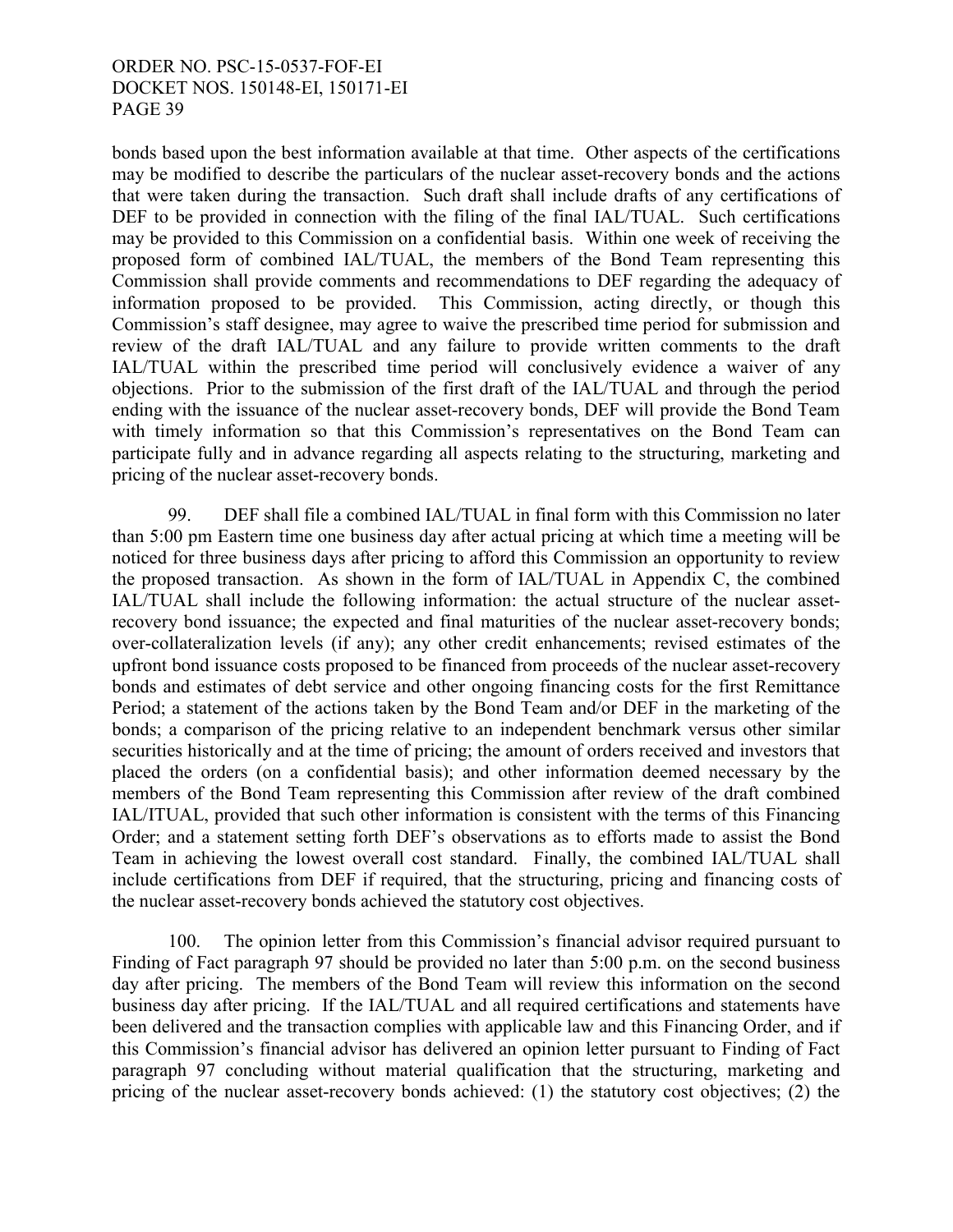lowest overall cost standard; and (3) the greatest possible customer protections, then the transaction shall be allowed to proceed without the need for further action of this Commission and without the need to hold the previously noticed Commission meeting. If, however, this Commission's financial advisor has delivered an opinion letter that contains material qualifications, or if the Commission's financial advisor has not delivered an opinion letter, then at the meeting previously noticed for the third business day after pricing, the members of the Bond Team will present to this Commission the results of their review. Despite there being material qualifications in the opinion letter from the Commission's financial advisor, this Commission retains discretion to allow the transaction to be completed if, after taking into account the opinion letter, if any, of the Commission's financial advisor, the views of other members of the Bond Team, and any other facts and circumstances, except for a change in market conditions after the moment of pricing, this Commission determines that the requirements of Section 366.95, F.S., and the Financing Order have been satisfied, and the transaction is otherwise in the best interests of customers. This Commission expects that any stop order will invite DEF to restructure, remarket and/or reprice the nuclear asset-recovery bonds so as to mitigate some or all of the concerns identified in the opinion letter of the Commission's financial advisor.

101. No adjustment is necessary for the deferred tax liability. However, consistent with paragraph 5(j) of the RRSSA, the deferred tax liability will be excluded for earnings surveillance purposes.

102. The Issuance Advice Letter process described above is reasonable and consistent with the statutory financing cost objective contained in Section 366.95(2)(c)2.b., F.S.

 103. DEF will retain sole discretion regarding whether or when to assign, sell or otherwise transfer any rights concerning nuclear asset-recovery property arising under this Financing Order, or to cause the issuance of any nuclear asset-recovery bonds authorized in this Financing Order; *provided*, that any issuance must satisfy the statutory financing cost objective. Subject to the Issuance Advice Letter procedures described above, SPE will issue the nuclear asset-recovery bonds on or after the fifth business day after pricing of the nuclear asset-recovery bonds.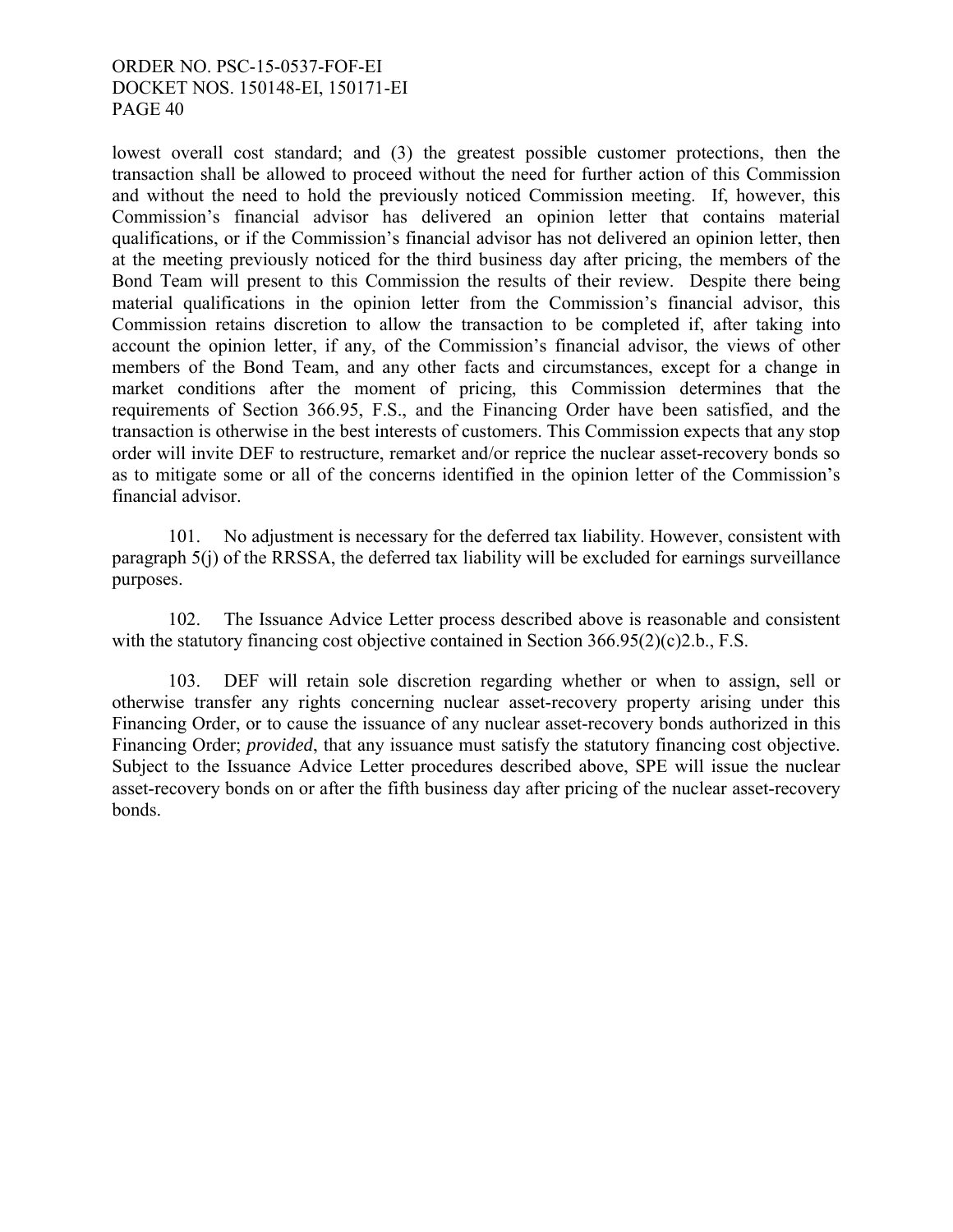### CONCLUSIONS OF LAW

#### I. JURISDICTION

1. We have jurisdiction over this matter pursuant to Chapter 366, F.S., including Sections 366.04, 366.05, 366.06, and 366.95, F.S.

### II. STATUTORY REQUIREMENTS

 2. Based on the statutory criteria and procedures, the record in this proceeding, and other provisions of this Financing Order, the statutory requirements for issuance of a financing order have been met, specifically that the issuance of the nuclear asset-recovery bonds and the imposition of nuclear asset-recovery charges authorized by this Financing Order have a significant likelihood of resulting in lower overall costs or would avoid or significantly mitigate rate impacts to customers as compared with the traditional method of financing and recovering nuclear asset-recovery costs.

#### III. NUCLEAR ASSET-RECOVERY BONDS

 3. Each SPE will be an "assignee" as defined in Section 366.95(1)(b), F.S., when an interest in nuclear asset-recovery property is transferred, other than as security, to that SPE.

 4. The holders of nuclear asset-recovery bonds, the indenture trustee, any collateral agent, and the counterparty to any hedging contract, interest rate lock contract, interest rate swap contract or other ancillary agreement in respect of some or all of the nuclear asset-recovery bonds will each be a "financing party" as defined in Section  $366.95(1)(g)$ , F.S.

 5. Each SPE may issue nuclear asset-recovery bonds in accordance with this Financing Order.

 6. As provided in Section 366.95, F.S., the rights and interests of DEF or its successor or assignees under this Financing Order, including the right to impose, bill, collect, and receive the nuclear asset-recovery charges authorized in this Financing Order, are assignable and become nuclear asset-recovery property when the nuclear asset-recovery property is transferred to an SPE.

 7. The rights, interests, and property conveyed to an SPE in the Nuclear Asset-Recovery Property Purchase and Sale Agreement and the related Bill of Sale, including without limitation the irrevocable right to impose, bill, collect, and receive the nuclear asset-recovery charges and the revenues and collections from the nuclear asset-recovery charges are "nuclear asset-recovery property" within the meaning of Section 366.95, F.S.

 8. All revenues and collections resulting from the nuclear asset-recovery charges will constitute proceeds only of the nuclear asset-recovery property arising from this Financing Order.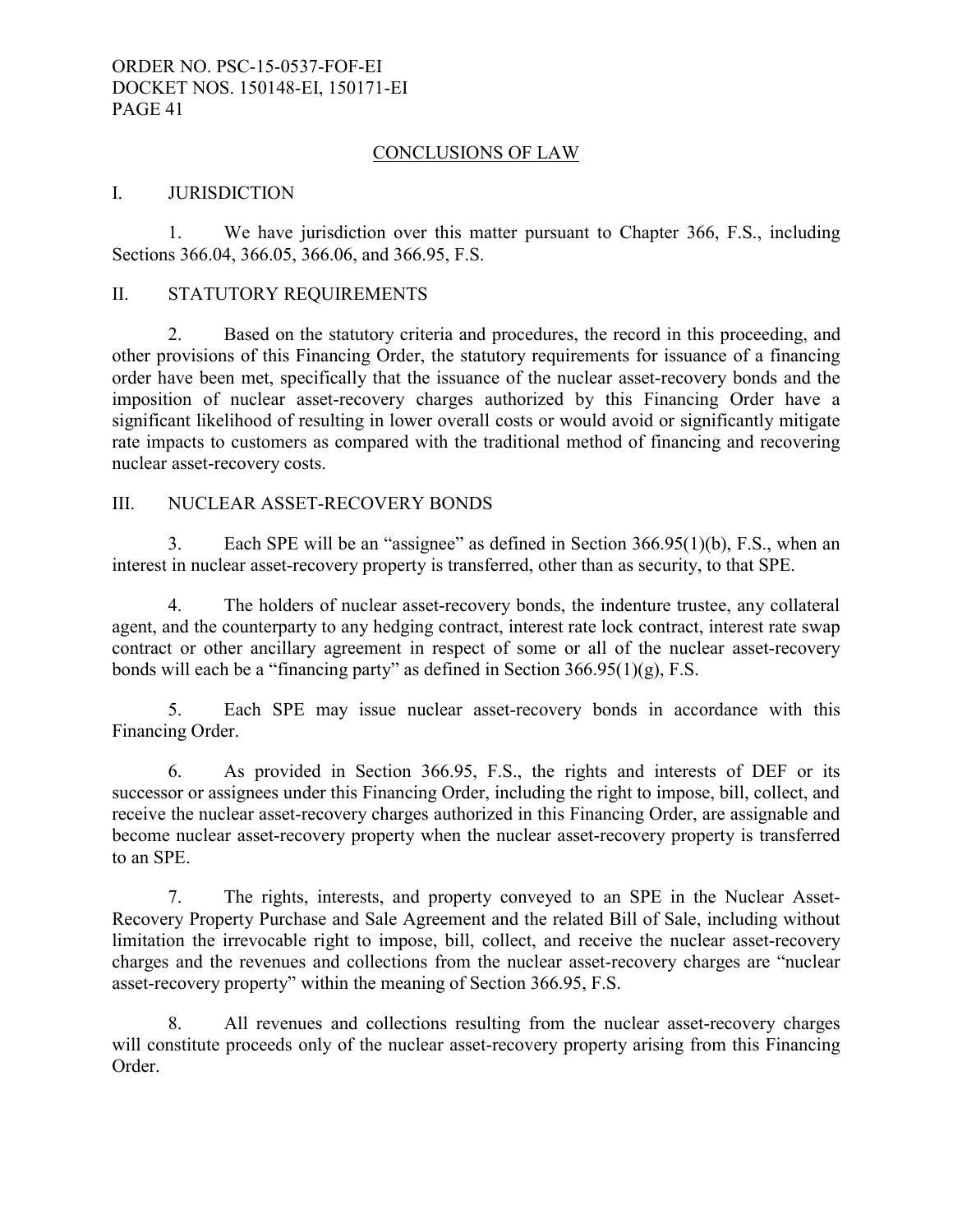9. Upon the transfer by DEF of the nuclear asset-recovery property to an SPE, that SPE will have all of the rights, title and interest of DEF with respect to such nuclear assetrecovery property, including the right to impose, bill, collect, and receive the nuclear assetrecovery charge authorized by this Financing Order.

 10. The nuclear asset-recovery bonds issued pursuant to this Financing Order will be "nuclear asset-recovery bonds" within the meaning of Section 366.95(1)(i), F.S., and the nuclear asset-recovery bonds and holders thereof will be entitled to all of the protections provided under Section 366.95, F.S.

11. Pursuant to Section 366.95(2)(c)2.d. and (2)(c)4., F.S., the servicer of the nuclear asset-recovery property will file for standard true-up adjustments to the nuclear asset-recovery charges at least every six months to ensure the recovery of revenues are sufficient to provide for the timely payment of the principal of and interest on the nuclear asset-recovery bonds and of all of the ongoing financing costs payable by the SPE in respect of nuclear asset-recovery bonds as approved under this Financing Order. We conclude that these true-up adjustments, together with the State Pledge, will Guarantee the timely payment of nuclear asset-recovery bonds.

 12. The methodology approved in this Financing Order to true-up the nuclear assetrecovery charges satisfies the requirements of Section 366.95, F.S. In implementing the formula-based True-Up Mechanism for making expeditious periodic adjustments in the nuclear asset-recovery charges pursuant to Section  $366.95(2)(c)1.d., F.S.,$  the nuclear asset-recovery charge shall be adjusted as necessary to Guarantee the timely payment of (a) nuclear asset recovery costs, (b) financing costs, and (c) other required amounts and charges payable in connection with the nuclear asset-recovery bonds.

 13. For so long as nuclear asset-recovery bonds are outstanding and the related nuclear asset-recovery costs and financing costs have not been paid in full, the nuclear assetrecovery charges authorized in this Financing Order to be imposed and collected are "nonbypassable" pursuant to Sections  $366.95(11)(b)1$ . and  $366.95(2)(c)2.c., F.S.$  that is, the nuclear asset-recovery charges shall be paid by all existing and future customers receiving electric transmission or distribution service from DEF or its successors or assignees under Commission-approved rate schedules or under special contracts, even if the customer elects to purchase electricity from an alternative electric supplier following a fundamental change in regulation of public utilities in the State of Florida.

 14. If and when DEF transfers to an SPE the right to impose, bill, collect, and receive the nuclear asset-recovery charge and to issue nuclear asset-recovery bonds, the servicer will be entitled to recover the nuclear asset-recovery charge associated with such nuclear asset-recovery property only for the benefit of that SPE and the holders of the nuclear asset-recovery bonds in accordance with the Servicing Agreement.

 15. The issuance of nuclear asset-recovery bonds does not directly, indirectly, or contingently obligate the state or any agency, political subdivision, or instrumentality of the state to levy any tax or make any appropriation for payment of the nuclear asset-recovery bonds, other than in their capacity as consumers of electricity.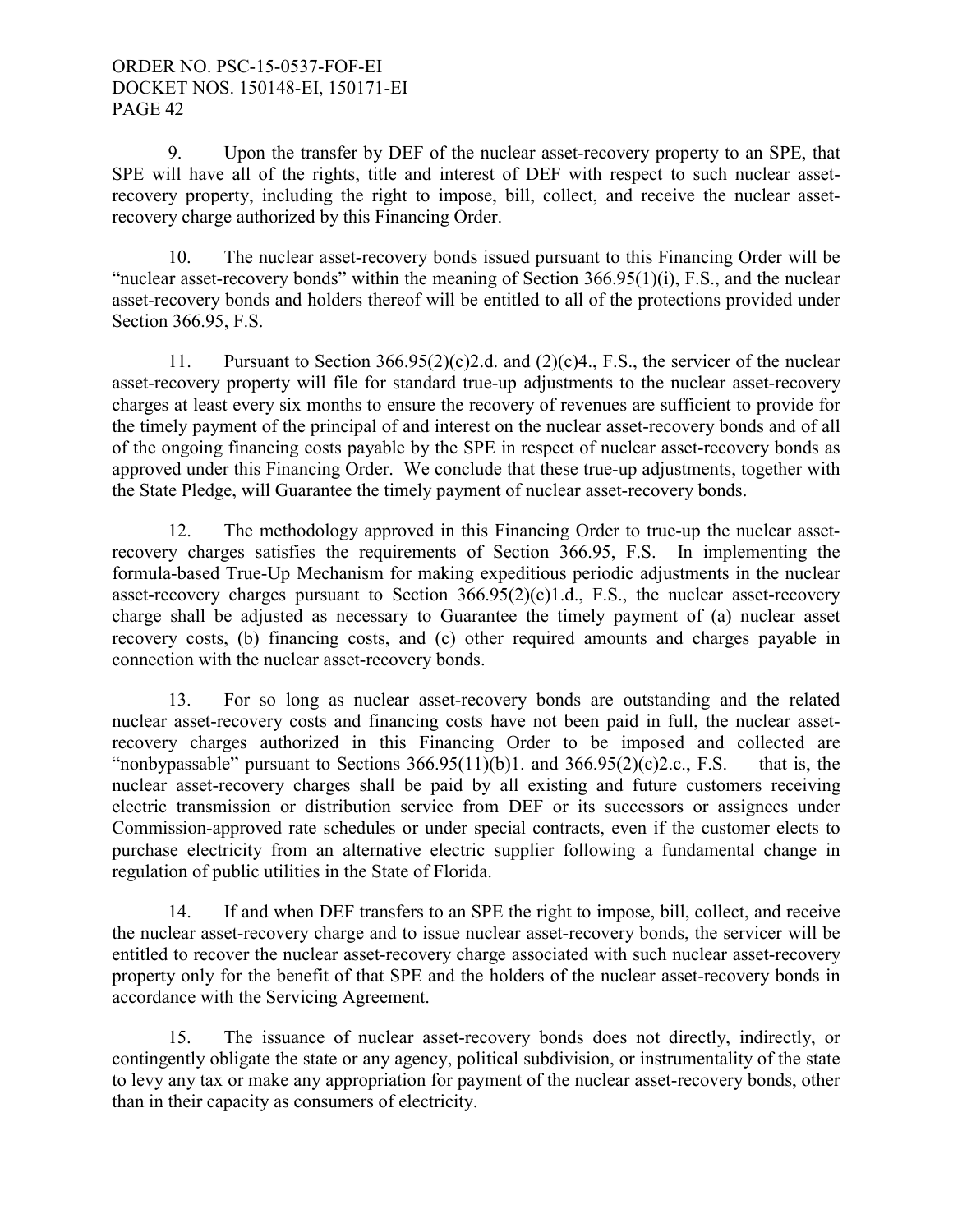#### IV. NUCLEAR ASSET-RECOVERY PROPERTY

 16. Nuclear asset-recovery property is not a receivable or a pool of receivables. Rather, nuclear asset-recovery property consists of: (1) all rights and interests of DEF or any successor or assignee of DEF under this Financing Order, including the right to impose, bill, collect, and receive nuclear asset-recovery charges authorized in this Financing Order and to obtain periodic adjustments to such nuclear asset-recovery charges as provided in this Financing Order, and (2) all revenues, collections, claims, rights to payments, payments, money, or proceeds arising from the rights and interests specified in clause (1), regardless of whether such revenues, collections, claims, rights to payment, payments, money, or proceeds are imposed, billed, received, collected, or maintained together with or commingled with other revenues, collections, rights to payment, payments, money, or proceeds.

17. Nuclear asset-recovery property is not a financial asset in that it only represents a legally-enforceable regulatory property right under Section 366.95 to bill and collect nuclear asset-recovery charges from persons who receive electric transmission and distribution services from the electric utility or its successors or assignees.

 18. The creation of nuclear asset-recovery property pursuant to this Financing Order is conditioned upon, and shall be simultaneous with, the sale or other transfer of the nuclear asset-recovery property to the SPE and the pledge of the nuclear asset-recovery property to secure nuclear asset-recovery bonds.

 19. The nuclear asset-recovery property shall constitute an existing, present property right or interest therein, notwithstanding that the imposition and collection of nuclear assetrecovery charges depends on DEF performing its servicing functions relating to the collection of nuclear asset-recovery charges and on future electricity consumption. Such property shall exist regardless of whether the revenues or proceeds arising from the property have been billed, have accrued, or have been collected and notwithstanding the fact that the value or amount of the property is dependent on the future provision of service to customers by DEF or its successors or assignees.

 20. The nuclear asset-recovery property shall continue to exist until the nuclear assetrecovery bonds are paid in full and all financing costs and other costs of the nuclear assetrecovery bonds have been recovered in full.

 21. The nuclear asset-recovery property constitutes a present property right for purposes of contracts concerning the sale or pledge of property. The interest of a transferee, purchaser, acquirer, assignee, or pledgee in the nuclear asset-recovery property, and in the revenue and collections arising from that property, is not subject to setoff, counterclaim, surcharge, or defense by DEF or any other person or in connection with the reorganization, bankruptcy, or other insolvency of DEF or any other entity. Section 366.95(5)(a)(5), F.S.

 22. The creation, attachment, granting, perfection, priority and enforcement of liens and security interests in nuclear asset-recovery property are governed by Section 366.95(5)(b), F.S.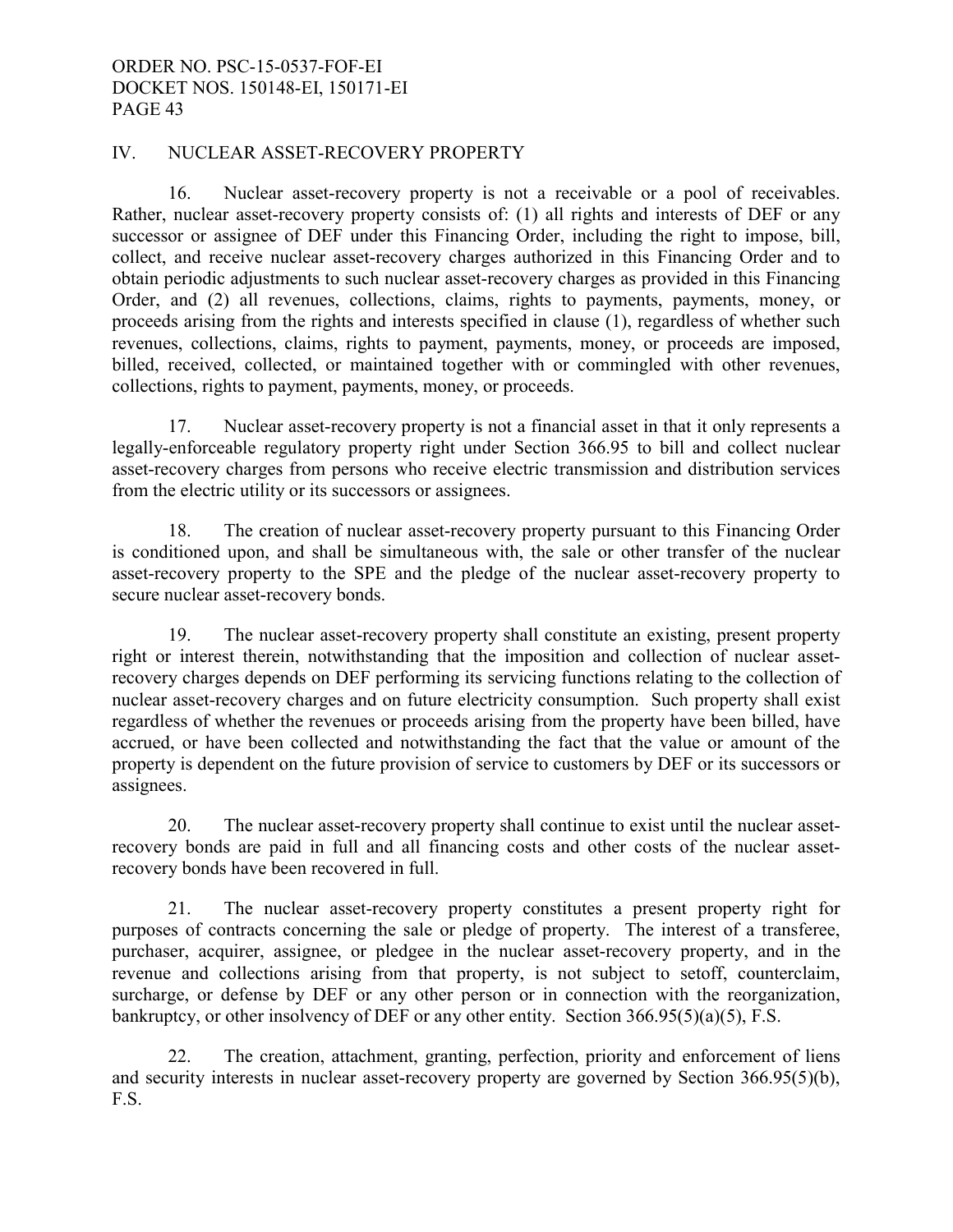23. Pursuant to Section 366.95(5)(b)5., F.S., the priority of any lien and security interest in the nuclear asset-recovery property arising from this Financing Order shall not be considered impaired by any later modification of this Financing Order or nuclear asset-recovery property or by the commingling of the funds arising from nuclear asset-recovery property with any other funds.

 24. When DEF transfers nuclear asset-recovery property to an SPE pursuant to this Financing Order under an agreement that expressly states that the transfer is a sale or other absolute transfer in accordance with the "absolute transfer" provisions of Section 366.95(5)(c), F.S., that transfer shall constitute an absolute transfer and true sale and not a secured transaction or other financing arrangement, and title (both legal and equitable) to the nuclear asset-recovery property shall immediately pass to the SPE. After such a transfer, the nuclear asset-recovery property shall not be subject to any claims of DEF or its creditors, other than creditors holding a properly perfected prior security interest in the nuclear asset-recovery property perfected under Section 366.95, F.S.. As provided by Section 366.95(5)(c)2., F.S., the characterization of the sale, conveyance, assignment, or transfer of nuclear asset-recovery property as a true sale or other absolute transfer and the corresponding characterization of the transferee's property interest shall not be affected by: (1) commingling of amounts arising with respect to the nuclear asset-recovery property with other amounts; (2) the retention by DEF of a partial or residual interest, including an equity interest, in the nuclear asset-recovery property, whether direct or indirect, or whether subordinate or otherwise; (3) any recourse that the transferee may have against DEF other than any such recourse created, contingent upon, or otherwise occurring or resulting from one or more of DEF's customers' inability to timely pay all or a portion of the nuclear asset-recovery charge; (4) any indemnification, obligations, or repurchase rights made or provided by DEF, other than indemnity or repurchase rights based solely upon DEF's customers' inability or failure to timely pay all or a portion of the nuclear asset-recovery charge; (5) the responsibility of DEF to collect nuclear asset-recovery charges; (6) the treatment of the sale, conveyance, assignment, or other transfer for tax, financial reporting, or other purposes; or (7) granting or providing to holders of the nuclear asset-recovery bonds a preferred right to the nuclear asset-recovery property or credit enhancement by DEF or its affiliates with respect to the nuclear asset-recovery bonds.

 25. If DEF defaults on any required remittance of amounts collected in respect of nuclear asset-recovery property specified in this Financing Order, a court, upon application by an interested party, and without limiting any other remedies available to the applying party, shall order the sequestration and payment of the revenues arising from the nuclear asset-recovery property to the other financing parties. Any such order shall remain in full force and effect notwithstanding any reorganization, bankruptcy, or other insolvency proceedings with respect to DEF or its successors or assignees.

## V. STATE PLEDGE

 26. In Section 366.95(11)(b), F.S., the State pledges to and agrees with the Bondholders, the owners of the nuclear asset-recovery property, and other financing parties that the State will not: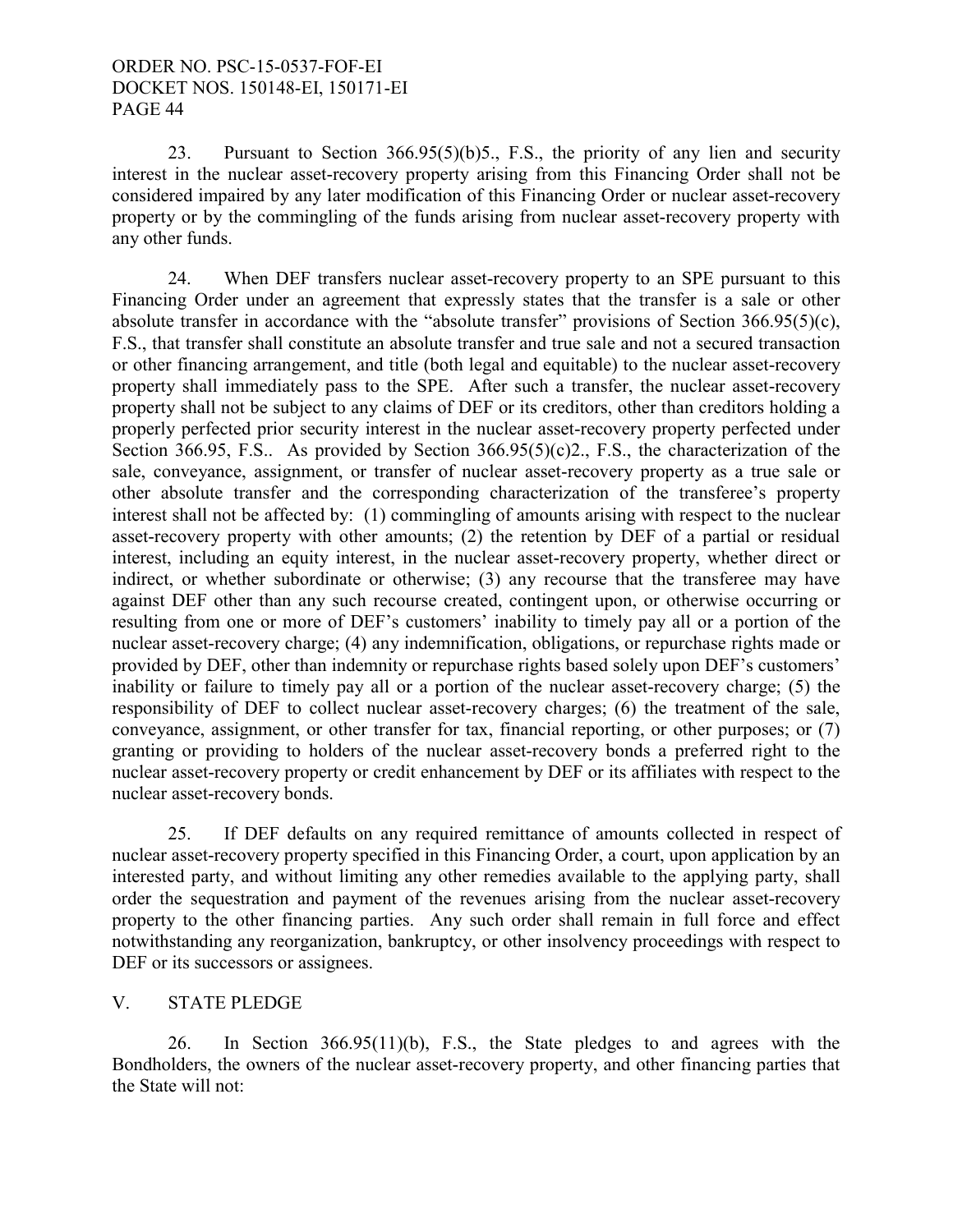a. Alter the provisions of Section 366.95, F.S., which make the nuclear assetrecovery charges imposed by this Financing Order irrevocable, binding, and nonbypassable charges;

 b. Take or permit any action that impairs or would impair the value of nuclear assetrecovery property or revises the nuclear asset-recovery costs for which recovery is authorized; or

 c. Except as allowed under Section 366.95, F.S., reduce, alter, or impair nuclear asset-recovery charges that are to be imposed, collected, and remitted for the benefit of the Bondholders and other financing parties until any and all principal, interest, premium, financing costs and other fees, expenses, or charges incurred, and any contracts to be performed, in connection with the related nuclear asset-recovery bonds have been paid and performed in full. This Commission finds that this State Pledge will constitute a contract with the Bondholders, the owners of nuclear asset-recovery property, and other financing parties.

 27. Nothing in the State Pledge described in the preceding paragraph precludes limitation or alterations if full compensation is made by law for the full protection of the nuclear asset-recovery charges collected pursuant to this Financing Order and of the holders of nuclear asset-recovery bonds and any assignee or financing party entering into a contract with DEF. Section 366.95(11), F.S.

 28. The broad nature of the State pledge under Section 366.95(11), F.S., constitutes a contract with the Bondholders, the owners of nuclear asset-recovery property, and other financing parties that the State will not: (1) alter the provisions of this Section 366.95 which make the nuclear asset-recovery charges imposed by this Financing Order irrevocable, binding, and nonbypassable charges; (2) take or permit any action that impairs or would impair the value of nuclear asset-recovery property or revises the nuclear asset-recovery costs for which recovery is authorized; or (3) except as authorized under Section 366.95, reduce, alter, or impair nuclear asset-recovery charges that are to be imposed, collected, and remitted for the benefit of the owners of DEF's nuclear asset-recovery bonds and other financing parties until any and all principal, interest, premium, financing costs and other fees, expenses, or charges incurred, and any contracts to be performed, in connection with the related nuclear asset-recovery bonds have been paid and performed in full.

## VI. EFFECT OF THIS ORDER

 29. Having issued this Financing Order, this Commission does not, in exercising its powers and carrying out its duties, consider the nuclear asset-recovery bonds to be the debt of DEF other than for federal income tax purposes, consider the nuclear asset-recovery charges paid under this Financing Order to be the revenue of DEF for any purpose, or consider the nuclear asset-recovery costs or financing costs specified in this Financing Order to be the costs of DEF, nor may this Commission determine any action taken by DEF which is consistent with this Financing Order to be unjust or unreasonable.

 30. Upon the issuance of nuclear asset-recovery bonds authorized hereby, this Commission's obligations under this Financing Order relating to the nuclear asset-recovery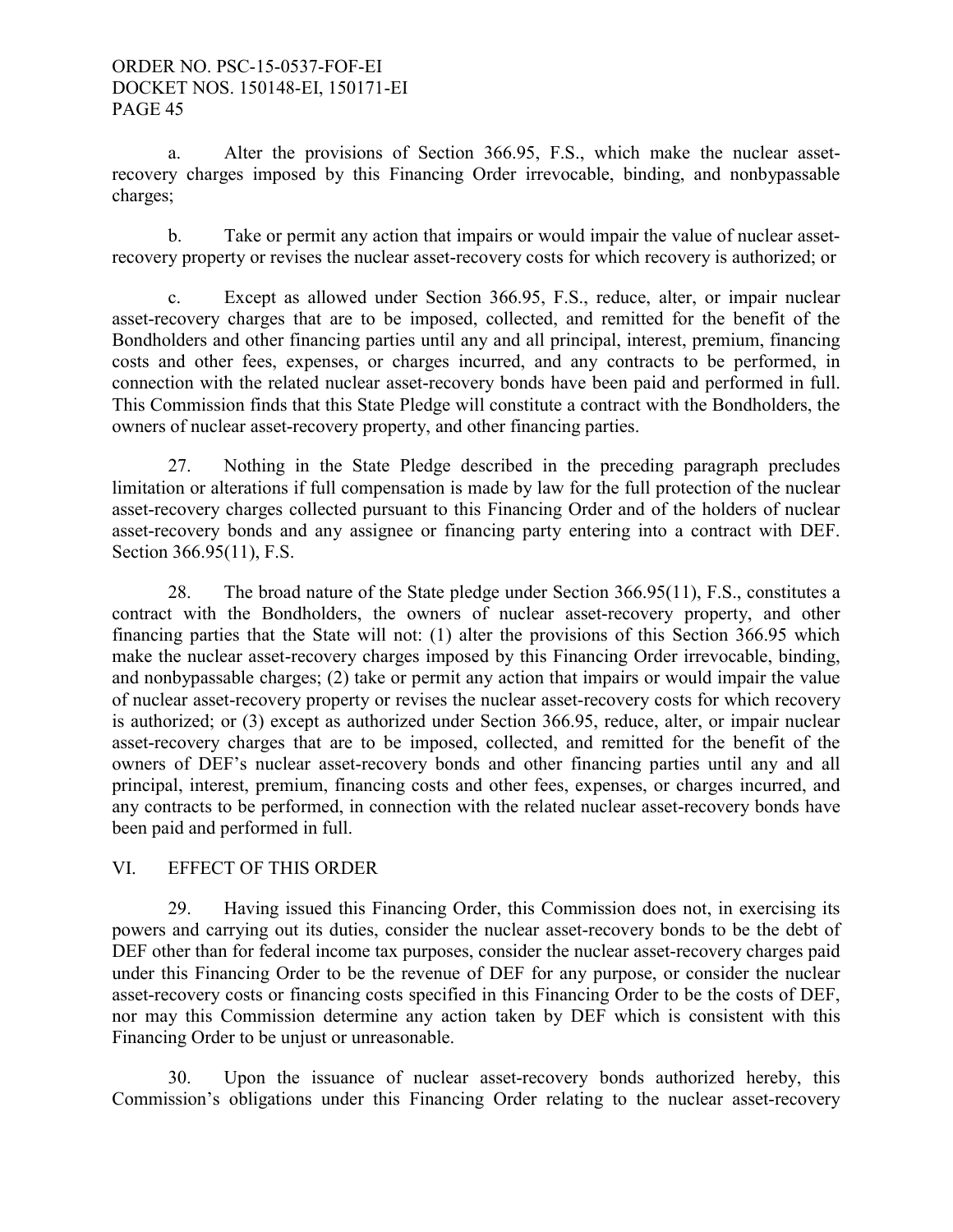bonds, including the specific actions this Commission guarantees to take, are direct, explicit, irrevocable, and unconditional, and are legally enforceable against this Commission, a United States public sector entity.

 31. Pursuant to Section 366.95(2)(c)6., subsequent to the earlier of the transfer of nuclear asset-recovery property to SPE or the issuance of nuclear asset-recovery bonds authorized hereby, this Financing Order is irrevocable and, except as provided in Section  $366.95(2)(c)4$ . and  $(2)(d)$ , F.S., this Commission may not amend, modify, or terminate this Financing Order by any subsequent action or reduce, impair, postpone, terminate, or otherwise adjust nuclear asset-recovery charges approved herein.

 32. As provided in Section 366.95(2)(c)6., F.S., DEF retains sole discretion regarding whether to assign, sell, or otherwise transfer nuclear asset-recovery property or to cause the nuclear asset-recovery bonds to be issued, including the right to defer or postpone such assignment, sale, transfer or issuance.

33. After the issuance of a Financing Order, if DEF decides not to cause nuclear asset-recovery bonds to be issued, then as provided in Section 366.95(2)(c)6., F.S., DEF may not recover financing costs, as defined in Section 366.95(1)(e), F.S., from customers.

 34. The electric bills of DEF must explicitly reflect that a portion of the charges on such bill represents nuclear asset-recovery charges approved in this Financing Order and must include a statement to the effect that the SPE is the owner of the rights to nuclear asset-recovery charges and that DEF is acting as a servicer for the SPE. The tariff applicable to customers must indicate the nuclear asset-recovery charge and the ownership of that charge. Any failure of DEF to comply with this paragraph shall not invalidate, impair, or affect this Financing Order, or any nuclear asset-recovery property, nuclear asset-recovery charge, or nuclear asset-recovery bonds, but shall subject DEF to penalties under Section 366.095, F.S.

 35. This Financing Order and the nuclear asset-recovery charges authorized hereby shall remain in effect until the nuclear asset-recovery bonds have been paid in full and this Commission-approved financing costs have been recovered in full, provided that the charges may not be imposed after a date the close of the last billing cycle for the 276th month from the inception of the nuclear asset-recovery charge. This Financing Order shall remain in effect and unabated notwithstanding the reorganization, bankruptcy, or other insolvency proceedings of DEF or its successors or assignees. Any successor to DEF, whether pursuant to any reorganization, bankruptcy, or other insolvency proceeding or whether pursuant to any merger or acquisition, sale, or other business combination, or transfer by operation of law, as a result of electric utility restructuring or otherwise, shall perform and satisfy all obligations of, and have the same rights under this Financing Order as, DEF in the same manner and to the same extent as DEF, including collecting and paying to the person entitled to receive the revenues, collections, payments, or proceeds of the nuclear asset-recovery property.

 36. All tasks performed by any consultant or counsel at the request of this Commission or Commission staff pursuant to this Financing Order shall be treated as performed for the purpose of assisting or enabling this Commission to perform the responsibilities of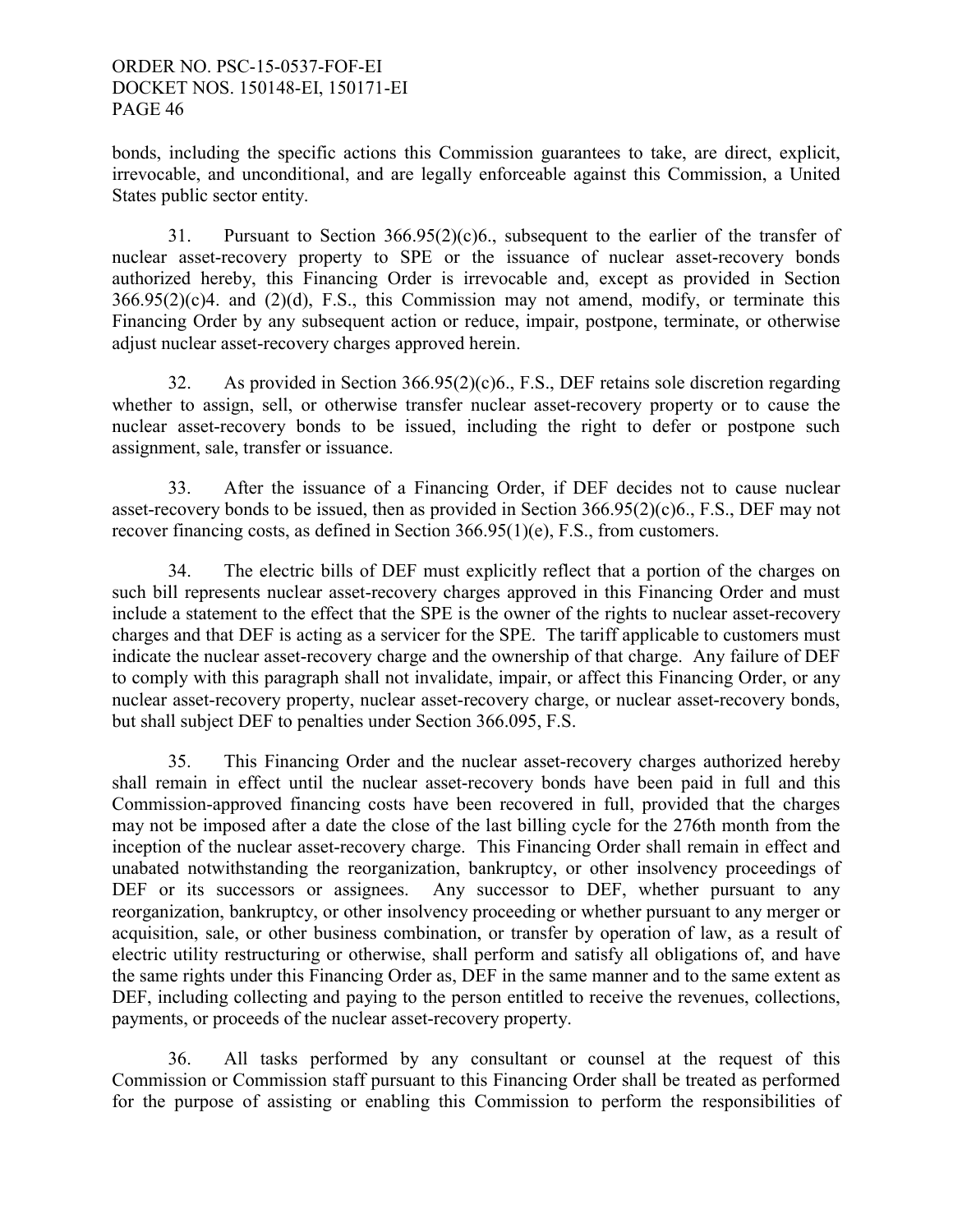Sections  $366.95(2)(c)$ 2. and  $366.95(2)(c)$ 5., F.S., and any expenses incurred in connection with those services, to the extent such expenses are eligible for compensation and approved for payment under the terms of such party's contractual arrangements with this Commission (which may be modified by any amendment entered into at this Commission's sole discretion), shall be treated as "financing costs" for purposes of determining nuclear asset-recovery charges.

 37. This Commission, acting on its own behalf, has authority to enforce all provisions of this Financing Order and all provisions of the nuclear asset-recovery bond transaction documents for the benefit of customers, including without limitation the enforcement of any customer indemnification provisions in connection with specified items in the Servicing Agreement, the Indenture, and the Nuclear Asset-Recovery Property Purchase and Sale Agreement.

 38. The authority granted by this Financing Order to issue nuclear asset-recovery bonds is severable from, and not impacted by, the actions or inactions of this Commission or other bodies with respect to this Commission's determination of the extent to which the nuclear asset-recovery charges shall be recoverable from any person or entity or from any particular group, class, or type of customer.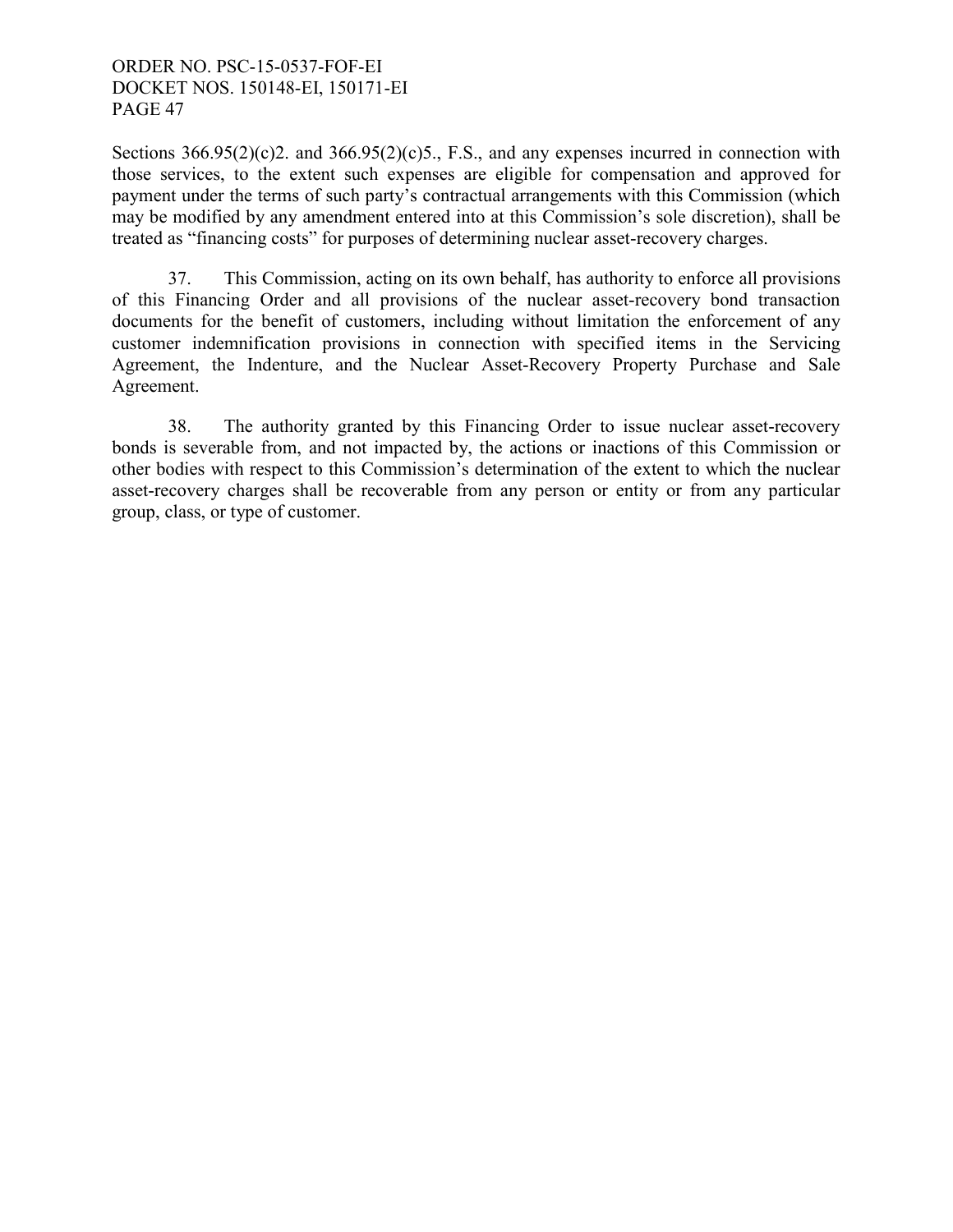#### ORDERING PARAGRAPHS

Based on the foregoing, it is

1. ORDERED by the Florida Public Service Commission that the proposed process for structuring, marketing, and pricing of the nuclear asset-recovery bonds has a significant likelihood of resulting in lower overall costs or would avoid or significantly mitigate rate impacts to customers as compared with the traditional method of financing and recovering nuclear assetrecovery costs and is approved. It is further

2. ORDERED that DEF's Petition for a Financing Order authorizing the issuance of nuclear asset-recovery bonds in one or more series is granted, subject to the terms set forth in the body of this Financing Order. DEF is hereby authorized to issue nuclear asset-recovery bonds secured by the pledge of nuclear asset-recovery property, in one or more series in an aggregate principal amount not to exceed the Securitizable Balance (as of the date the nuclear assetrecovery bonds are issued). The proceeds are to be used to finance the equivalent of (i) recovery of nuclear asset-recovery costs, in the form of the CR3 Regulatory Asset as determined pursuant to Docket No. 150148-EI plus (ii) recovery of the estimated upfront bond issuance costs associated with the issuance of the nuclear asset-recovery bonds plus (iii) carrying charges accruing at 6.0% per annum on the CR3 Regulatory Asset balance from December 31, 2015 through the date of issuance of the nuclear asset-recovery bonds. Upfront bond issuance costs are subject to update, adjustment and approval pursuant to the terms of this Financing Order and the Issuance Advice Letter procedures as provided by this Financing Order. It is further

3. ORDERED that DEF is authorized to impose, bill, collect, and adjust from time to time (as described in this Financing Order) a nuclear asset-recovery charge, to be collected on a per kWh basis from all applicable customer rate classes until the nuclear asset-recovery bonds are paid in full and all financing costs and other costs of the bonds have been recovered in full, provided that the charges shall not be imposed following a date which is the close of the last billing cycle for the 276th month from the inception of the nuclear asset-recovery charge. Such nuclear asset-recovery charges shall be in amounts sufficient to ensure the timely recovery of DEF's nuclear asset-recovery costs and financing costs (upfront and ongoing) detailed in this Financing Order (including payment of principal of and interest on the nuclear asset-recovery bonds). Although DEF might incur liability if there is a failure of its representations, warranties, or covenants in the Sale Agreement, the Servicing Agreement, or the Administration Agreement, or if DEF negligently, willfully, or in bad faith fails to perform its duties under any of those agreements, this provision is not intended to establish DEF as a guarantor of payments on the nuclear asset-recovery bonds. It is further

4. ORDERED that the creation of nuclear asset-recovery property as described in this Financing Order is approved and, upon transfer of the nuclear asset-recovery property to an SPE, shall be created, and shall consist of: (1) all rights and interests of DEF or successor or assignee of DEF under this Financing Order, including the right to impose, bill, collect, and receive nuclear asset-recovery charges authorized in this Financing Order and to obtain periodic adjustments to such charges as provided in this Financing Order, and (2) all revenues, collections, claims, rights to payments, payments, money, or proceeds arising from the rights and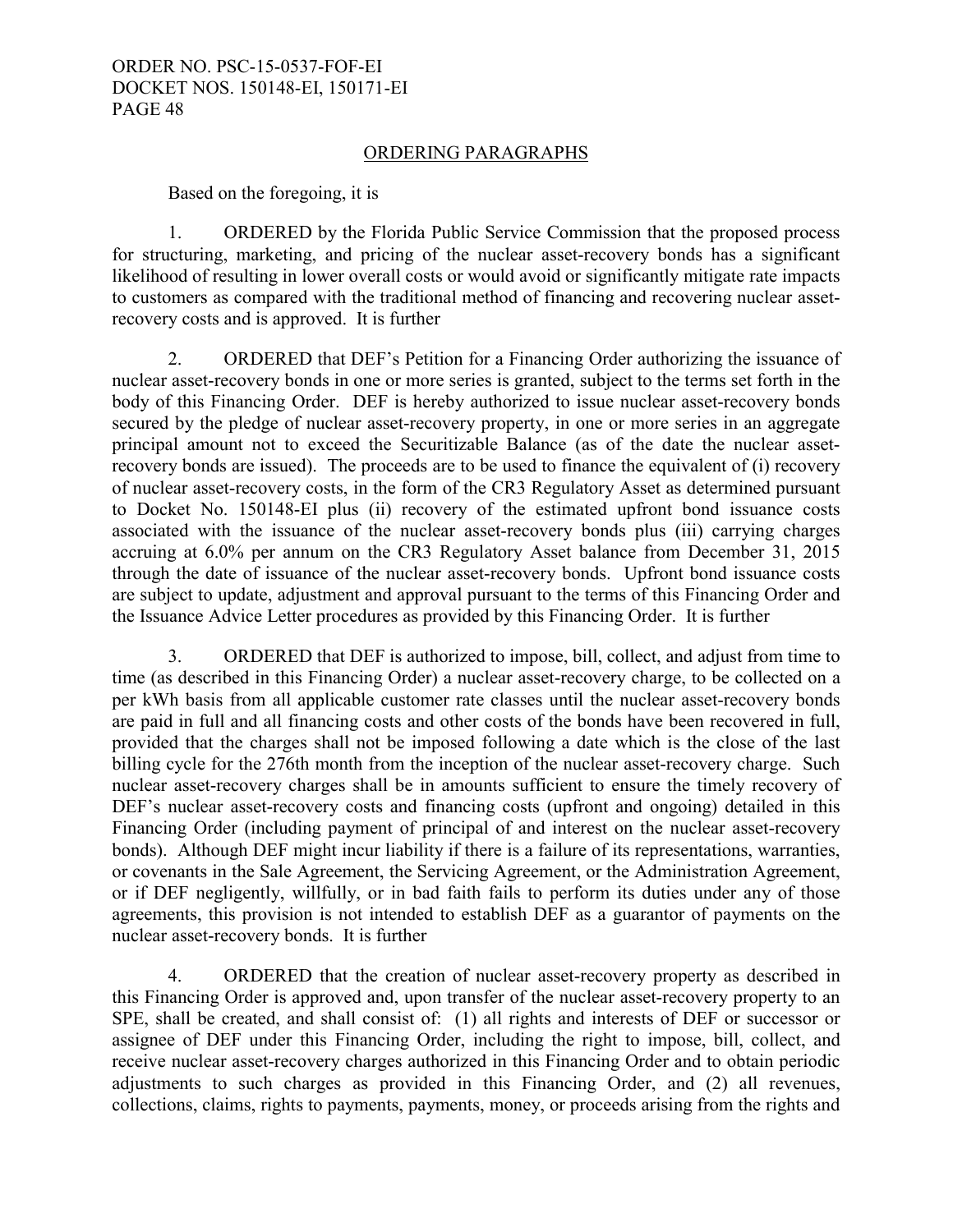interests specified in clause (1), regardless of whether such revenues, collections, claims, rights to payment, payments, money, or proceeds are imposed, billed, received, collected, or maintained together with or commingled with other revenues, collections, rights to payment, payments, money, or proceeds. The creation of nuclear asset-recovery property is conditioned upon, and shall be simultaneous with, the sale or other transfer of the nuclear asset-recovery property to an SPE and the pledge of the nuclear asset-recovery property to secure nuclear assetrecovery bonds. The nuclear asset-recovery property shall continue to exist until the nuclear asset-recovery bonds are paid in full and all financing costs and other costs of the nuclear assetrecovery bonds have been recovered in full. For the period specified in the preceding sentence, the imposition and collection of nuclear asset-recovery charges authorized in this Financing Order shall be paid by all existing and future customers receiving transmission or distribution service from DEF or its successors or assignees under Commission-approved rate schedules or under special contracts, even if the customer elects to purchase electricity from an alternative electric supplier following a fundamental change in regulation of public utilities in Florida. In the event that there is a fundamental change in the regulation of public utilities, the nuclear assetrecovery charge shall be collected in a manner that will not cause any of the then current credit ratings of the nuclear asset-recovery bonds to be suspended, withdrawn or downgraded. It is further

5. ORDERED that prior to implementing the initial nuclear asset-recovery charges, DEF shall file tariff sheets for administrative approval, which tariff sheets will be administratively approved by Commission staff within three (3) business days, subject to correction for any mathematical error. At staff's request, DEF shall furnish draft tariff sheets at least five (5) business days in advance of the public offering of nuclear asset-recovery bonds. It is further

6. ORDERED that the nuclear asset-recovery charge shall be allocated to the customer rate classes in accordance with the allocation methodology adopted in the RRSSA approved on November 12, 2013 in Order No. PSC-13-0598-FOF-EI. It is further

7. ORDERED that the approved allocation methodology for DEF is the 12CP and 1/13 AD. Spelled out, that means twelve-thirteenths of the revenue requirement is allocated based on 12 monthly coincident peaks (or demand) and one-thirteenth is allocated based on average demand (or energy). It is further

8. ORDERED that the electric bills of DEF must explicitly reflect that a portion of the charges on such bill represents nuclear asset-recovery charges approved in this Financing Order and must include a statement to the effect that the SPE is the owner of the rights to nuclear asset-recovery charges and that DEF is acting as a servicer for that SPE. The tariff applicable to customers must indicate the nuclear asset-recovery charge and the ownership of that charge. DEF shall identify amounts owed with respect to the nuclear asset-recovery property as a separate line item on individual electric bills. The failure of DEF to comply with this paragraph shall not invalidate, impair, or affect any financing order, nuclear asset-recovery property, nuclear asset-recovery charge, or nuclear asset-recovery bonds but shall subject DEF to penalties under Section 366.095, F.S. It is further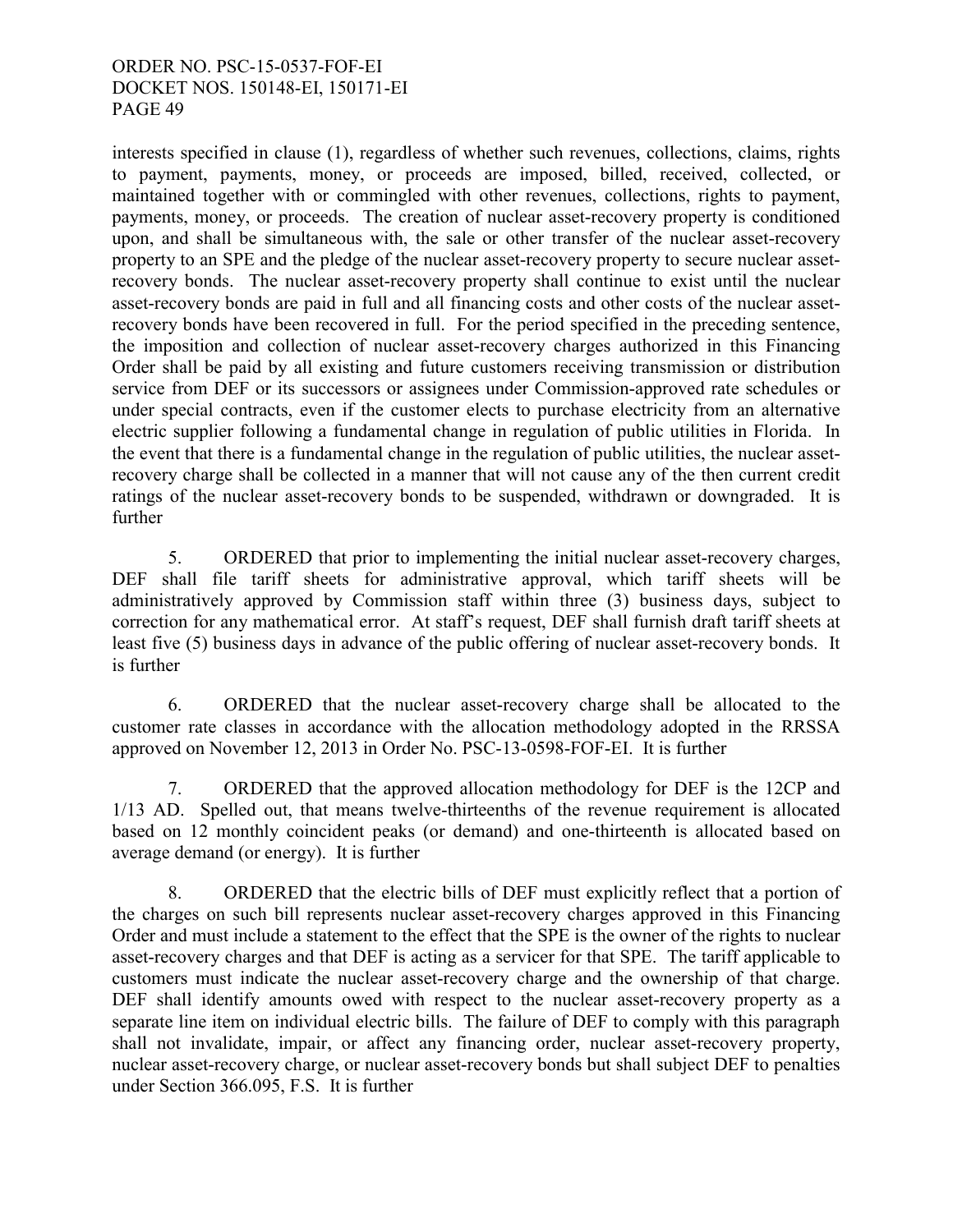9. ORDERED that this Financing Order and the charges authorized hereby shall remain in effect until the nuclear asset-recovery bonds and all financing costs (including tax liabilities) related thereto have been paid or recovered in full. This Financing Order shall remain in effect and unabated notwithstanding the reorganization, bankruptcy, or other insolvency proceedings of DEF or its successors or assignees. Any successor to DEF, whether pursuant to any reorganization, bankruptcy, or other insolvency proceeding or whether pursuant to any merger or acquisition, sale, or other business combination, or transfer by operation of law, as a result of electric utility restructuring or otherwise, shall perform and satisfy all obligations of, and have the same rights under this Financing Order as, DEF in the same manner and to the same extent as DEF, including collecting and paying to the person entitled to receive the revenues, collections, payments, or proceeds of the nuclear asset-recovery property. It is further

10. ORDERED that the SPE issuing nuclear asset-recovery bonds is authorized, pursuant to Section 366.95(11)(c), F.S., and this Financing Order, to include the State of Florida pledge with respect to nuclear asset-recovery property and nuclear asset-recovery charges in the bonds and related documentation as provided for in Section 366.95(11)(b), F.S. It is further

11. ORDERED that the proposed Transaction Structure for the nuclear asset-recovery bonds is approved as set forth in the body of this Financing Order. It is further

12. ORDERED that DEF is authorized to sell the nuclear asset-recovery property to an SPE,, or to more than one SPE if separate SPEs are required by the rating agencies to achieve the highest possible credit ratings. It is further

13. ORDERED that, in accordance with the terms of this Financing Order and subject to the criteria and procedures described herein, the SPE(s) are authorized to issue nuclear assetrecovery bonds in an aggregate principal amount not to exceed the Securitizable Balance (as of the date the nuclear asset-recovery bonds are issued) and may pledge to an indenture trustee, as collateral for payment of the nuclear asset-recovery bonds, the nuclear asset-recovery property, including the SPE's right to receive the related nuclear asset-recovery charges as and when collected, the SPE's rights under the Servicing Agreement and other collateral described in the Indenture. As provided in Section 366.95(2)(c)6., F.S., DEF retains sole discretion regarding whether to assign, sell, or otherwise transfer nuclear asset-recovery property or to cause the nuclear asset-recovery bonds to be issued, including the right to defer or postpone such assignment, sale, transfer or issuance. It is further

14. ORDERED that after the issuance of a Financing Order, if DEF decides not to cause nuclear asset-recovery bonds to be issued, then as provided in Section 366.95(2)(c)6., F.S., DEF may not recover financing costs, as defined in Section 366.95(1)(e), F.S., from customers. It is further

15. ORDERED that, pursuant to Section 366.95(3)(b), F.S., if DEF elects not to use nuclear asset-recovery bonds to finance its nuclear asset-recovery costs after the issuance of this Financing Order, DEF may seek to recover such nuclear asset-recovery costs in an otherwise permissible fashion. It is further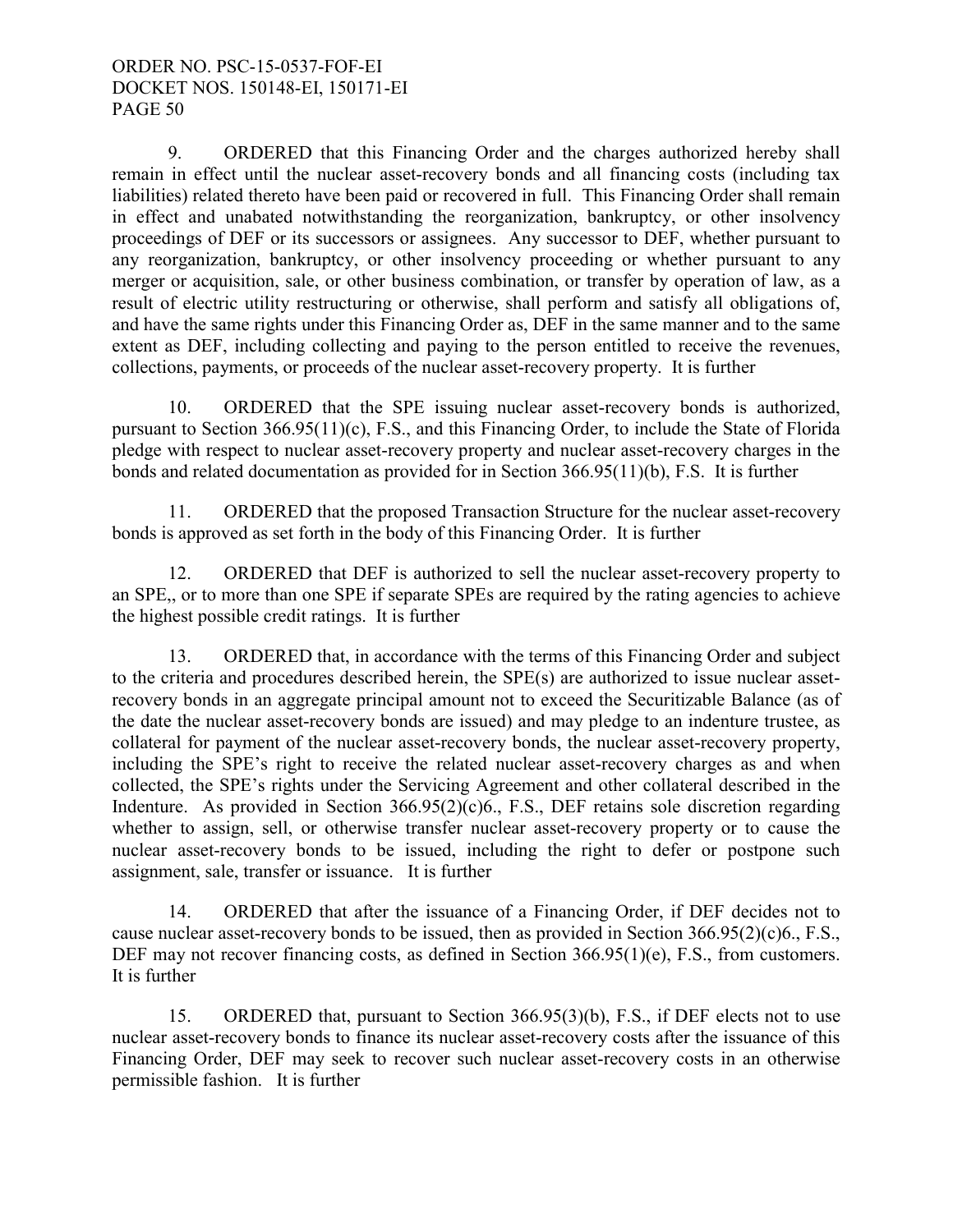16. ORDERED that DEF shall be responsible to structure the nuclear asset-recovery bond transaction in a way that complies with the "safe harbor" provisions of IRS Revenue Procedure 2005-62. It is further

17. ORDERED that DEF is authorized to form an SPE to be structured as discussed in this Financing Order, or more than one SPE if separate SPEs are required by the rating agencies to achieve the highest possible credit ratings. DEF is authorized to execute one or more LLC Agreements, consistent with the terms and conditions of this Financing Order. Each SPE shall be funded with an amount of capital that is sufficient for the SPE to carry out its intended functions as contemplated in the Petition and this Financing Order. The capital contribution by DEF to the SPE shall be funded by DEF and not from the proceeds of the sale of nuclear assetrecovery bonds. DEF shall be permitted to earn a rate of return on its invested capital in the SPE equal to the rate of interest payable on the longest maturing tranche of nuclear asset-recovery bonds, and this return on invested capital shall be a component of the Periodic Payment Requirement. It is further

18. ORDERED that DEF is authorized to enter into one or more Nuclear Asset-Recovery Property Purchase and Sale Agreements, Administration Agreements, and Nuclear Asset-Recovery Property Servicing Agreements and other transaction documents contemplated by such agreements. It is further

19. ORDERED that nuclear asset-recovery bonds may be issued in one or more series, each series with one or more tranches. Each SPE is authorized to enter into one or more Indentures, consistent with the terms and conditions of this Financing Order, provided that DEF shall not create more than one SPE unless separate SPEs are required by the rating agencies to achieve the highest possible credit ratings. Subject to compliance with the requirements of this Financing Order, DEF and each SPE shall be afforded flexibility in establishing the terms and conditions of the nuclear asset-recovery bonds, repayment schedules, term, debt service payment dates, collateral, redemption provisions, credit enhancement, required debt service, reserves, interest rates, indices and other financing costs. DEF may utilize floating rate securities and interest rate swaps if, pursuant to the process set forth in Finding of Fact paragraphs 42 through 50 it is determined that their use will achieve the lowest overall cost standard. It is further

20. ORDERED that we approve the true-up adjustment process described in the body of this Financing Order and in the testimony of DEF's witnesses. It is further

21. ORDERED that DEF or its assignee is authorized to recover the Periodic Payment Requirement and shall file with this Commission at least every six months (and at least every three months after the last scheduled debt service payment date of the nuclear asset-recovery bonds) a True-Up Adjustment Letter as described in this Financing Order. It is further

22. ORDERED that we hereby authorize the use of the formula-based True-Up Mechanism approved in the body of this Financing Order to compute and adjust from time to time the nuclear asset-recovery charge. It is further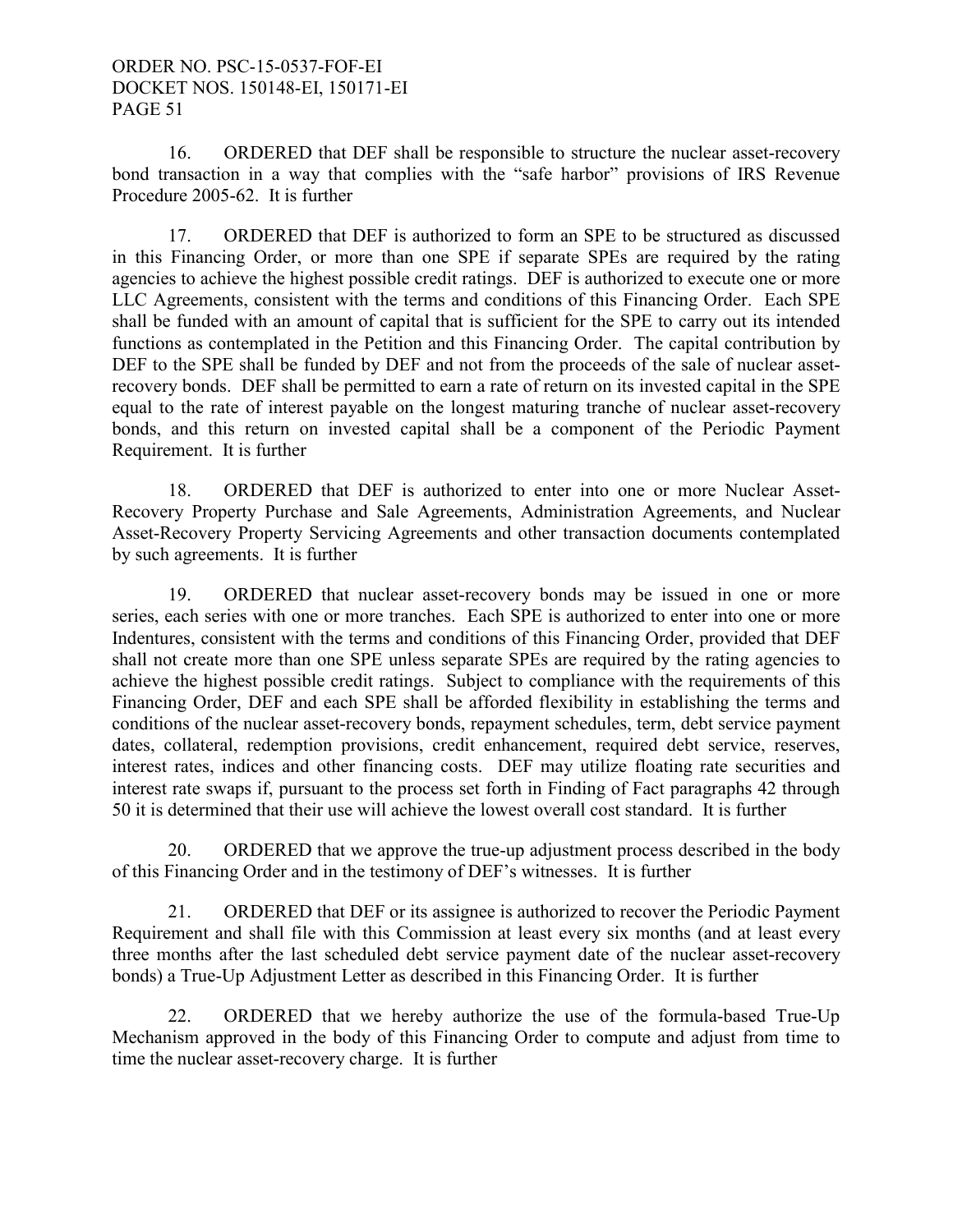23. ORDERED that the True-Up Mechanism identified in Appendix B to this Financing Order is reasonable and shall be applied at least every six months (and at least quarterly after the last scheduled debt service payment date of the nuclear asset-recovery bonds). It is further

24. ORDERED that DEF as servicer, and any successor servicer, shall file True-Up Adjustment Letters (as described in the body of this Financing Order) at least every six months (and at least quarterly after the last scheduled debt service payment date of the nuclear assetrecovery bonds) consistent with Section  $366.95(2)(c)4$ ., F.S., and as frequently as necessary as required in the Servicing Agreement. It is further

25. ORDERED that any True-Up Adjustment Letter shall be based upon the cumulative differences, regardless of the reason, between the Periodic Payment Requirement and the actual and expected amount of nuclear asset-recovery charge remittances to the indenture trustee for the series of nuclear asset-recovery bonds during the Remittance Period. It is further

26. ORDERED upon the filing of a True-Up Adjustment Letter made pursuant to this Financing Order, Commission staff shall either administratively approve the requested true-up calculation in writing or inform the servicer of any mathematical errors in its calculation as expeditiously as possible but no later than 60 days following the servicer's true-up filing. Notification and correction of any mathematical errors shall be made so that the true-up is implemented within 60 days of the servicer's true-up filing. If no action is taken within 60 days of the true-up filing, the true-up calculation shall be deemed approved. Upon administrative approval or the passage of 60 days without notification of a mathematical error, no further action of this Commission will be required prior to implementation of the true-up. It is further

27. ORDERED that in addition to the semi-annual true-up adjustment, DEF, as servicer (or a successor servicer) is hereby authorized to make optional interim true-up adjustments at any time for any reason to ensure timely payment of the Periodic Payment Requirement, which adjustment shall be implemented based upon the same time frames as the semi-annual true-ups. It is further

28. ORDERED that upon any change to customer rates and charges stemming from these procedures, DEF shall file appropriately-revised tariff sheets with this Commission, provided, however, that approval of the nuclear asset-recovery charges shall not be delayed or otherwise adversely impacted by this Commission's decision with respect to the tariff. It is further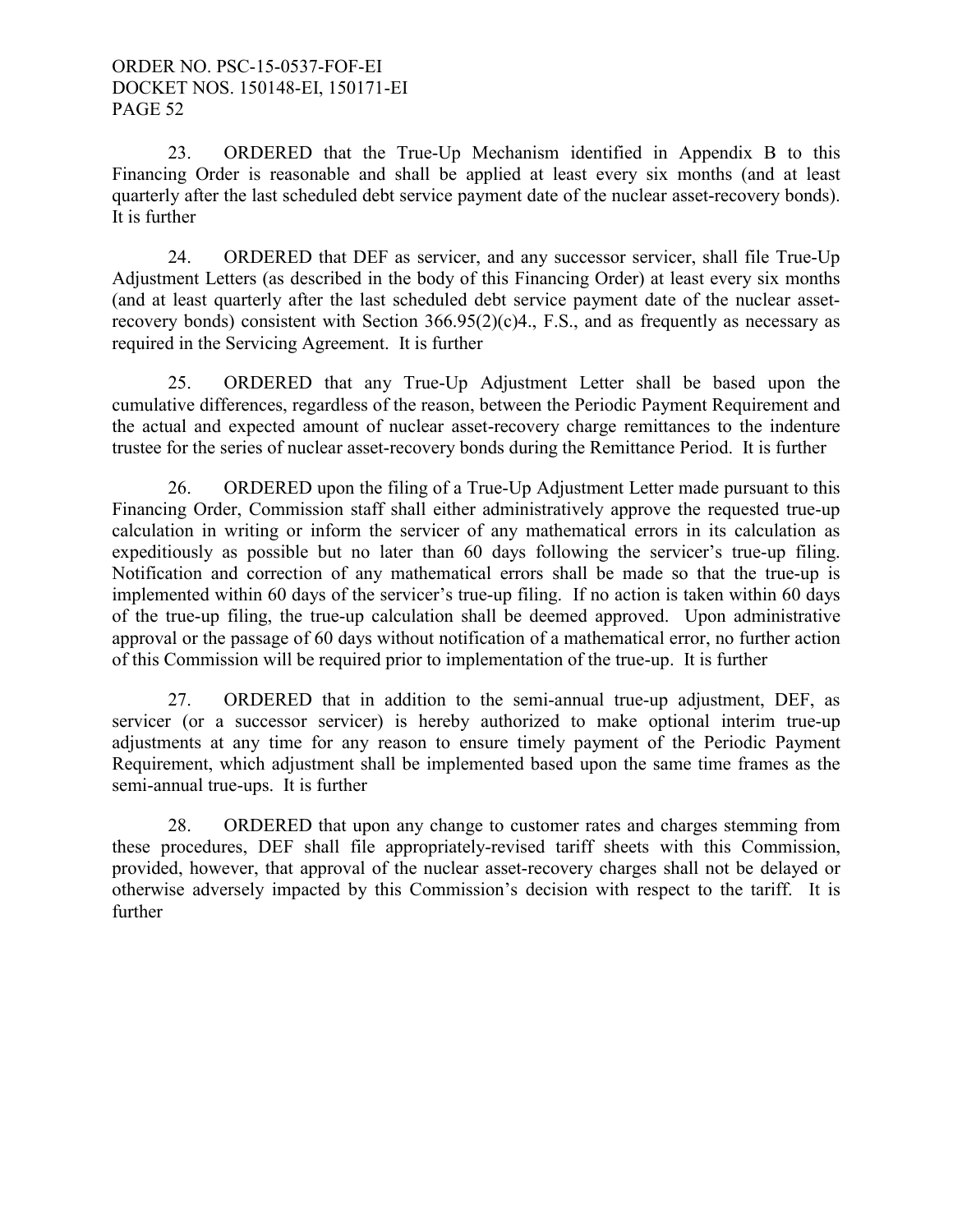29. ORDERED that the method of assignment and allocation of nuclear assetrecovery charge collections set forth in the body of this Financing Order is approved. It is further

30. ORDERED that the form of the tariff schedule as shown in Exhibit 32 is approved. It is further

31. ORDERED that, in accordance with Section 366.95(2)(c)5., F.S., within 120 days after the issuance of nuclear asset-recovery bonds, DEF shall file with this Commission supporting information on the actual upfront bond issuance costs, for the categories of costs as reflected in Exhibit 79. This Commission shall review such costs to determine compliance with Section 366.95(2)(c)5., F.S. As part of this review, this Commission shall only consider actual upfront bond issuance costs, but not ongoing financing costs, interest rate, or pricing of the bonds. This Commission may not make adjustments to the nuclear asset-recovery charges as a result of this review. DEF shall pay the fee of any Commission financial advisor (and any consultants and legal counsel) who assist this Commission in performing its responsibilities under Section  $366.95(2)(c)$ , and 5., F.S., as upfront bond issuance costs, and such costs are deemed consistent with the statutory cost objectives and the lowest overall cost standard. It is further

32. ORDERED that if the actual upfront bond issuance costs are in excess of the amount appearing in the final Issuance Advice Letter filed within one business day after actual pricing of the nuclear asset-recovery bonds, this Commission authorizes DEF to collect such excess amounts through the capacity cost recovery clause, if prudently incurred. It is further

 33. ORDERED that if the actual upfront bond issuance costs are less than the amount appearing in the final Issuance Advice Letter filed within one business day after actual pricing of the nuclear asset-recovery bonds, the difference shall be deposited to the Collection Account and used to reduce the next Periodic Payment Requirement. It is further

 34. ORDERED that this Commission authorizes DEF to enter into a Servicing Agreement with each SPE and to perform the servicing duties approved in this Financing Order. Without limiting the foregoing, in its capacity as initial servicer of the nuclear asset-recovery property, DEF is authorized to calculate, bill, collect and receive for the account of each SPE, the nuclear asset-recovery charges initially authorized in this Financing Order, as adjusted from time to time to meet the Periodic Payment Requirement as provided in this Financing Order; and to make such filings and take such other actions as are required or permitted by this Financing Order in connection with the true-ups described in this Financing Order. The servicer shall be entitled to collect servicing fees in accordance with the provisions of the Servicing Agreement, provided that (i) the annual servicing fee payable to DEF while it is serving as servicer (or to any other servicer affiliated with DEF) shall be 0.05 percent of the original principal amount of the series of nuclear asset-recovery bonds. The annual servicing fee payable to any other servicer not affiliated with DEF shall not at any time exceed 0.60 percent of the original principal amount of the series of nuclear asset-recovery bonds, unless such higher rate is approved by this Commission pursuant to the following Ordering Paragraph. It is further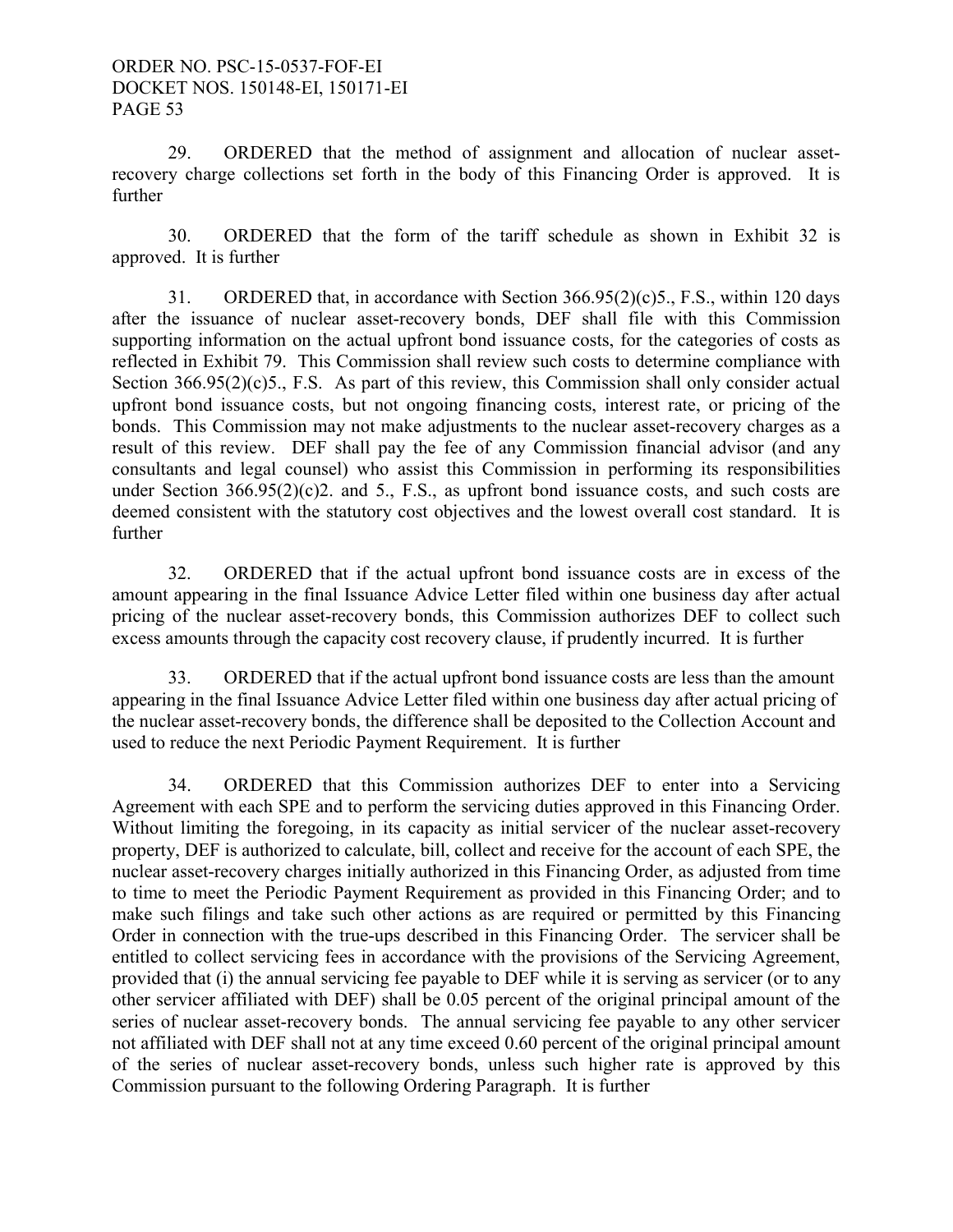35. ORDERED that upon the occurrence of an event of default under the Servicing Agreement relating to the servicer's performance of its servicing functions with respect to the nuclear asset-recovery charges, the indenture trustee may, and upon the instruction of the requisite holders of the outstanding nuclear asset-recovery bonds shall, replace DEF as the servicer in accordance with the terms of the Servicing Agreement. If the servicing fee of the replacement servicer will exceed the applicable maximum servicing fee specified in the preceding Ordering Paragraphs, the replacement servicer shall not begin providing service until (i) the date this Commission approves the appointment of such replacement servicer or (ii) if this Commission does not act to either approve or disapprove the appointment, the date which is 45 days after notice of appointment of the replacement servicer is provided to this Commission. It is further

 36. ORDERED that no entity shall replace DEF as the servicer in any of its servicing functions with respect to the nuclear asset-recovery charges and the nuclear asset-recovery property authorized by this Financing Order, if the replacement would cause any of the then current credit ratings of the nuclear asset-recovery bonds to be suspended, withdrawn, or downgraded. It is further

 37. ORDERED that the parties to the Nuclear Asset-Recovery Property Servicing Agreement, Administration Agreement, Indenture, and Nuclear Asset-Recovery Property Purchase and Sale Agreement may amend the terms of such agreements solely in accordance with the terms of such agreements. It is further

38. ORDERED that DEF, its structuring advisor, and designated Commission staff and its financial advisor shall serve on the Bond Team. It is further

39. ORDERED that one designated representative of DEF and one designated representative of this Commission shall be joint decision makers in all aspects of the structuring, marketing and pricing of the nuclear asset-recovery bonds except for those recommendations that in the sole view of DEF would expose DEF or the SPE to securities law and other potential liability *(i.e.,* such as, but not limited to, the making of any untrue statement of a material fact or omissions to state a material fact required to be stated therein or necessary in order to make the statements made not misleading) or contractual law liability (*e.g.,* including but not limited to terms and conditions of the underwriter agreement(s)). It is further

40. ORDERED that this Commission's designated staff and financial advisor shall be visibly involved, in advance, in all aspects of the structuring, marketing, and pricing of the nuclear asset-recovery bonds. It is further

41. ORDERED that all Bond Team members shall actively participate in the design of the marketing materials for the transactions as well as in the development and implementation of the marketing and sales plan for the bonds. It is further

42. ORDERED that DEF and this Commission's staff and its financial advisor as Bond Team members, excluding DEF's structuring advisor, shall have equal rights on the hiring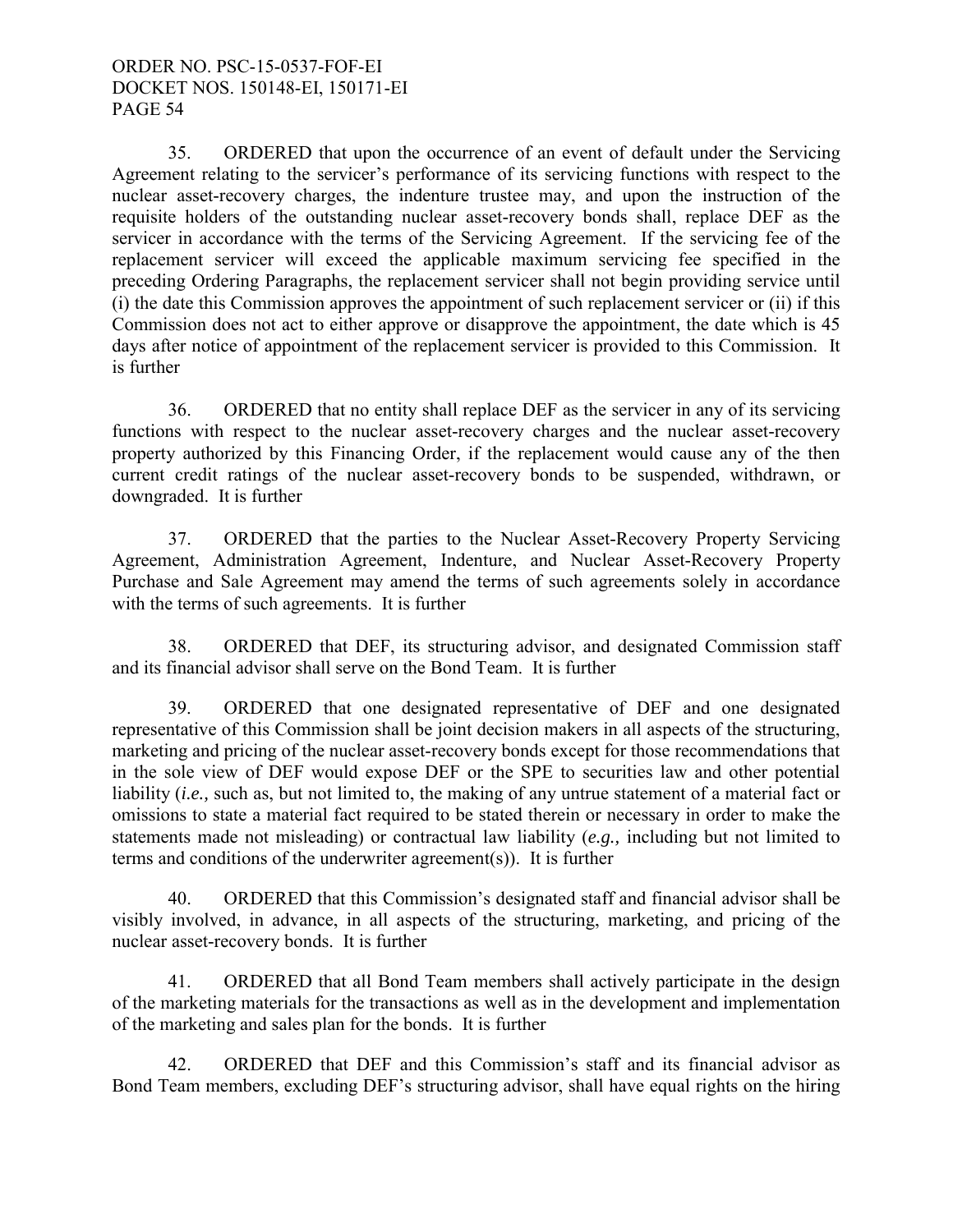decisions for the underwriters and counsel to the underwriters. However, DEF shall have sole right to select and engage all counsel for DEF and the SPE. It is further

43. ORDERED that the final structure of the transaction, including pricing, shall be subject to review by this Commission for the limited purpose of ensuring that all requirements of law and this Financing Order have been met. It is further

 44. ORDERED that together with the Bond Team's involvement in the structuring, marketing and pricing of the nuclear asset-recovery bonds, and the Issuance Advice Letter process, this Commission shall be able to fully review the pricing of the bonds as this Commission determines whether to issue a stop order no later than 5:00 pm Eastern time on the third business day following pricing. It is further

 45. ORDERED that the servicer shall remit collections of the nuclear asset-recovery charges to the SPE or the indenture trustee for SPE's account either on a daily basis based on estimated daily collections or on a monthly basis if conditions to be determined by the Bond Team can be satisfied. This Commission expects the Bond Team to determine these conditions after consultation with the rating agencies to achieve and maintain the targeted "AAA/Aaa" rating on the bonds and to address investor concerns in the marketing and pricing of the bonds. If remittances are not daily, each month the servicer shall remit estimated earnings on collections pending remittance. The calculation of earnings shall be consistent with the methodology for calculating interest on over- and under-collections associated with DEF's cost recovery clauses. It is further

 46. ORDERED that this Commission authorizes DEF to enter into an Administration Agreement with each SPE and to perform the administration duties approved in this Financing Order. DEF shall be entitled to collect administration fees and expenses in accordance with the provisions of the Administration Agreement, provided that (i) the aggregate annual administration fee payable to DEF while it is serving as administrator (or to any other administrator affiliated with DEF) for SPEs shall be \$50,000 per year, payable annually in arrears. It is further

 47. ORDERED that partial payments shall be allocated to the nuclear asset-recovery charge in the same proportion that such charge bears to the total bill. It is further

 48. ORDERED that to the extent that any interest in the nuclear asset-recovery property created by this Financing Order is assigned, sold, or transferred to an assignee, DEF shall enter into a contract with that assignee that requires DEF to continue to operate its transmission and distribution system in order to provide electric services to DEF's customers; but this provision shall not prohibit DEF from selling, assigning, or otherwise divesting its transmission and distribution systems or any part thereof so long as the entities acquiring such system agree to continue operating the facilities to provide electric service to DEF's customers. It is further

 49. ORDERED that following repayment of the nuclear asset-recovery bonds and financing costs authorized in this Financing Order and release of the funds by the indenture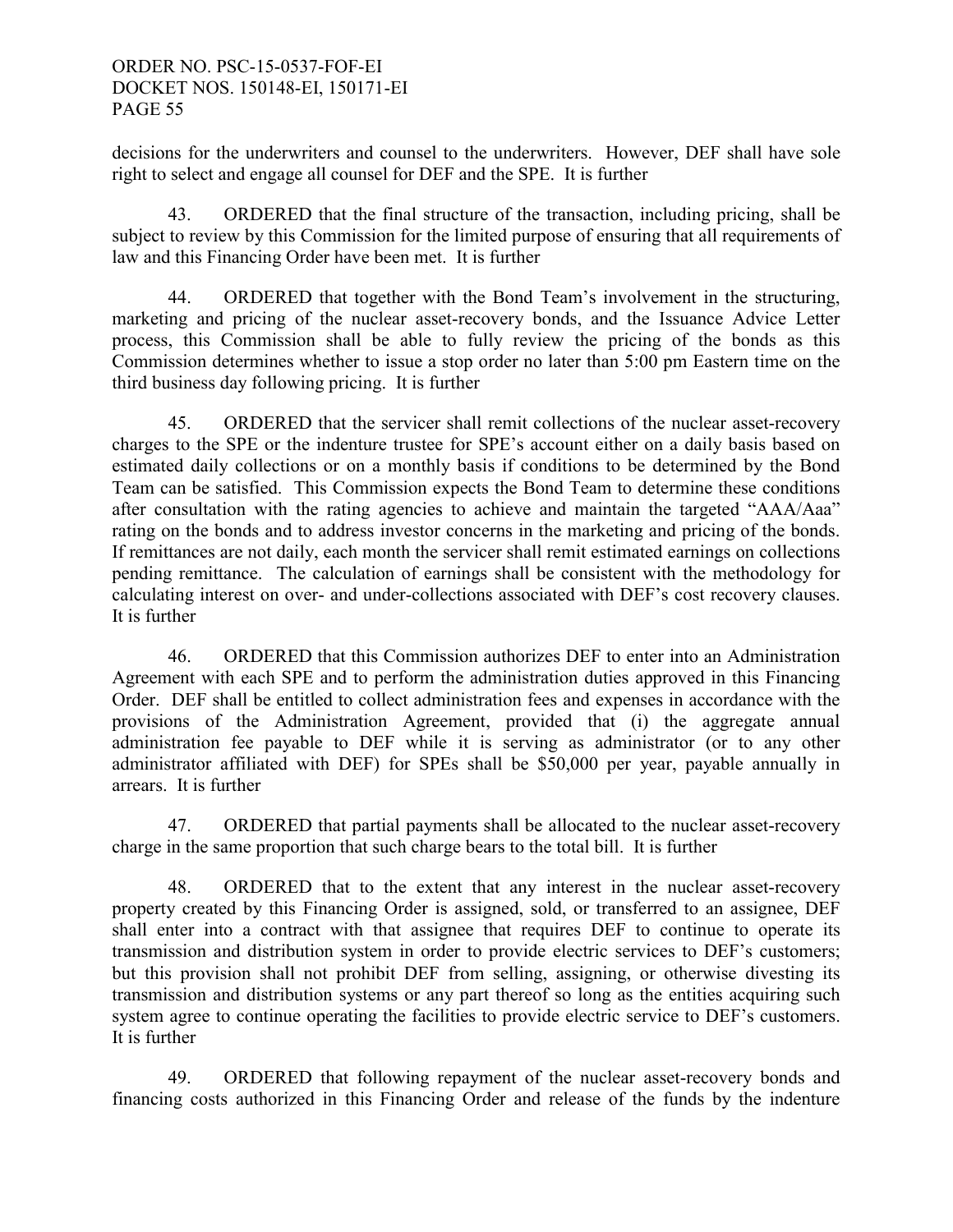trustee, the SPE shall distribute the final balance of the Collection Account and DEF shall credit other electric rates and charges by a like amount, less the amount of the Capital Subaccount and any unpaid return on invested capital due to DEF as set forth in the body of this Financing Order. DEF shall similarly credit customers an aggregate amount equal to any nuclear asset-recovery charges subsequently received by the SPE or its successor in interest to the nuclear assetrecovery property. It is further

 50. ORDERED that DEF or any assignee may apply for one or more new financing orders pursuant to Section 366.95, F.S. Each SPE may issue nuclear asset-recovery bonds approved in this Financing Order, or in future financing orders, so long as such future issuance does not cause any of the then current credit ratings of any outstanding nuclear asset-recovery bonds of the SPE to be suspended, withdrawn, or downgraded; provided, however, that DEF shall only create separate SPEs if they are required by the rating agencies to achieve the highest possible credit ratings. It is further

 51. ORDERED that this Commission, as represented by designated Commission staff, this Commission's financial advisor, and this Commission's outside legal counsel, shall be actively involved in the bond issuance, subject to Ordering Paragraphs 66 and 67, as part of a Bond Team that also includes DEF, its structuring advisor or underwriter(s), and its outside counsel(s), in all aspects of the structuring, marketing, and pricing of each series of nuclear assetrecovery bonds to ensure that customers are represented in the transaction process and that the lowest overall cost standard is achieved. As a member of the Bond Team, this Commission's financial advisor will advise and represent this Commission on all matters relating to the structuring, marketing, and pricing of the nuclear asset-recovery bonds. Through its participation on the Bond Team, this Commission and its representatives will have an active and integral role in, and will participate fully and in advance in all plans and decisions relating to, the structuring, marketing, and pricing of the nuclear asset-recovery bonds as discussed in the body of this Order. Cooperation among DEF and this Commission will promote transparency in the nuclear asset-recovery bond pricing process, thereby promoting the integrity of the issuance process. It is further

 52. ORDERED that this Commission will have the sole authority to select and retain its financial advisor and its outside legal counsel and, if needed, terminate and replace the financial advisor or outside legal counsel. It is further

 53. ORDERED that costs associated with this Commission's financial advisor and outside legal counsel, to the extent such costs are eligible for compensation and approved for payment under the terms of such party's contractual arrangements with this Commission, as such arrangements may be modified by any amendment entered into at this Commission's sole discretion, shall qualify as financing costs and be paid from proceeds of nuclear asset-recovery bonds. Such costs shall be payable upon closing in immediately available funds. It is further

 54. ORDERED that this Commission's financial advisor and its outside legal counsel will assist this Commission at this Commission's sole discretion. It is further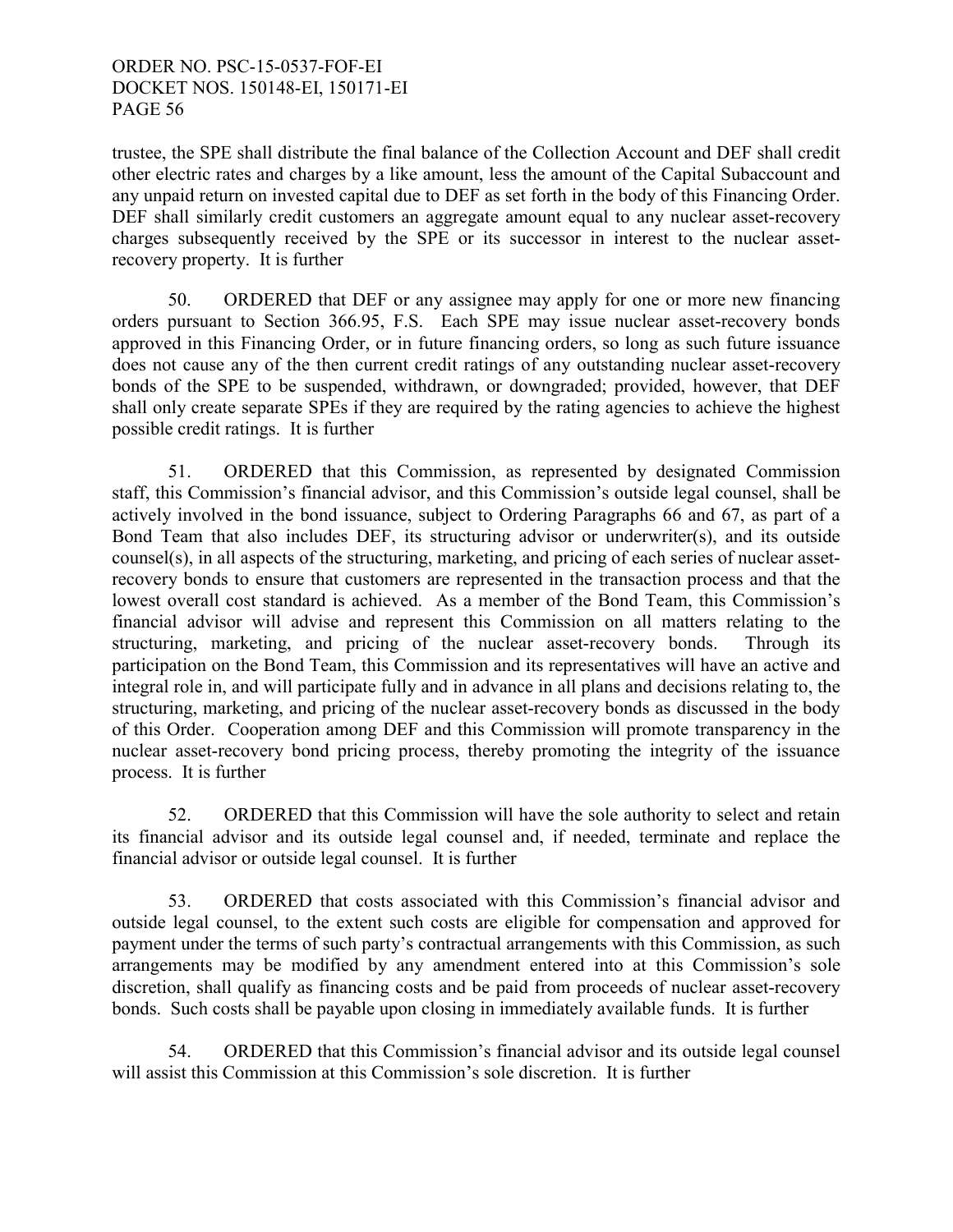55. ORDERED that the members of the Bond Team shall work cooperatively to achieve the statutory cost objectives and the lowest overall cost standard. It is further

 56. ORDERED that DEF and the underwriters shall cooperate with all members of the Bond Team and shall do all things reasonably necessary to enable all members of the Bond Team to meet the obligations stated in this Financing Order, including without limitation providing timely information to this Commission's financial advisor as needed to enable this Commission's financial advisor to fulfill its obligation to advise this Commission and to deliver its opinion letter as set forth in Ordering Paragraphs 74 and 75. It is further

 57. ORDERED that DEF on a timely basis shall provide to each member of the Bond Team all information such member reasonably needs to fulfill its obligations under the Financing Order. It is further

 58. ORDERED that the role of this Commission's financial advisor will include, among other things, advising this Commission and its staff whether or not DEF's proposed structuring, marketing, pricing and financing costs of nuclear asset-recovery bonds meet all statutory requirements, including the statutory cost objectives, as well as the lowest overall cost standard. At the direction of this Commission staff, such financial advisor may represent this Commission as an active participant in the actual pricing process in real time. The financial advisor shall promptly inform this Commission's staff of any items that, in the financial advisor's opinion, are not reasonable or are not consistent with applicable statutory requirements, the statutory cost objectives, or the lowest overall cost standard so that such concerns can be brought to the attention of DEF in real time. It is further

 59. ORDERED that this Commission's financial advisor shall not have any financial interest in the nuclear asset-recovery bonds nor participate in the underwriting or secondary market trading of the nuclear asset-recovery bonds. Any ongoing financing costs (*i.e.,* costs associated with this Commission's review of the actual costs of the nuclear asset-recovery bond issuance under Section 366.95(2)(c)5., F.S.) associated with this Commission's financial advisor and with this Commission's consultants and any legal counsel that are eligible for compensation and approved for payment under the terms of such party's contract with this Commission, as such contract may be modified by any amendment entered into at this Commission's sole discretion, are deemed reasonable for purposes of recovery through the proceeds of nuclear asset-recovery bonds issued pursuant to this Financing Order. It is further

 60. ORDERED that DEF, in consultation with the other members of the Bond Team, subject to Ordering Paragraph 67, shall determine whether issuing a series of nuclear assetrecovery bonds through a negotiated sale or a competitive sale or combination thereof will achieve the statutory cost objectives and the lowest overall cost standard. It is further

 61. ORDERED that subject to the process set forth in Ordering Paragraph 67, the Bond Team shall oversee the development of the competitive solicitation and selection of some or all underwriters, underwriters' counsel, trustee services and other transaction arrangements as deemed appropriate by the Bond Team, other than DEF's counsel and issuer's counsel to ensure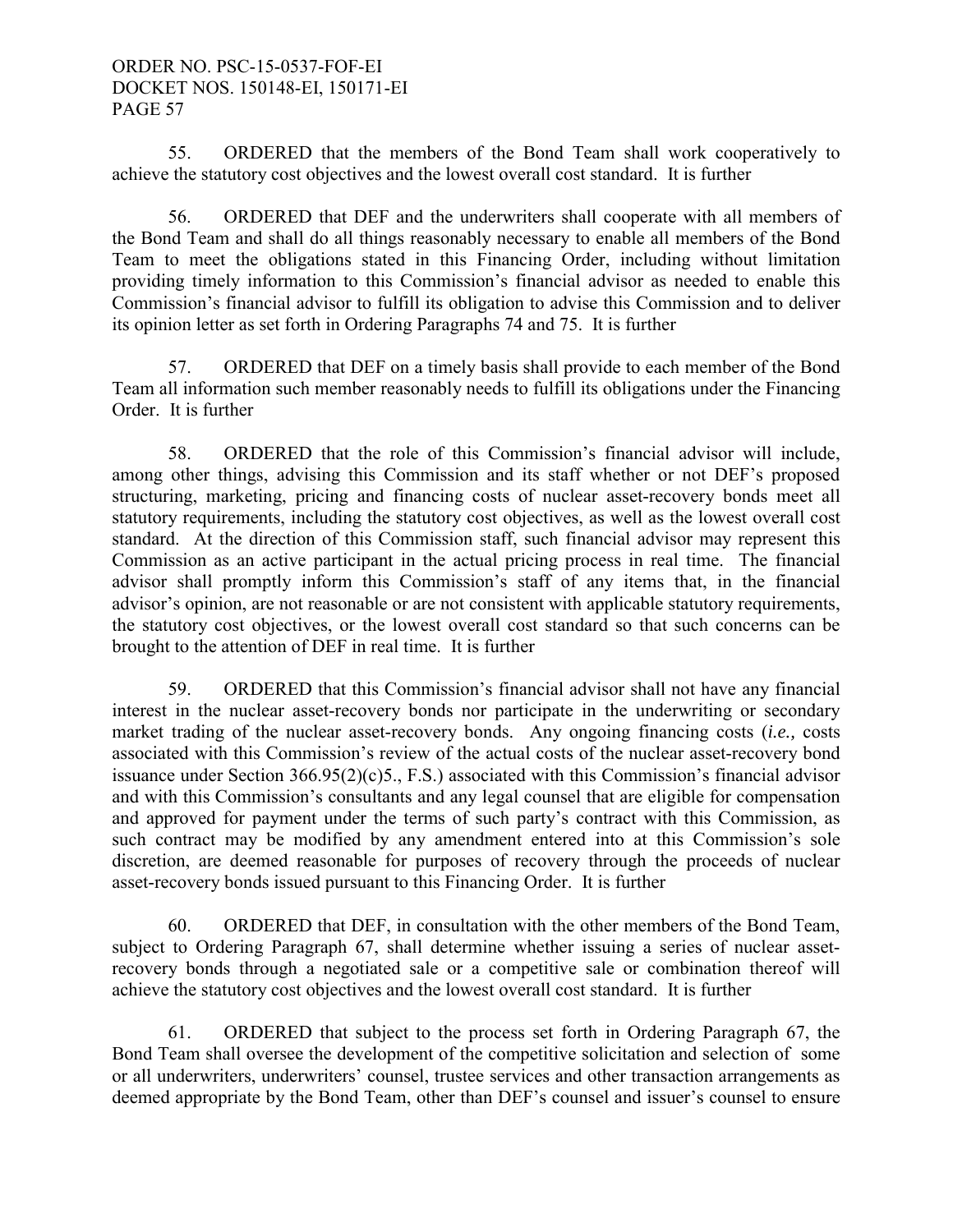that the processes are competitive, will provide the greatest value for customers, and will result in the selection of transaction participants that have experience and the ability to achieve the lowest overall cost standard. It is further

 62. ORDERED that subject to Ordering Paragraph 67, the Bond Team shall review the nuclear asset-recovery bond transaction documents to ensure that the transaction documents reflect the terms of this Financing Order and otherwise to ensure that the greatest possible customer protections are included. It is further

 63. ORDERED that all transaction documents and subsequent amendments associated with the nuclear asset-recovery bonds shall be reviewed by the Bond Team before becoming operative to ensure that the lowest overall cost standard is achieved, to ensure that the transaction documents reflect the terms of this Financing Order, and to ensure that the greatest possible customer protections are included. It is further

 64. ORDERED that all legal opinions associated with the nuclear asset-recovery bonds shall be submitted to this Commission automatically without requiring this Commission to specifically request the documents. It is further

 65. ORDERED that all legal opinions related to the nuclear asset-recovery bond transaction shall be provided to the Bond Team for review. It is further

 66. ORDERED that DEF shall be the sole decision maker in all aspects of the structuring, marketing and pricing of the nuclear asset-recovery bonds that, in the sole view of DEF would expose DEF or the SPE to securities law or other potential liability (*i.e.,* such as, but not limited to, the making of any untrue statement of a material fact or omissions to state a material fact required to be stated therein or necessary in order to make the statements made not misleading) or contractual law liability (*e.g.,* including but not limited to terms and conditions of the underwriting agreement(s). It is further

 67. ORDERED that a Commissioner will be designated to resolve any issue as to which the DEF and Commission staff joint decision makers are unable to reach agreement. Any such matter shall be presented by the DEF and Commission staff joint decision makers to the Commissioner by email or in other writing. The Commissioner shall announce his or her decision on each matter presented by email or other writing to the DEF and Commission staff joint decision makers as soon as reasonably possible. As agreed upon by the parties to this proceeding, the decision of the Commissioner on all such matters shall be final and not subject to review by this Commission. It is further

 68. ORDERED that, subject to Ordering Paragraph 67 the Bond Team shall have the opportunity to review the presentations to the rating agencies and to make recommendations in furtherance of achieving the lowest overall cost standard; provided, however, that DEF shall be the sole decision maker in all aspects of the structuring, marketing and pricing of the nuclear asset-recovery bonds that, in the sole view of DEF would expose DEF or the SPE to securities law or other potential liability (*i.e.,* such as, but not limited to, the making of any untrue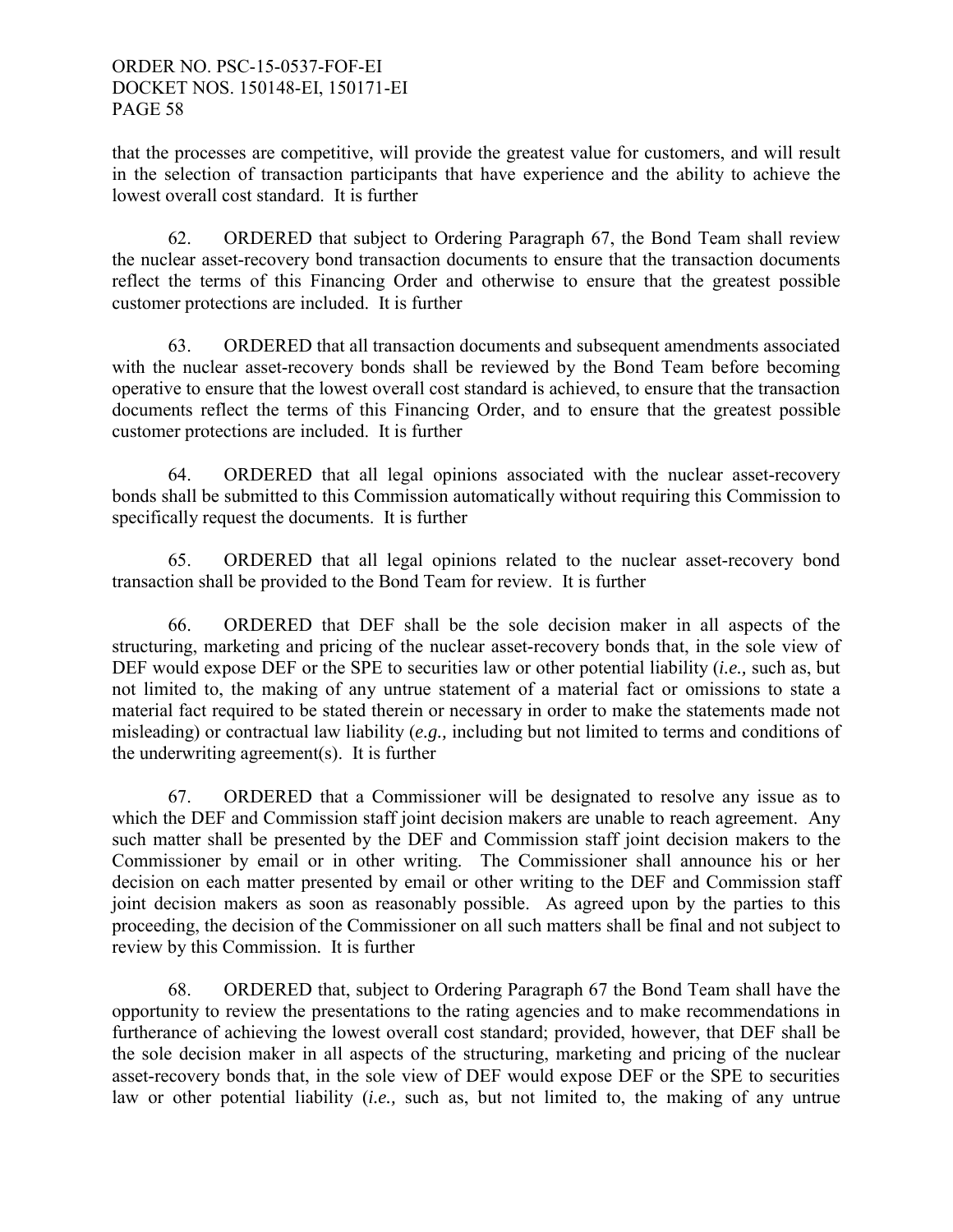statement of a material fact or omissions to state a material fact required to be stated therein or necessary in order to make the statements made not misleading) or contractual law liability (*e.g.,*  including but not limited to terms and conditions of the underwriting agreement(s). It is further

 69. ORDERED that, subject to Ordering Paragraphs 66 and 67, the Bond Team shall work on a cooperative basis (a) to educate and expand the market among underwriters and investors for nuclear asset-recovery bonds and (b) to create the greatest possible participation and competition among underwriters and investors in order to ensure that the statutory cost objectives and the lowest overall cost standard are achieved. It is further

 70. ORDERED that, subject to Ordering Paragraph 67 and subject to a possible stop order of this Commission issued no later than 5:00 p.m. Eastern time on the third business day following pricing, DEF and the Bond Team shall be afforded flexibility in determining the final terms of each series of the nuclear asset-recovery bonds, including payment and maturity dates, interest rates (or the method of determining interest rates), the terms of any interest rate swap agreement or similar agreement, the creation and funding of any supplemental capital, reserve or other subaccount, and the issuance of nuclear asset-recovery bonds through either one SPE or multiple SPEs, except as otherwise provided in this Financing Order. It is further

 71. ORDERED that the combined IAL/TUAL in substantially the form of Appendix C hereto is approved. It is further

 72. ORDERED that DEF shall file for review and comment by the Bond Team a draft combined IAL/TUAL substantially in the form of Appendix C hereto at least two weeks prior to the expected pricing of the nuclear asset-recovery based upon the best information available at that time. Other aspects of the certifications may be modified to describe the particulars of the nuclear asset-recovery bonds and the actions that were taken during the transaction. Such draft shall include drafts of any certifications of DEF to be provided in connection with the filing of the final IAL/TUAL. Such certifications may be provided to this Commission on a confidential basis. Within one week of receiving the proposed form of combined IAL/TUAL, the members of the Bond Team representing this Commission shall provide comments and recommendations to DEF regarding the adequacy of information proposed to be provided. This Commission, acting directly, or though this Commission's staff designee, may agree to waive the prescribed time period for submission and review of the draft IAL/TUAL and any failure to provide written comments to the draft IAL/TUAL within the prescribed time period shall conclusively evidence a waiver of any objections. Prior to the submission of the first draft of the IAL/TUAL and through the period ending with the issuance of the nuclear asset-recovery bonds, DEF shall provide the Bond Team with timely information so that this Commission can participate fully and in advance regarding all aspects relating to the structuring, pricing and financing costs of the nuclear asset-recovery bonds. It is further

 73. ORDERED that DEF shall file a combined IAL/TUAL in final form with this Commission no later than 5:00 pm Eastern time one business day after actual pricing at which time a meeting will be noticed for three business days after pricing to afford this Commission an opportunity to review the proposed transaction. As shown in the form of IAL/TUAL in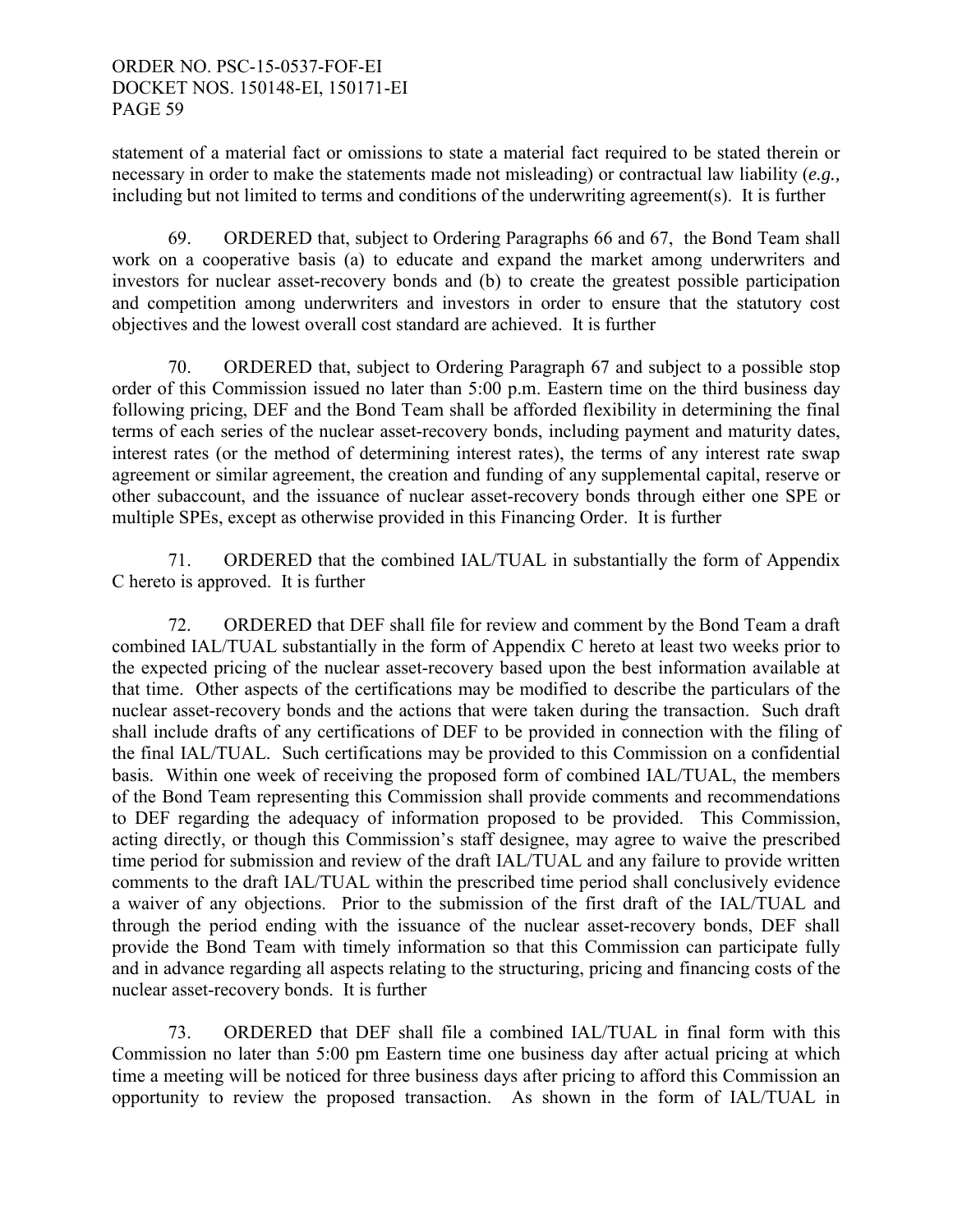Appendix C, the combined IAL/TUAL shall include the following information: the actual structure of the nuclear asset-recovery bond issuance; the expected and final maturities of the nuclear asset-recovery bonds; over-collateralization levels (if any); any other credit enhancements; revised estimates of the upfront bond issuance costs proposed to be financed from proceeds of the nuclear asset-recovery bonds and estimates of debt service and other ongoing financing costs for the first Remittance Period; a statement of the actions taken by the Bond Team and/or DEF in the marketing of the bonds; a comparison of the pricing relative to an independent benchmark versus other similar securities historically and at the time of pricing; the amount of orders received and investors that placed the orders (on a confidential basis); and other information deemed necessary by the members of the Bond Team representing this Commission after review of the draft combined IAL/ITUAL, provided that such other information is consistent with the terms of this Financing Order; and a statement setting forth DEF's observations as to efforts made to assist the Bond Team in achieving the lowest overall cost standard. Finally, the combined IAL/TUAL shall include certifications from DEF if required, that the structuring, pricing and financing costs of the nuclear asset-recovery bonds achieved the statutory cost objectives. It is further

 74. ORDERED that no later than 5:00 p.m. Eastern time on the second business day following pricing, this Commission's financial advisor shall deliver to this Commission an opinion letter consistent with the terms of its contract as to whether the structuring, marketing and pricing of the nuclear asset-recovery bonds achieved: (1) the statutory cost objectives; (2) the lowest nuclear asset-recovery charges consistent with prevailing market at the time of pricing, terms and conditions and terms of this Financing Order, and other applicable law; and (3) the greatest possible customer protections. That opinion letter shall include a report of any action or inaction which this Commission's financial advisor believes might have caused the transaction not to achieve the statutory cost objectives, the lowest nuclear asset-recovery charges, and/or the greatest possible customer protections, regardless of whether the reason for action or inaction by DEF was the result of DEF's sole view that the action or inaction would expose DEF or the SPE to securities law or other potential liability. The report of any such action or inaction which this Commission's financial advisor believes might have caused the transaction not to achieve the statutory cost objectives, the lowest nuclear asset-recovery charges, and/or the greatest possible customer protections, regardless of whether the reason for action or inaction by DEF was the result of DEF's sole view that the action or inaction would expose DEF or the SPE to securities law or other potential liability shall be treated as a material qualification to the opinion letter of this Commission's financial advisor. Such opinion letter may be provided to this Commission on a confidential basis subject to the ability of parties to this proceeding to review it on a confidential basis. It is further

 75. ORDERED that members of the Bond Team shall review this information on the second business day after pricing. If all required certifications and statements have been delivered and the transaction complies with applicable law and this Financing Order, and if this Commission's financial advisor has delivered an opinion letter concluding without material qualification that the structuring, marketing and pricing of the nuclear asset-recovery bonds achieved: (1) the statutory cost objectives; (2) the lowest overall cost standard; and (3) the greatest possible customer protections, then the transaction shall proceed without the need for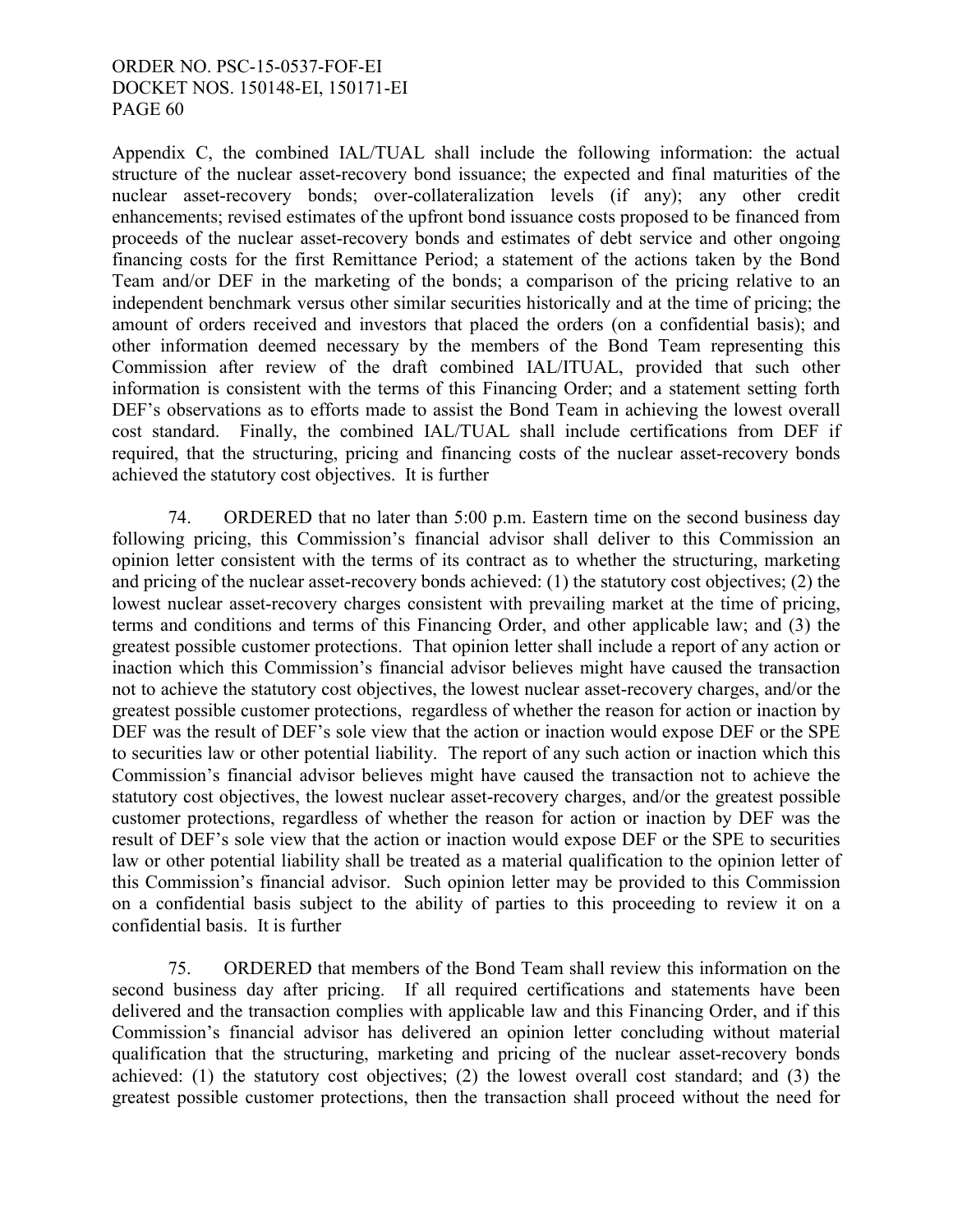further action of this Commission and without the need to hold the previously noticed Commission meeting. If, however, this Commission's financial advisor has delivered an opinion letter that contains material qualifications, or if the Commission's financial advisor has not delivered an opinion letter, then at the meeting previously noticed for the third business day after pricing, the members of the Bond Team will present to this Commission the results of their review. Despite there being material qualifications in the opinion letter from the Commission's financial advisor, this Commission retains discretion to allow the transaction to be completed if, after taking into account the opinion letter, if any, of the financial advisor, the views of other members of the Bond Team, and any other facts and circumstances, except for a change in market conditions after the moment of pricing, this Commission determines that the requirements of Section 366.95, F.S. and the Financing Order have been satisfied. It is further

 76. ORDERED that, if this Commission does not, prior to 5:00 p.m. Eastern Time on the third business day after pricing, issue a stop order, this Commission, without the need for further action and pursuant to our authority under this Financing Order, will affirmatively and conclusively be deemed to have (i) authorized DEF and SPE to execute the issuance of the proposed series of nuclear asset-recovery bonds on the terms set forth in the Issuance Advice Letter, (ii) approved DEF's recovery of the upfront bond issuance costs proposed to be financed from the proceeds of the nuclear asset-recovery bonds subject to review pursuant to Section 366.95(2)(c)5., F.S., and (iii) determined that all standards, procedures, conditions, requirements, and objectives set forth in this Financing Order have been satisfied and that the requirements of Section 366.95, F.S. have been met. It is further

 77. ORDERED that the degree of flexibility set forth in the "Flexibility" section of this Financing Order is hereby approved. It is further

 78. ORDERED that the Bond Team may require some or all underwriters of the nuclear asset-recovery bonds to deliver periodic reports on a confidential basis to members of the Bond Team presenting independently derived indicative pricing levels for the nuclear assetrecovery bonds before any public offering of the nuclear asset-recovery bonds is launched. The Bond Team may also request one or more of the bookrunning underwriters to deliver an opinion letter as to whether the structuring, marketing, and pricing of the nuclear asset-recovery bonds achieved the lowest overall cost standard. It is further

 79. ORDERED that, upon the request of any member of the Bond Team, the bookrunning underwriter(s) of the nuclear asset-recovery bonds shall provide to all members of the Bond Team a copy of any term sheet, prospectus, or other marketing materials used by the underwriting syndicate in marketing the nuclear asset-recovery bonds, together with documentary verification that these marketing materials received a broad distribution to potential investors most likely to accept the lowest yields on the nuclear asset-recovery bonds. It is further

80. ORDERED that DEF shall credit back to customers through the capacity cost recovery clause all periodic servicing fees in excess of DEF's or an affiliate of DEF's incremental cost of performing the servicer function until the next rate case when costs and revenues associated with the servicing fees will be included in the cost of service; and DEF shall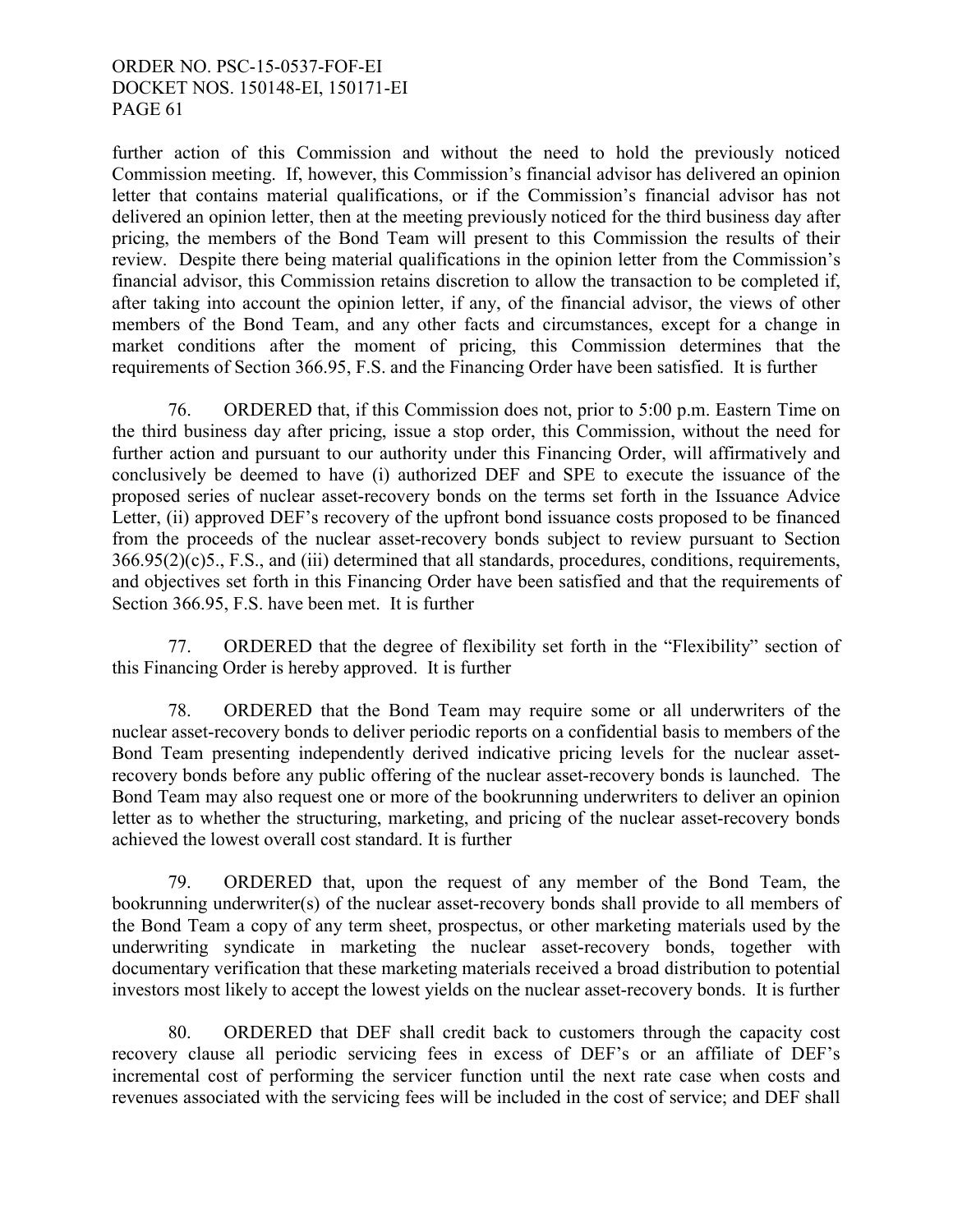credit back to customers through the capacity cost recovery clause all periodic administration fees in excess of DEF's or an affiliate of DEF's incremental cost of performing the administration function until the next rate case when costs and revenues associated with the administration fees will be included in the cost of service. It is further

81. ORDERED that this Commission guarantees that it will act pursuant to this Financing Order as expressly authorized by Section 366.95(2)(c)2.d. and 4., F.S., to ensure that nuclear asset-recovery charge revenues are sufficient to timely pay principal of and interest on the nuclear asset-recovery bonds issued pursuant to this Financing Order and other costs, including fees and expenses, in connection with the nuclear asset-recovery bonds. It is further

82. ORDERED that, except as set forth in this Financing Order, all regulatory approvals within the jurisdiction of this Commission that are necessary for the securitization of the nuclear asset-recovery charges associated with the nuclear asset-recovery property and other financing costs that are the subject of the Petition are granted. This Financing Order constitutes a legal financing order for DEF under Section 366.95, F.S. This Financing Order complies with Section 366.95(2)(c)1., F.S. A financing order gives rise to rights, interests, obligations, and duties as expressed in Section 366.95, F.S. It is this Commission's express intent to give rise to those rights, interests, obligations, and duties by issuing this Financing Order. It is further

83. ORDERED that, if DEF proceeds pursuant to this Financing Order, DEF and any other servicer of nuclear asset-recovery bonds authorized hereby are permitted to take all actions as are required to effectuate the transactions approved in this Financing Order, subject to the compliance with Section 366.95, F.S., and with this Financing Order. It is further

84. ORDERED that this Financing Order is a final order, any appeal of which is to be conducted pursuant to Section 366.95(2)(e), F.S. The finality of this Financing Order is not impacted, in any manner, by the actions or inactions taken by this Commission with respect to any other matters considered in this proceeding. Should any other order entered in this proceeding, if appealed to the courts, not be upheld in full on appeal, such judicial ruling will in no event impact or modify the finality or effectiveness of this Financing Order. It is further

85. ORDERED that this docket shall remain open through completion of this Commission's review of the actual costs of the nuclear asset-recovery bond issuance conducted pursuant to Section  $366.95(2)(c)5$ ., F.S.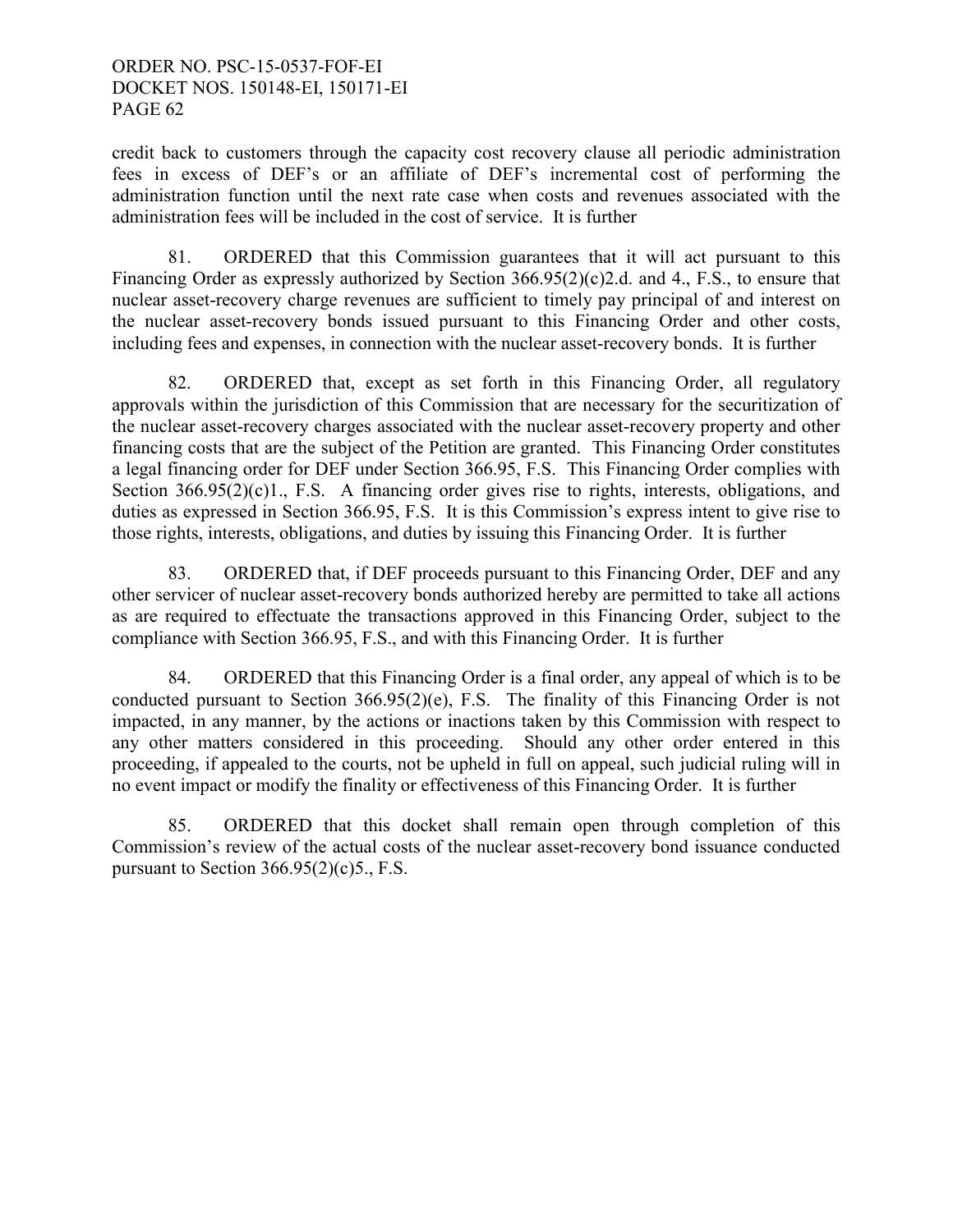By ORDER of the Florida Public Service Commission this 19th day of November, 2015.

**CARLOTTA S. STAU** Commission Clerk Florida Public Service Commission 2540 Shumard Oak Boulevard Tallahassee, Florida 32399 (850) 413-6770 www.floridapsc.com

Copies furnished: A copy of this document is provided to the parties of record at the time of issuance and, if applicable, interested persons.

RG

#### NOTICE OF FURTHER PROCEEDINGS OR JUDICIAL REVIEW

The Florida Public Service Commission is required by Section 120.569(1), Florida Statutes, to notify parties of any administrative hearing or judicial review of Commission orders that is available under Sections 120.57 or 120.68, Florida Statutes, as well as the procedures and time limits that apply. This notice should not be construed to mean all requests for an administrative hearing or judicial review will be granted or result in the relief sought.

Any party adversely affected by the Commission's final action in this matter may request: 1) reconsideration of the decision by filing a motion for reconsideration with the Office of Commission Clerk, 2540 Shumard Oak Boulevard, Tallahassee, Florida 32399-0850, within fifteen (15) days of the issuance of this order in the form prescribed by Rule 25-22.060, Florida Administrative Code; or 2) judicial review by the Florida Supreme Court in the case of an electric, gas or telephone utility or the First District Court of Appeal in the case of a water and/or wastewater utility by filing a notice of appeal with the Office of Commission Clerk, and filing a copy of the notice of appeal and the filing fee with the appropriate court. This filing must be completed within thirty (30) days after the issuance of this order, pursuant to Rule 9.110, Florida Rules of Appellate Procedure. The notice of appeal must be in the form specified in Rule 9.900(a), Florida Rules of Appellate Procedure.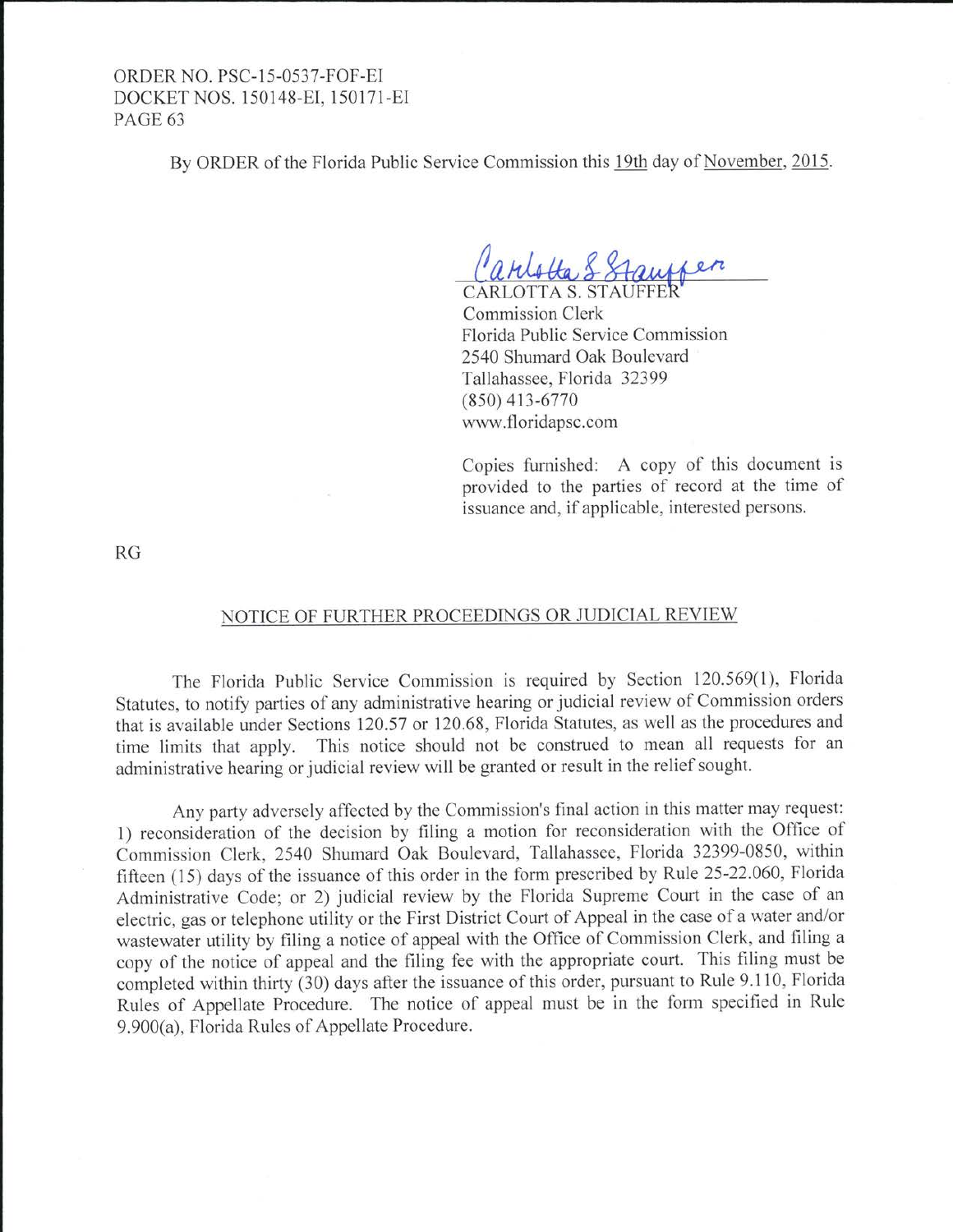# **SUMMARY OF CALCULATION OF DEF'S SECURITIZABLE BALANCE**

| Estimated CR3 Regulatory Asset, including carrying charges through<br>12/31/15                                       | \$1,283,012,000          |
|----------------------------------------------------------------------------------------------------------------------|--------------------------|
| Estimated carrying costs subsequent to 12/31/15 through bond issuance date*<br>Estimated upfront bond issuance costs | 18,826,920<br>11,700,000 |
| <b>Estimated Principal Amount of Nuclear-Asset Recovery Bonds</b>                                                    | \$1,313,538,920          |

\* through March 31, 2016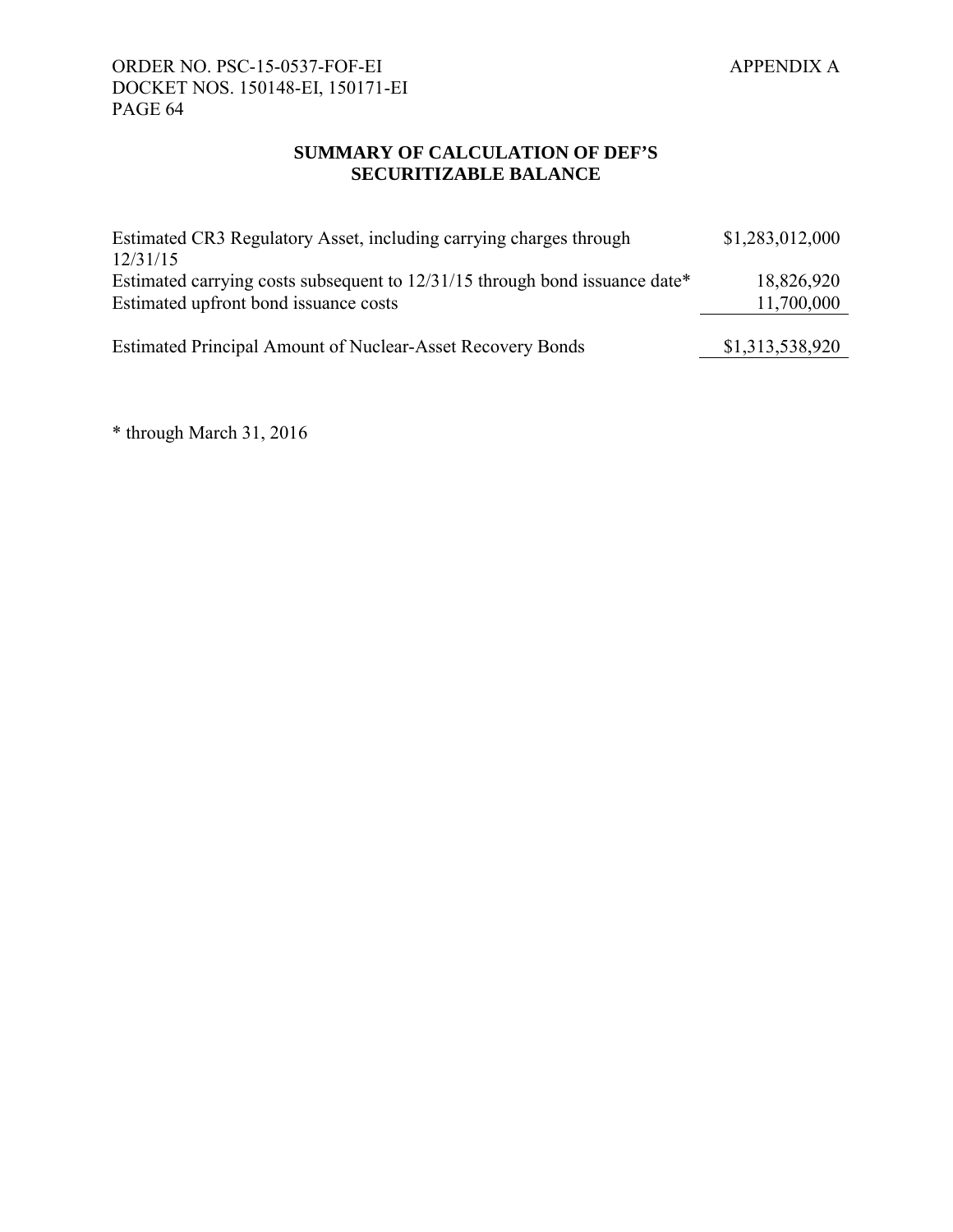# **DUKE ENERGY FLORIDA Nuclear Asset-Recovery Charge True-Up Mechanism Form**  For the period , 20 through 20,

|                | Description                                                                                    |     | Calculation of<br>the True-up (1) |     | Projected Revenue<br>Requirement to be<br><b>Billed</b> and<br>Collected (2) |     | Revenue<br>Requirement for<br>Projected<br>Remittance<br>Period<br>$(1)+(2)=(3)$ |
|----------------|------------------------------------------------------------------------------------------------|-----|-----------------------------------|-----|------------------------------------------------------------------------------|-----|----------------------------------------------------------------------------------|
|                |                                                                                                |     |                                   |     |                                                                              |     |                                                                                  |
|                |                                                                                                |     |                                   |     |                                                                              |     |                                                                                  |
| $\mathbf{1}$   | Nuclear Asset-Recovery Bond Repayment Charge (remitted to SPE)                                 |     |                                   |     |                                                                              |     |                                                                                  |
| $\overline{2}$ |                                                                                                |     |                                   |     |                                                                              |     |                                                                                  |
| 3              | True-up for the Prior Remittance Period Beginning _and Ending _:                               |     |                                   |     |                                                                              |     |                                                                                  |
| $\overline{4}$ | Prior Remittance Period Revenue Requirements                                                   |     |                                   |     |                                                                              |     |                                                                                  |
| 5              | Prior Remittance Period Actual Cash Receipt Transfers Interest income:                         |     |                                   |     |                                                                              |     |                                                                                  |
| 6              | Cash Receipts Transferred to the SPE                                                           |     |                                   |     |                                                                              |     |                                                                                  |
| $\overline{7}$ | Interest income on Subaccounts at the SPE                                                      |     | $\overline{a}$                    |     |                                                                              |     |                                                                                  |
| 8              | Total Current Period Actual Daily Cash Receipts Transfers and Interest Income (Line 6 + 7)     |     | $\overline{a}$                    |     |                                                                              |     |                                                                                  |
| 9              | (Over)/Under Collections of Prior Remittance Period Requirements (Line 4+8)                    |     |                                   |     |                                                                              |     |                                                                                  |
| 10             | Cash in Excess Funds Subaccount                                                                |     | $\overline{\phantom{a}}$          |     |                                                                              |     |                                                                                  |
| 11             | Cumulative (Over)/Under Collections through Prior Remittance Period (Line 9+10)                |     | \$<br>$\sim$                      |     |                                                                              |     | \$<br>÷                                                                          |
| 12             |                                                                                                |     |                                   |     |                                                                              |     |                                                                                  |
| 13             |                                                                                                |     |                                   |     |                                                                              |     |                                                                                  |
| 14             | <b>Current Remittance Period Beginning</b><br>and Ending                                       |     |                                   |     |                                                                              |     |                                                                                  |
| 15             | Principal                                                                                      |     |                                   |     |                                                                              |     |                                                                                  |
| 16             | Interest                                                                                       |     |                                   |     |                                                                              |     |                                                                                  |
| 17             | <b>Servicing Costs</b>                                                                         |     |                                   |     |                                                                              |     |                                                                                  |
| 18             | Other On-Going Costs                                                                           |     |                                   |     |                                                                              |     |                                                                                  |
| 19             | Total Current Remittance Period Revenue Requirement (Line 15+16+17+18)                         |     | \$<br>$\overline{a}$              |     |                                                                              |     |                                                                                  |
| 20             |                                                                                                |     |                                   |     |                                                                              |     |                                                                                  |
| 21             | Current Remittance Period Cash Receipt Transfers and Interest Income:                          |     |                                   |     |                                                                              |     |                                                                                  |
| 22             | Cash Receipts Transferred to SPE                                                               | (A) |                                   | (B) |                                                                              |     |                                                                                  |
| 23             | Interest Income on Subaccounts at SPE                                                          | (A) |                                   | (B) |                                                                              |     |                                                                                  |
| 24             | Total Current Remittance Period Cash Receipt Transfers and Interest Income (Line 22+23)        |     | \$<br>÷                           |     | $\frac{1}{2}$<br>÷                                                           |     |                                                                                  |
| 25             | Estimated Current Remittance Period (Over)/Under Collection (Line 19+24)                       |     | $\sf S$<br>$\overline{a}$         |     | $\sf S$<br>$\overline{a}$                                                    |     | \$                                                                               |
| 26             |                                                                                                |     |                                   |     |                                                                              |     |                                                                                  |
| 27             |                                                                                                |     |                                   |     |                                                                              |     |                                                                                  |
| 28             | Projected Remittance Period Beginning<br>and Ending                                            |     |                                   |     |                                                                              |     |                                                                                  |
| 29             | Principal                                                                                      |     |                                   |     |                                                                              |     |                                                                                  |
| 30             | Interest                                                                                       |     |                                   |     |                                                                              |     |                                                                                  |
| 31             | <b>Servicing Costs</b>                                                                         |     |                                   |     |                                                                              |     |                                                                                  |
| 32             | Other On-Going Costs                                                                           |     |                                   |     |                                                                              |     |                                                                                  |
| 33             | Projected Remittance Period Revenue Requirement (Line 29+30+31+32)                             |     |                                   |     | \$<br>÷                                                                      |     | \$                                                                               |
| 34             |                                                                                                |     |                                   |     |                                                                              |     |                                                                                  |
| 35             | Total Revenue Requirements to be Billed During Projected Remittance Period (Line 11+25+33)     |     |                                   |     |                                                                              |     | \$                                                                               |
| 36             | Forecasted KWh Sales for the Projected Remittance Period (adjusted for uncollectibles)         |     |                                   |     |                                                                              |     |                                                                                  |
| 37             | Average Retail Nuclear Asset-Recovery Charge per kWh (Line 35/36)                              |     |                                   |     |                                                                              | (C) | $\pmb{0}$                                                                        |
| 38             |                                                                                                |     |                                   |     |                                                                              |     |                                                                                  |
| 39             |                                                                                                |     |                                   |     |                                                                              |     |                                                                                  |
| 40             |                                                                                                |     |                                   |     |                                                                              |     |                                                                                  |
| 41             | Notes:                                                                                         |     |                                   |     |                                                                              |     |                                                                                  |
| 42             | (A) Amounts are based on a billed and collected basis.                                         |     |                                   |     |                                                                              |     |                                                                                  |
| 43             | (B) Includes estimated amounts for ___ through ___.                                            |     |                                   |     |                                                                              |     |                                                                                  |
| 44             | (C) Allocation of this amount to each rate class is addressed by Ms. Olivier in her testimony. |     |                                   |     |                                                                              |     |                                                                                  |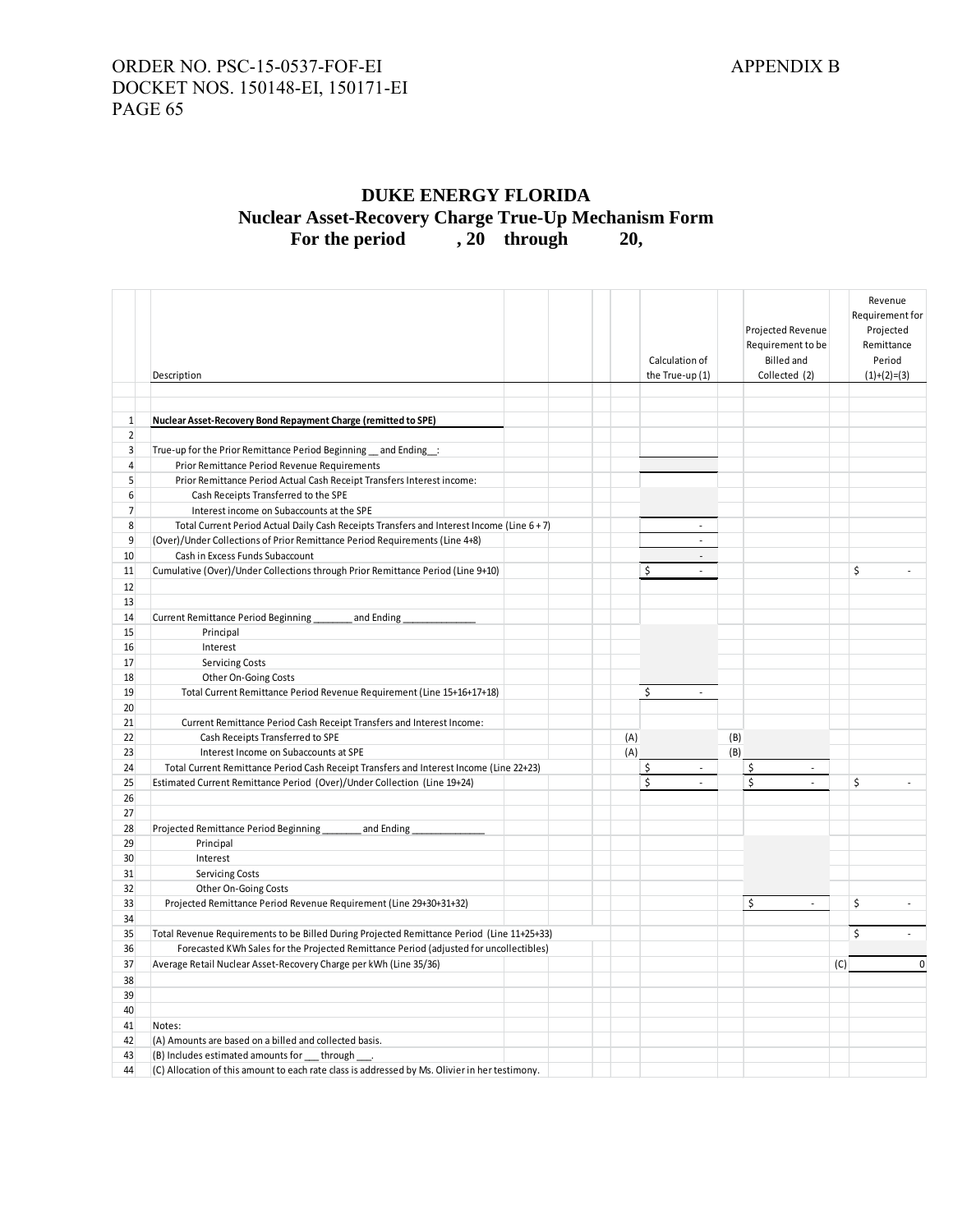#### **DUKE ENERGY FLORIDA**

#### **Form of Issuance Advice Letter**

[Letterhead of Duke Energy Florida, LLC]

 $\begin{bmatrix} 1 & 20 \end{bmatrix}$ 

 $[$ 

Office of Commission Clerk

Florida Public Service Commission

2540 Shumard Oak Boulevard

Tallahassee, Florida 32399-0850

Re: Duke Energy Florida's Petition for Issuance of a Nuclear Asset-Recovery Financing Docket Critics Order; Docket No. [ ]; Issuance Advice Letter and Form of True-Up Adjustment Letter

 $\text{Dear}$  [ ]:

Pursuant to the financing order in the above-captioned Docket ("Financing Order"), Duke Energy Florida, LLC (the "Company") hereby transmits for filing this combined Issuance Advice Letter and Form of True-Up Adjustment Letter. Any terms not defined herein shall have the meanings ascribed thereto in the Financing Order or Section 366.95, Florida Statutes.

In the Financing Order, the Commission requires the Company to file a combined Issuance Advice Letter and Form of True-Up Adjustment Letter following pricing of a series of Nuclear Asset-Recovery Bonds.

The terms of pricing and issuance of the first series of Nuclear Asset-Recovery Bonds are as follows:

Name of Nuclear Asset-Recovery Bonds: Senior Secured Bonds, Series [ ]

Name of SPE: [DEF SPE] LLC

Name of Trustee: The Bank of New York Mellon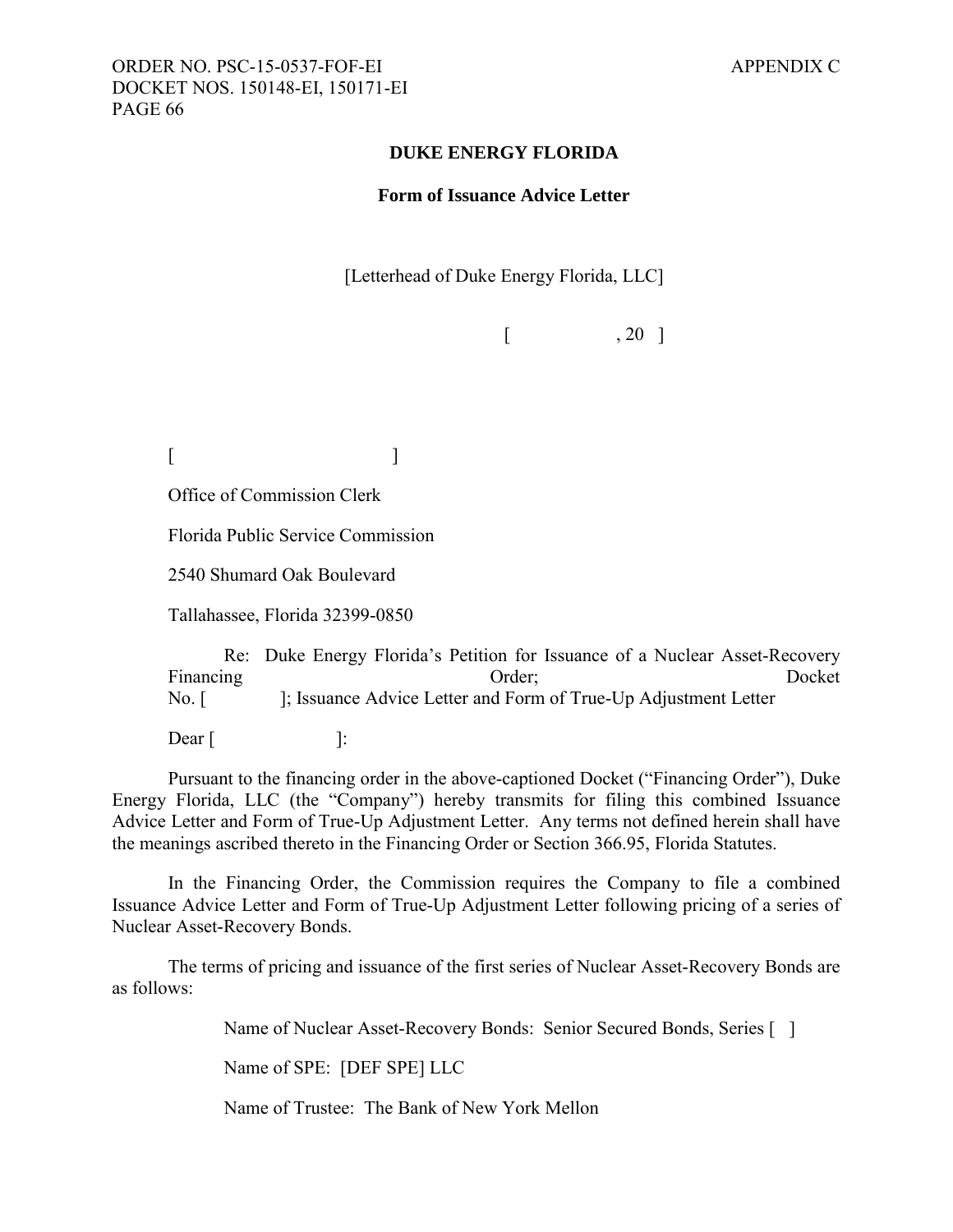Expected Closing Date: [ ]

Preliminary Bond Ratings: Moody's, [ ]; Standard & Poor's, [ ]; Fitch, [ ]

(final ratings to be received prior to closing)

Total Principal Amount of Nuclear Asset-Recovery Bonds to be Issued (i.e., Amount of Nuclear Asset-Recovery Costs and Up-Front Bond Issuance Costs to be Financed):

\$[ ] (See Attachment 1)

Estimated Up-Front Bond Issuance Costs:  $\frac{1}{2}$  (See Attachment 2)

Interest Rates and Expected Amortization Schedule: (See Attachment 3)

Distributions to Investors: Semiannually

Weighted Average Coupon Rate<sup>3</sup>:  $\lceil$  $] %$ 

Annualized Weighted Average Yield<sup>4</sup>:  $[$  ]%

Initial Balance of Capital Subaccount:  $\[\ \ ]$ 

Estimated/Actual Ongoing Costs for first year of Nuclear Asset-Recovery Bonds: \$[ ] (See Attachment 4)

The initial Nuclear Asset-Recovery Repayment Charge (the "Initial Charge") has been calculated in accordance with the methodology described in the Financing Order and based upon the structuring and pricing terms of the Nuclear Asset-Recovery Bonds set forth in this combined Issuance Advice Letter and Form of True-Up Adjustment Letter.

Attachment 5 provides the Revenue Requirements for calculating the Initial Charge. Attachment 6 calculates the Initial Charge based upon the cost allocation formula approved in the Financing Order. Attachment 7 provides the estimated savings to customers when compared to the traditional method of cost recovery. Also attached are the calculations and supporting data for such tables. The Company's certification is Attachment 8.

Pursuant to the Financing Order, the transaction may proceed and the Initial Charge will take effect unless [**a stop order is issued by the Commission at the meeting to be held [ , 20 ] (3 days after pricing)**]; and the Company, as servicer, or any successor servicer and on behalf of the trustee as assignee of the SPE, is required to apply at least every six months for mandatory periodic adjustment to the Nuclear Asset-Recovery Repayment Charges. The

1

<sup>&</sup>lt;sup>3</sup> Weighted by modified duration and principal amount of each class.

<sup>&</sup>lt;sup>4</sup> Weighted by modified duration and principal amount, calculated including selling commissions.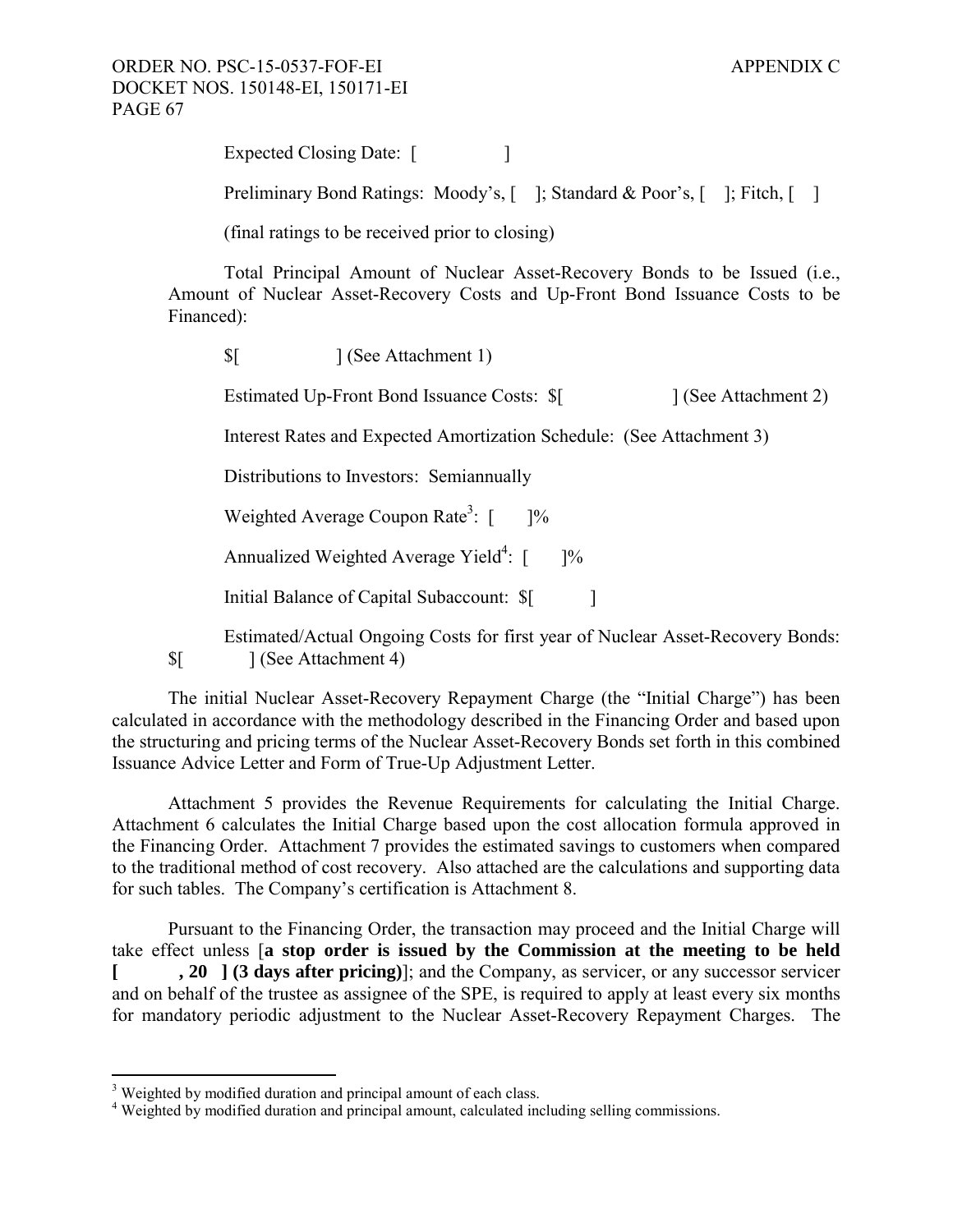Initial Charge shall remain in effect until changed in accordance with the provisions of finding of fact  $\lceil \ \rceil$  of the Financing Order.

The Company's certification required by the Financing Order is set forth on Attachment 8, which also includes the statement of the actions taken by the Bond Team as required by finding of fact [ ] of the Financing Order.

Respectfully submitted,

Duke Energy Florida, LLC

By: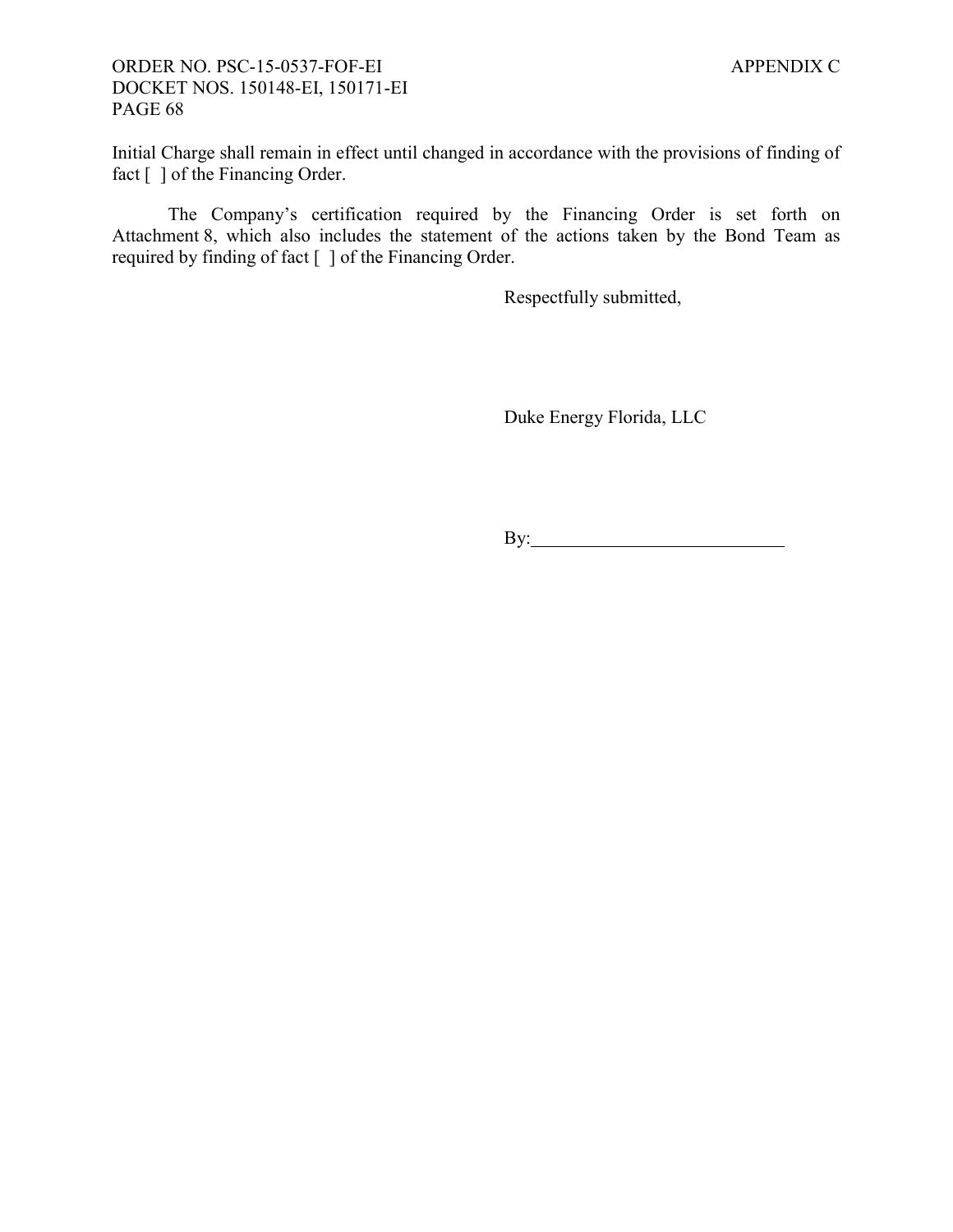### **Attachment 1**

## **TOTAL PRINCIPAL AMOUNT OF NUCLEAR ASSET-RECOVERY BONDS TO BE ISSUED (TOTAL AMOUNT OF NUCLEAR ASSET-RECOVERY COSTS AND UP-FRONT BOND ISSUANCE COSTS TO BE FINANCED)**

| CR3 Regulatory Asset, as of December 31, 2015                                 |    |
|-------------------------------------------------------------------------------|----|
| Carry charges on the CR3 Regulatory Asset, subsequent to<br>December 31, 2015 |    |
| Estimated Up-front Bond Issuance Costs (refer to attachment 2)                | S  |
| Total Costs Subject to Nuclear Asset-Recovery Financing                       | S  |
| <b>[Total Nuclear Asset-Recovery Bond Issuance (rounded up)</b>               | \$ |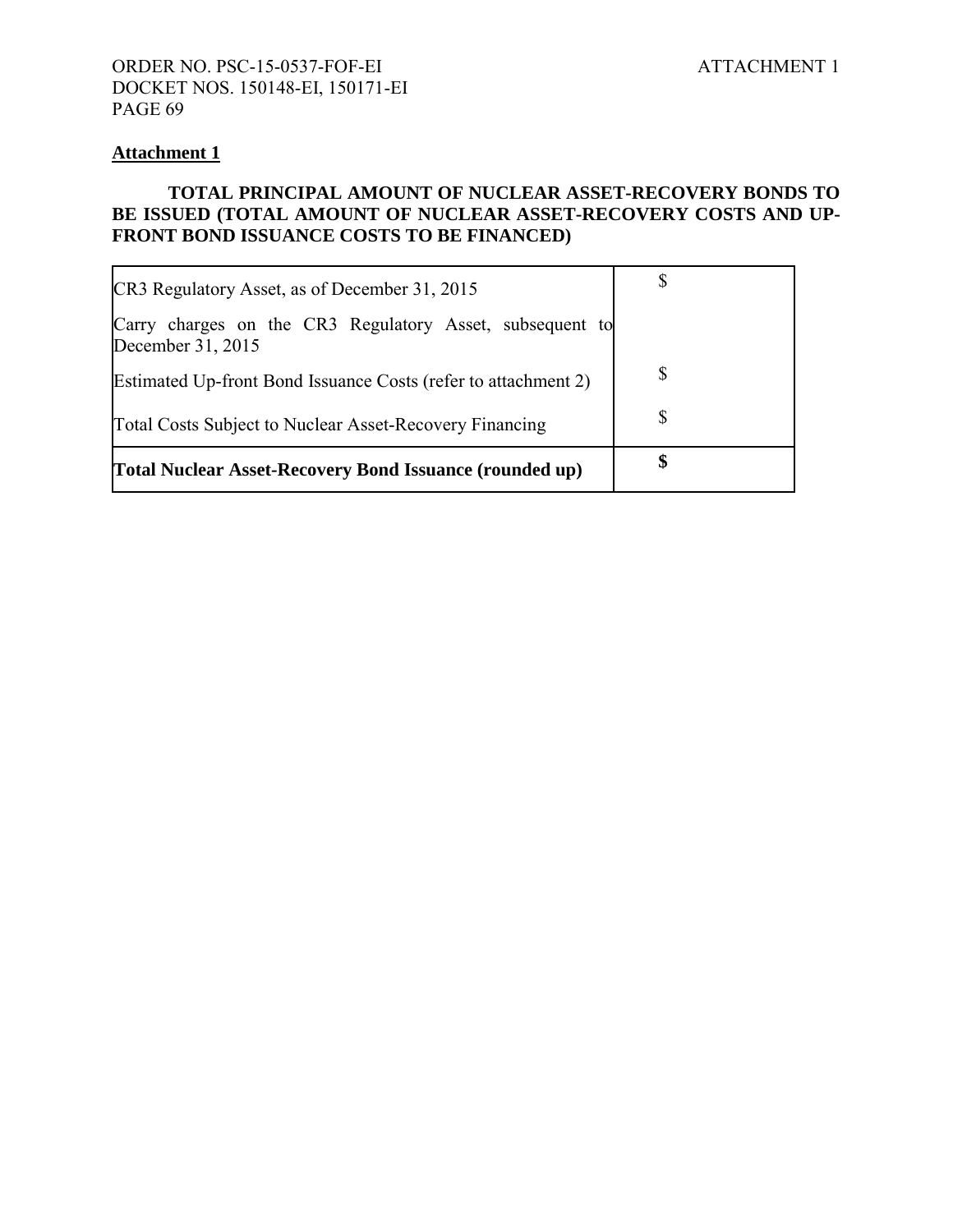# **Attachment 2[1]**

#### **ESTIMATED UP-FRONT BOND ISSUANCE COSTS**

| Underwriters' Fees and Expenses                                             | \$           |
|-----------------------------------------------------------------------------|--------------|
| Servicer Set-up Fee (including Information Technology Programming<br>Costs) | $\mathbb{S}$ |
| <b>Legal Fees</b>                                                           | \$           |
| <b>Rating Agency Fees</b>                                                   | \$           |
| Commission's Financial Advisor Fees                                         | \$           |
| <b>Auditors Fees</b>                                                        | \$           |
| DEF Structuring Advisor Fee                                                 | \$           |
| <b>SEC Fees</b>                                                             | \$           |
| SPE Set-up Fee                                                              | \$           |
| Marketing and Miscellaneous Fees and Expenses                               | \$           |
| Printing / Edgarizing Expenses                                              | \$           |
| Trustee/Trustee Counsel Fee and Expenses                                    | \$           |
| Original Issue Discount                                                     | \$           |
| Other Ancillary Agreements                                                  | \$           |
| TOTAL ESTIMATED UP-FRONT BOND ISSUANCE COSTS                                | \$           |

[1] Pursuant to Section  $366.95(2)(c)5$ . and the Financing Order, the Company is required to file with the Commission the actual Up-Front Bond Issuance Costs within 120 days of the Closing Date. The Commission may not make adjustments to the Nuclear Asset-Recovery Charges for any such excess Up-Front Bond Issuance Costs.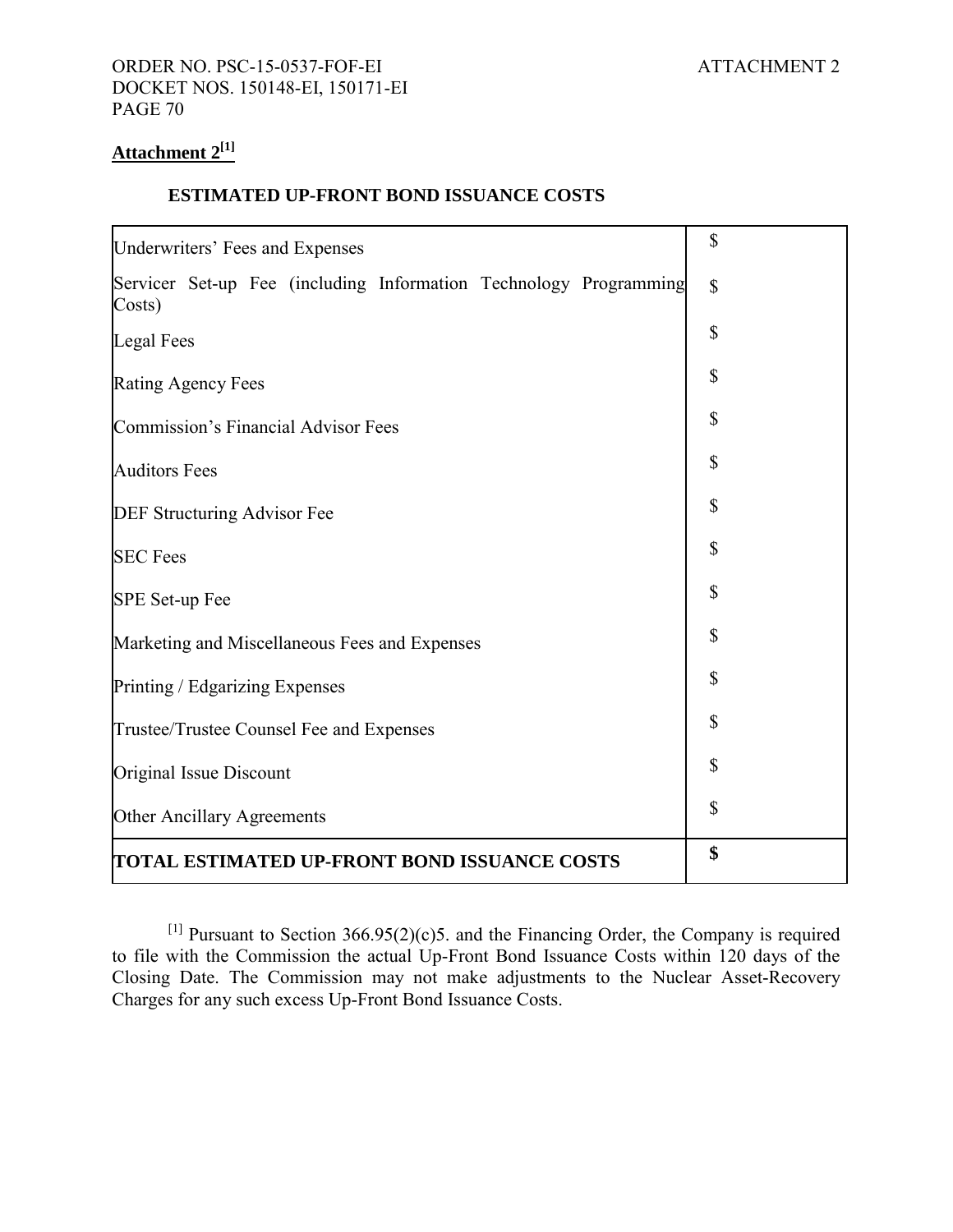# **Attachment 3**

# **EXPECTED AMORTIZATION SCHEDULE**

### **A. General Terms**

| Tranche | Price | Coupon | Fixed/<br>Floating | Average<br>Life | <b>Expected Final</b><br>Maturity | Legal Final<br>Maturity |
|---------|-------|--------|--------------------|-----------------|-----------------------------------|-------------------------|
|         |       |        |                    |                 |                                   |                         |
|         |       |        |                    |                 |                                   |                         |
|         |       |        |                    |                 |                                   |                         |

# **B. Scheduled Amortization Requirement**

| Series [], Tranche [A-1] |                                   |          |           |                  |                                    |  |
|--------------------------|-----------------------------------|----------|-----------|------------------|------------------------------------|--|
| Payment<br>Date          | Beginning<br>Principal<br>Balance | Interest | Principal | Total<br>Payment | <b>Ending Principal</b><br>Balance |  |
|                          |                                   |          |           |                  |                                    |  |
|                          |                                   |          |           |                  |                                    |  |
|                          |                                   |          |           |                  |                                    |  |
|                          |                                   |          |           |                  |                                    |  |
|                          |                                   |          |           |                  |                                    |  |
|                          |                                   |          |           |                  |                                    |  |
|                          |                                   |          |           |                  |                                    |  |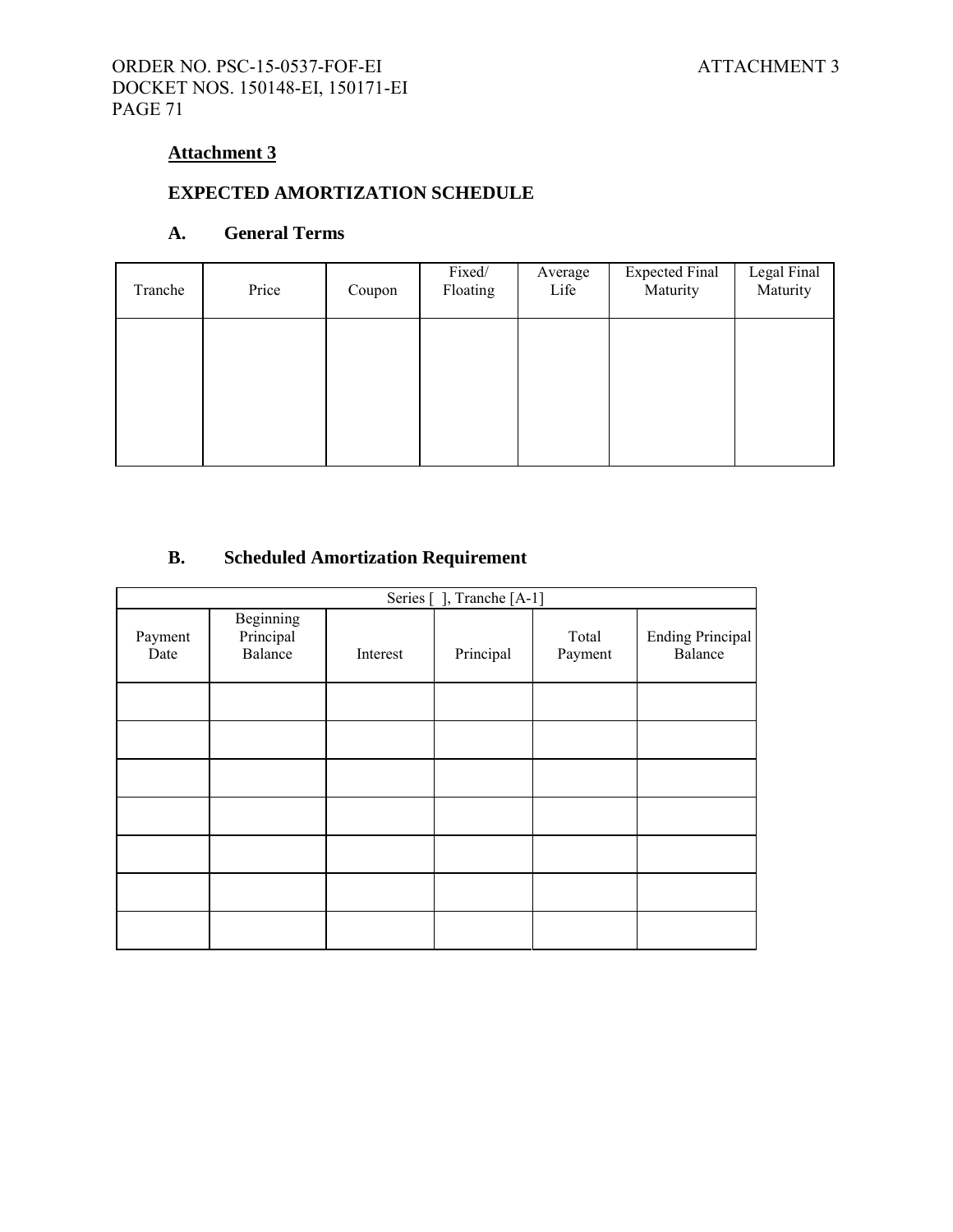| Series [ ], Tranche [A-2] |                                   |          |           |                  |                                    |
|---------------------------|-----------------------------------|----------|-----------|------------------|------------------------------------|
| Payment<br>Date           | Beginning<br>Principal<br>Balance | Interest | Principal | Total<br>Payment | <b>Ending Principal</b><br>Balance |
|                           |                                   |          |           |                  |                                    |
|                           |                                   |          |           |                  |                                    |
|                           |                                   |          |           |                  |                                    |
|                           |                                   |          |           |                  |                                    |
|                           |                                   |          |           |                  |                                    |
|                           |                                   |          |           |                  |                                    |
|                           |                                   |          |           |                  |                                    |
|                           |                                   |          |           |                  |                                    |
|                           |                                   |          |           |                  |                                    |
|                           |                                   |          |           |                  |                                    |
|                           |                                   |          |           |                  |                                    |
|                           |                                   |          |           |                  |                                    |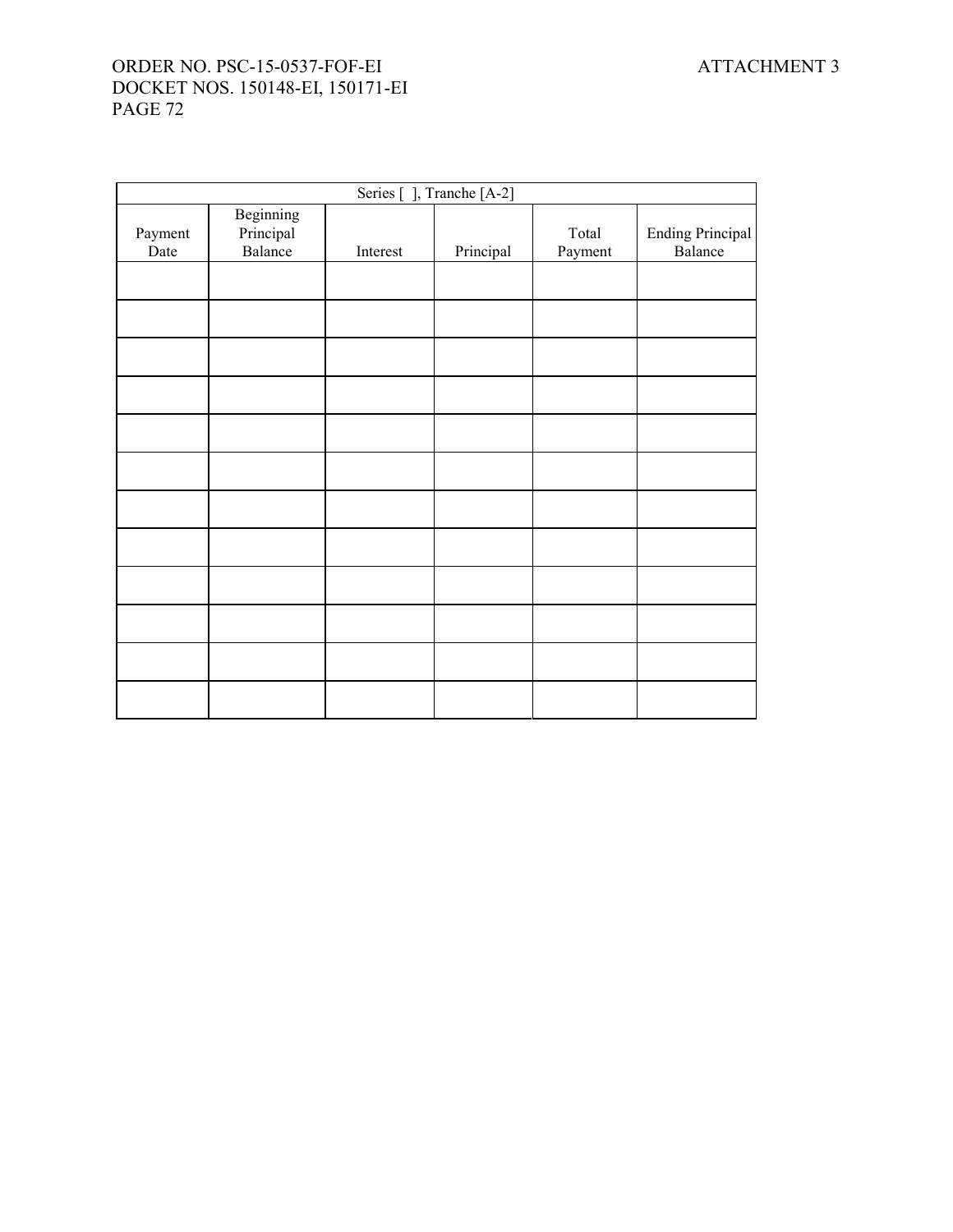## ORDER NO. PSC-15-0537-FOF-EI ATTACHMENT 4 DOCKET NOS. 150148-EI, 150171-EI PAGE 73

# **Attachment 4**

# **ESTIMATED ANNUAL ONGOING FINANCING COSTS**

|                                                | Annual Amount |  |  |
|------------------------------------------------|---------------|--|--|
| Servicing Fee <sup>1</sup>                     | \$            |  |  |
| Return on Invested Capital                     | \$            |  |  |
| Administration Fee                             | \$            |  |  |
| <b>Auditor Fees</b>                            | \$            |  |  |
| <b>Regulatory Assessment Fees</b>              | \$            |  |  |
| Legal Fees                                     | \$            |  |  |
| Rating Agency Surveillance Fees                | \$            |  |  |
| <b>Trustee Fees</b>                            | \$            |  |  |
| <b>Independent Manager Fees</b>                | \$            |  |  |
| Miscellaneous Fees and Expenses                | \$            |  |  |
| TOTAL ESTIMATED ANNUAL ONGOING FINANCING COSTS | \$            |  |  |

 $1$  Low end of the range assumes DEF is the servicer (0.05%). Upper end of the range reflects an alternative servicer  $(0.60\%)$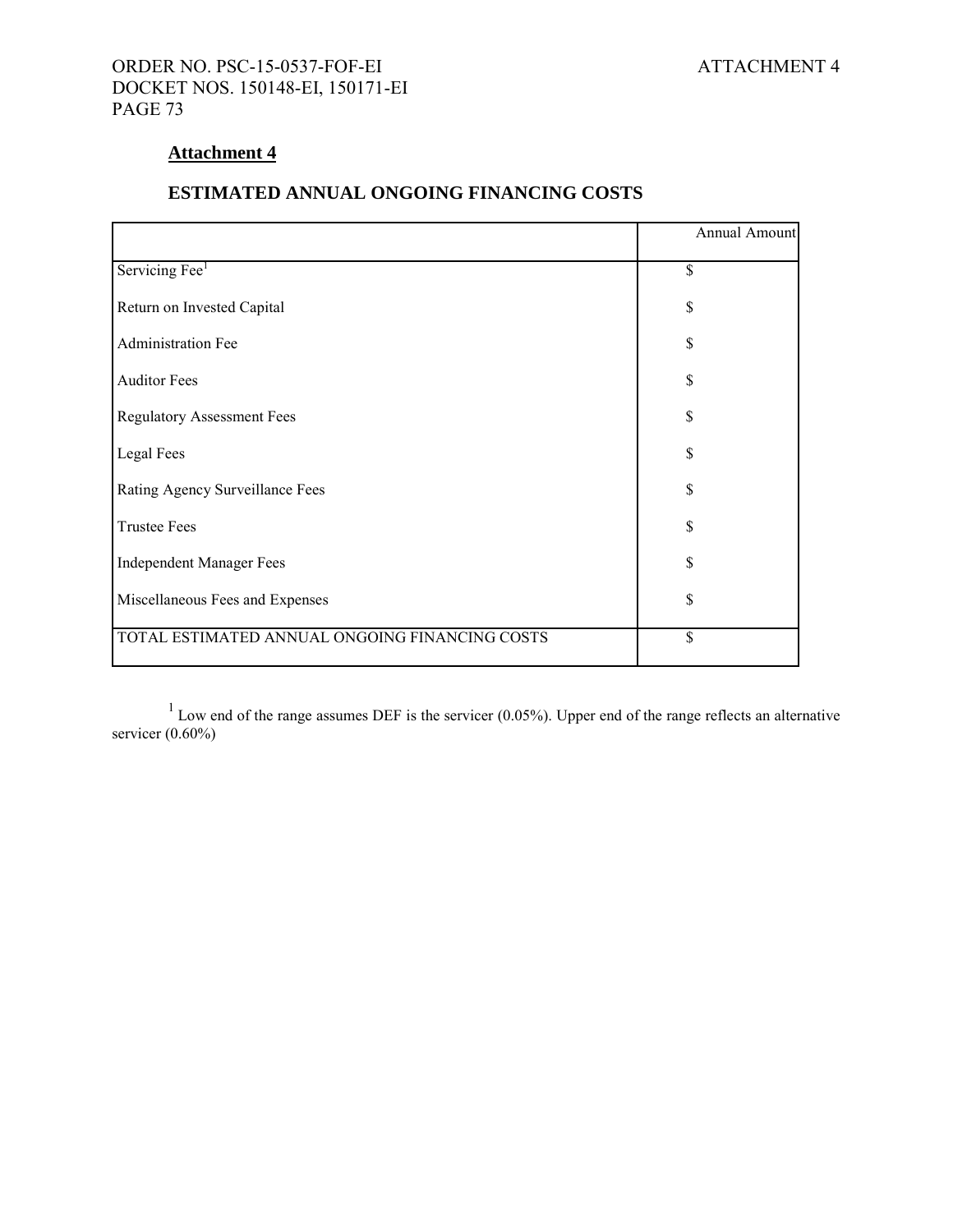# **Attachment 5**

# **REVENUE REQUIREMENT AND INPUT VALUES**

| Initial Payment Period from [ , 20 ] to [ , 20 ]                      | <b>Bond</b><br><b>Repayment</b> | <b>Total</b> |
|-----------------------------------------------------------------------|---------------------------------|--------------|
| Forecasted retail kWh sales                                           |                                 |              |
| Percent of billed amounts expected to be charged-off                  |                                 | $\%$         |
| Forecasted % of billings paid in the applicable period                |                                 | $\%$         |
| Forecasted retail kWh sales billed and collected                      |                                 |              |
| Nuclear Asset-Recovery Bond principal payment                         | \$                              | \$           |
| Nuclear Asset-Recovery Bond interest payment                          | \$                              | \$           |
| Forecasted ongoing financing costs (excluding principal and interest) | S                               | \$           |
| Total collection requirement for applicable period                    | \$                              | \$           |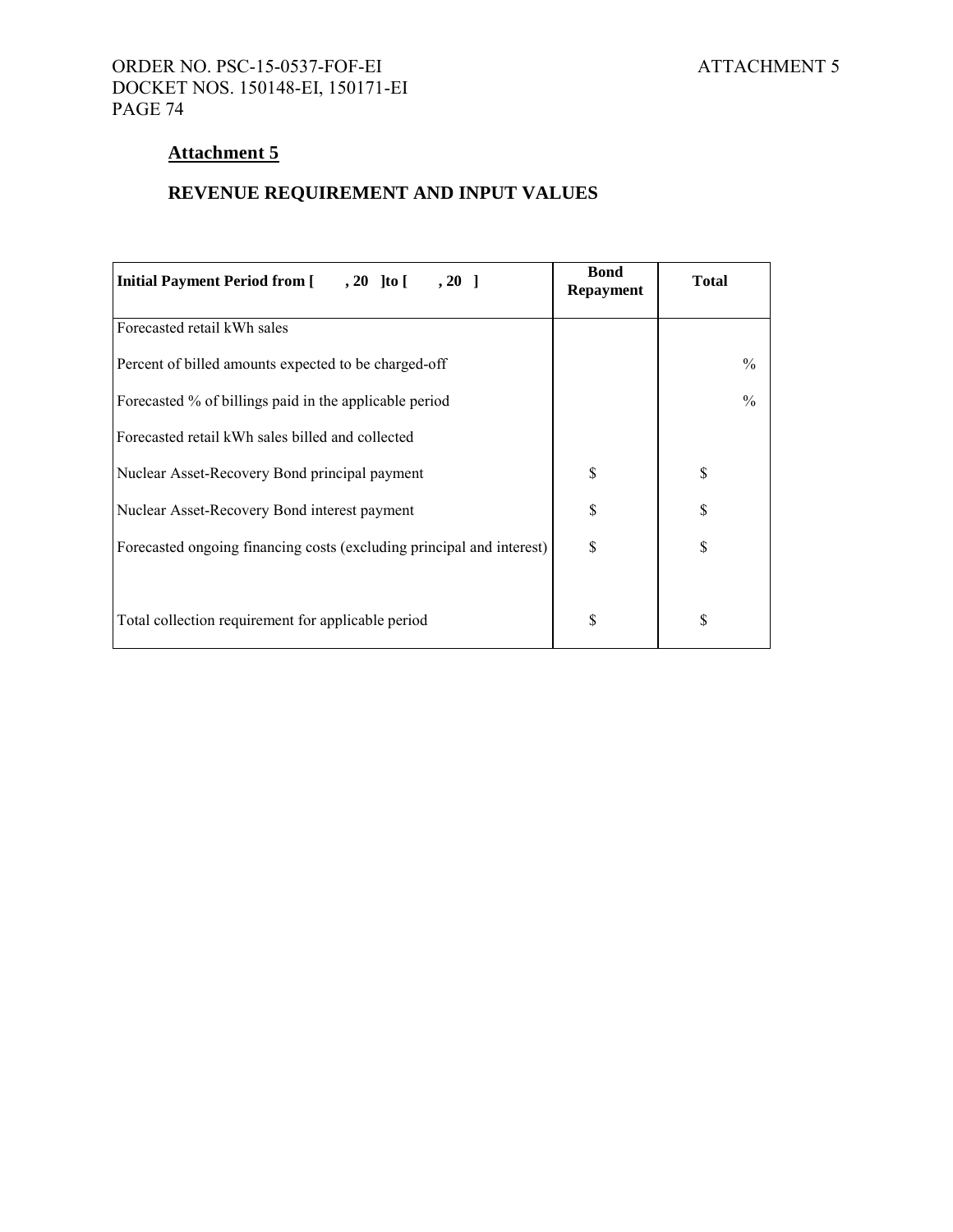# ORDER NO. PSC-15-0537-FOF-EI ATTACHMENT 6 DOCKET NOS. 150148-EI, 150171-EI PAGE 75

# **Attachment 6**

|                    |                                             | (1)              | (2)            | (3)           | (4)                     | (5)                 | (6)               | (7)             |
|--------------------|---------------------------------------------|------------------|----------------|---------------|-------------------------|---------------------|-------------------|-----------------|
|                    |                                             |                  |                |               | Nuclear Asset-          |                     | Gross-up          |                 |
|                    |                                             |                  |                |               | Recovery                | Gross-up            | for               |                 |
|                    |                                             | 12CP & 1/13 AD   |                | Effective kWh | Charge                  | for                 | Regulatory        | Nuclear Asset-  |
|                    |                                             | Allocation       | Revenue        | @ Secondary   | <b>Before</b>           | <b>Uncollectibe</b> | Assessment        | <b>Recovery</b> |
|                    | Factors                                     | Requirement<br>s | Level<br>(000) | Gross-ups     | Accounts <sup>(1)</sup> | Fee<br>96           | Charge<br>(c/Kwh) |                 |
| Rate Class         |                                             |                  |                | $(*)$         | (c/Kwh)                 |                     |                   | 96              |
|                    |                                             |                  |                |               |                         |                     |                   |                 |
| <b>Residential</b> |                                             |                  |                |               |                         |                     |                   |                 |
|                    | RS-1, RST-1, RSL-1, RSL-2, RSS-1            |                  |                |               |                         |                     |                   |                 |
|                    | Secondary                                   | 60.859%          | \$61,562,710   | 19, 495, 155  | 0.316                   | 0.284%              | 0.072%            | 0.317           |
|                    | General Service Non-Demand                  |                  |                |               |                         |                     |                   |                 |
| GS-1, GST-1        |                                             |                  |                |               |                         |                     |                   |                 |
|                    | Secondary                                   |                  |                | 1,575,864     | 0.255                   | 0.284%              | 0.072%            | 0.256           |
|                    | Primary                                     |                  |                | 8,616         | 0.252                   | 0.284%              | 0.072%            | 0.253           |
|                    | Transmission                                |                  |                | 3,564         | 0.250                   | 0.284%              | 0.072%            | 0.251           |
|                    | <b>TOTAL GS</b>                             | 4.010%           | \$4,056,685    | 1,588,044     |                         |                     |                   |                 |
|                    | General Service                             |                  |                |               |                         |                     |                   |                 |
| $GS-2$             | Secondary                                   | 0.284%           | \$287,695      | 165,610       | 0.174                   | 0.284%              | 0.072%            | 0.175           |
|                    |                                             |                  |                |               |                         |                     |                   |                 |
|                    | General Service Demand                      |                  |                |               |                         |                     |                   |                 |
|                    | GSD-1, GSDT-1, SS-1                         |                  |                |               |                         |                     |                   |                 |
|                    | Secondary                                   |                  |                | 12,013,676    | 0.218                   | 0.284%              | 0.072%            | 0.219           |
|                    | Primary                                     |                  |                | 2,384,319     | 0.216                   | 0.284%              | 0.072%            | 0.217           |
|                    | Transmission                                |                  |                | 10,895        | 0.214                   | 0.284%              | 0.072%            | 0.214           |
|                    | <b>TOTAL GSD</b>                            | 30.991%          | \$31,349,736   | 14,408,890    |                         |                     |                   |                 |
| Curtailable        |                                             |                  |                |               |                         |                     |                   |                 |
|                    | CS-1, CST-1, CS-2, CST-2, CS-3, CST-3, SS-3 |                  |                |               |                         |                     |                   |                 |
|                    | Secondary                                   |                  |                |               | 0.148                   | 0.284%              | 0.072%            | 0.149           |
|                    | Primary                                     |                  |                | 121,778       | 0.147                   | 0.284%              | 0.072%            | 0.147           |
|                    | Transmission                                |                  |                | ä,            | 0.145                   | 0.284%              | 0.072%            | 0.146           |
|                    | <b>TOTAL CS</b>                             | 0.178%           | \$180,385      | 121,778       |                         |                     |                   |                 |
| Interruptible      |                                             |                  |                |               |                         |                     |                   |                 |
|                    | IS-1, IST-1, IS-2, IST-2, SS-2              |                  |                |               |                         |                     |                   |                 |
|                    | Secondary                                   |                  |                | 89.382        | 0.178                   | 0.284%              | 0.072%            | 0.179           |
|                    | Primary                                     |                  |                | 1,588,841     | 0.176                   | 0.284%              | 0.072%            | 0.177           |
|                    | Transmission                                |                  |                | 316,913       | 0.174                   | 0.284%              | 0.072%            | 0.175           |
|                    | <b>TOTAL IS</b>                             | 3.504%           | \$3,544,468    | 1,995,136     |                         |                     |                   |                 |
|                    |                                             |                  |                |               |                         |                     |                   |                 |
| Lighting           |                                             |                  |                |               |                         |                     |                   |                 |
| $LS-1$             | Secondary                                   | 0.173%           | \$174,966      | 385, 378      | 0.045                   | 0.284%              | 0.072%            | 0.045           |
|                    |                                             |                  |                |               |                         |                     |                   |                 |
| Total              |                                             | 100.000%         | \$101.156.644  | 38, 159, 991  | 0.265                   | 0.284%              | 0.072%            | 0.266           |

<sup>1)</sup> Uncollectible accounts percentage was approved in Order No. PSC-10-0131-FOF-El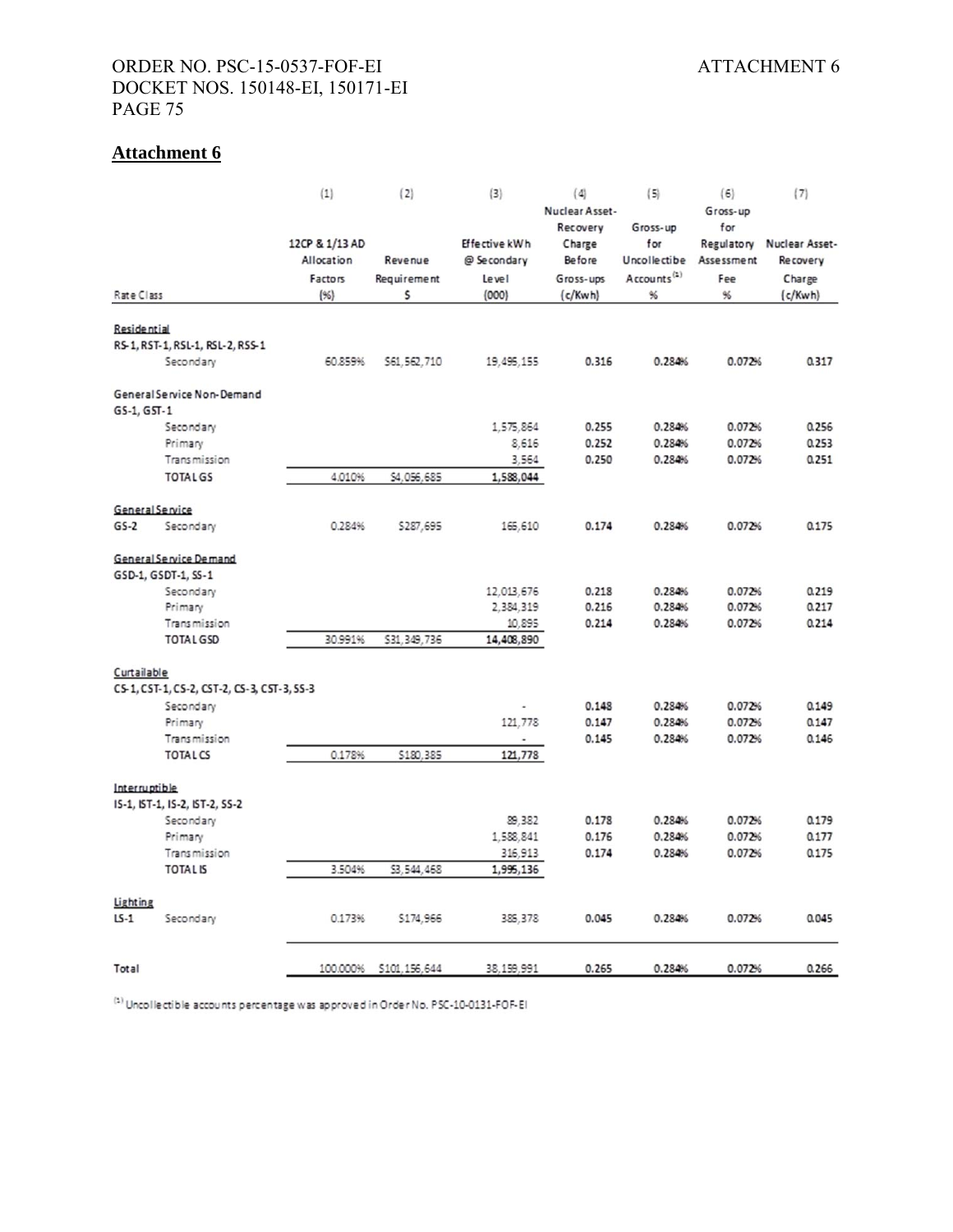## **Attachment 7**

#### **ESTIMATED SAVINGS**

Based on current market conditions, the total estimated cumulative revenue requirement would be \$708 million lower, on an undiscounted basis, than the total estimated cumulative revenue requirement under the traditional recovery method the Company is entitled to recover under the Revised and Restated Stipulation and Settlement Agreement approved by the Commission pursuant to its order (No. PSC-13-0598-FOF-EI) issued on November 13, 2013, detail for which is shown in the table below.

[Workpapers to be attached]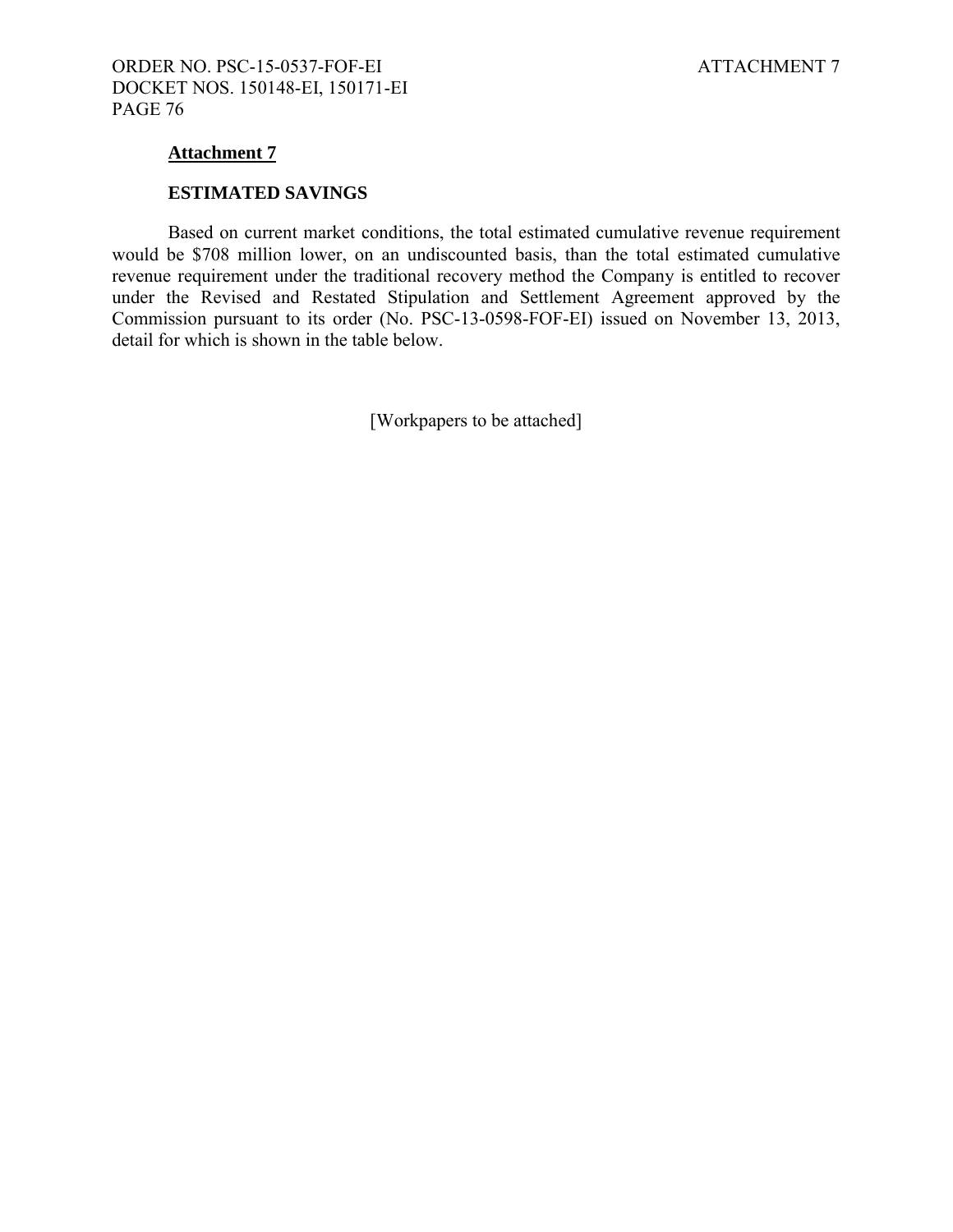#### **Attachment 8**

#### **Form of Company Certification**

[Letterhead of Duke Energy Florida, LLC]

 $\begin{bmatrix} 20 \end{bmatrix}$ 

**TO:** Florida Public Service Commission

2540 Shumard Oak Boulevard

Tallahassee, Florida 32399-0850

Re: Attachment 8; Company Certification

Duke Energy Florida, LLC (the "Company") submits this Certification pursuant to an ordering paragraph of the Financing Order on page [ ] in *Petition for issuance of a nuclear asset-recovery financing order by Duke Energy Florida, LLC, Docket No.* [ ] (the "Financing Order"). All capitalized terms not defined in this letter shall have the meanings ascribed to them in the Financing Order.

In its issuance advice and form of true-up adjustment letter dated  $\lceil$ , 20  $\rceil$ , the Company has set forth the following particulars of the Nuclear Asset-Recovery Bonds:

Name of Nuclear Asset-Recovery Bonds: Senior Secured Bonds, Series [ ]

Name of SPE: [DEF SPE] LLC

Name of Trustee: The Bank of New York Mellon

Expected Closing Date: [ , 20 ]

Preliminary Bond Ratings: Moody's, [ ]; Standard & Poor's, [ ]; Fitch, [ ] (final ratings to be received prior to closing)

Total Principal Amount of Nuclear Asset-Recovery Bonds to be Issued: \$ (See Attachment 1)

Estimated Up-Front Bond Issuance Costs: \$ (See Attachment 2)

Interest Rates and Expected Amortization Schedule: (See Attachment 3)

Distributions to Investors: Semiannually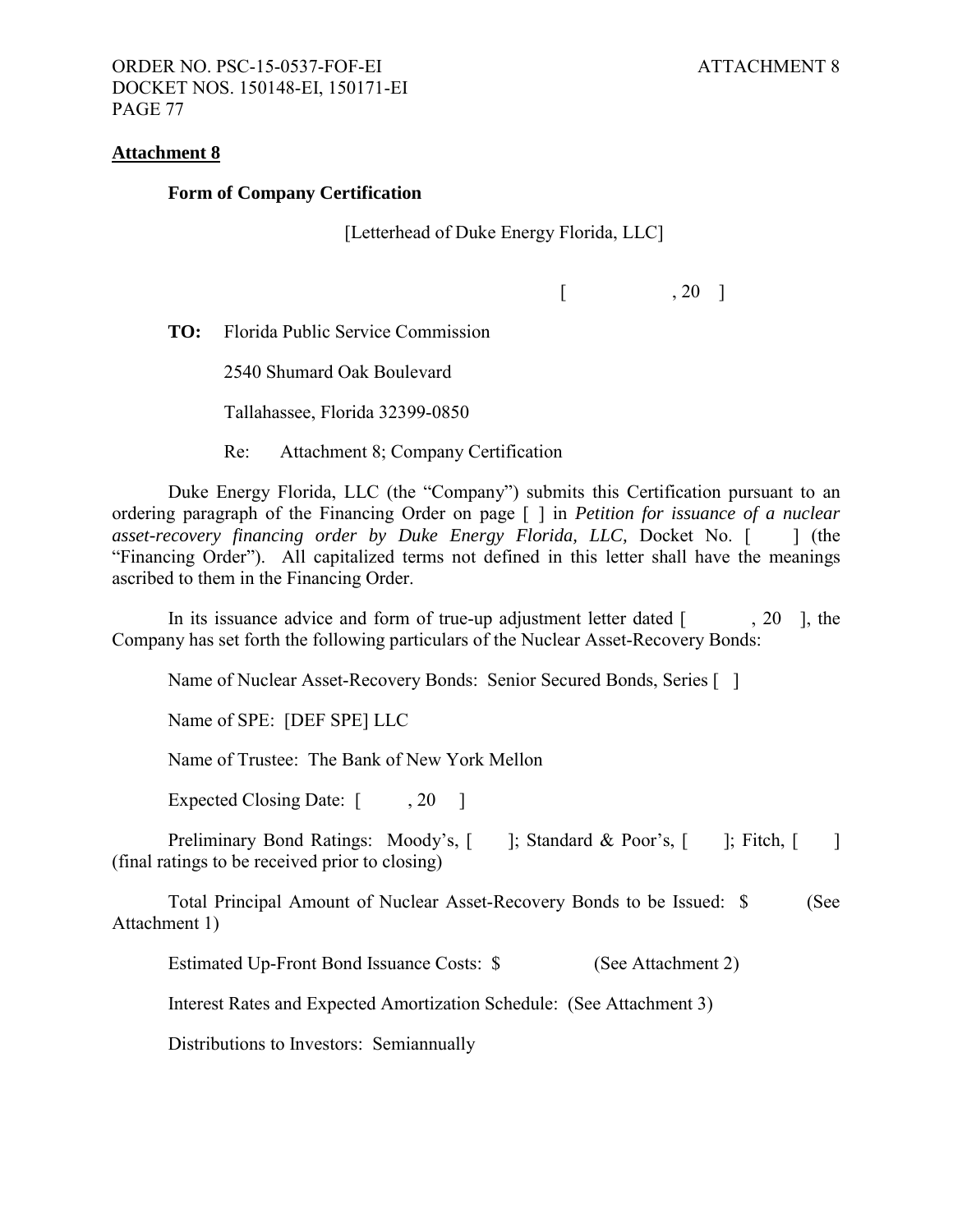## ORDER NO. PSC-15-0537-FOF-EI ATTACHMENT 8 DOCKET NOS. 150148-EI, 150171-EI PAGE 78

Weighted Average Coupon Rate<sup>5</sup>:  $\frac{0}{0}$ 

Annualized Weighted Average Yield $6$ :  $\frac{0}{0}$ 

Initial Balance of Capital Subaccount: \$

Estimated/Actual Financing Ongoing Costs for first year of Nuclear Asset-Recovery Bonds:  $\[\$\]$ 

As required by the Financing Order, a Bond Team comprised of representatives of the Company, the Commission and their designated advisors and legal counsel was established to ensure that the structuring, pricing and financing costs of the nuclear asset-recovery bonds have a significant likelihood of resulting in lower overall costs or would avoid or significantly mitigate rate impacts to customers as compared with the traditional method of cost recovery.

Beginning in  $\lceil \cdot \cdot \cdot \rceil$  of 2015, the Bond Team began meeting to address the details of the nuclear asset-recovery bond issuance in accordance with the terms of the Commission's Financing Order. [**ADD DESCRIPTION OF BOND TEAM MEETINGS**]

In accordance with the standards, procedures and conditions set forth in the Financing Order, the following actions were taken by the Bond Team in connection with the structuring, pricing and financing costs of the nuclear asset-recovery bonds in order to satisfy the statutory cost objectives and the lowest overall cost standard:

• [include relevant actions]

Based upon information known or reasonably available to the Company, its officers, agents and employees: (i) the structuring, pricing and financing costs of the nuclear assetrecovery bonds and the imposition of the proposed nuclear asset-recovery charges have a significant likelihood of resulting in lower overall costs or significantly mitigate rate impacts to customers as compared with the traditional method of financing and recovering nuclear assetrecovery costs and (ii) on a reasonably comparable basis, the costs incurred in the issuance of the nuclear asset-recovery bonds resulted in the lowest overall costs that were reasonably consistent with market conditions at the time of the issuance and the terms of the financing order.

This certification is being provided to the Commission by the Company in accordance with the terms of the Financing Order, and no one other than the Commission shall be entitled to rely on the certification provided herein for any purpose.

 $\overline{a}$  $<sup>5</sup>$  Weighted by modified duration and principal amount of each class.</sup>

<sup>&</sup>lt;sup>6</sup> Weighted by modified duration and principal amount, calculated including selling commissions.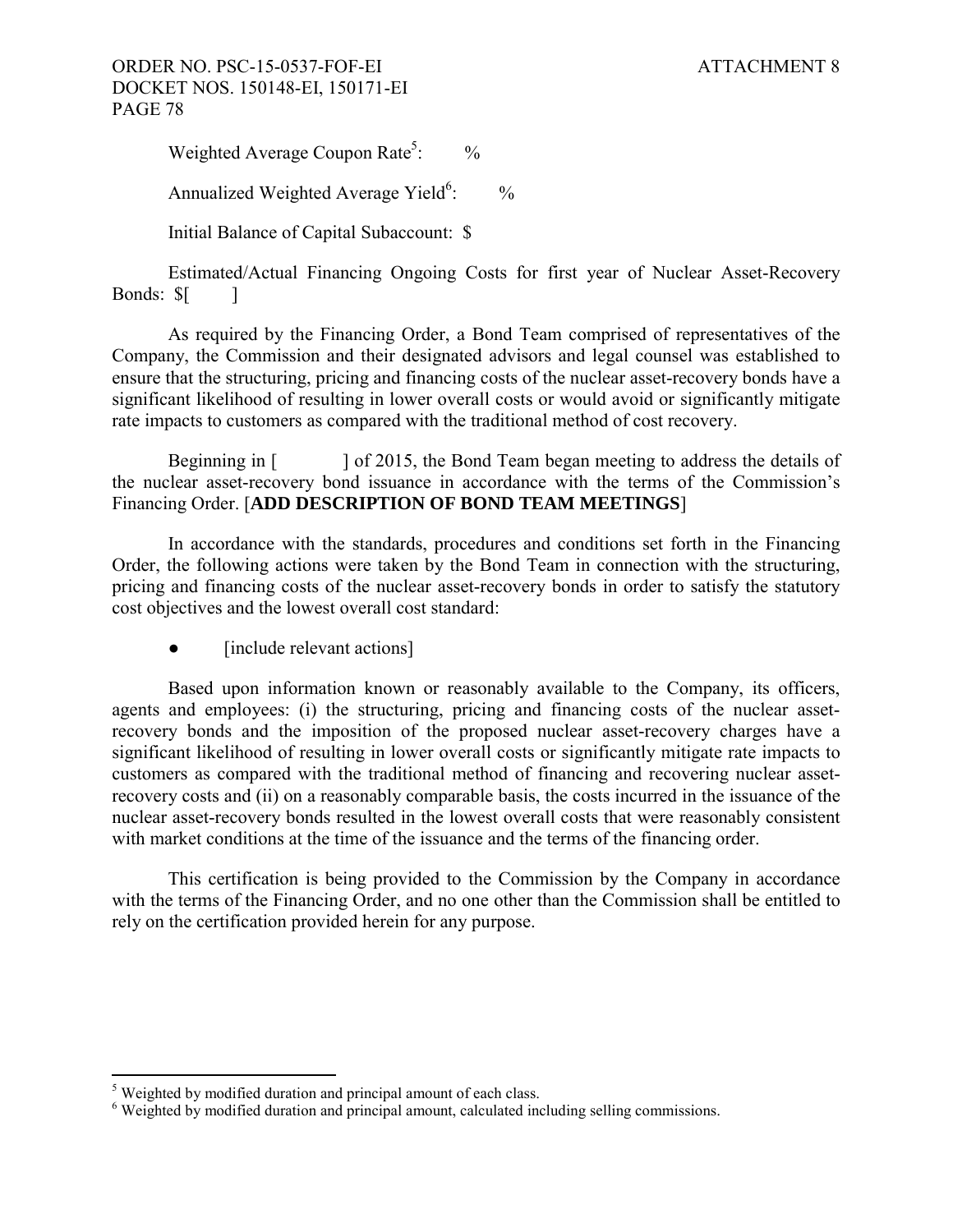# ORDER NO. PSC-15-0537-FOF-EI ATTACHMENT 8 DOCKET NOS. 150148-EI, 150171-EI PAGE 79

Duke Energy Florida, LLC

By:

Name:

Title: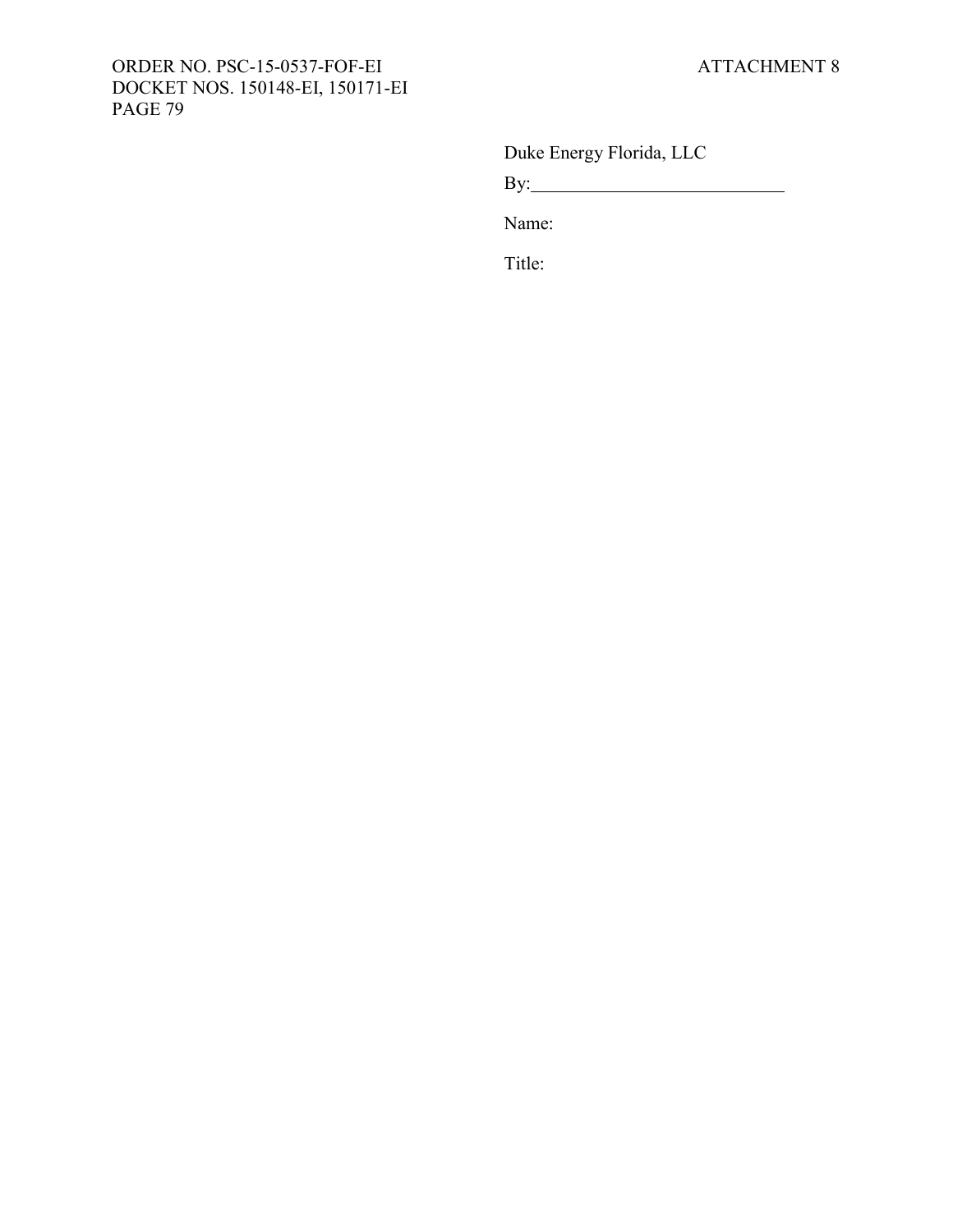DOCKET NOS. 150148-EI, 150171-EI PAGE 80

### **DUKE ENERGY FLORIDA**

#### **Form of Standard True-Up Letter**

[name]

[Title]

Florida Public Service Commission

2540 Shumard Oak Boulevard

Tallahassee, Florida 32399-0850

## **Re: Docket No. 150171-EI Routine Nuclear Asset-Recovery Charge True-Up Adjustment Request**

Dear  $\lceil$   $\rceil$ :

Pursuant to Section 366.95, F.S., and Order No. [ ], known as the "Financing" Order," Duke Energy Florida, LLC (DEF) as Servicer of the [insert description] ("nuclear assetrecovery bonds") hereby gives notice of an adjustment to the nuclear asset-recovery bond charges ("nuclear asset-recovery charges").

This adjustment is intended to satisfy Section 366.95(2)(c), F.S., and the Financing Order, which requires that the nuclear asset-recovery charges recover amounts sufficient to timely provide all payments of debt service and other required amounts and charges in connection with the nuclear asset-recovery bonds during the upcoming Remittance Period. The calculation of the revised factors is in accordance with the Financing Order.

This filing modifies the variables used in the nuclear asset-recovery charges and provides the resulting adjusted nuclear asset-recovery charges. Attachment A-l shows the resulting values of the nuclear asset-recovery charges for each class of customers, as calculated in accordance with the Financing Order, such charges to be effective as of [insert date], the first day of the billing cycle. Pursuant to 366.95(2)(c), F.S., the allocation of nuclear asset-recovery charges has been made in accordance with the Financing Order dated as of [insert order issue date]. The calculations and supporting data for charges are appended to Attachment A-1.